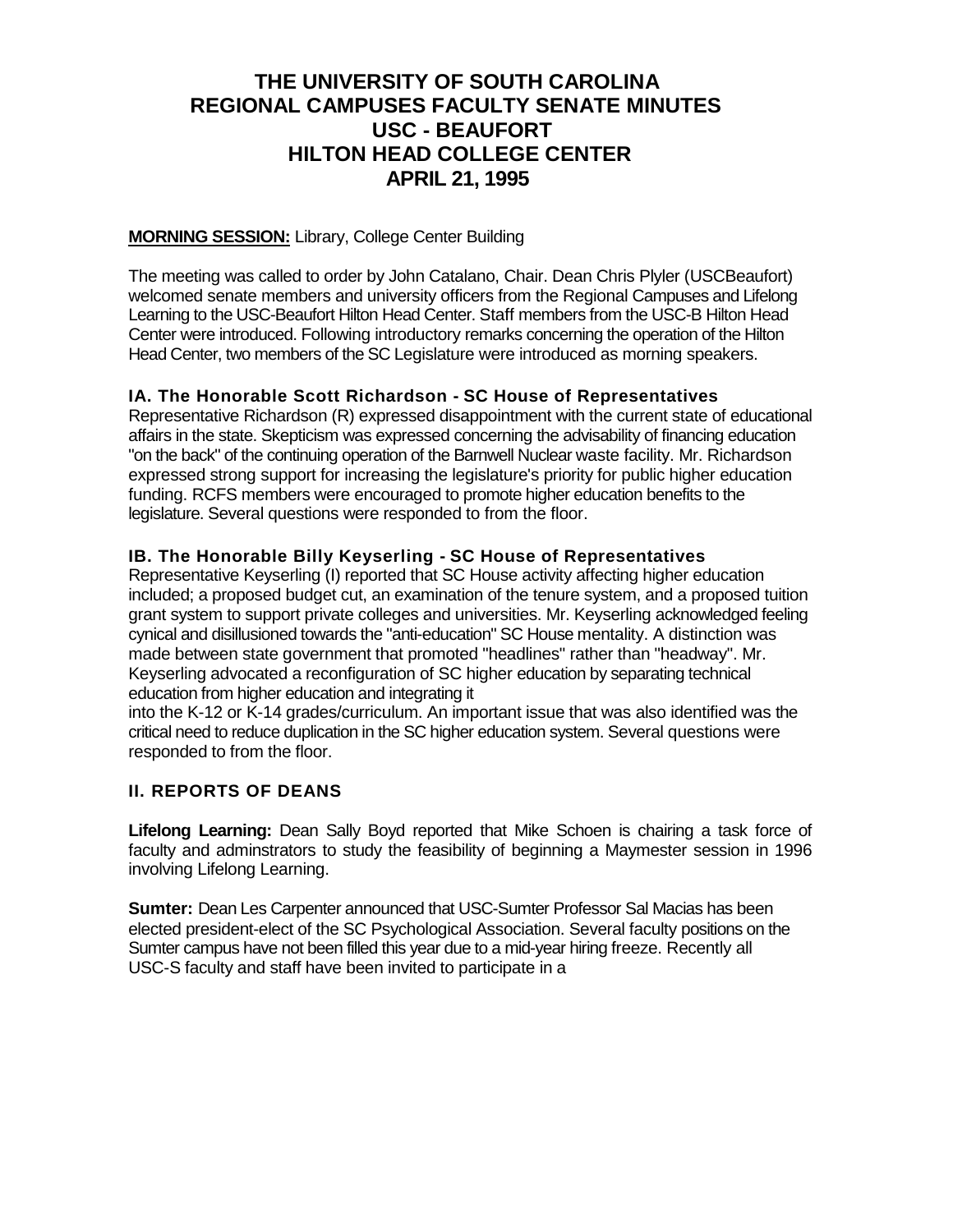campus-wide effort to brainstorm effective budget reducation strategies for the campus. The long-range planning committee on the USC-S campus has now completed their report.

**I**

**Union:** Dean Jim Edwards introduced Professor Jean Denman as a new delegate from the Union campus (Sociology/Continuing Education). Funds for the Union campus from the city and the county have been cut. A recent outreach effort into an area industry has begun involving academic/writing skills instruction "after hours" to employees. Teacher cadets will arrive on campus next month. Awards day was conducted earlier this month (an ice cream social). Professor Susan Smith has arranged for a display of student art in the library on campus. Graduation is scheduled for May 9th, and Lt. Governor Bob Peeler will be the commencement speaker. GRS enrollment has recently increased, as has area high school enrollment on-site in USC-Union courses. U.S. Congressman Bob Inglis visited campus this past week. Several productive meetings have recently been held involving USC-Union and USC-Spartanburg faculty and administration to exchange information.

**Lancaster:** Professor Susan Pauly reported for Dean Pappin. Final Spring enrollment figures reveal that USC-Lancaster headcount is 1,034, down only 1.2% from last year. FTE is 571, down only 0.8% from last year. Pre-registration for Fall 95 has begun, an increase in the number of USC-L students pre-registering is expected due to increased retention efforts. Dr. Charles Hathaway, Chancellor from U. Arkansas-Little Rock visited the campus on March 30- 31 for meetings with faculty, staff, students and the administration. A breakfast symposium was held on Friday morning. Rep. John Spratt is expected to visit the campus on April 25th to speak on the "first one hundred days in Congress". Commencement is May 6th, with noted theolgian and author Michael Novak (American Enterprise Institute in Washington, D.C.) scheduled as the commencement speaker. Progress continues on the planned construction of the new classroom building. Professor Darlene McManus has been selected as the teacher of the year at USC-Lancaster.

**Salkehatchie:** Professor Wayne Chilcote reported for Dean Clayton, who asked that the following announcements be made: Spring (95) enrollments are up 3.3% from last year, and commencement is scheduled for May 8th at 7:30 pm. The commencement speaker is Ms. Leslie Price from Westinghouse-Savannah River Site.

**III. NOMINATING COMMITTEE REPORT -** The list of nominees for the RCFS Executive Committee was presented to the senate (Wayne Chilcote - Chair, Jerry Dockery - Vice chair, Jane Upshaw - Secretary, Mary Barton - At large, Robert Costello - At large). In addition, the following slate of nominees was presented for Special Committees: Robert Castleberry - Curriculum and Courses; Carolyn West - Faculty/Board of Trustees Liason; David Heisser - Research and Productive Scholarship. Two nominations were requested by the chair from the floor for an administrative committee to review Vice Provost Duffy - Tandy Willis, Carolyn West were nominated.

## **IV. STANDING COMMITTEES MET**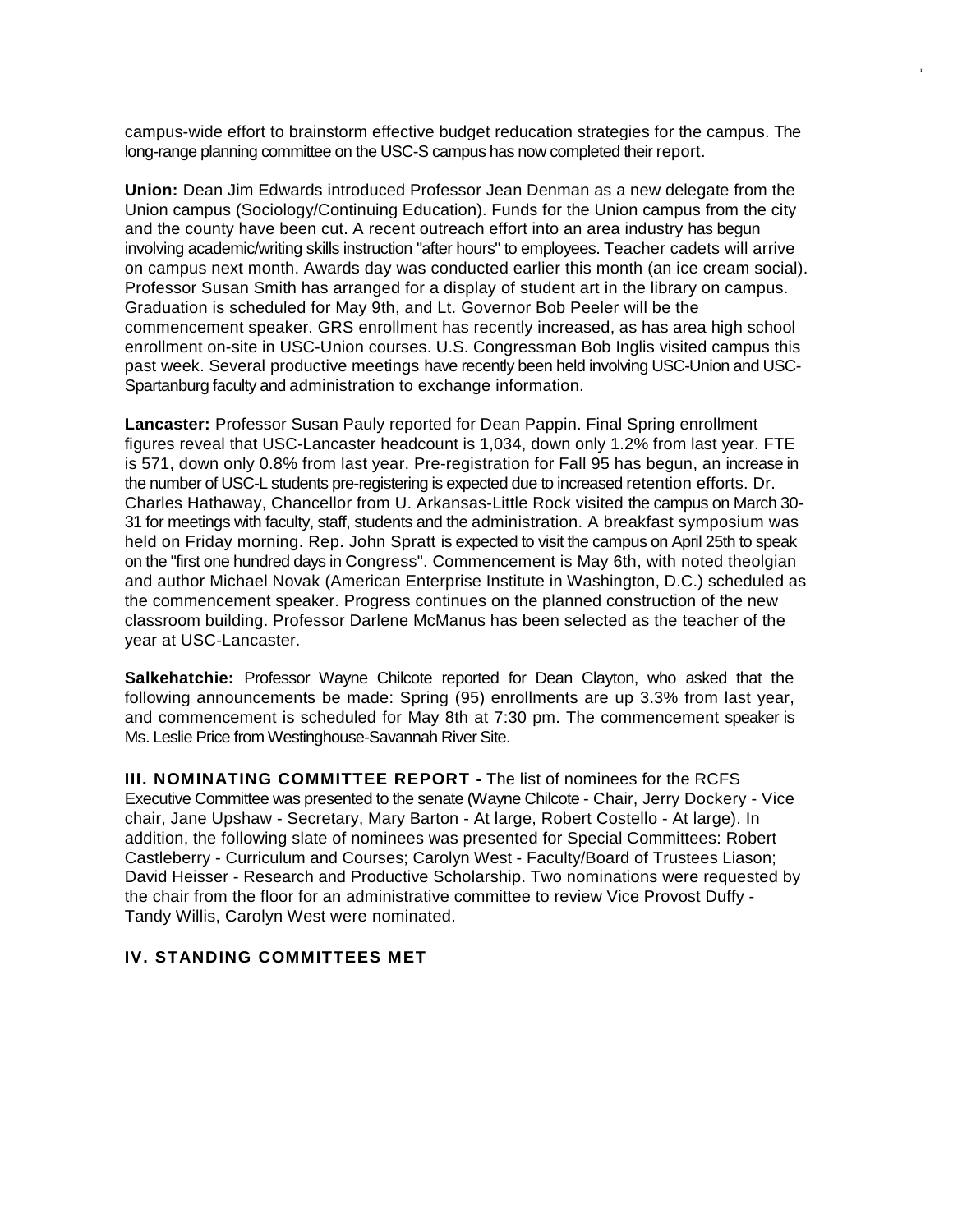## **AFTERNOON SESSION:** Library, College Center Building

**I. CORRECTION AND APPROVAL OF THE MINUTES.** The minutes of the February 17, 1995 RCFS meeting in Union were approved as submitted.

## **II. REPORTS OF UNIVERSITY OFFICERS**

**A. Report of Vice Provost John Duffy.** The Senate (SC Legislature) version of the appropriations bill will be passed next week - it restores all the cuts that were in the House version to higher education. Chances are good that after it goes to conference, the final version of the budget may not have serious cuts in it. Also, there is a 3% raise package in the bill. The bill on restructuring of governance of higher education is pending in both sides of the legislature. There will probably be a state-wide study of higher education this summer. The BAIS proposal will go next to the CHE subcommittee on academic affairs, probably this summer.

**B. Report of Associate Vice Provost John Gardner** (Attachment 1). **IV.** 

## **REPORTS OF STANDING COMMITTEES**

**A. Rights and Responsibilities -** Danny Faulkner, Chair: (Attachment 2). *A motion was presented from committee to adopt a ballot to formalize the reporting of RCTP committee voting on candidates under review. The motion* **passed.** Professor Danny Faulkner was re-elcted chair.

**B. Welfare -** Nora Schukei, Chair: A report was presented from committee (Attachment 3). A question was asked by Professor Haist (Beaufort) concerning faculty salary information provided to the committee and was responded to by the committee chair. Professor Kwame Dawes we elected chair.

**C. System Affairs -** Stephen Bishoff, Chair: The committee chair reviewed progress on the charges give to the committee last August by the Executive Committee (Attachment 4). A letter received by Professor Catalano from the Provost concerning the reactivation of the System Academic Advisory Committee was discussed (see Attachment 4a).

*A motion from committee was presented to have the RCFS make a written request to the Provost to activate the Academic Advisory Committee and mandate that the committee meet no less than twice per semester. The motion* **passed.** A second motion was presented from committee to have the Provost direct all ad hoc committees that have university-wide charges be attached to the Academic Advisory Committee. Following discussion, *the following amended motion* **passed :** *The RCFS recommends that the Provost's ad hoc committees that have university-wide charges have their reports reviewed by the Academic Advisory Committee. A third motion was presented from committee: The Academic Advisory Committee's ad hoc committee's reports be sent to all faculty governing bodies of the university to solicit input from those bodies prior to any decisions by the Academic Advisory Committee.* Following discussion, *the following amended motion passed: Any ad hoc committees of the*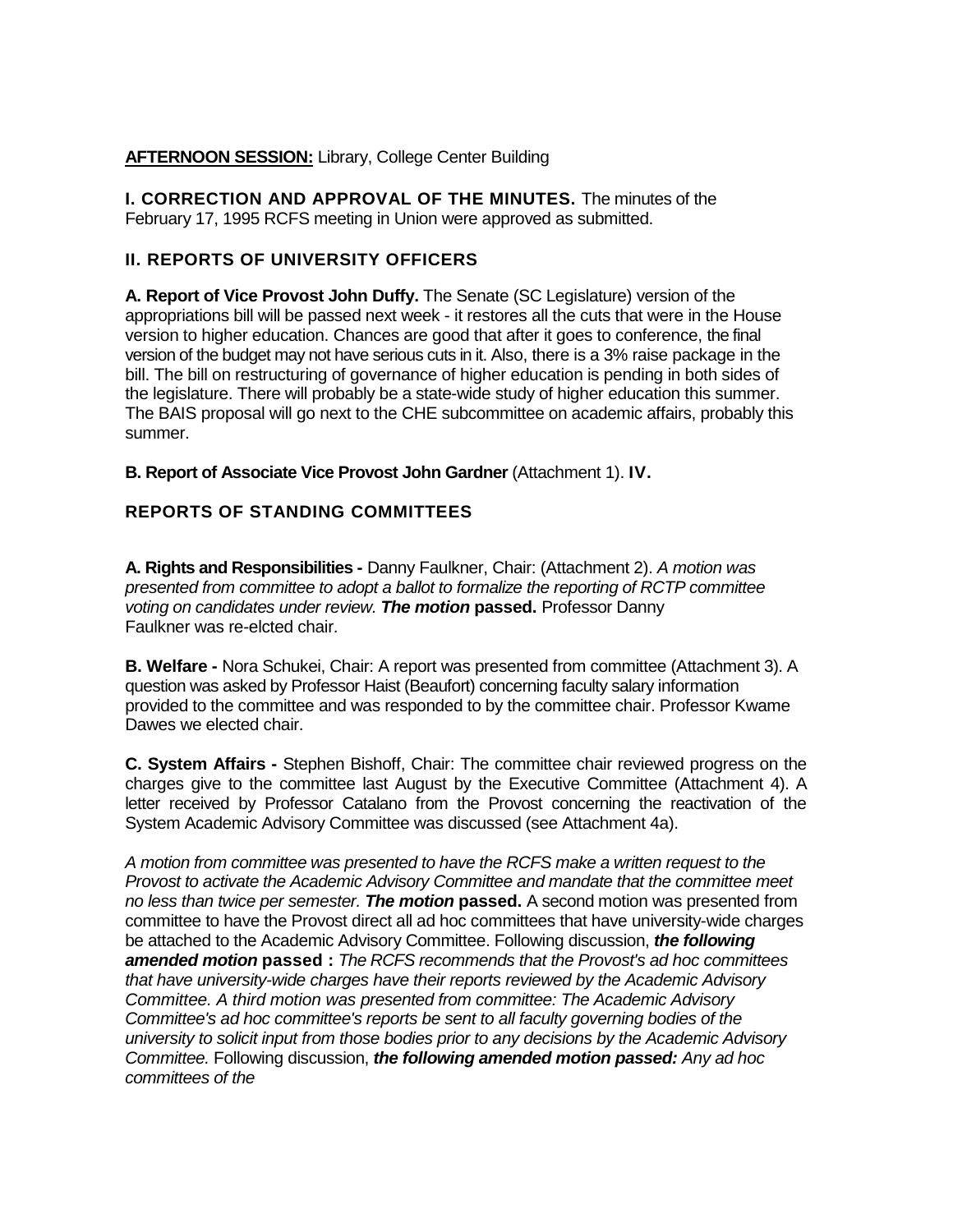*Academic Advisory Committee send reports to all faculty governing bodies of the university to solicit input from those bodies prior to any decisions by the Academic Advisory Committee.*

Interest was expressed by several senate members to have the motions pertaining to the Academic Advisory Committee be included in a letter (of explanation with a rationale) to the Provost from the RCFS. A motion from committee to have issues, policies and decisions submitted by all administrative and faculty governing bodies to the AAC for review failed to pass (voice vote followed by a show of hands).

Following discussion, **an amended motion passed** to *approve the the creation of RCAM 141, and RCAM 142.* The original motion was amended to change the word "may" not be used for major credit to "might" not be used for major credit in the course descriptors.

Professor Steve Bishoff reported that Professor Ellen Chamberlain was elected chair of the committee for next year.

**V. REPORT OF THE EXECUTIVE COMMITTEE -** The Secretary reported that the Executive Committee met on Friday, April 7th in Columbia (see Attachment 5).

**VI. REPORT OF THE VICE CHAIR -** Professor Wayne Chilcote reported that a copy of the manual changes that appeared in the February (95) RCFS minutes has been submitted to the Vice Provost's office. Also forwarded to this office were the motions approved at the last RCFS meeting; 1) authorizing the Vice Chair to take all motions from the RCFS forward to the appropriate administrative body, 2) the AAUP version of the sexual harrassment policy. Professor Chilcote reported that given recent changes the RCFS ad hoc committee on manual changes had been dissolved.

## **VI. REPORTS OF SPECIAL COMMITTEES**

**A. University Library Committee -** Professor Bruce Nims reported that the Faculty Senate Committee on Libraries met April 7, 1995, but he was unable to attend. The committee meets next on Monday, April 24 at 3:30 p.m. A report will be given at the next RCFS meeting on committee work from both of these meetings.

**B. University Committee on Curricula and Courses -** Professor Robert Castleberry reported that the committee has met three times since the last RCFS meeting in Union. A request was made for the RCFS to provide directives for the senator assigned to this committee (Attachment 6).

**C. University Committee on Faculty Welfare -** Professor Roy Darby reported that the committee met on February 28th and March 29th in Columbia. No further meetings are expected prior to the end of the current academic year (Attachment 7). Professor Darby responded to a question from Professor West (Sumter) concerning the Columbia faculty senate's action towards increasing summer teaching stipends.

**D. Faculty/Board of Trustees Liaison Committee -** Prof. Deborah Cureton- no report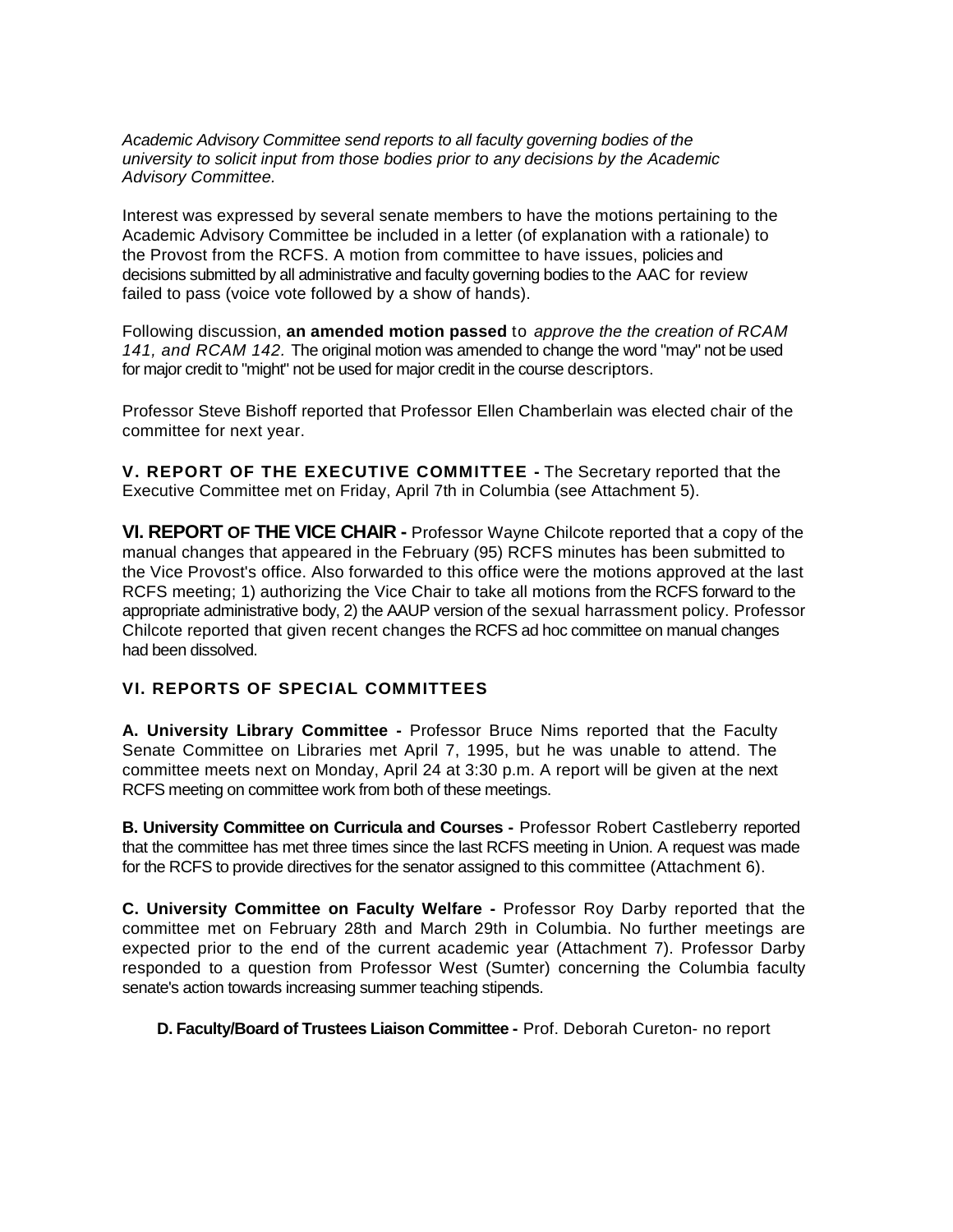**E. Academic Advisory Committee -** Professor John Catalano (see report from System Affairs above and Attachment 4a).

**F. Research and Productive Scholarship Committee -** Professor David Heisser reported that he served on the subcommittee for social and behavioral sciences this year. The number of proposals from the regional campuses was not great this year (5) however, four of the proposals were funded for a total of over \$13,000. Faculty were encouraged to submit proposals next year. The Provost has asked the committee for a review of the guidelines and procedures of the grants process. A subcommittee of the Research Advisory Committee has undertaken this review and has produced a draft report with recommendations. The committee has been informed that there will be a recommendation to the Provost to restructure the RPSC into a different or new set of subcommittees.

**G. Savannah River Site Committee -** Professor Dan Ruff reported that the SRS Committee met on April 3rd . Discussion concerning the mission of the committee took place, a recommendation was made to the Columbia Faculty Senate to reaffirm the need for the committee (Attachment 8)

**H. Insurance and Annuities Committee -** Professor Jerry Dockery reported that the I&A committee last met on April 4th (see Attachment 9 for the minutes of the meeting).

**I. Conflict of Interest Committee -** Professor Tandy Willis reported that this committee has met three times since the last RCFS meeting (Attachment 10).

**J. Ad Hoc Committee on Teaching Effectiveness -** Professor Susan Pauly reminded the senate that at the last meeting *a motion was presented from committee that the RCFS request that the Provost accept the recommendations listed in the ad hoc committee's report to the Provost (page 64 of February 95 RCFS minutes).* There was no discussion. **The motion passed.** Professor Pauly thanked members of the faculty who contributed to the Spring 1995 issue of "Professor as Teacher" and asked that a representative from each campus take a bundle back for distribution. Copies have been mailed to members of the CHE, USC Board of Trustees, select state legislators, as well as others.

**VII. Special Orders -** The chair asked for nominations from the floor for Executive Committee, as well as other committee assignments. No nominations were offered from the floor. The nominees were elected.

## **VII. Unfinished Business** -none

**IX. New Business -** Professor Jerry Dockery (Lifelong Learning) announced that the SC chapter of AAUP is recruiting new members. A copy of "SC Academe" will be distributed to faculty on the campuses. *Professor Castleberry presented a motion from the floor that the descriptor for currently existing UCAM and RCAM courses contain the restriction or caveat that "these courses might not apply towards Associate degrees or Columbia baccalaureate degrees".* Following discussion, *the motion* **passed.**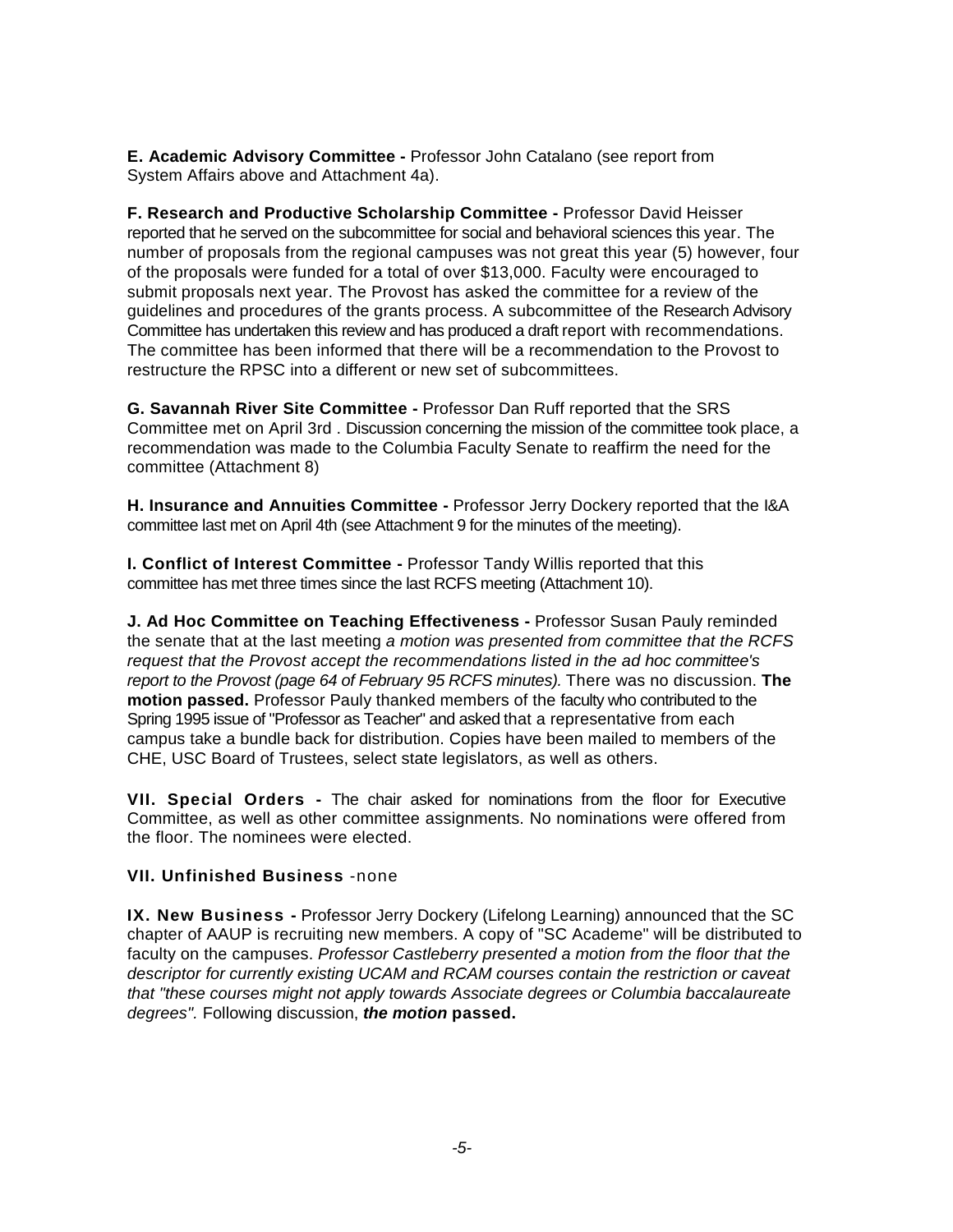**X. Announcements -** The chair recognized Dr. John Duffy with a plaque that contained a resolution passed by the RCFS at the previous meeting recognizing his leadership and contributions to the development and effective functioning of the Regional Campuses Faculty Senate (Attachment 11). Professor Catalano was recognized for his leadership and service as chair of the RCFS for 1995-95.

**XI. Adjournment -** The meeting was adjourned by the new chair Professor Chilcote.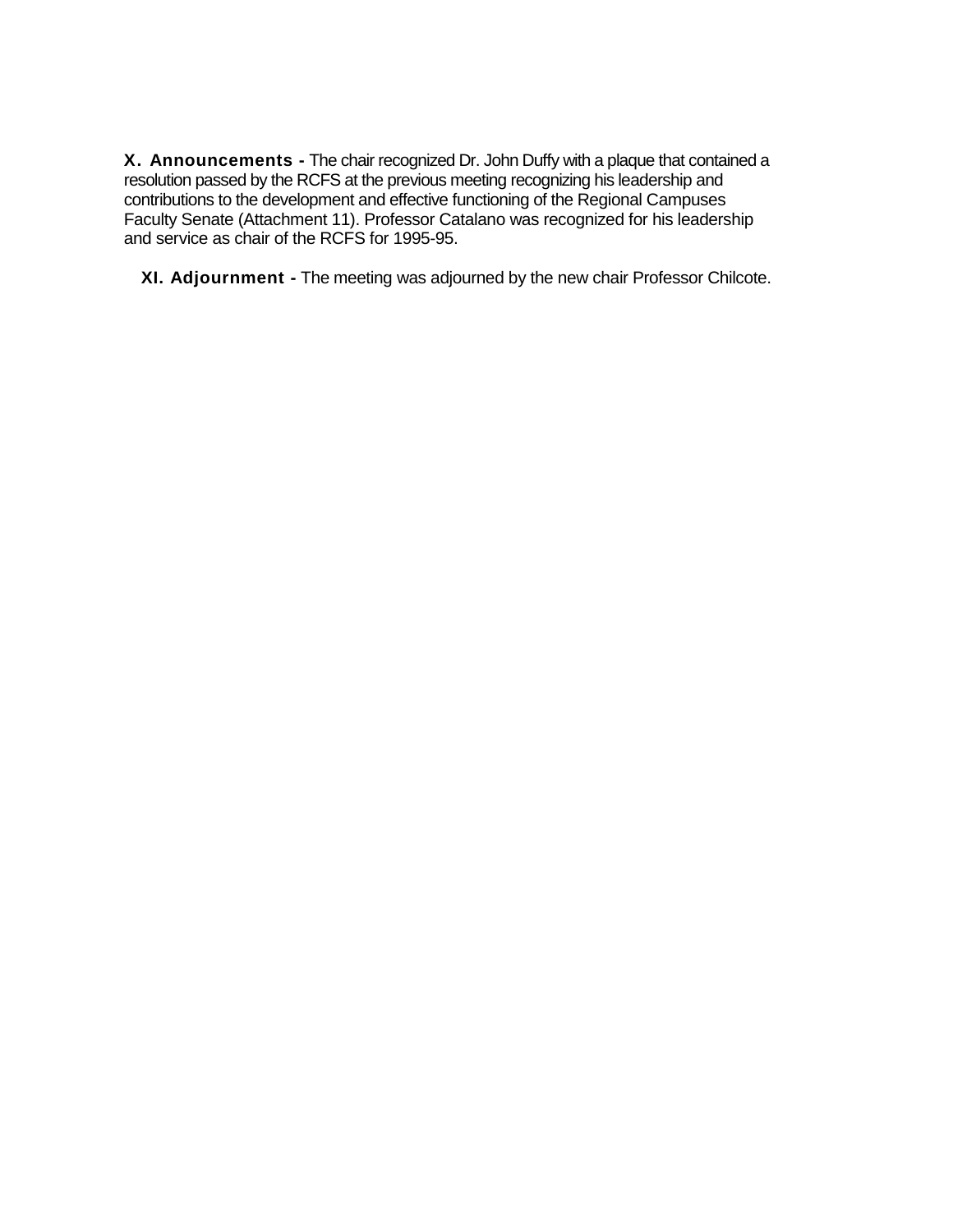## **REPORT OF THE ASSOCIATE VICE PROVOST REGIONAL CAMPUSES AND CONTINUING EDUCATION** *John N. Gardner* **TO THE REGIONAL CAMPUSES FACULTY SENATE** *April21,1995*

As I trust, most of you are aware, the April meeting of the Regional Campuses Faculty Senate is being held on the same day as the University's Board of Trustees Meeting, which is also being held at a Regional Campus location, USC Salkehatchie. At the Request of Vice Provost Duffy, I will be representing our office and campuses at the Board meeting at Salkehatchie. Hence, I can not be with you and I did want you to know I regret this. I look forward each year to the wonderful hospitality that is offered by my friends at USC Beaufort. I also miss having the opportunity to interact with many of you and to support the productive business proceedings of the day.

## OFFICE ADMINISTRATION CURRICULUM REVISION

Our office strongly supports the request from USC Salkehatchie and USC Lancaster on the revision of several courses which we previously offered under the Office Administration course designator. This will be presented to you as a matter of action at today's meeting. This is necessary because the Provost's office has requested that changes be made in the Office Administration curriculum in The College of Applied Professional Sciences. In turn, this is causing a necessary adjustment on the Regional Campuses. We have a long history of meeting local community, business, and student needs for courses in Office Administration. These courses and the Associate Degree Program at USC Lancaster contribute to the campus, the community, and to revenue generation. We have had excellent collegial communication from our faculty colleagues in Applied Professional Sciences in trying to effect these changes so as not to have any negative impact on the Regional Campuses. On behalf of our office we request support from the Senate for the changes which will be introduced as per the actions of the faculties at USC Lancaster and USC Salkehatchie.

## **CHANGE OF NAME FOR LIFELONG LEARNING**

As will be explained from representatives from Lifelong Learning, we are taking steps to change the name, for administrative and publicity purposes of the Lifelong Learning academic programs in The Division of Continuing Education to Academic Credit Programs. We will also continue to offer noncredit programs through The Division of Continuing Education. This perhaps can be better explained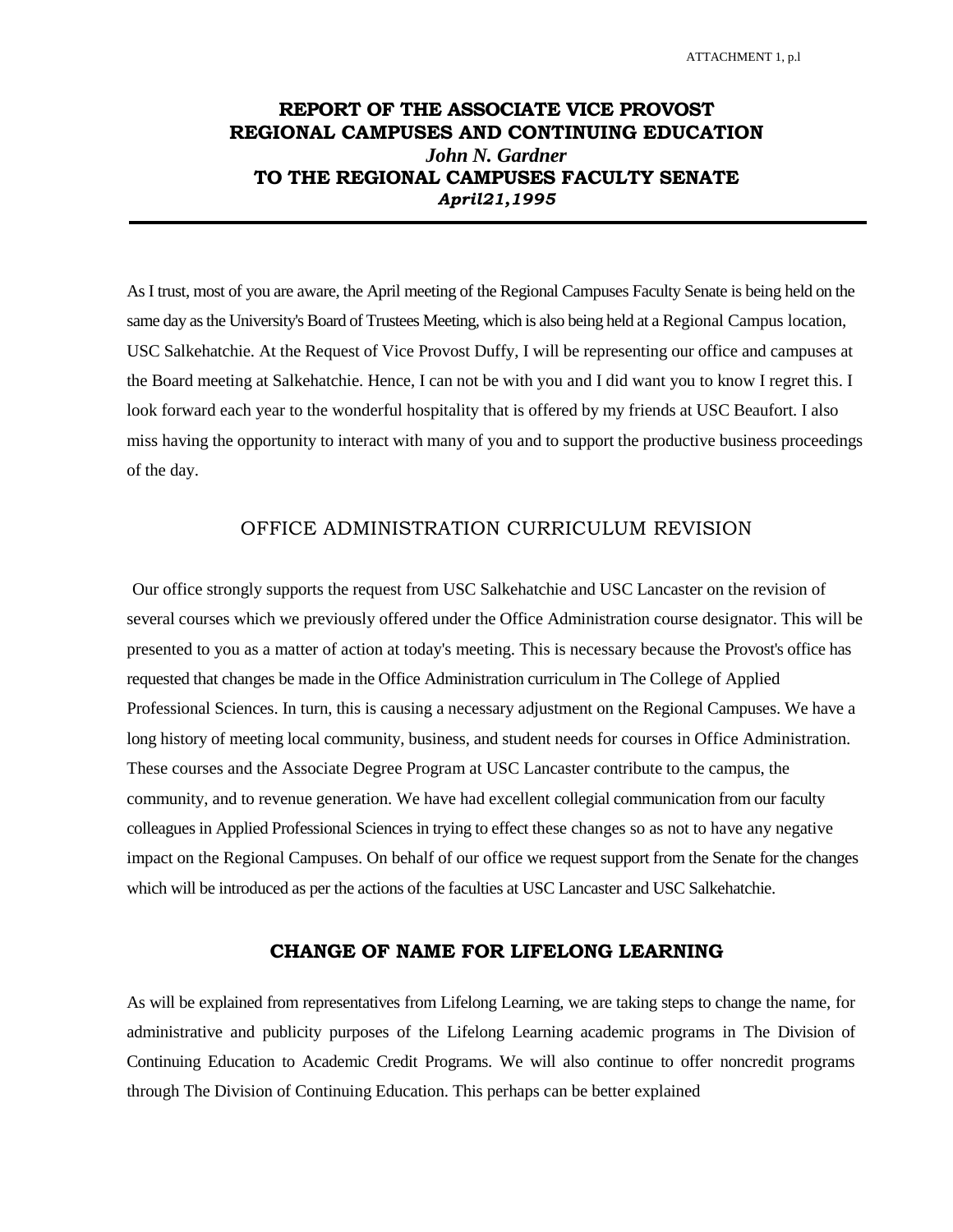by representatives from this unit; let it just suffice here to say that the previous term of Lifelong Learning is, at best, ambiguous. We did not feel that it accurately conveyed the academic credit program mission of this unit. We hope and believe that the general public will be better able to understand and identify the academic credit program mission given this new name. However, for the sake of continuity, we will continue to refer to the faculty organization involved in the academic credit programs as Lifelong Learning.

#### **TENURE AND PROMOTION REVIEW PROCESS**

I have received preliminary feedback from several of the Associate Provosts as to the continuation of the significant increasing professionalism of the appearance and substance of our tenure and promotion files. I want to thank all of you on the faculty who have worked with me on this important matter over the past several years.

### **MAY 1995 UNIVERSITY 101 FACULTY TRAINING WORKSHOP**

This is to invite any of my faculty colleagues on the Regional Campuses who either have not been a past participant or who might wish to participate again in the above referenced activity. The workshop will be held May 15- 19 in Columbia. If you would like further information, please contact either myself or Professor Dan Berman at University 101 / 777-6029. The workshop looks at a variety of strategies to improve undergraduate teaching, especially in the first year and, of course, especially in freshman seminars. Participation in the workshop does not obligate you to teach University 101. It is possible for special sections on UNIV 101 to be developed for specific majors / disciplines and professional fields. This also a way to enhance faculty participation in the teaching of our freshman seminar.

## **TENURE BILL**

Attached to this report is a copy of a bill introduced in the House in this session of the General Assembly, which if adopted would alter the current practice of awarding tenure to professors at state colleges and universities. Unfortunately, as of the time of writing this report, I do not have more information on the status of this bill other than to say that it is currently in the House Education and Works Committee. Naturally, the University is following this matter very closely.

#### Attachments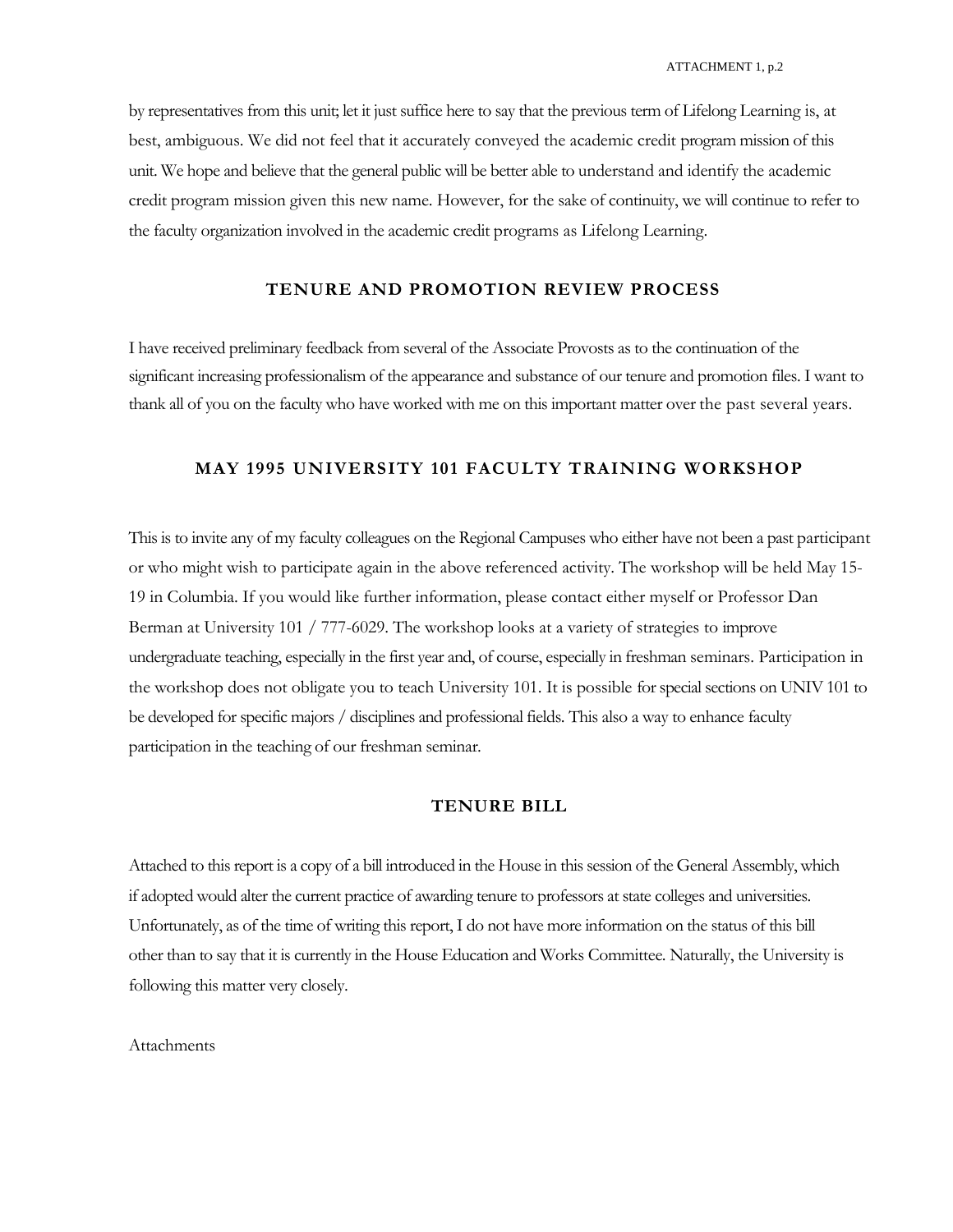#### ATTACHMENT 1, p.3

1995,04\_20

- FROM : BUSINESS-FIN NCE 803 - 5619

Ξ

| Post It          | brand fax transmittal memo 7671 | #of pages 1         |
|------------------|---------------------------------|---------------------|
| To: John Gardner |                                 | From: Shirley Mills |
|                  |                                 | Co.                 |
| Dept             |                                 | Phones              |
| Fax s            | 7-8840                          | Fax s               |

09:45 #46E P.01,'01

#### *A BILL*

*TO AMEND THE CODE OF LAWS OF SOUTH CAROLINA, 1976, BY ADDING SECTION 59-101-365 SO AS TO PROVIDE THAT NO TENURE TO NONTENURED FACULTY AT ANY STATE PUBLIC COLLEGE OR UNIVERSITY MAY BE GRANTED, AND TO PROVIDE THAT THE GOVERNING BOARD OF EACH PUBLIC COLLEGE OR UNIVERSITY HAVING TENURED FACULTY WITHIN TWO YEARS SHALL DEVELOP A NEW EMPLOYMENT RELATIONSHIP ACCEPTABLE TO THE INSTITUTION AND TO THE TENURED FACULTY WHICH AS ONE COMPONENT WILL ELIMINATE TENURE AS A PART OF THE EMPLOYMENT RELATIONSHIP.*

*Be it enacted by the General Assembly of the State of South Carolina: SECTION 1.* 

*The 1976 Code is amended by adding:*

*"Section 59-101-36S.No tenure to nontenured faculty at any state*

*public college or university may be granted after the effective date of this section. The governing board of each public college or university having tenured faculty, within two years after the effective date of this section, shall develop a new employment relationship acceptable to the institution and to the tenured faculty which as one component will eliminate tenure as a part of the employment relationship."*

*SECTION 2. This act takes effect upon approval by the Governor.* 

*------xx------*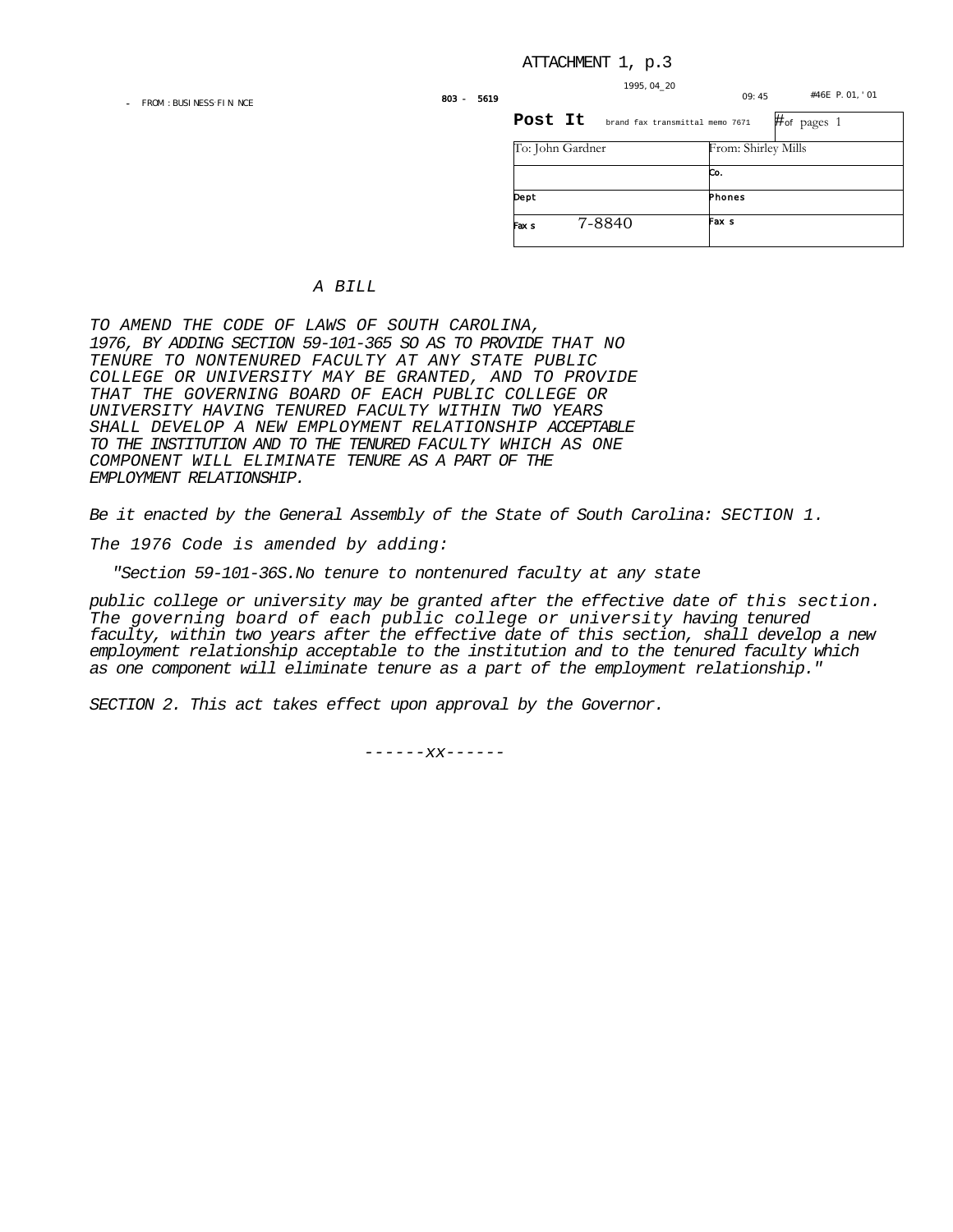| BIL:<br>TYP:<br>INS:<br>IND:<br>PSP:<br>SPO: | 3767<br>House<br>19950308<br>Witherspoon, | General Bill GB<br>Witherspoon, A. Young, Fleming, Kinon, Lanford, Hallman, Koon, Sharpe,<br>Littlejohn, Chamblee, Fair, Allison, Wofford, Bailey, Vaughn, Cato, |         |              |  |  |
|----------------------------------------------|-------------------------------------------|------------------------------------------------------------------------------------------------------------------------------------------------------------------|---------|--------------|--|--|
|                                              |                                           |                                                                                                                                                                  |         |              |  |  |
|                                              |                                           | Kirsh, Meacham, Whatley, Knotts, Richardson, H. Brown, Fulmer, Cooper,<br>Rice, Robinson, Cotty, T. Brown, Stille, McKay, Dantzler, Law,                         |         |              |  |  |
|                                              |                                           | Davenport, Klauber, Simrill, Seithel, Tripp and Easterday                                                                                                        |         |              |  |  |
| DDN:                                         | GJK\21346SD.95                            |                                                                                                                                                                  |         |              |  |  |
| REY:                                         | House                                     |                                                                                                                                                                  |         |              |  |  |
| Cam:                                         |                                           | Education and Public Works Committee 21 HEPW                                                                                                                     |         |              |  |  |
| EST:                                         | 3767                                      |                                                                                                                                                                  |         |              |  |  |
| Body                                         | Date                                      | Action Description                                                                                                                                               | Com     | Leg Involved |  |  |
|                                              |                                           | House 19950308 Introduced, read first time,                                                                                                                      | 21 HEPW |              |  |  |
|                                              |                                           |                                                                                                                                                                  |         |              |  |  |
|                                              |                                           | referred to Committee                                                                                                                                            |         |              |  |  |

TXT

#### A BILL

TO AMEND THE CODE OF LAWS OF SOUTH CAROLINA, 1976, BY ADDING SECTION 59-101-365 SO AS TO PROVIDE *THAT NO* TENURE TO NONTENURED FACULTY AT ANY STATE PUBLIC COLLEGE OR UNIVERSITY MAY BE GRANTED, AND TO PROVIDE THAT THE GOVERNING BOARD OF EACH PUBLIC COLLEGE OR UNIVERSITY HAVING TENURED FACULTY WITHIN TWO YEARS SHALL DEVELOP A NEW EMPLOYMENT RELATIONSHIP ACCEPTABLE TO THE INSTITUTION AND TO THE TENURED FACULTY WHICH AS ONE COMPONENT WILL ELIMINATE TENURE AS A PART OF THE *EMPLOYMENT* RELATIONSHIP.

Be it enacted by the General Assembly of the State of South Carolina: SECTION 1. The

1976 Code is amended by adding;

"Section 59-101-365.No tenure to nontenured faculty at any state public college or university may be granted after the effective date of this section. The governing board of each public college or university having tenured faculty, within two years after the effective date of this section, shall develop a new employment relationship acceptable to the institution and to the tenured faculty which as one component will eliminate tenure as a part of the employment relationship."

SECTION 2. This act takes effect upon approval by the Governor

------**XX------**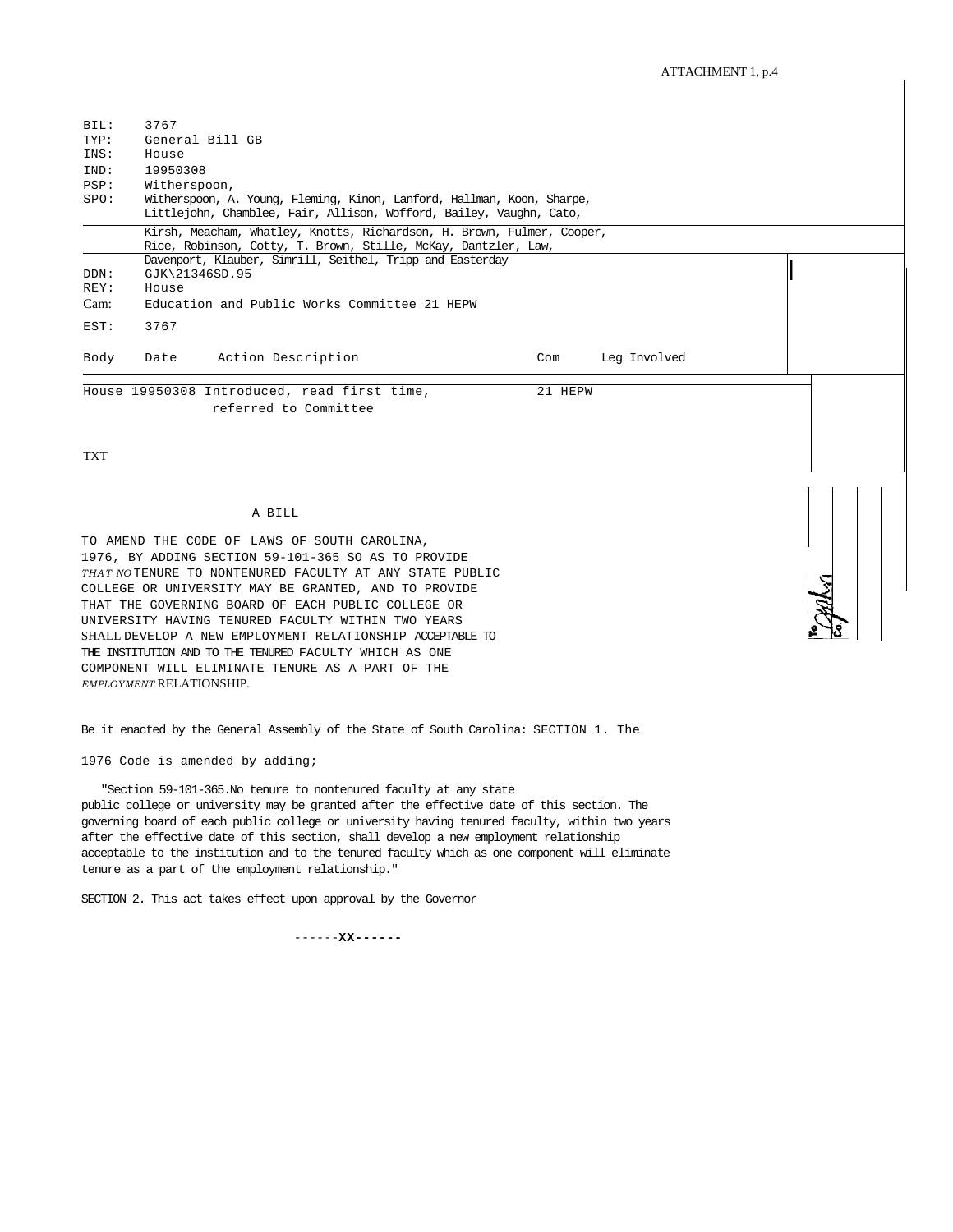## **Attachment 2**

## **Report of Rights and Responsibilities Committee Regional Campuses Faculty Senate April 21, 1995 Professor Danny Faulkner**

We discussed our desire to recieve from the administration vote totals from the campus and the Regional Campuses tenure and promotion committees.

We discussed the need to develop a mechanism for T&P applicants to receive some information about the justifications for T&P decisions. At this time applicants may only access this information by the grievance procedure.

We move that the RCFS adopt the following format for a RCTP committee ballot:

| Candidate:                                                      |         |  |
|-----------------------------------------------------------------|---------|--|
| Action: Tenure <b>Action</b>                                    |         |  |
| Vote: <u>yes</u> _________________no                            | abstain |  |
| Justification: list all five areas and any additional comments. |         |  |

In other business, Professor Danny Faulkner was re-elected chair.

### In Attendance

Danny Faulkner, Bruce Nims, John Logue, Maitland Rose, Susan Smith, Paul Stone, John Blair, Joanne Klein, Jeff Strong, Jerry Dockery, Gordon Haist.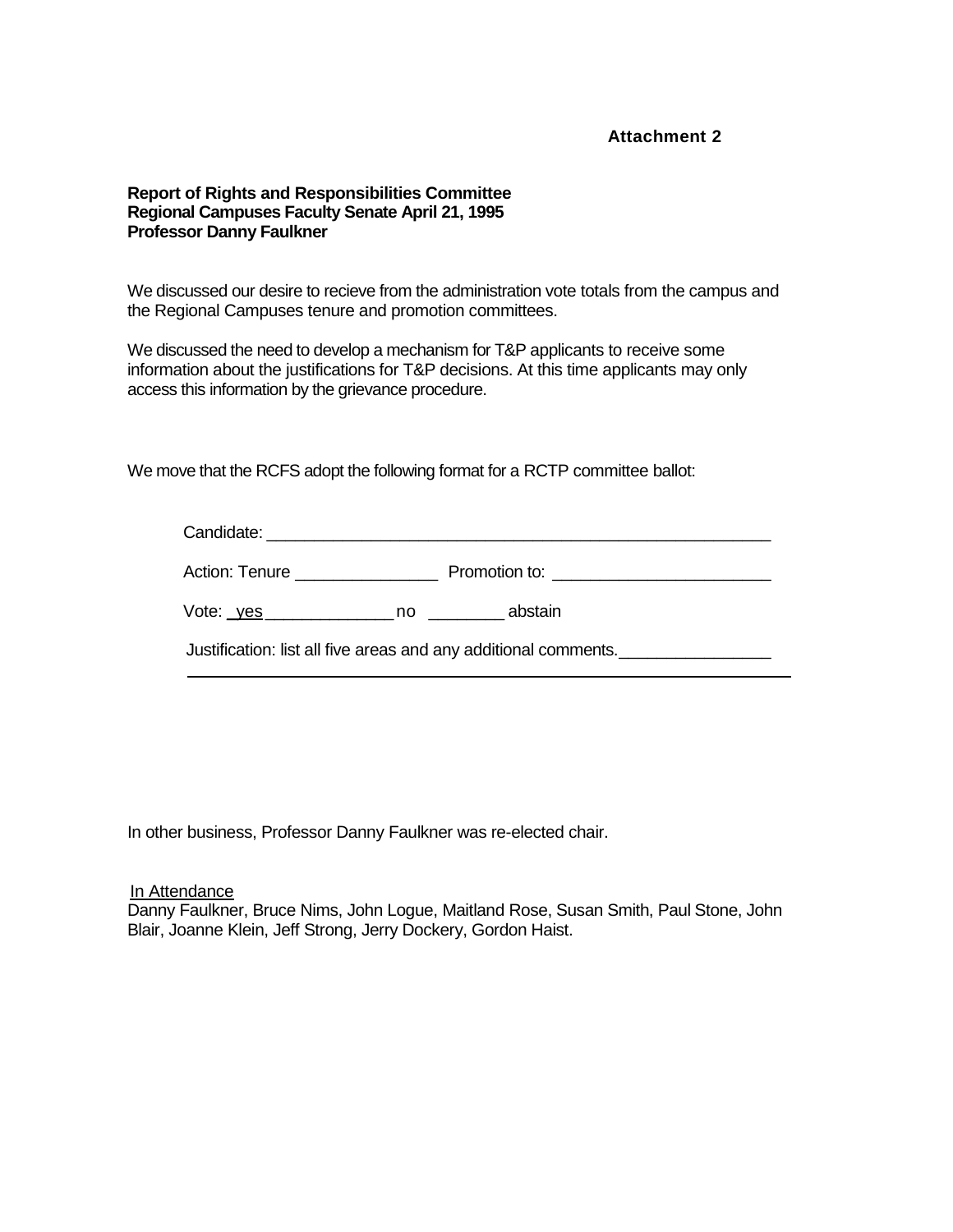## **ATTACHMENT 3**

Welfare Committee Report Nora Schukei, Chair Regional Campuses Faculty Senate April 21, 1995

The Welfare Committee leader for next year will be Professor Kwame Dawes.

As a result of the discussion this morning in the general session, the Welfare Committee has some ideas about its mission next year. As the faculty *welfare* committee, it seems appropriate that we contribute to the faculty's welfare - namely keeping job opportunities. So the committee would become involved in a grass roots movement to involve our campuses with the communities and vice versa.

The salary information is available. There are some problems that have been pointed out by individual campuses. The committee does not see any realistic ways for the welfare committee to respond to these problems.

In attendance:

Nora Schukei Kwame Dawes Nori Bohonak Mary Barton Dan Ruff Susan Pauly Carolyn West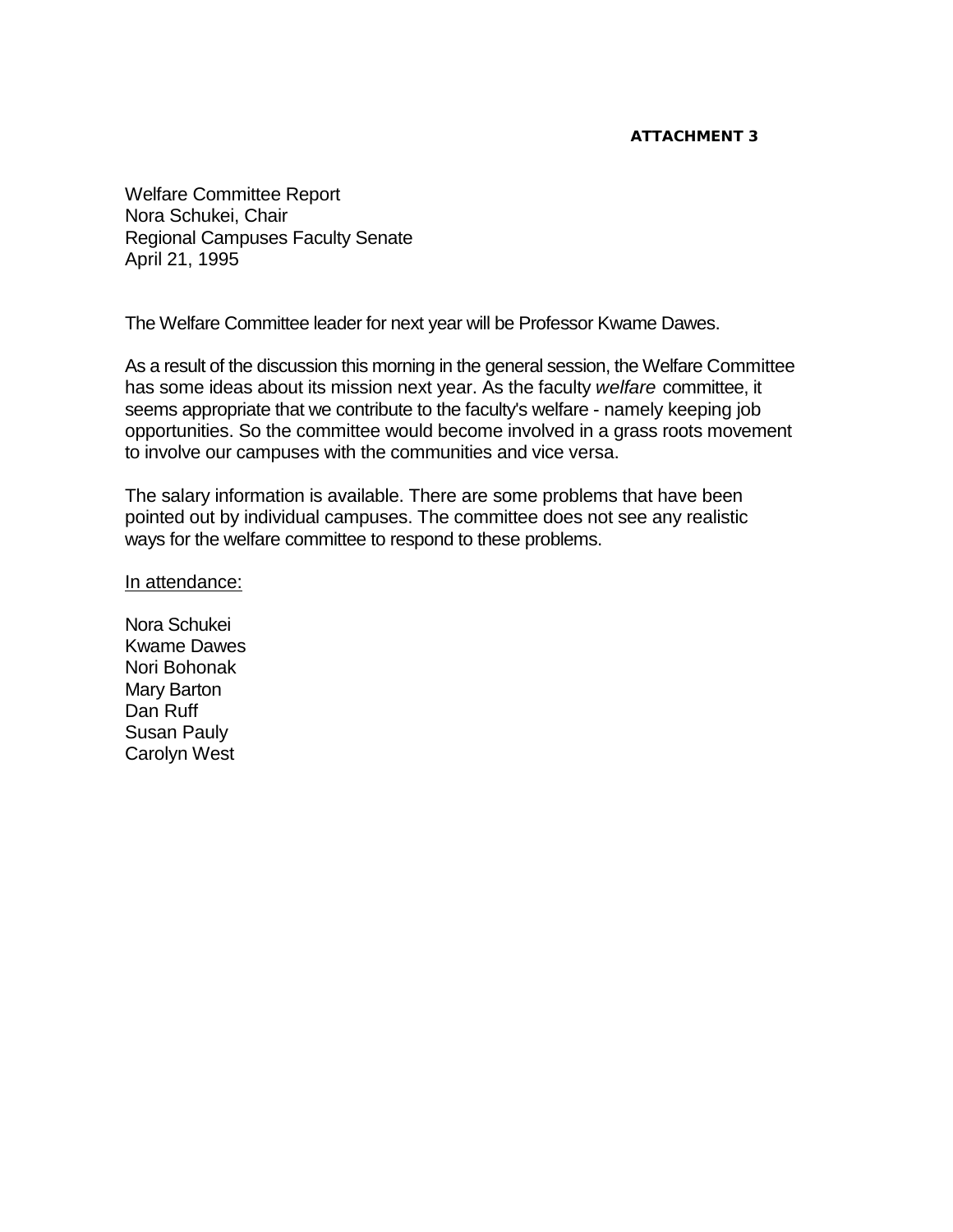## SYSTEM AFFAIRS COMMITTEE

Regional Campuses Faculty Senate Dr. Stephen T. Bishoff. Chair

Minutes of Meeting 21 APR 95

Professors: **Sumter:** Stephen T. Bishoff, Robert B. Castleberry, Susan Hendley, Robert Costello from the Executive Committee; **Beaufort:** Roy Darby, Ellen Chamberlain; **Union:** Jean Denman for Steve Buchanan; **Salkehatchie:** Marvin Light, Jennifer Viereck, Cynthia McMillian(v), David C.R. Heisser(v); **Lifelong Learning:**  David Bowden; **Lancaster:** Carolyn Starnes, Wayne Thurmond, Carolyn Taylor(v), Becky Parker(v). (v=visitor)

I Charges and actions for 1994-95 were reviewed.

- A. **Charge:** Assess and recommend improvements in the Regional Campuses use of communications technology now available. *Action:* Marvin Light chaired the subcommittee assisted by David Bowden. Marvin deserves the lion's share of credit on this project. His report is attachment 1.
- B. **Charge:** Examine the suggested grading policy (the addition of minus grades). *Action:* Carolyn Starnes chaired with Diane Evans assisting her. Carolyn worked diligently through several rounds of assessment to determine the will of the Regional Campuses on this issue. Her report is attachment 2.
- C. **Charge:** Examine mechanisms to improve our relationship with the Columbia Faculty Senate. *Action:*
	- Ellen Chamberlain, Roy Darby, and Robert Castleberry worked on this subcommittee. Ellen and Roy were the principal authors of the Collegium.
	- 2. Despite the Regional Campuses Faculty Senate's opposition to this alteration to improve communication with the Columbia Faculty Senate, several of the concepts were extracted from this document (attachment 3). The committee approved these motions, and they were taken to the floor.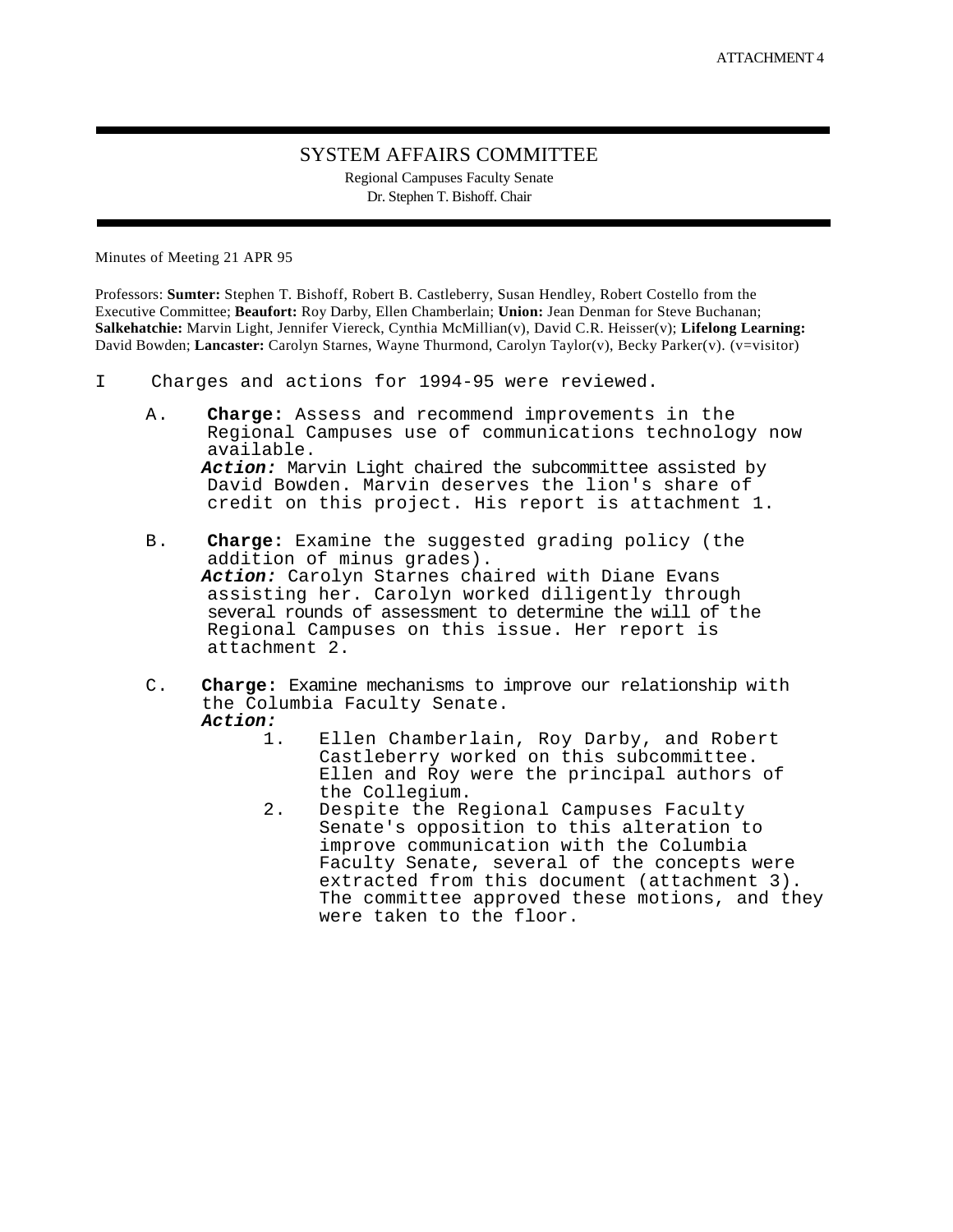D. **Charge:** Examine the status of articulations between the campuses of the USC System and with schools outside the system.

**Action:** Wayne Thurman, Susan Hendley, and Jennifer

- Viereck had completed their task at the last meeting.<br>1. No unresolved articulation problems c 1. No unresolved articulation problems came to light during this year.
	- 2. The committee requests that 2 charges be made for the SAC next year:<br>a. Re-examine the t
		- Re-examine the transferability of courses within the system.
		- b. Examine the need for guidelines for granting the approval to teach courses.

II. The creation of RCAM 141 and 142 was requested by USC Salkehatchie and Lancaster, having been approved by their faculty organizations.

Since Columbia will delete OADM 141 and 142 and redefine OADM 143, USC Salkehatchie and Lancaster requested the creation of RCAM 141 and 142 (see attachment 4). Visitors from the Salkehatchie and Lancaster campuses presented their positions on the need for these courses to support existing programs. The committee discussed the potential for these courses to blur the separate missions of the University and the technical colleges. However, their role in other courses and the distances of these campuses from other institutions that offered comparable courses persuaded the committee to approve the proposed courses. They were taken to the floor.

### III. Election

Ellen Chamberlain was elected SAC Chair for 1995-96.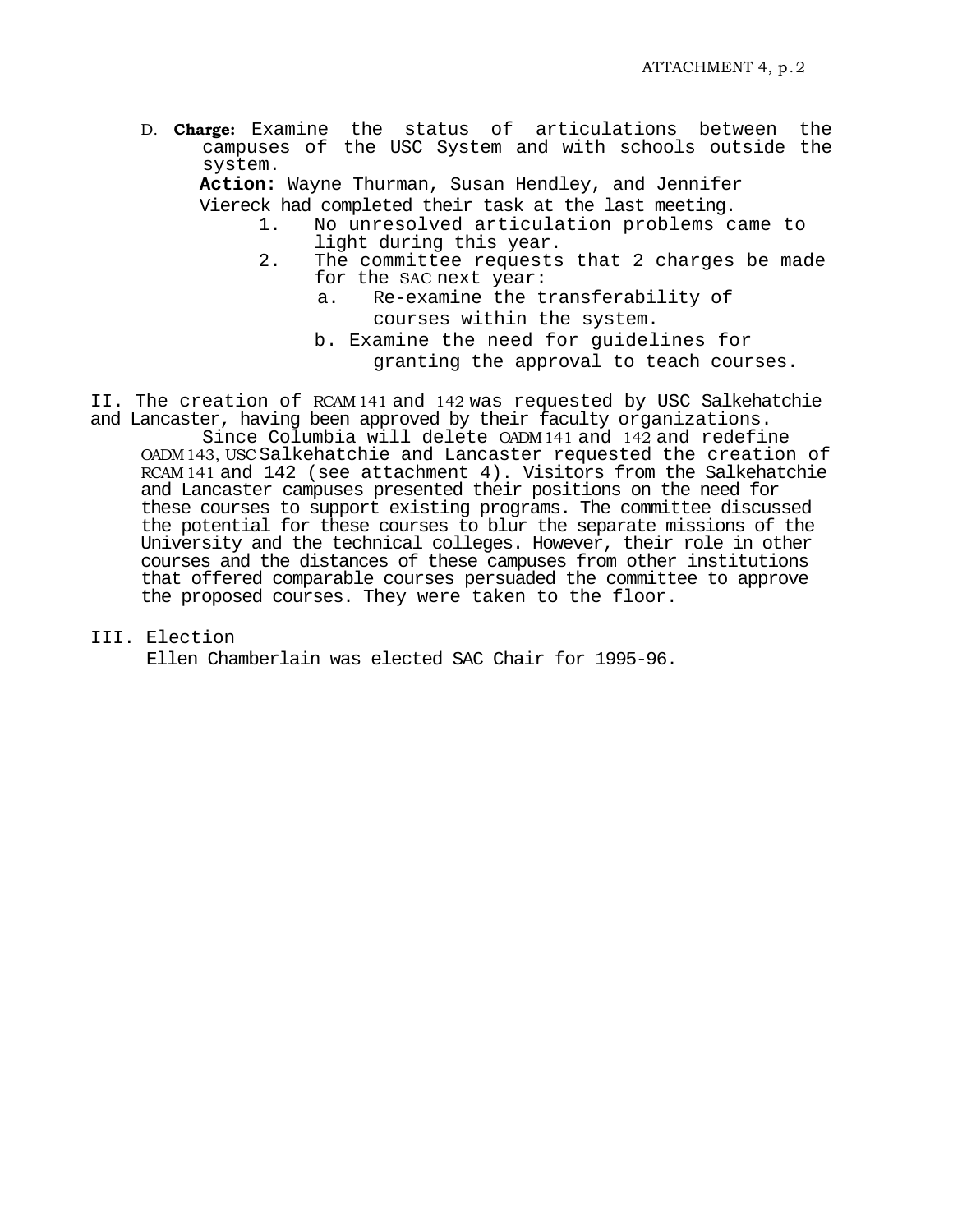#### REGIONAL CAMPUS FACULTY SENATE SYSTEM AFFAIRS COMMITTEE COMMUNICATIONS TECHNOLOGY REPORT APRIL 21, 1995

#### CHARGE

The committee is charged with accessing and recommending improvements in the Regional Campuses use of communications technology that is currently available. The following questions were to be addressed:

A. Are computer links being exploited to their maximum to reduce the quantity of paper and supplies consumed while improving the efficiency of information sharing?

B. Can phone links be used more effectively to improve campus-to-campus communication and reduce travel time and expense?

Can the new satellite access be used for live or recorded transmission of portions of the Regional Campuses Senate meetings?

#### PROCEDURE:

A questionnaire (attachment A) was sent to key individuals within the system that could respond to one or more of the questions listed above. Results of the returns were reviewed in order to determine key concerns, comments and/or recommendations. Select individuals were contacted in order to gain additional information. Questionnaire responses were kept confidential.

#### COMMENTS:

Based on questionnaire returns as well as discussions with key personnel involved in regional campus activities, the committee reports the following as to the posed questions.

A: Computer links to reduce supplies consumption are being addressed. The Division of Regional Campuses and Continuing Education Office has employed Mr. Harry Catoe as Information Resources Consultant. He is assisting Salkehatchie, Beaufort, Lancaster and Union campuses in expanding their computer capabilities in order to improve communications.

Mr. Catoe helps present the coordination of computer interests of the regional campuses to the Computer Services Division in Columbia, and acts to ensure that systems are compatible with mainframe systems as applicable.

Hopefully there will be funding available to the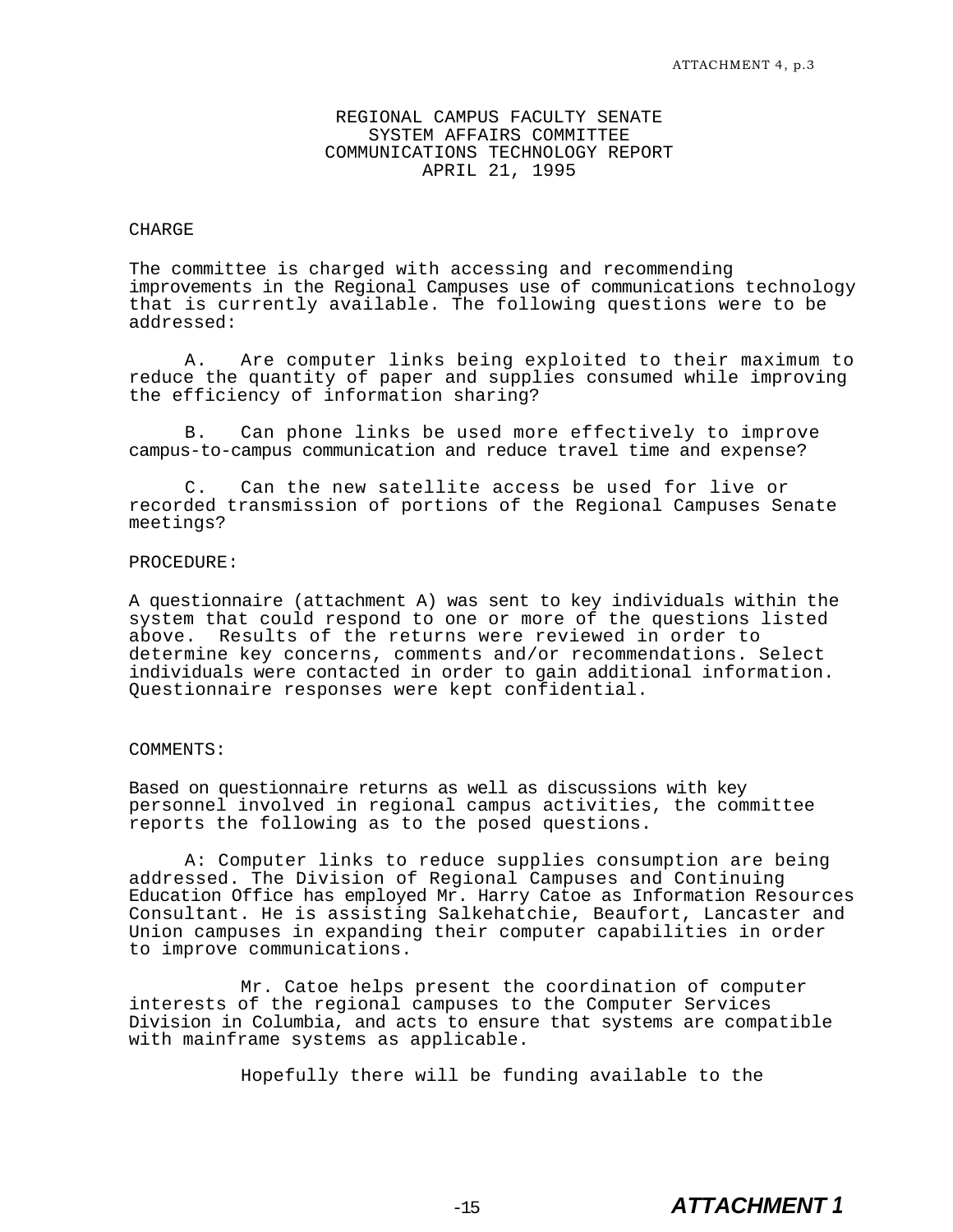regional campuses in order for each campus to reach the level of connectivity that is currently available to students, faculty, and staff on the Columbia campus.

B: Phone links have been available through SCETV for audioconferencing from offices. This is a cost effective way to communicate by way of the telephone. Individuals can interconnect with other campuses/groups through this system. Costs are explained in item "C" below. Distance Education utilizes this system as part of instruction.

With the advent of computer transmission of voice, data, and video there is the need to have at least a T-1 or T-3 transmission link at each site in order to accommodate the speed and bandwidth requirements of desktop videoconferencing.

C: There has been a recent change of the South Carolina Educational Television Network (SCETV)from an analog/ instructional television fixed service (ITFS) to a digital satellite system. SCETV offers the University increased opportunities for television delivery statewide. The satellite expands the number of channels available to the University. Under the old system the University only had access to four channels and only after 4:30 in the afternoon.

Satellite delivery is not noticeably different but we now have the capacity to broadcast during the day. Because daytime delivery will be available, Regional Campus Faculty Senate meetings can be televised live from Columbia to other campuses. When we have transmission capability from other

campuses, suggested to be within the next few years, we will be able to televise from any campus.

It is reported that planning ahead for the scheduling of circuit time is possible. It may be difficult to schedule a room that will accommodate the size of the Senate and have the capability to generate a video signal.

Costs for a crew for audio and video would be no more than \$50 per hour. The Senate could meet in the Law, Belk, or Gambrell Auditoriums, or another location from which the University Distance Education Support can transmit. The main concern was the ability to schedule a room on the Columbia campus during class hours.

Taping of the-meetings could be done for later transmission at the same cost. Tapes could be provided for each campus or arrangements for playback of the tapes through the satellite system could be arranged.

The system can be used for meetings not requiring two way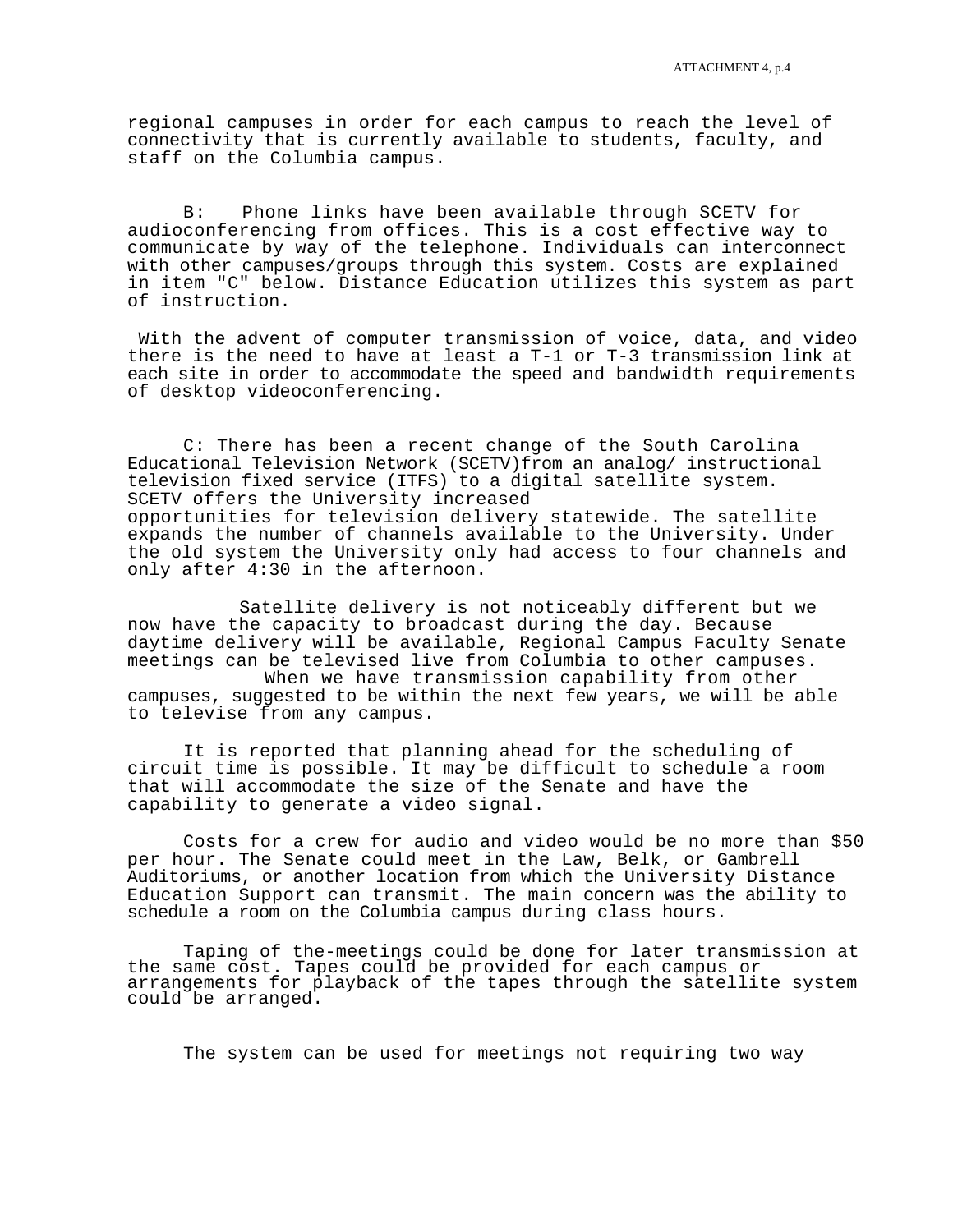video. Phone system talkback is available at receiving sites on campuses so that all participants can talk to each other.

There is also the audioconferencing capability with the phone system. Up to 24 participants can be connected on a call from their offices. SCETV has an excellent audio bridge that costs \$1.20 per person per hour. This system is used by Distance Education routinely with regional and national conference calls. A well conducted conference call can accomplish a lot when visuals have been mailed out earlier.

Susan Bridwell, Director, Department of Distance Education and Instructional Support can provide further information about these options. She has contributed information to this report.

#### ADDITIONAL COMMUNICATIONS INFORMATION:

The Columbia Campus Faculty Senate Computer Committee -in its Final Report dated December 19, 1994 (attachment B)- has suggested mechanisms for effectively distributing information to members of the Columbia Senate and the faculty at large via the University's network.

#### CONCLUSION:

The need for computer literacy and training becomes more obvious as we increase our dependence on computers and networked systems for communications. There is the need for specific funding, at the Regional Campus level, in order to have parity with what is currently available on the Columbia campus.

Campuses are pursuing grants to improve communication<br>effectiveness. Efforts have been made, through the Efforts have been made, through the Computer Services Division of Libraries and Information Systems, and the Office of Vice Provost, Regional Campuses and Continuing Education, to initiate funding requests on behalf of the Regional Campuses.

The committee feels that a funding effort needs to be made, by the University, in order to facilitate local area and wide area<br>networking for the Regional Campuses. Efforts to address the longterm improvement of communications effectiveness throughout the University must continue.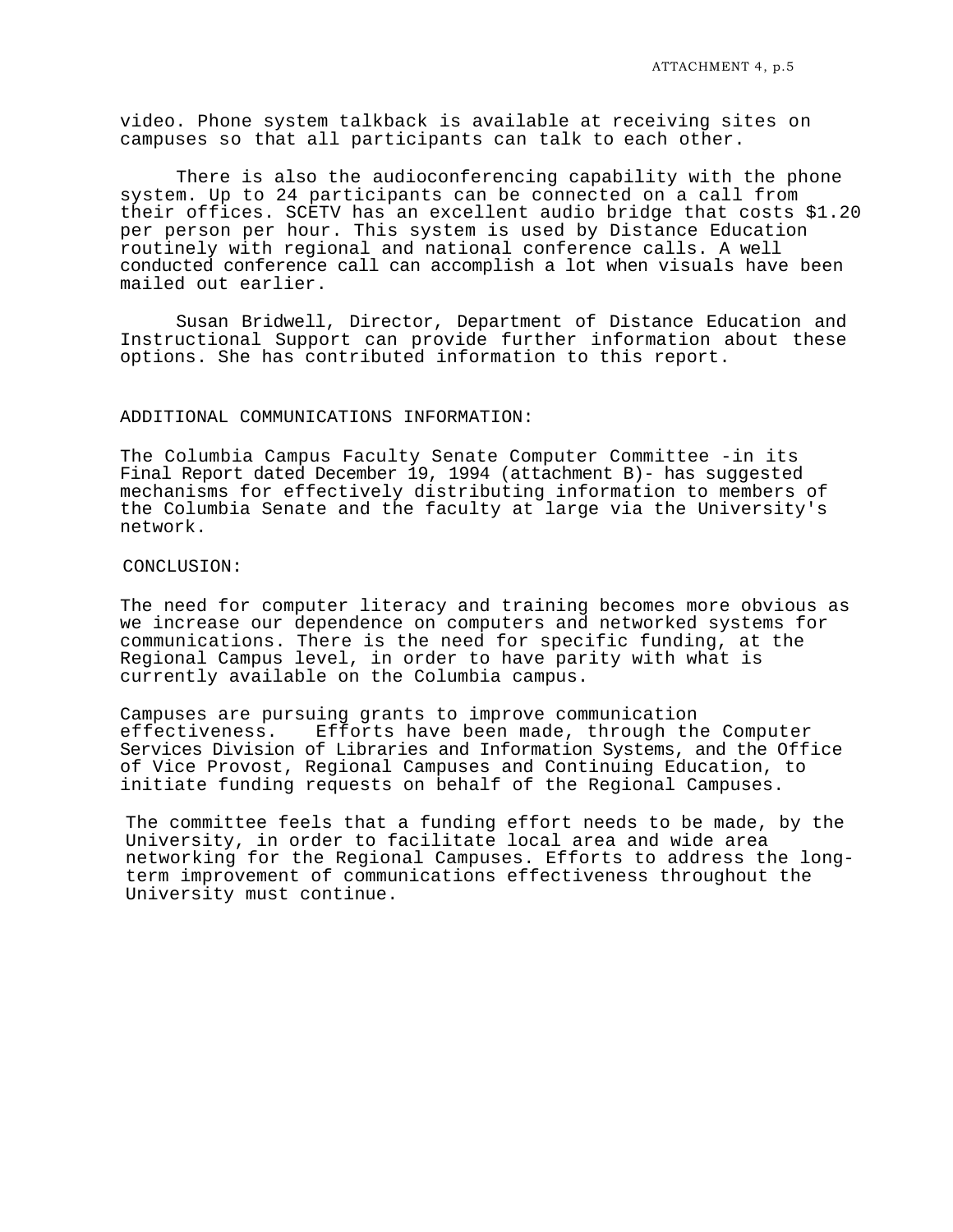#### **UNIVERSITY OF SOUTH CAROLINA SALKEHATCHIE UNIVERSITY CAMPUS**

PO Box 617 Allendale, SC 29810 (803) 584-344B FAX 584-5038

PO. Box 1337 Walterboro, SC 29488 (803) 549-6314 FAX 549-6007

#### October 25, 1994

The System Affairs Committee of the Regional Campus Faculty Senate has been charged with assessing and recommending improvements in the<br>Regional Campuses use of communications technology that is Regional Campuses use of communications technology that currently available. We would like your input in addressing the following questions, as well as suggestions you may have toward improving communications within the system.

Please respond to each question based on your professional knowledge and/or experience. Feel free to offer any constructive suggestions, recommendations, ideas to improve communications.

A. Are computer links being exploited to their maximum to reduce the quantity of paper and supplies consumed while improving the efficiency of information sharing?

B. Can phone links be used more effectively to improve campus-to-campus communication and reduce travel time and expense?

C. Can the new satellite access be used for live or recorded transmission of portions of the Regional Campuses Senate meetings?

Please indicate your name, campus, department/function and return your <u>responses to me by November</u> <u>11th.</u> Your confidentiality is assured.

Marvin J. Light, Librarian, USC-Salkehatchie, Learning Resources Center - FAX (system 58-159 or 584-5038) or call 58-103 or 584-3446 or e-mail MJLIGHT@UNIVSCVM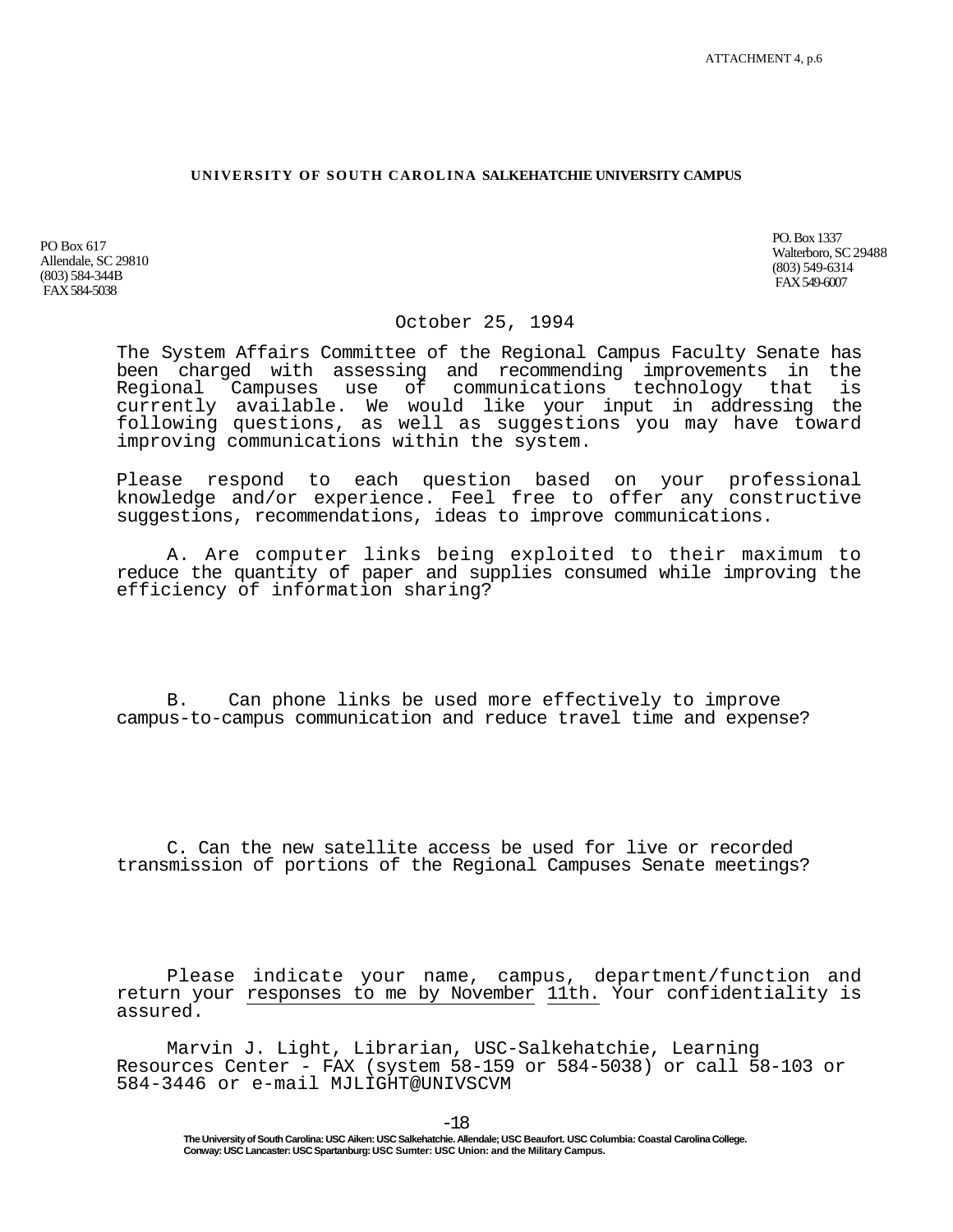Faculty Senate Computer Committee Final Report - December .19, 1994

Committee Charge:

To develop a mechanism for effectively distributing information to members of the Senate and the faculty at large via the University's network.

Recommendations:

- That the Faculty Senate office continue its present methods of distribution during the spring semester while faculty/staff work station hook-ups and training are completed.
- That the Faculty Senate office establish parallel distribution system on the USC network so that the system can be tested and refined.
	- That the Faculty Senate office go "online" at the completion of the work station hook-ups and faculty and staff training.
	- That after the electronic distribution system replaces the current paper copy system, the Faculty Senate office continue to send paper copies of all relevant materials to those faculty who are members of the Senate.

Basis of the Recommendations

In developing a plan to distribute Faculty Senate publications electronically, the committee met with Patrick Calhoun and a number of consultants at the Computer Services Division. Although work stations are rapidly being added to the network and training is underway, the committee felt that electronic distribution of information would be premature until we have a more functional network and well-trained users.

As several members of the committee pointed out, the faculty and staff have often been given computer resources with little or no training-or even adequate documentation on the use of those resources. Members also noted that in a number of instances, current network configurations do not allow them access to printers within their units.

Another problem noted by Calhoun is the lack of an accurate list of faculty and staff e-mail addresses. Faculty and staff use a wide variety of email software ranging from CMS-Mail on the mainframe to Pegasus Mail on Novell networks.

In short, while USC has made great strides toward its goal of networking the campus, we are still very much in a period of transition.

## Faculty Senate Office On Line

In evaluating the material now distributed by the Faculty Senate office, the committee divided the current publications into two categories: 1) those which should be distributed to all faculty members; and 2) those which should be made available to the faculty.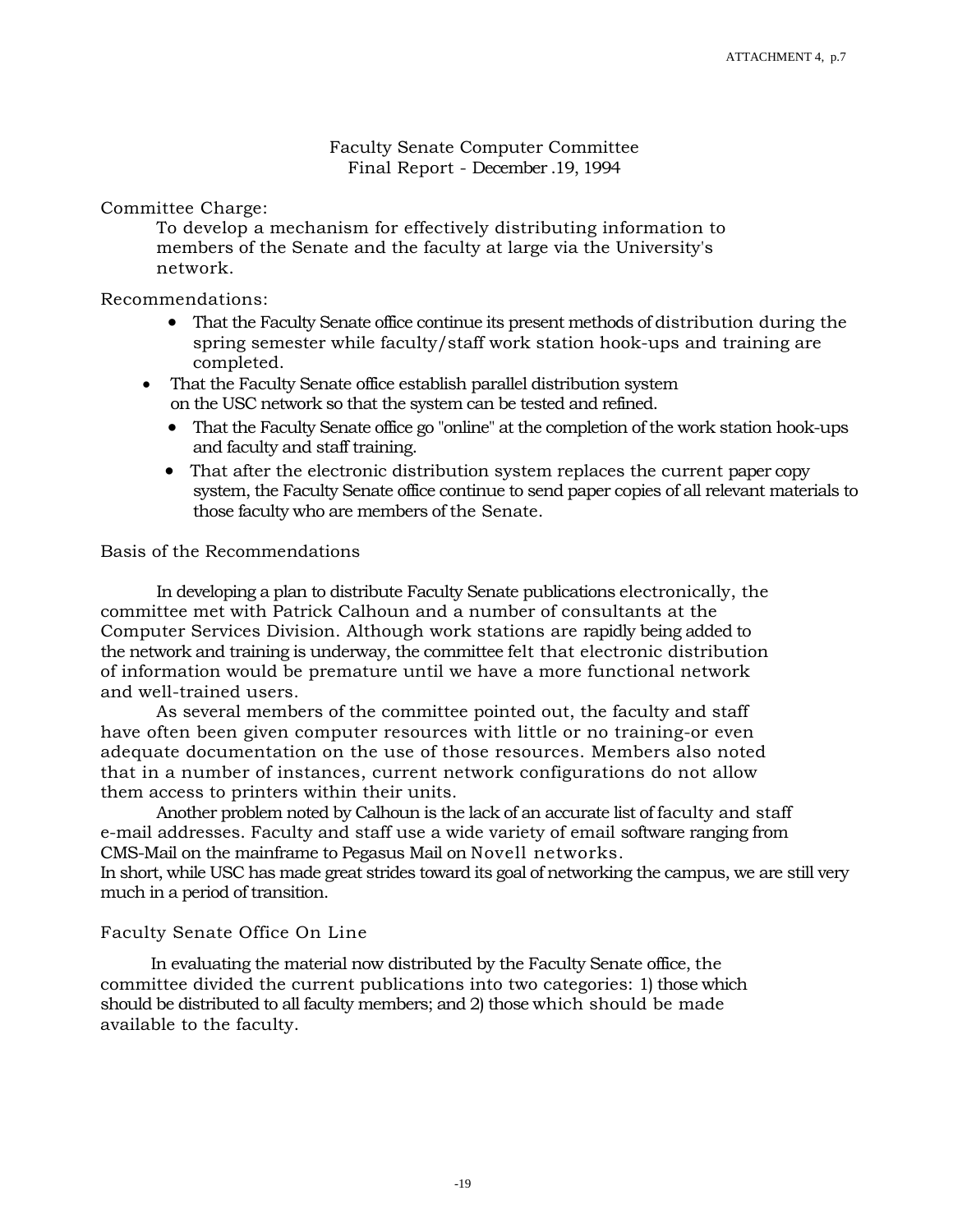## Faculty Senate Computer Committee Report-Page 2

Examples of first category items are the agendas and brief summaries or minutes of meetings; examples of the second are agenda-related items like committee reports as well as the extended summaries or transcripts of the meetings. First category items would be distributed by e-mail; second category items would be published on the USC Web Server Home Page for access via Mosaic. Second category material would also be accessible via the USC Gopher.

Posting on the Web Server will allow documents to be linked to each other. For example, if the agenda refers to a committee report, the agenda can contain a link which would allow the user to call up a copy of the committee's report, browse through it, and then return to the main agenda. Gopher access will allow users who cannot run Windows to review the documents, but it will not provide the linking facility of Mosaic.

Although we are recommending the use of e-mail for distributing a small number of items, the committee recognizes that this may in fact not be a longterm solution because it may over burden the physical resources of the network. If this problem arises, all Senate items will have to be limited to publication on the USC Web Server or Gopher.

The development of a Senate discussion list was raised in a briefing with the consultants at the CSD. This would be an open forum available for faculty and staff discussion of Senate issues. At the present time, the committee recommends that this be deferred until other on-line functions are in place and running smoothly.

For The Committee

David R. Chesnutt Chair

The Committee

Marilee Birchfield, Library-Reference Charlie Cook, USC Sumter Sibyl Hare, Computer Services Division Randy Mack, Art Manton Matthews, Computer Science Peggy Pickels, Faculty Senate Office John Safko, Physics and Astronomy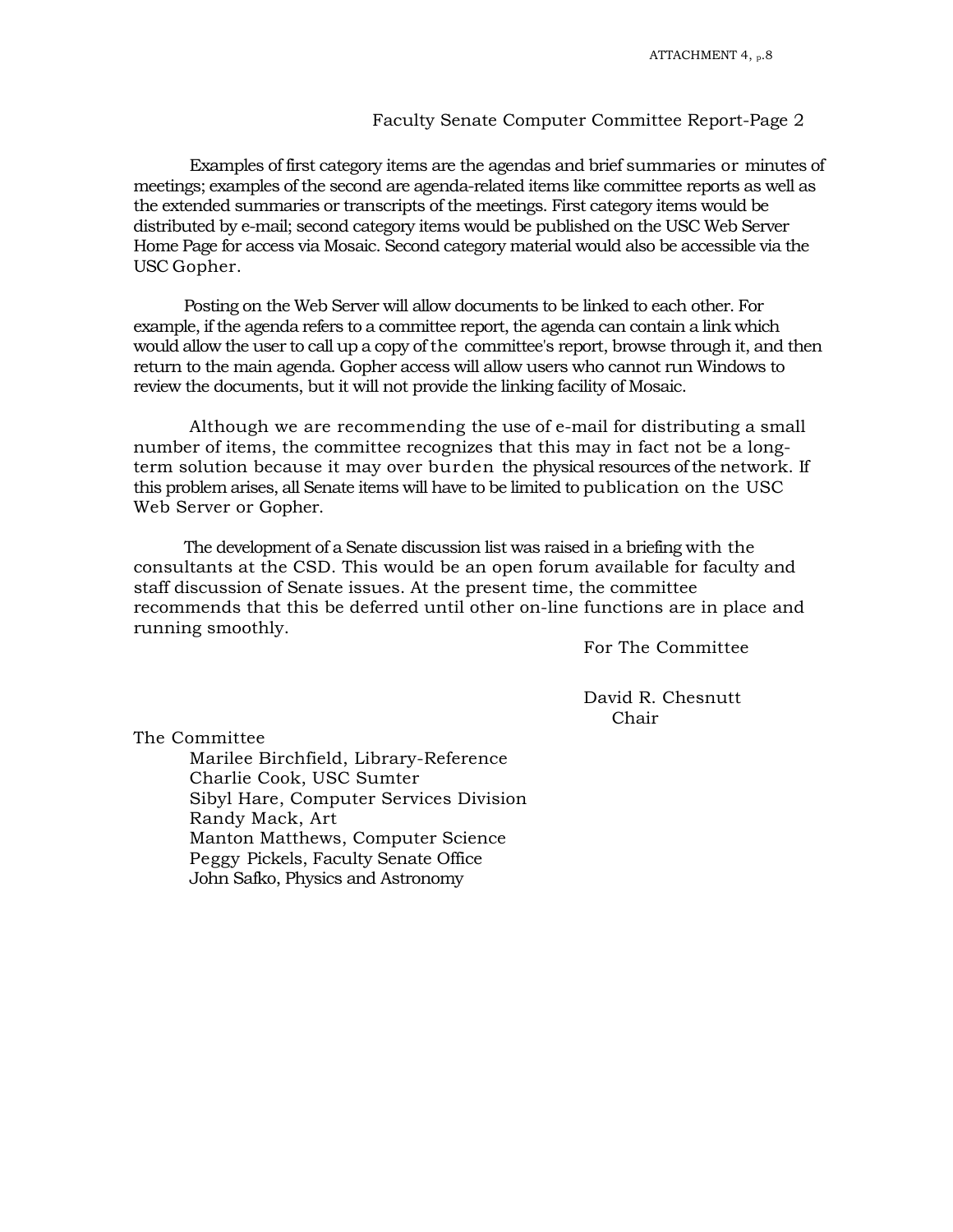April 3, 1995

The Faculty Senate will be discussing and possibly voting on adding the minus grade to the University grading system at the regular Senate meeting in April. The data and discussion notes that the System Affairs Committee has follow. We thought that this information might give you a better feel for the problem when it is discussed at Senate

Raw data from all campuses.

15 In favor of the Penn State Model

25 Include C-, D+, and D

8 In favor Penn State/include C-, D+, D

1 Other/include C- and D+

49 Total in favor of some change

40 No changes in present grading system.

RESULTS OF SECOND CAMPUS VOTE:

Beaufort voted no grade change.

Sumter voted no grade change.

Salkehatchie voted yes for the minus grade.

Lifelong Learning voted yes for the minus grade.

COMMENTS from those polled:

Plus encourages grade inflation.

I can't see the rationale for having a wider range of B grades than we have for C grades.

-21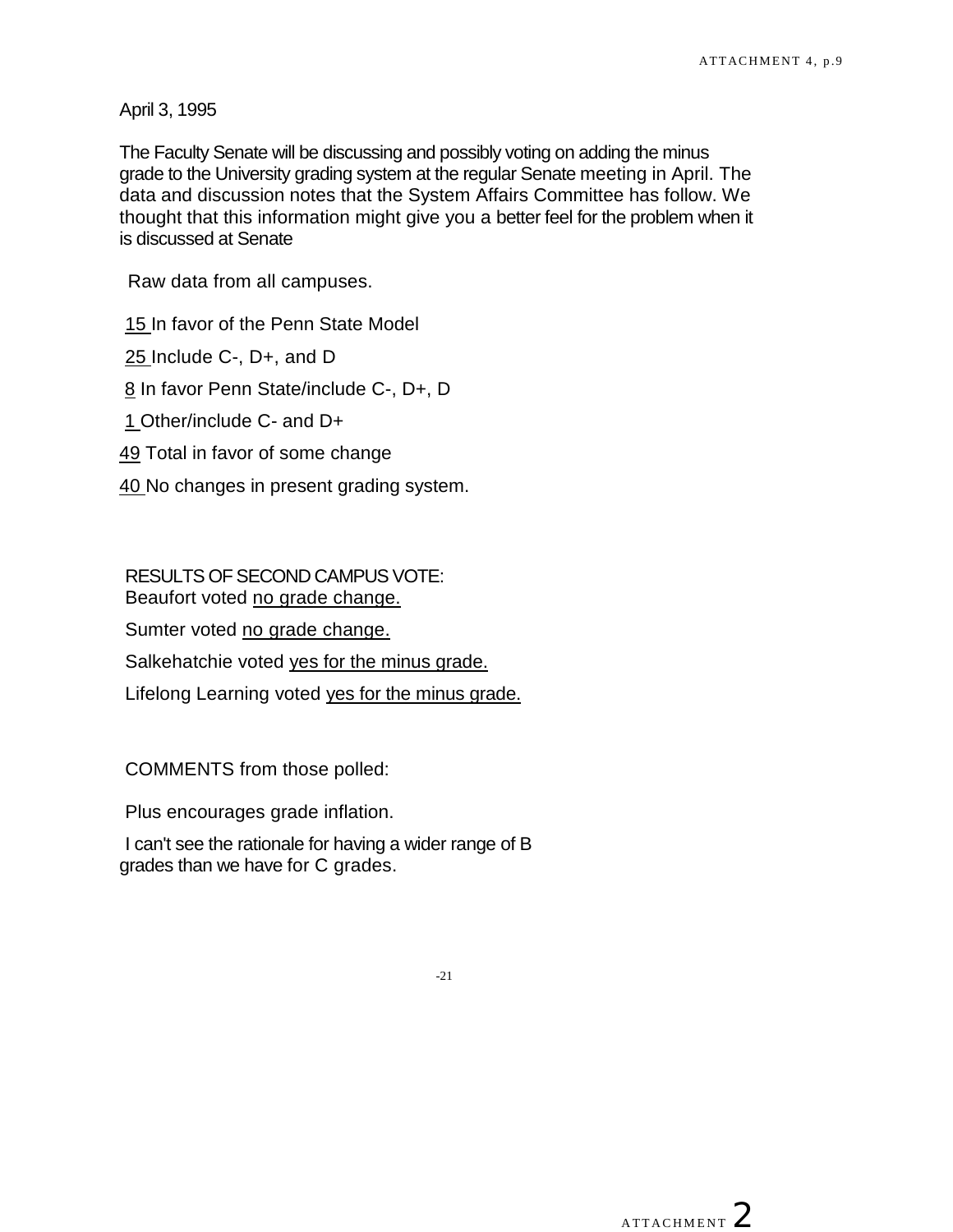I favor the change indicated above it the grade points can be determined on a different basis than that given on the preceding page. In my opinion, it would be more fair to have a B+ equal 3.33, an A- equal 3.67, etc.; so that all intervals between grades are the same.

I think that we have enough grades.

We now have seven passing grades to use that's enough.

The minus grade will increase the confusion among the students as to the meaning of the grade. I don't feel that any grading is precise enough to need further "stages."

I don't see much other than a bureaucratic difference between the Penn State model and a full =/- system. Indeed, it would seem more important to have a  $=$ /- for below "C," as a measure of hope for the truly earnest but struggling student."

We used the A, A-, B+, B, B-, C+, C, C-, D, F system at UNC and I thought it worked worked well.

The Penn model gives insufficient discrimination below average; if adopted please at least retain the D+. The current 9=8-level discrimination is about as fine as is reasonably justifiable..

I don't see that a change is necessary.

If grade inflation is a problem, changing our grading system will make it worse.

If it's been OK for all these years, why change the current system? What does it matter what PA State or ND do? Leave it as it is. Who cares about ND or PSU?

The Penn State model is a good one.

Changing the system would reduce the validity of comparisons across time which, I think would be a serious blow to correct assessment of institutional and student performance.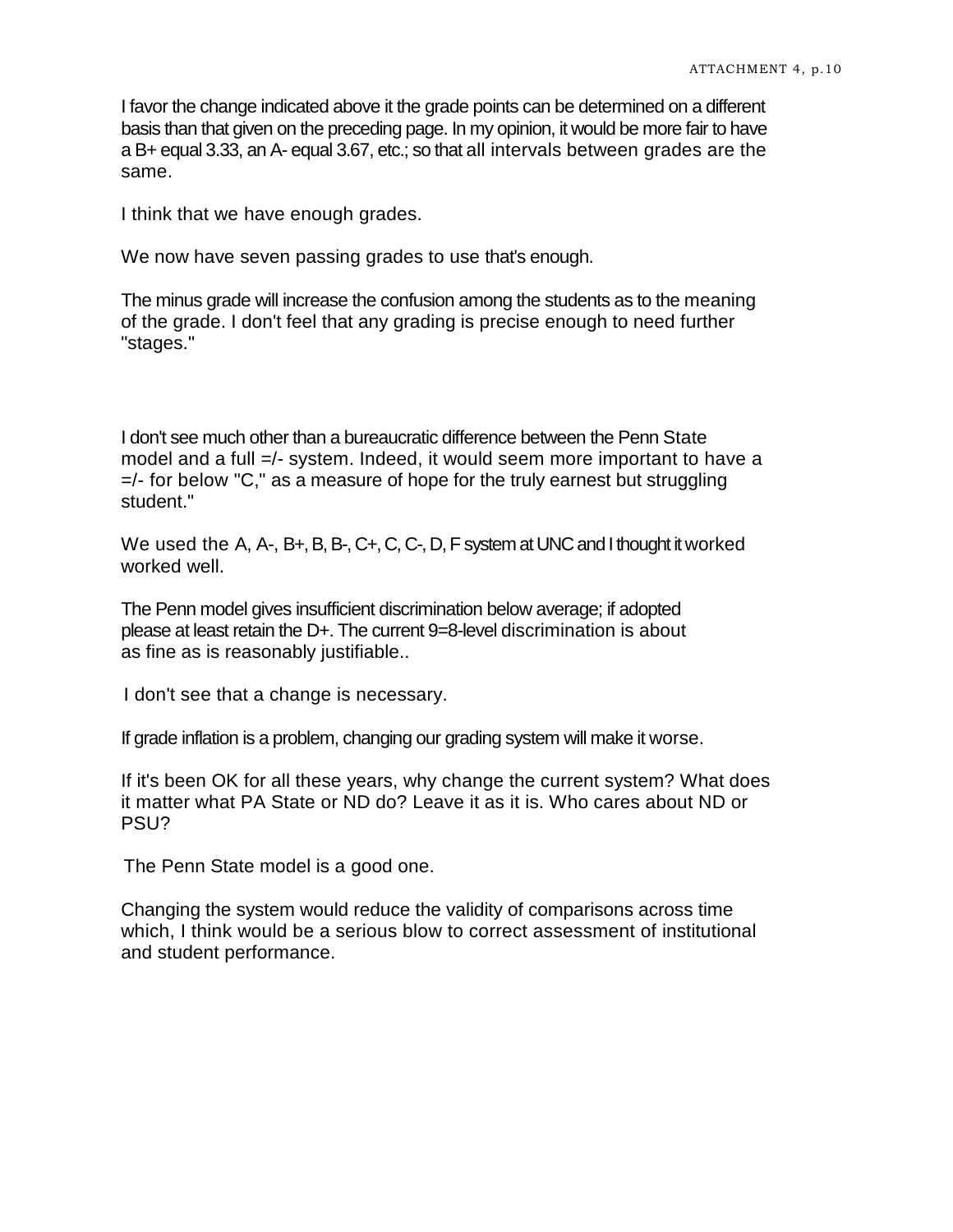Why add insult to the lower end of a letter grade?

I am in favor of the current system, to invoke a new system we. need to know the quality points involved in the plus and minus grades.

No, since we can't afford to change all the forms.

I prefer addition of minus grades, but my greater preference is to do what is done on the Columbia campus.

If you add the C- and the D+ to the current Penn State model, you have the Ohio State model, which excludes A+ and D-.

Current system inflates GPR's. This would reestablish a balance.

USC used to operate on a 6 point system, but the Penn State model seems more flexible.

I don't care, but if a change is coming then add C-, D+ and D- also.

I would say to get rid of "D", which is a grade rewarded for non-college level work, but the student still gets the hours. So figure. (A, A-, B+, B, B-, C+, C, F)

We definitely need more precise definition to our grading system; the minuses will help.

The Penn State model-although I really don't have strong feelings about this one way or the other.

The following pages are additonal information that was passed on to us that you might find helpful in your decision making.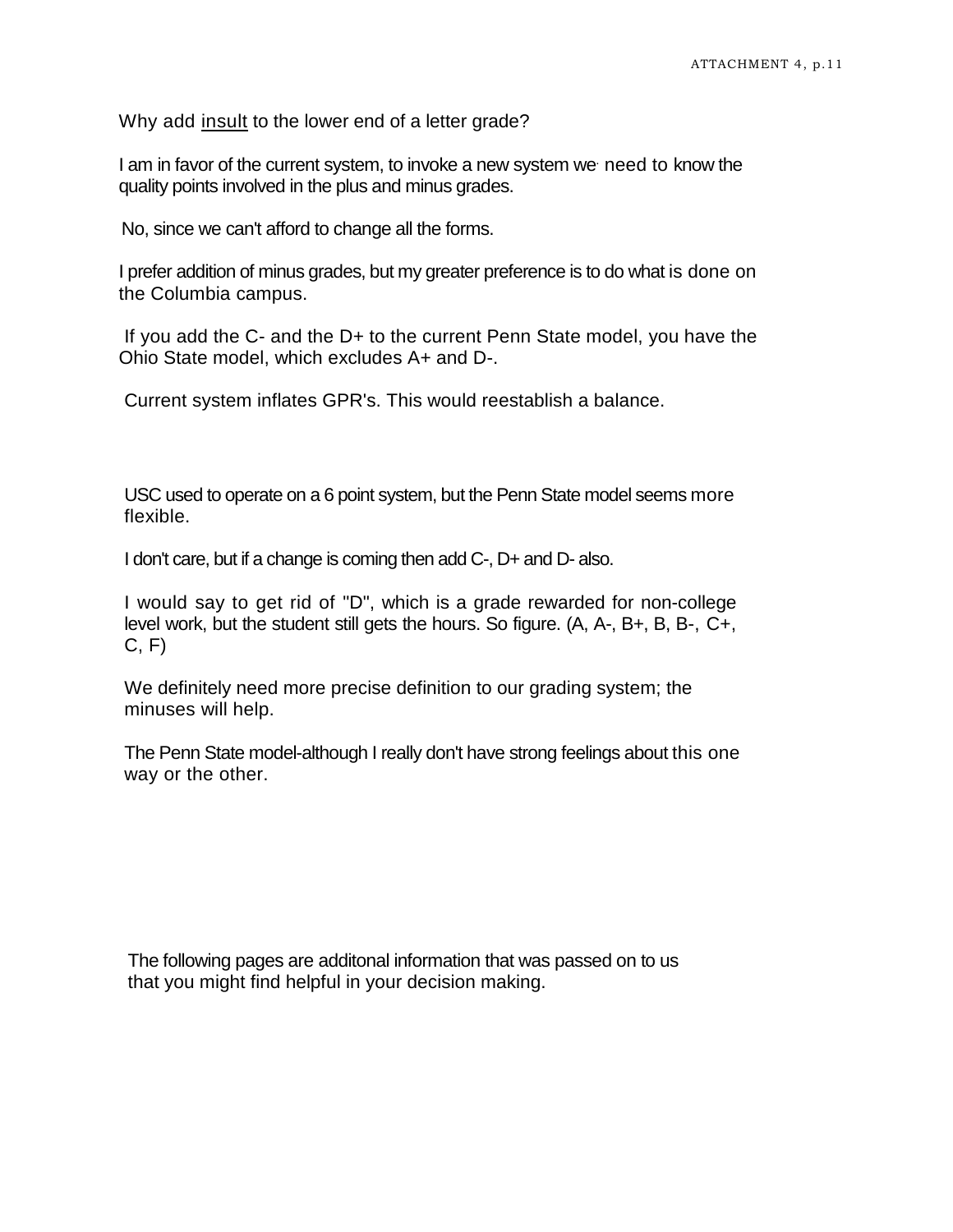As indicated in my report on the activity of the Regional campuses Faculty Senate, the Senate dealt with several issues in its last meeting. Based on the last meeting, I will be making two separate motions at the upcoming Faculty Organization meeting.

MOTION 1. I MOVE THAT THE USC SUMTER FACULTY ORGANIZATION GO ON RECORD RECOMMENDING (THROUGH THE REGIONAL CAMPUSES FACULTY SENATE) THAT THE CURRENT GRADING SYSTEM NOT BE ALTERED TO INCLUDE MINUS GRADES.

REASON FOR THE MOTION: Members of the System Affairs Committee of the Regional Campuses Faculty Senate were requested to solicit information from their Faculty Organization concerning the proposed changes to the grading system.

BACKGROUND: A survey was recently done which requested your opinion about the minus grade (the System Affairs Committee of the RCFS has been charged with making a recommendation on this issue). The survey requested the number of people in favor of the Penn State model (22% preferred this), the number of people in favor of including C-, D+, and D- (35%), and the number of people who would prefer to make no changes to the current system (43%). Members of the System Affairs Committee were charged (within Committee) with getting specific feedback from their respective Faculty Organizations. The Options now seem to be:

A. Make no change -- have A, B+, B, C+, C, D+, D, F, I, W, WF (and U and S). These grades are recorded as  $4, 3.5, 3, 2.5, 2, 1.5,$ 1, 0.

B. Tabled (Columbia) Senate Motion -- have A, A-, B+, B, B-, C+, C, C-, D+, D, F, I, W, WF (and U and S). These grades are to be recorded as 4, 3.67, 3.33, 3, 2.67, 2.33, 2, 1.67, 1.33, 1, 0.

C. Penn State Model -- transcripts and grade reports will record the grade (presumably all approaches above would be ok) as well as the median grade and number of students.

RATIONALE FOR MOTION: I was at the Columbia Senate when their committee first proposed the motion (modification of "B" above). The rationale for their proposal, as I understand it, involved:

- there are few Universities that have, our current grading system; there seems to be a trend toward including "minus" grades.
- our current system makes it difficult to evaluate transcripts from other institutions that use a minus grade.
- this will curb grade inflation.

I am singularly unimpressed by these arguments. I see no real need to use some other institutions grading system unless our own faculty really want to. The difficulty of evaluating transcripts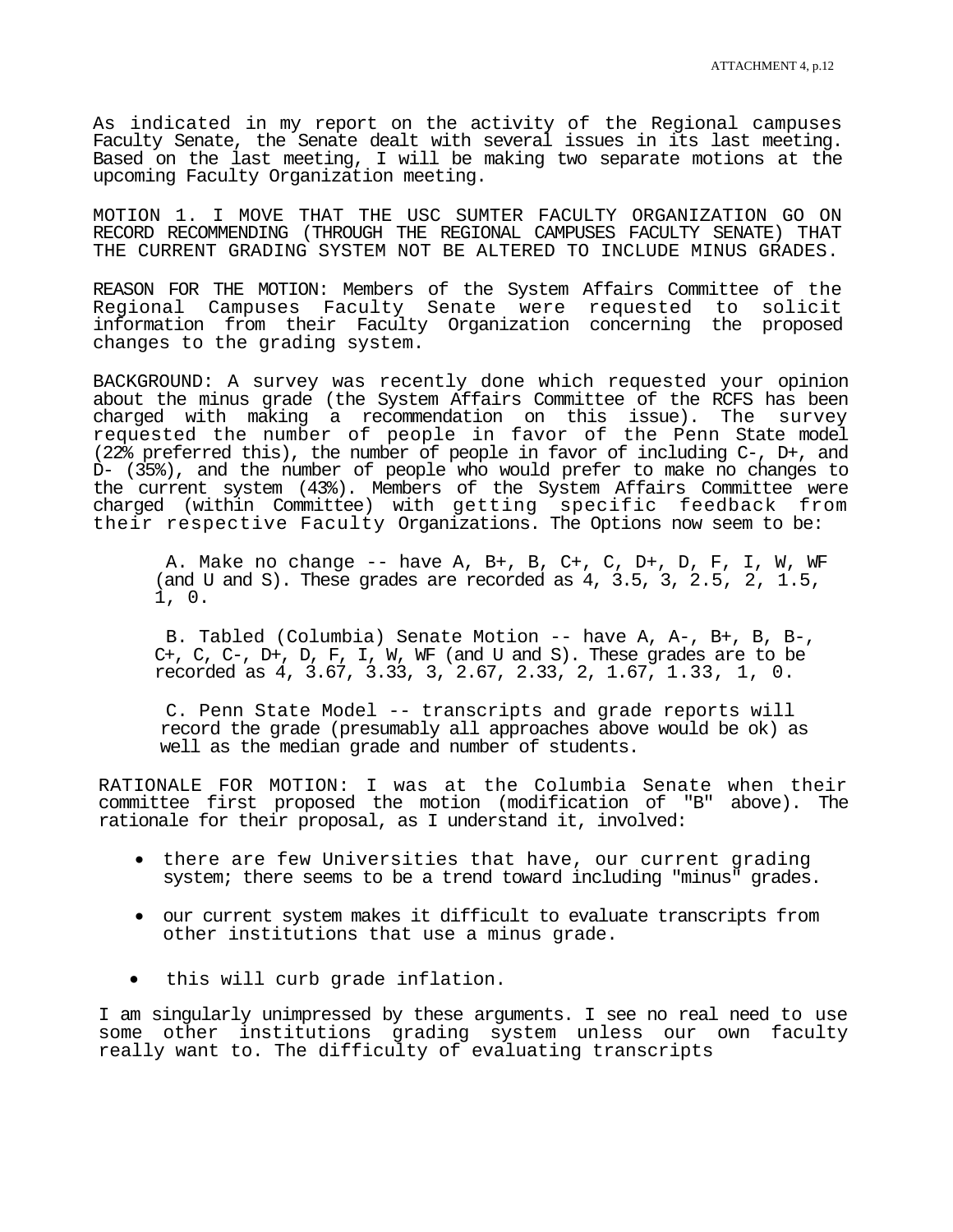is really not that. important. The courses and grades are evaluated at the Dean's level, and they can probably come up with a reasonable rule that would fit their college/school. Furthermore, I believe that all grades should transfer in with the same grade point value that the original institution assigns to a letter grade. For me the most pertinent argument is that adding minus grades will curb grade inflation. If that were true, it might be worth considering; but I just don't buy the argument. I still remember when we went from regular letter grades to adding the "plus" grade as an option. At the Senate meeting that the change was approved, two items of relevance arose: the move was seen as curbing grade inflation, and the motion from the floor to also allow for "minus" grades was defeated. I do not believe the change to the grading system curbed grade inflation then, and I don't think it will happen this time. With respect to the rejection of the allowing "minus" grades, a principle argument against adding the

"minus" score was that such a move would add so many grading options that there was no good way to realistically discriminate between the different options (e.g., B+, B, or B-). Does it really help to go from 8 to 11 options? I do not think so.

Well, why not support the grade change and let the people who want to use B- use it; others could ignore the grade if they don't want to use it? All this really does is give more options to the faculty, so who would want to restrict their colleagues? If that was all there was to it, I would have no problem. But, going to a minus system changes several things. For one thing, the grades I now use will mean something different. A "B+" would no longer be worth 3.5 grade points. A "B+" that I give this semester (if I do) will not be the same as a "B+" I give under the new system. That is problematic for me. Another item that bothers me is that a "C-" is worth less than 2.0. For me, any "C" worth its name is worth at least 2.0.

I have nothing against the Penn State model, but I don't see that it is really necessary or that it really adds that much. As I read that model, all this would change is that more information (that would probably be ignored by most people) is provided on transcripts, etc. I am not sure it is worth the extra effort (and. I assume it would cost us something to implement it).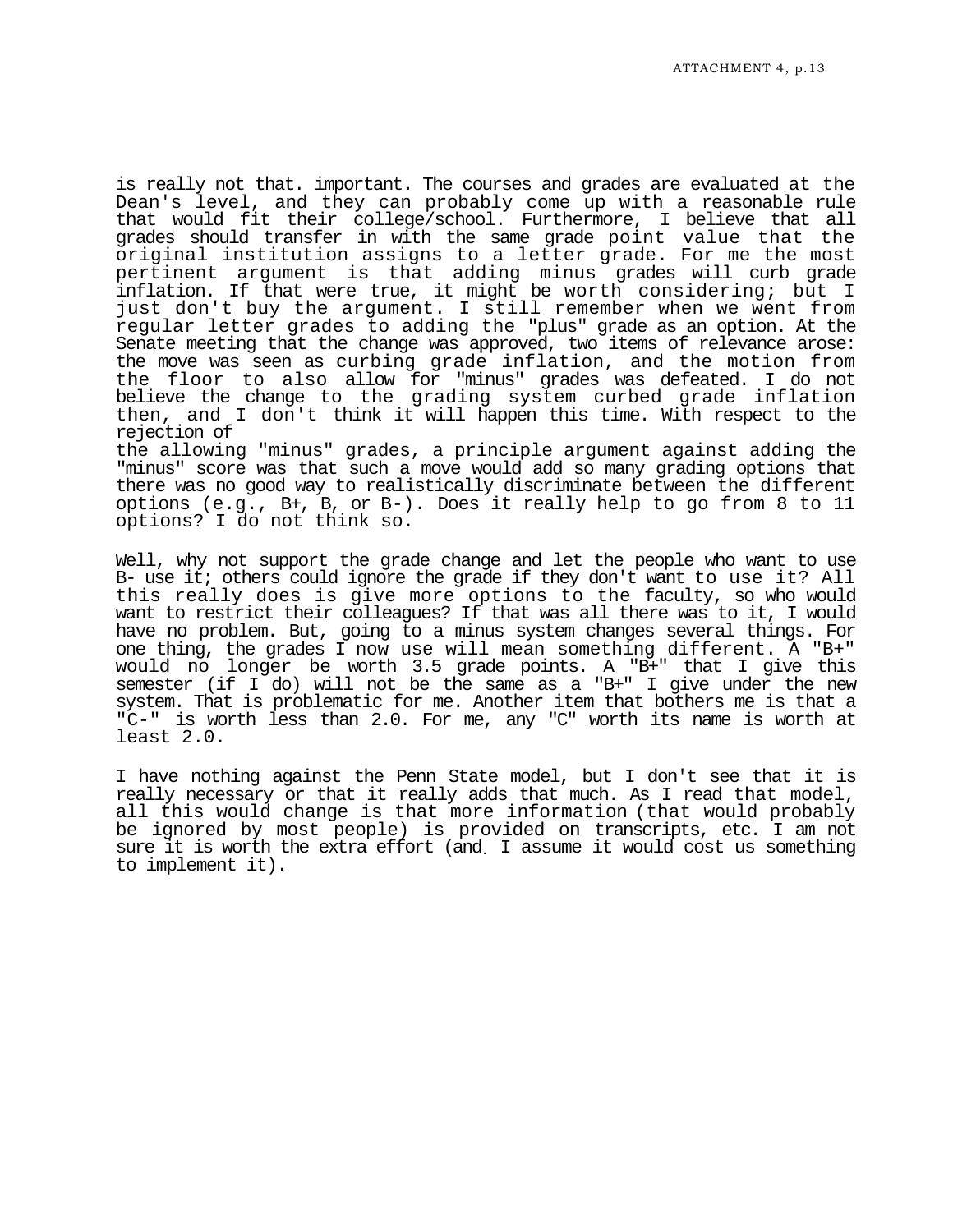# Attention College Students: The Easy `A' May Disappear

#### *10-18-94*,

By Laurel Shaper Walters *Staff writer of The Christian Science Monitor*

**MANOVER. N.H.**

**F**OR many of today's college students, receiving a C in a course of the scale undermines the main is tantamount to failure. Rampant grade purpose of grades, he argues. Students inflation, which began several decades are no inflation, which began several decades are no longer getting a fair<br>ago, hascaused students to feel entitled representation of their individual to high grades even with minimal performances and how they compare

effort. Despite generally declining stan-<br>dardized-test scores, grade-point dardized-test scores, grade-point some top colleges are beginning to averages continue to escalate. From rethink grading policies. At Stanford 1969 to 1983, the proportion of col-University in Palo Alto, Calif., where 9 lege students with grade-point aver-out of 10 grades last year were As or ages of A-minus or higher almost B's, it is possible to fail a course for quadrupled, according to a study by the first time in 24 years. The<br>the Institute for Educational Man- university eliminated D's and F's in agement at Harvard University in 1970. Although the D was reinstated Cambridge, Mass.

"Students think they are doing better brought back just this year. and better, and they report better and better grades. But they

do worse on objective criteria. So we're giving them better grades for worse work," says Jackson Toby, a professor at Rutgers University in

New Brunswick, NJ., and a grade inflation critic.

Elevating nearly everyone to the top with those of their classmates.

After ignoring the situation, however, five years later, a failing grade was

Dartmouth College in Hanover, *See GRADE INFLATION page 4*

#### **GRADE INFLATION** from-page 1

N.H., has taken the lead among the *Ivy* League schools in addressing the issue of grade inflation. Beginning with this year's freshman class all Dartmouth grade reports and transcripts will include additional information intended to put grades in context.

The overall grade-point average at Dartmouth has increased from 3.06 in 1976-77 to 3.23 last academic year (based on a 4.0 scale). But the average grades awarded by different academic departments vary dramatically. For example, the average grade in the humanities was 3.36, failing to 3.18 in the social sciences and 3.09 in the sciences. Research shows that this is a common occurrence in higher education.

'We knew something was amiss," says Gary Johnson, chair of the college's committee on instruction. "There had to be some way to try to understand grades in context.

The concern about grade inflation and "differential grading" led the committee to propose a new grading policy based on a long-term practice at McGill University in Montreal. The faculty overwhelmingly approved the policy change last spring.

Beginning with December grades for freshman, grade reports and transcripts will show the median course grade and the number of students in the class along with a student's individual grade in a course.

THIS way if a B-plus is below the class average, at least

it will show," says Thomas Bickel, Dartmouth's registrar.

:At the present time, that distinction is not on the transcript." At the same time, Professor Johnson adds, "a B-plus does not look like an onerous grade if that is the median."

Whether this will help curb grade inflation is still being debated at Dartmouth. But the move is getting the attention of other top-tier schools. 'Dartmouth's changes are a step in the right direction,' Professor Toby says. 'But I don't expect things t change radically."

-Although the overwhelming majority of Dartmouth faculty voted for the grading change, there are a few vocal opponents. "I'm very angry about it, and I resent it," says Delo Mook, a professor of physics at Dartmouth. "I consider it an infringement on my academic freedom to teach my course the way that I want to teach it."

The change feeds a competitive spirit among classmates that is destructive to the learning process, Professor Mook argues. "There's too much competition [among students] as it is," he says. To truly do something about grade inflation. Mook argues, would require "instilling a greater sense of responsibility in the faculty. After all. they are the ones giving the grades.'

Student debate about the issue has been muted. But some students share Mook's resentment. `They perceive this as a problem with the professors, yet it's the students who will be affected and are being made to pay," says Yvonne Chiu, editor in chief of Dartmouth's student newspaper.

"Just because Dartmouth is doing this doesn't mean that the other Ivy League schools are,' Ms. Chili says. "Harvard could still be giving all of their students As, and those students *will* be competing with our students after graduation."

Johnson acknowledges that the policy change "could be viewed as a passive way of going after grade inflation."

"It would be better if we could find a way that more directly addressed the problem," Mr Bickel says. 'But there isn't any way to really control how professors give grades. It's something that faculty members feel strongly is part of their freedom to run their courses.

:All of us dislike the an..dety surrounding grades." Johnson says. - But in fairness to students who work hard, they deserve some recognition."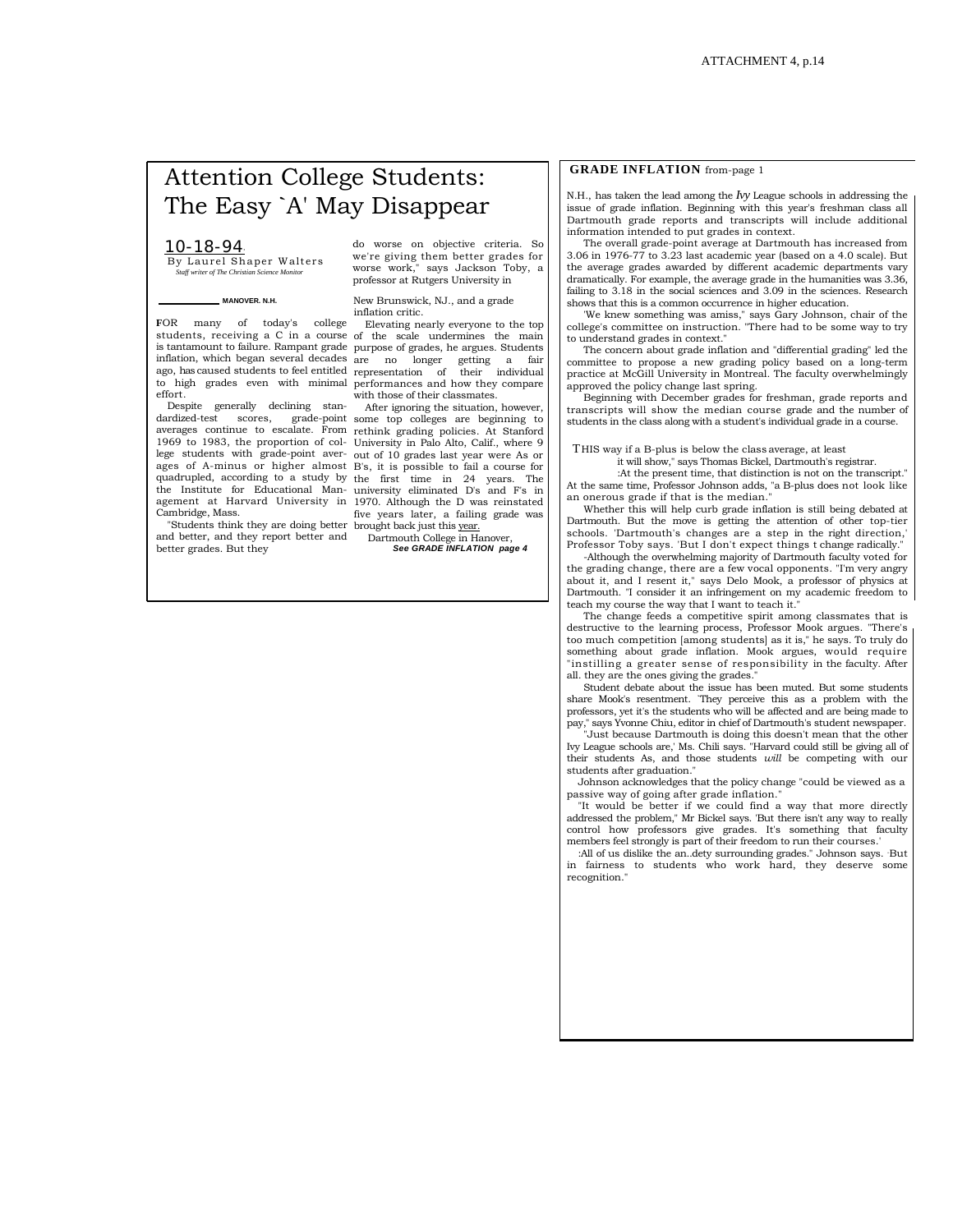Our faculty voted at the March 25, 1994 meeting 5 for and 16 against the proposed grade changes. However, when we voted in October of '94 we had the following results:

1 ---Penn State model

- 6----Add C- to Penn State
- 4----In favor of Penn State model /include C-, D+, and D-

11----Total for change

10---No change

Since the second vote is so close, we want to know how you want us to vote at the next Faculty Senate meeting. We are going to call for a motion to put this to a vote at our faculty meeting Friday, April 7.

Thank you,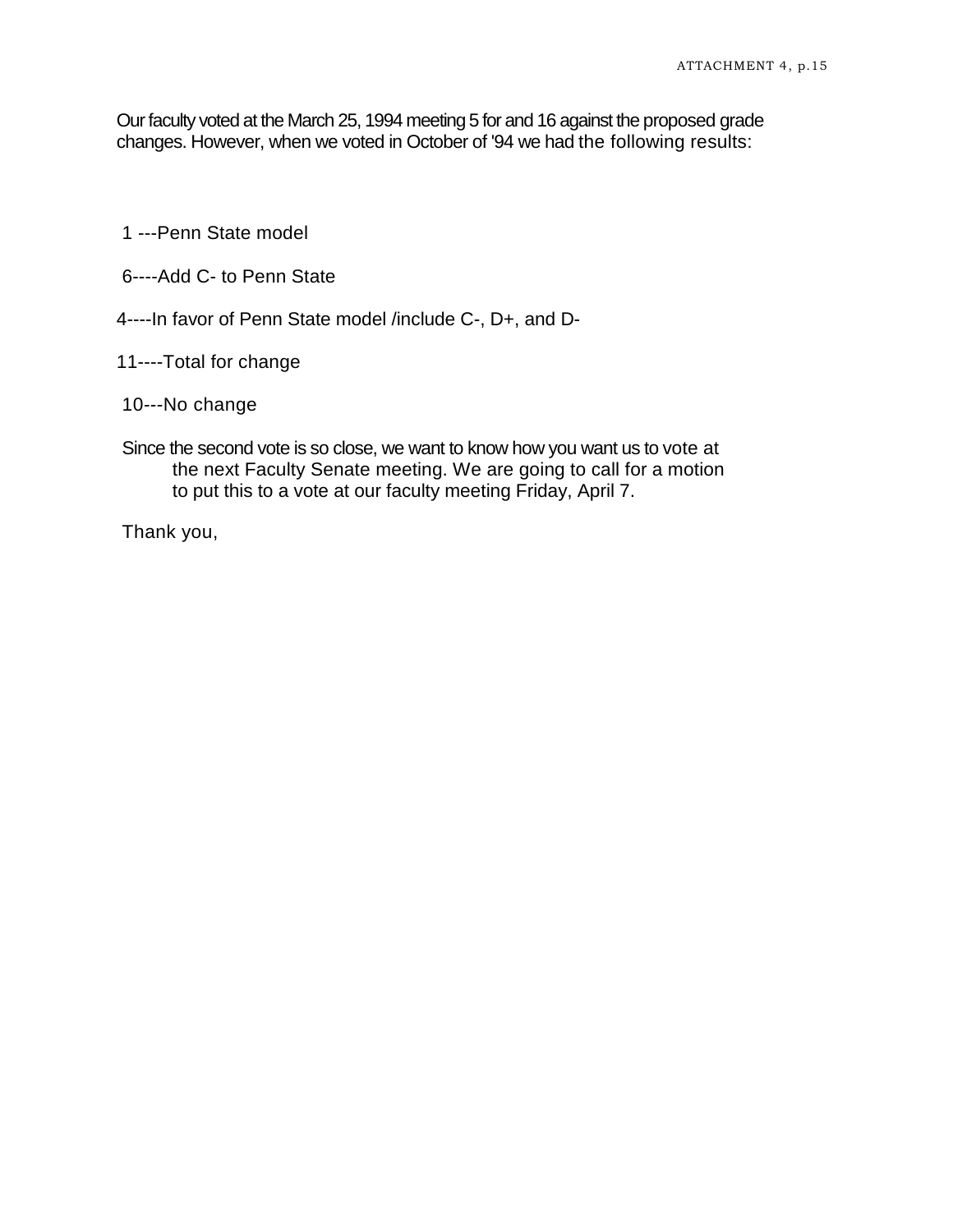## SYSTEM AFFAIRS COMMITTEE Regional Campuses Faculty Senate Dr. Stephen T. Bishoff, Chair

Given the negative response to the Collegium concept, I propose that we make the original proposal into a bare-bones set of motions concerning the Academic Advisory Committee as follows.

The SAC feels that the existing Academic Advisory Committee has been used to its best advantage. Therefore, the following motions are made to be sent to the Provost as recommendations to make the committee more effective in sustaining a dialog between the governing bodies of the University's campuses.

### **1. We move that the Academic Advisory Committee meet no less than 2 times per semester.**

Rationale: Information sharing has reached a low point and coordination of questions concerning sexual harassment policies and other issues need better coordination between campuses.

## -2. **We move that the Provost's Ad Hoc Committees that have University-wide charges be attached to the Academic Advisory Committee.**

## **3. We move that the Academic Advisory Committee's Ad Hoc Committees' reports be sent to all faculty governing bodies of the University to solicit input from those bodies prior to any decisions by the Academic Advisory Committee.**

Rationale for 2 and 3: Issues such as a mandatory 3 yr. P&T review for tenure track professors and assessment of general education have become mandates without sufficient review process to improve the specifics of the requirements and without broad distribution of the information. These motions would avoid that lack of communication and input.

## **4. We move that any of the following governing bodies or individuals may by their own internal process submit an issue, policy, and/or decision to the Academic Advisory Committee for review.**

**Provost Columbia Faculty Senate Regional Campuses Faculty Senate Aiken Faculty Senate Spartanburg Faculty Senate**

Rationale: This provides access to the committee's agenda without any loss of power by the individual governing bodies.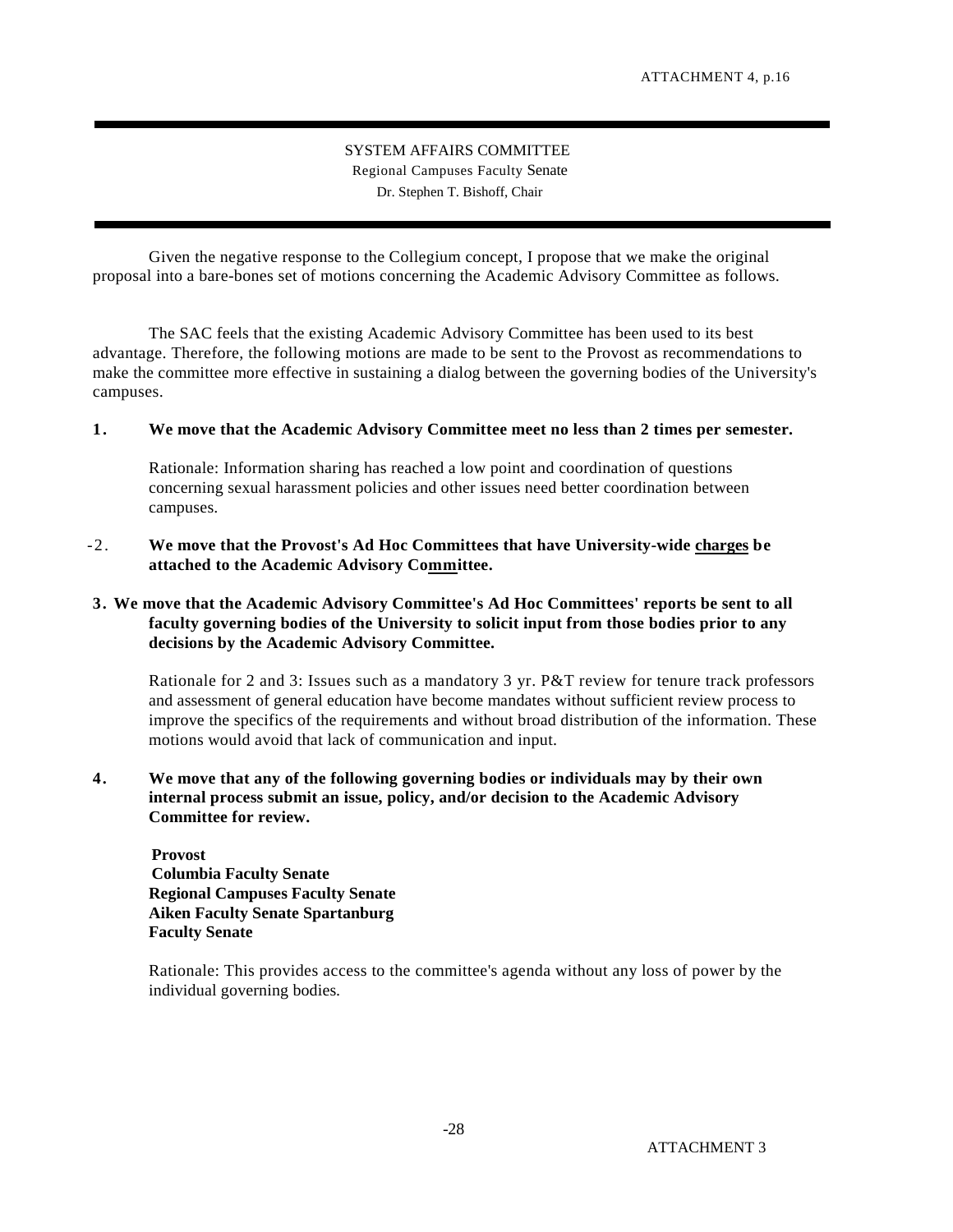ATTACHMENT 4, p.17

April 17, 1995

Chair, System Affairs Committee University Campuses Faculty Senate

#### RENUMBERING OF OADM COURSES

A program reorganization in the College of Applied Professional Sciences has resulted in the deletion, renumbering, and change of course content in several of the courses currently taught at USC-Lancaster and Salkehatchie.

We have reviewed the changes and the resulting impact on our students. The courses which are being deleted are used extensively on our campuses. Since most academic areas now use computer technology in some capacity, the keyboarding course (RCAM 141, old OADM 143) is used by advisors and students from all disciplines. The document processing class (RCAM 142, old OADM 141) meets a skill level that is not addressed by a student's previous keyboarding experience but will be needed for our students to succeed in more advanced courses.

The changes which will affect our programs and our proposed recommendations are as follows:

RECOMMENDATION: RENUMBERED COURSE RCAM 141, Introduction to Computer Keyboarding. (3) Keyboarding using the touch method, inputting, editing, and printing. Designed for students without keyboarding skills. This course is used extensively by nursing, computer science, pharmacy, journalism and business students who require the keyboarding skills taught in this course. It is strictly for beginners and teaches the touch system and basic format for a letter, report, resume. This course has significant enrollment on our campuses. May not be used for degree credit. RENUMBERED COURSE RCAM 142, Business Document Preparation. (3) (Prereq: RCAM 141 or equivalent proficiency). COLUMBIA CHANGE: OADM 142-Delete OADM 141--Delete

The above recommendations have been approved by the Lancaster and Salkehatchie faculty. We request your help in retaining these courses.

-29- ATTACHEMENT 4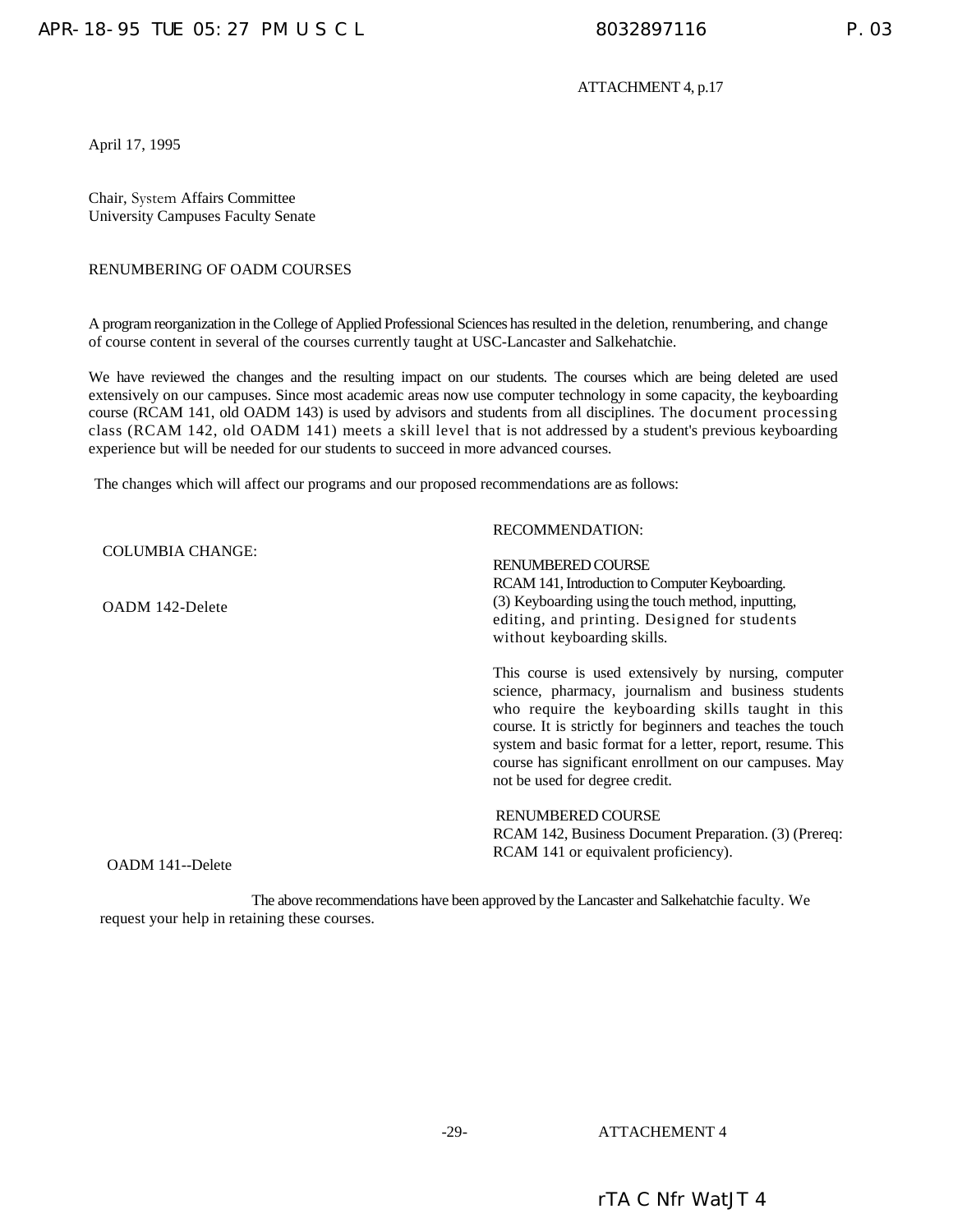#### U N I V **E R** S I T Y OF

# SouTHCARoLINA

ATTACHMENT 4a

JAMES C. MOESER VICE PRESIDENT FOR ACADEMIC AFFAIRS AND PROVOST

March 31, 1995

John Catalano, Chairman Regional Campuses Faculty Senate USC Lancaster P.O. Box 889 Lancaster, SC 29721

Dear John,

Thank you for your letter of March 24, 1995 in which you request reactivation of the System Academic Advisory Committee. I agree that there are some issues that need attention, but frankly I found the process of dealing with this committee so incredibly tedious I am not sure that the effort is worth the result. Nevertheless I will consider your request. All best wishes.

Very sincerely,

James C.  $\int$ i  $\int$ m an  $\int$ <br>JCM/ba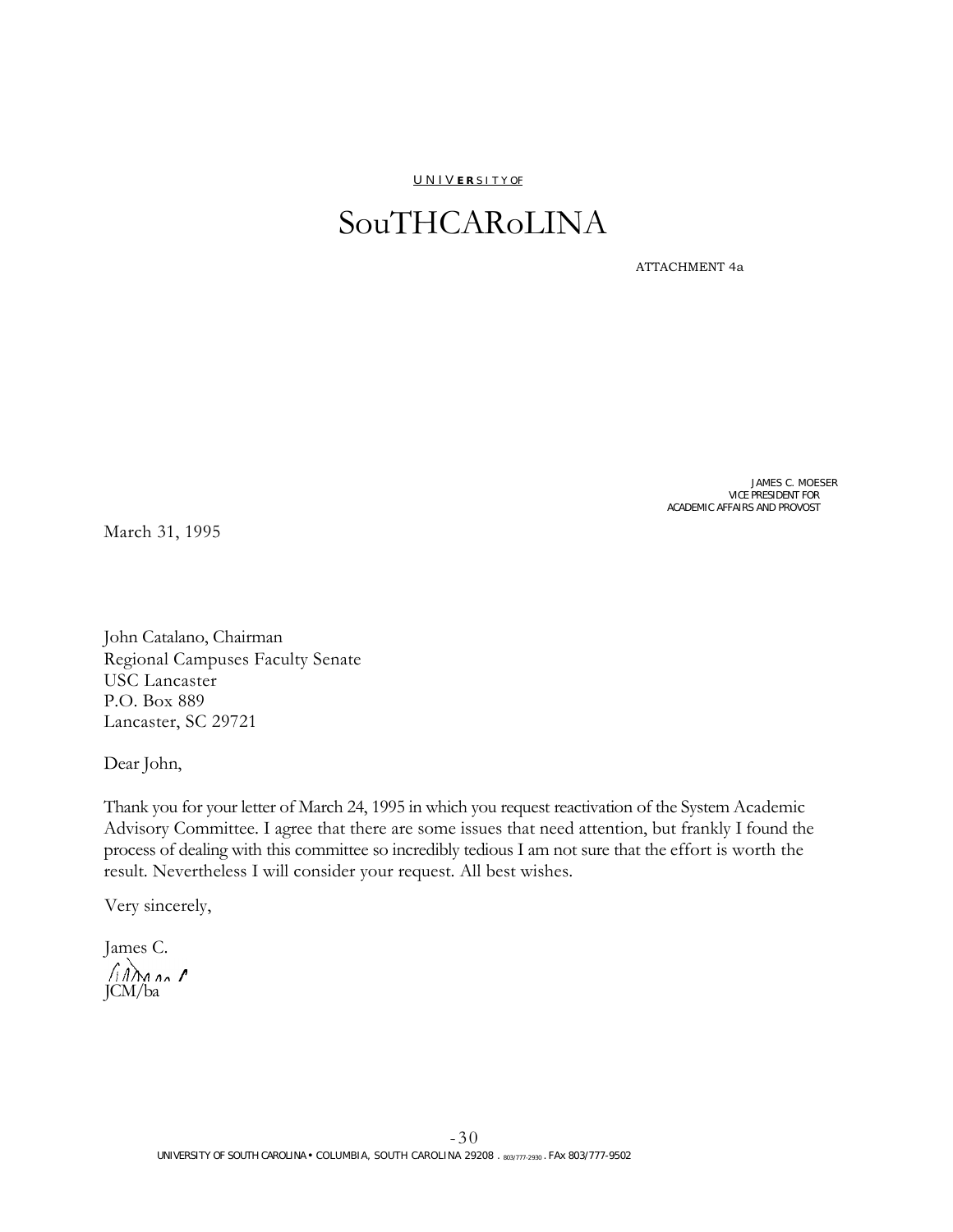## **ATTACHMENT 5**

## **Report of the Executive Committee April 7, 1995 Submitted by Mike Schoen, Secretary**

The Executive Committee met Friday, April 7th in the 5th floor conference room at Carolina Plaza in Columbia.

The following Executive Committee members from the Regional Campuses were present: Wayne Chilcote (Salkehatchie), Mike Schoen (Lifelong Learning), Jane Upshaw (Beaufort), Robert Costello (Sumter), Tandy Willis (Union), Ellen Chamberlain (Beaufort) and Danny Faulkner (Lancaster). Associate Vice Provost John Gardner and Kathy Gue' were present from the Vice Provost's office.

Following reports from the campuses, Secretary Mike Schoen reported that the minutes from the February meeting were ready and needed to be taken back to each campus for distribution.

Professor Gardner reported that the Provost has reviewed the Guide to Regional Campuses Tenure and Promotion Procedures, and has indicated his approval with the exception of notifying the candidate of RCTP vote counts.

A memorandum from USC-Salkehatchie concerning the deletion, renumbering, and course content change of several OADM courses was discussed and will be sent to the System Affairs Committee.

Professor Chilcote presented the report listing the slate from the Nominating Committee which will be presented to the Senate at the April meeting in Hilton Head (see Attachment 16 of the February minutes).

The meeting was adjourned.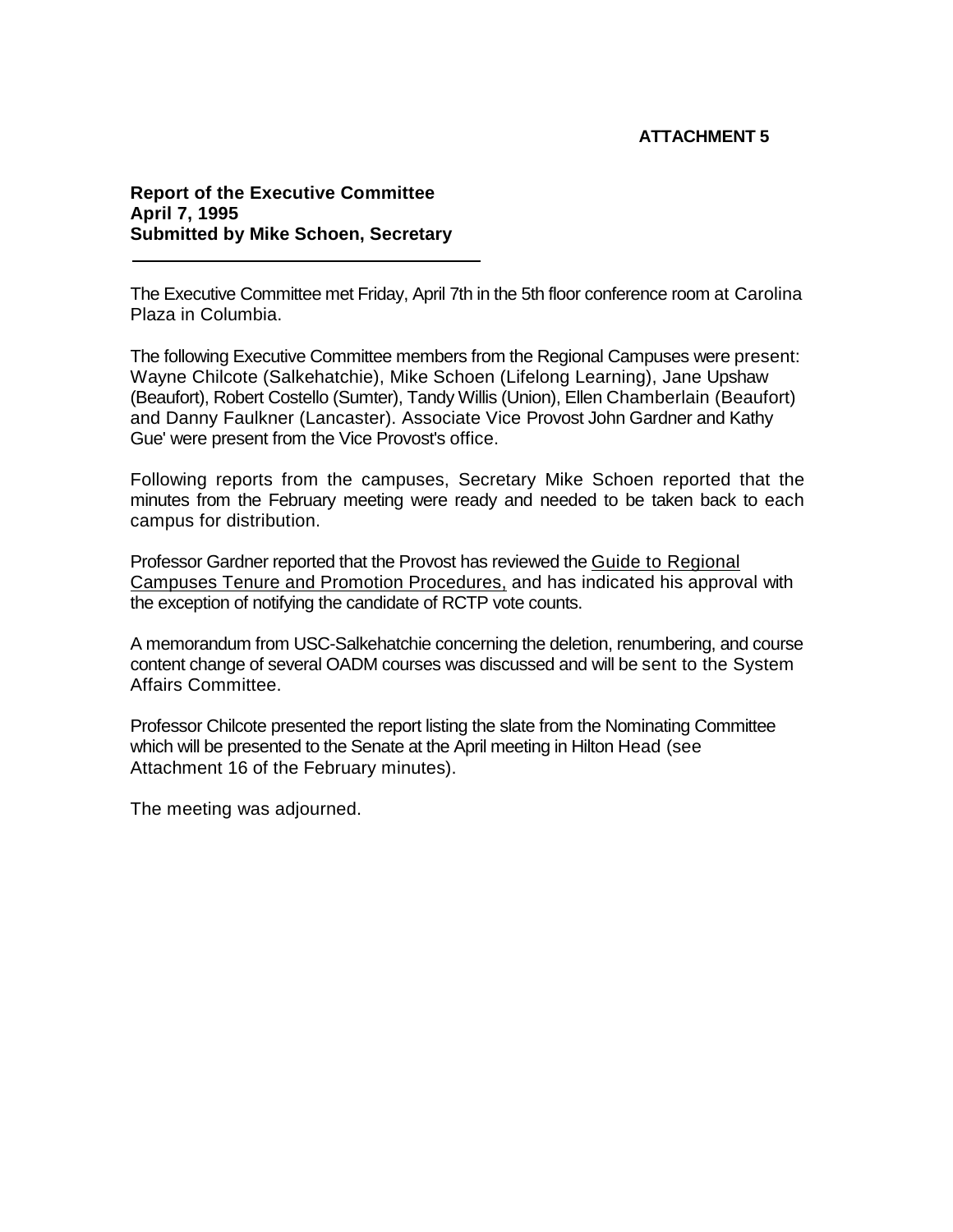# **Report on Courses & Curriculum Committee Regional Campuses Faculty Senate: April 21, 1995 Professor Robert Castleberry (Sumter)**

Since this Senate's last meeting the Committee has met three times (March 17, April 7, and April 14). The Columbia Senate met March 1 and April 5; it will meet again on May 3. Please peruse the minutes of the Senate to keep current on the course and curricular changes which have been approved and are potentially relevant for you.

Please note that I did not attend the April 7 meeting since I was attending a psychology conference at that time. However, I did take some action on the basis of the printed agenda. I raise this point to indicate a potential problem for this body (the fact that your representative may not participate in all meetings), but I have no concrete suggestions for you about this problem.

The Committee has recommended to the Senate the following changes of potential interest to you:

- 1. Changes to the THSP curriculum, and several course changes.
- 2. Changes to the CSCI curriculum, and some course changes.
- 3. Changes to the ANTH curriculum.
- 4. Extensive changes to OADM (now know as AIME) including the deletion of OADM 141, 142, and 144.
- 5. Rather extensive changes to EXSC.
- 6. Many changes to PSYC. Mostly this involved slight wording changes, but two significant course deletions had been proposed by psychology .... PSYC 340 (Individual Differences) and PSYC 360 (Applied Psychology). After it was suggested that these changes had a direct impact on our campuses, Dr. Keith Davis withdrew the deletion of PSYC 360. However, the PSYC 340 course was deleted as part of the upgrade of courses dealing with testing issues (PSYC 583 - - Psychological Tests and Measurement). I apologize to the campuses for not getting back to the you about this before now.

Our Committee is also working with the Graduate Council to standardize the forms we use to consider course or curricular changes. I note this since this body may wish to consider creating a form for our own changes.

Lastly, please recall that last year at this time I indicated a desire to get some firm directives from this body concerning my own role on the Courses and Curricula Committee. I respectfully suggest that I still believe that such information would still be helpful. I may as well escalate and suggest that ALL of your representatives on other Committees might find such guidance to be helpful. I further suggest that I believe that the Executive Committee could discuss this, present a framework to this body or one of its Committee, and that a written "policy" could be generated which would be given to your representatives when they are elected.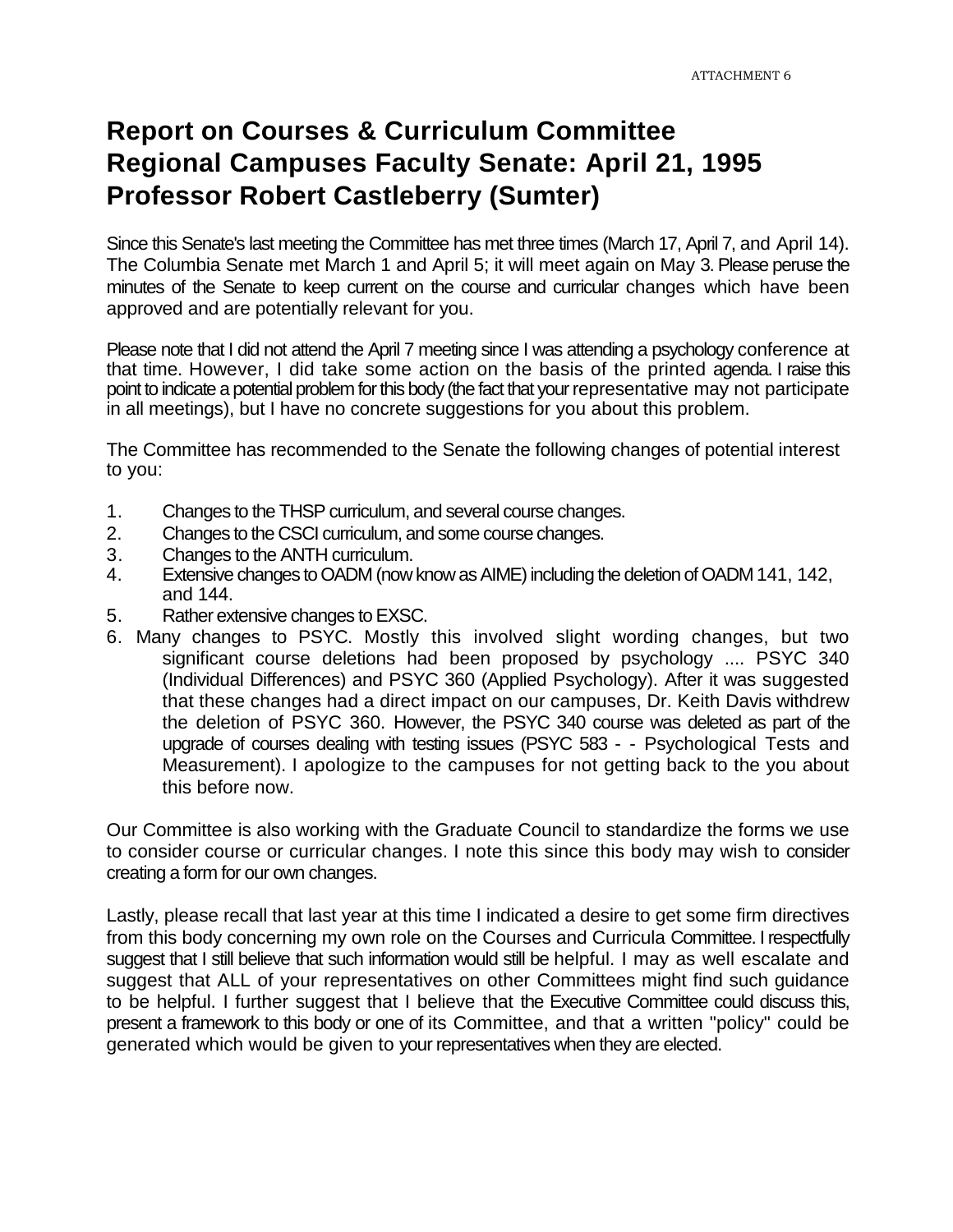USC Columbia Faculty Welfare Committee Report to the Regional Campuses Faculty Senate April 21, 1995

The Faculty Welfare Committee of the USC Columbia Faculty Senate met on February 28, and on March 29, 1995, at the Faculty House, USC Columbia.

The Committee informally discussed legislative efforts to do with academic tenure. The Committee determined that it should not initiate any activity at this time. Professor Zingmark will approach Marcia Welch asking her to inquire of the President and the Provost regarding the response of the University. Professor Wedlock provided a historical perspective of the tenure process and professors Zingmark and Strobel reported on alternatives to the tenure system (e.g., 5 year renewable contracts) which have been implemented at other institutions.

SALARY COMPRESSION SUBCOMMITTEE: The resolutions proposed by the Committee were passed by the Columbia Senate at the March meeting with only minor amendments. These resolutions encourage the University's administration to seek salary equity.

SUMMER TEACHING STIPENDS SUBCOMMITTEE: The Committee conducted lengthy discussion and made final revisions to the report and recommendations regarding summer school stipends in preparation for submission to the Senate. Professor Wedlock will make the corrections to the document and send it to the Faculty Senate Office for inclusion on the agenda of the April meeting.

Professor Eldon Wedlock (Law) was elected as the incoming chair of this committee. Professors Strobel and Zingmark will rotate off of the committee.

No further meetings of the Faculty Welfare Committee are anticipated before the end of the academic year.

Roy . Darby, III, P D. RCFS representative F Faculty Welfare Committee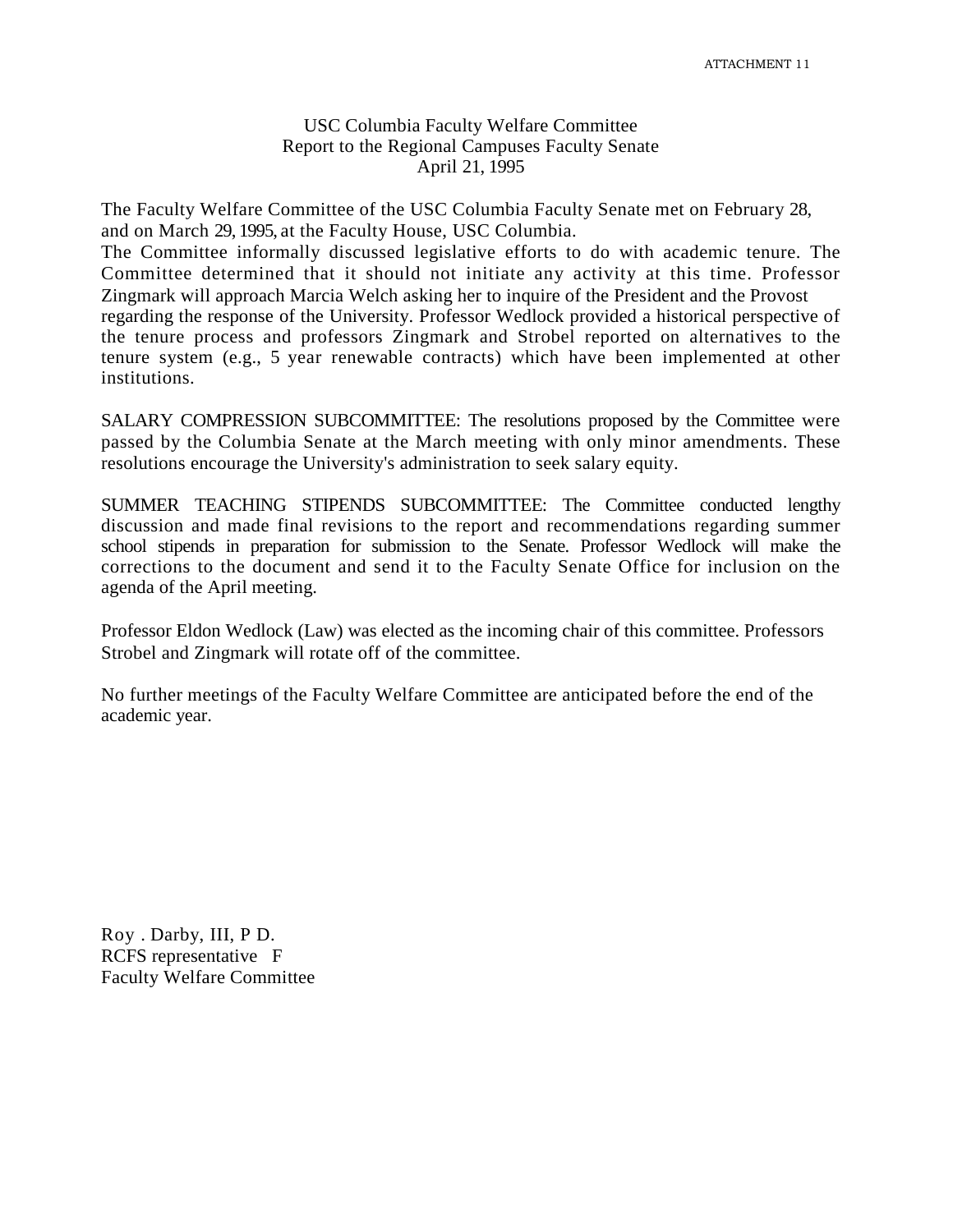## Annual Report, Savannah River Review Committee

#### April 3, 1995

The Committee, which consists of David Adcock, Department of Radiology; David Cowen, Humanities/Social Sciences Computing Lab; Leon Ginsberg (chair,) College of Social Work; Alan Nairn, Department of Geological Sciences; John Rich, USC/Aiken; Dan Ruff, USC/Salkehatchie; Ardis Savory, Sponsored Programs and Research; and Robert Weyeneth, Department of History, met twice during the 1994-95 Academic Year.

At its fall meeting, members Ginsberg, Savory, and Weyeneth, were in attendance. At its spring meeting on March 30, members Adcock, Cowen, Ginsberg, Nail-n, Ruff, and Savory were in attendance.

During both of its meetings, the Committee reviewed current research and training grant activity between the University of South Carolina and its regional campuses and the Savannah River Site, which is channeled through SCUREF (South Carolina Universities Research and Education Foundation.)

At its spring meeting, the Committee discussed its mission, which is to "...continuously review the relationship between the University and the . consortium formed with Clemson University and the Medical University of South Carolina, and between the University and the Savannah River Laboratory. The committee shall be charged with making periodic recommendations concerning policy governing these relationships and shall have access to all information needed to fulfill this charge." The Committee asked that the University Senate reaffirm its mission and that the faculty senates at the involved regional campuses similarly reaffirm the Committee's mission.

There was some discussion of modifying and expanding that mission to include advocacy for the development of projects with and for SRS. The Committee did not agree on any such change in its mission but suggested that the University Senate and related governance bodies at the regional campuses might want to examine such modifications.

For the current academic year, the Committee has no recommendations concerning policy governing USC's relationship with SCUREF or with the Savannah River Site.

> Leon Ginsberg, Chair 1994-1996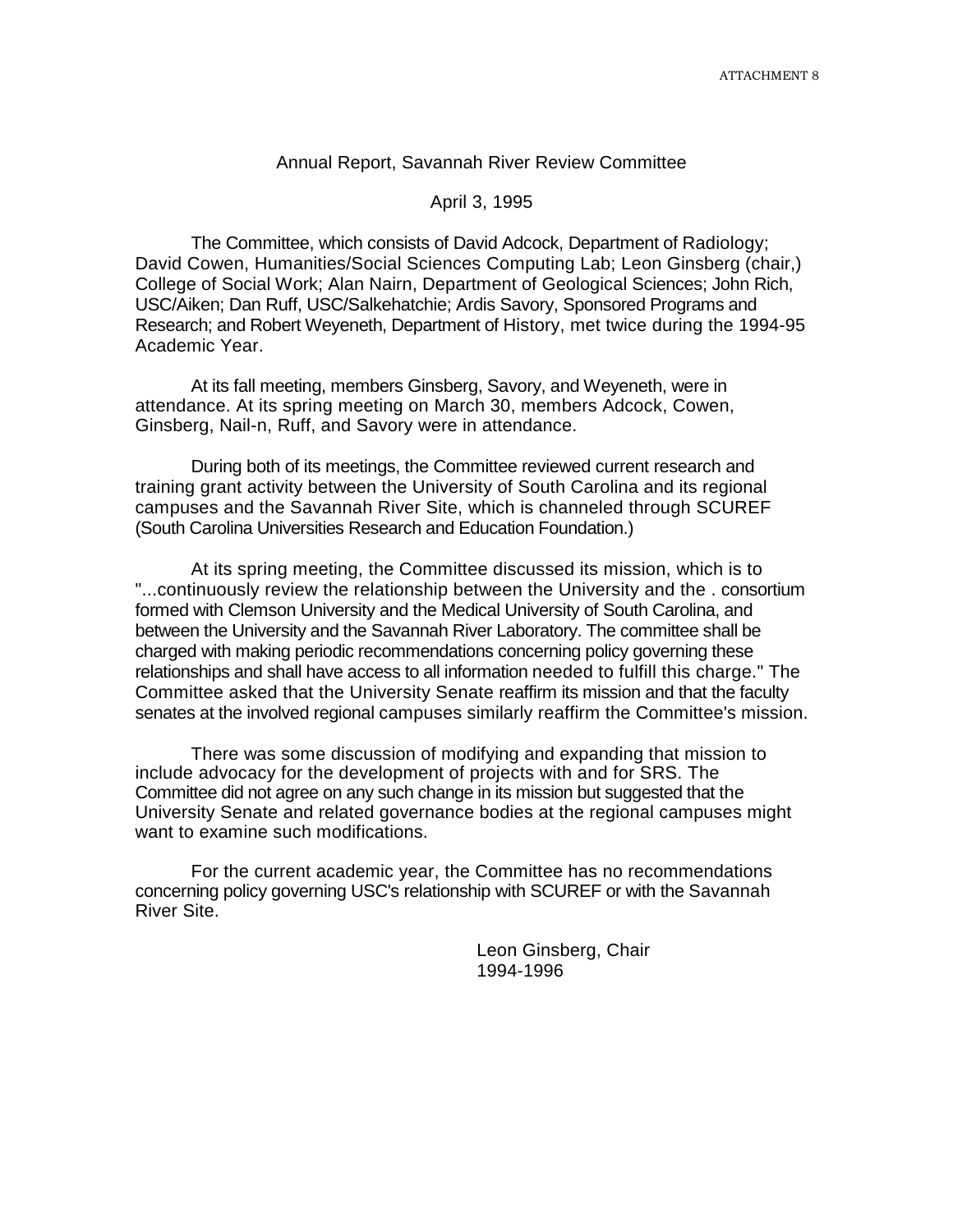# **SCUREF**

## ACTIVITY SUMMARY

Inception to February 1995

Westinghouse Savannah River Company

| Fund Value                                      |    | \$36,744,168  |
|-------------------------------------------------|----|---------------|
| Task Order Award Total                          |    | S 31,405,434  |
| Number of Task Orders                           |    | 181           |
| DOE: Co-operative Agreement-Savannah River Site |    |               |
| Fund Value                                      |    | S 19,200,000  |
| Project Award Total                             |    | S 7,989,997   |
| Number of Projects                              |    | 74            |
| (FY'95-Projects Pending Award - \$2,448,194)    |    |               |
| DOE: Morgantown Energy Technology Center        |    |               |
| Fund Value                                      |    | \$3,996,913   |
| Task Order Award Total                          |    | S 2, 215, 555 |
| Number of Task Orders                           |    | 11            |
| Hazardous Waste Management Research Fund        |    |               |
| <b>Fund Value</b>                               | S. | 3, 133, 719   |
| <i>*Task Order Award Total</i>                  | S. | 3,281,426     |
| Number of Task Orders                           |    | 36            |
|                                                 |    |               |

*\*Contingent upon restoration of normal activity at the Laidlaw facility.*

*South Carolina National Science Foundation State Systemic Initiative 13 Hubs - SCUREF is Fiscal Agent for 5 Hubs*

| Summary:         |              |
|------------------|--------------|
| Funds Values     | \$63,074,800 |
| Award Totals     | \$44,892,412 |
| Number of Awards | 302          |

February 1995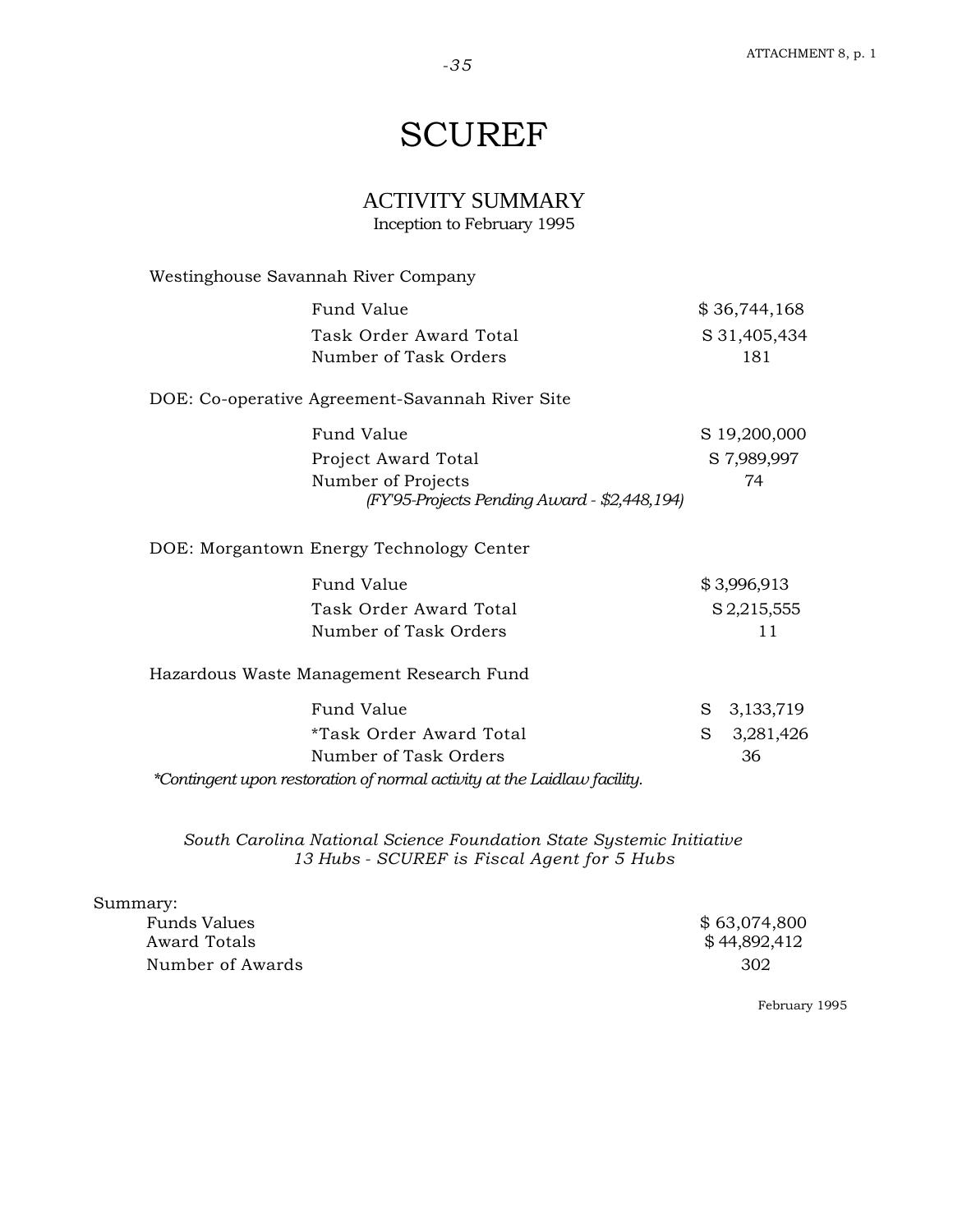### HAZARDOUS WASTE MANAGEMENT RESEARCH FUND

| <b>Fund Value</b>       | \$3,133,719.02 |
|-------------------------|----------------|
| *Task Order Award Total | \$3,281,425.89 |
| Number of Task Orders   | 36             |

#### AWARD DISTRIBUTION BY INSTITUTION

| Clemson                     | \$1,598,458.50 | 56%  |
|-----------------------------|----------------|------|
| <b>MUSC</b>                 | \$66,655.00    | 02%  |
| <b>USC</b>                  | \$1,189,144.39 | 41%  |
| <b>SCSU</b>                 | \$1000.00      | 01%  |
|                             |                |      |
| <b>SUB-TOTAL:</b>           | \$2,835,257.89 | 100% |
| <b>HWMRF Control Center</b> | \$426,168      |      |
|                             |                |      |

TOTAL: \$3,281,425.89

\*Contingent upon restoration of normal activity at the Laidlaw facilty.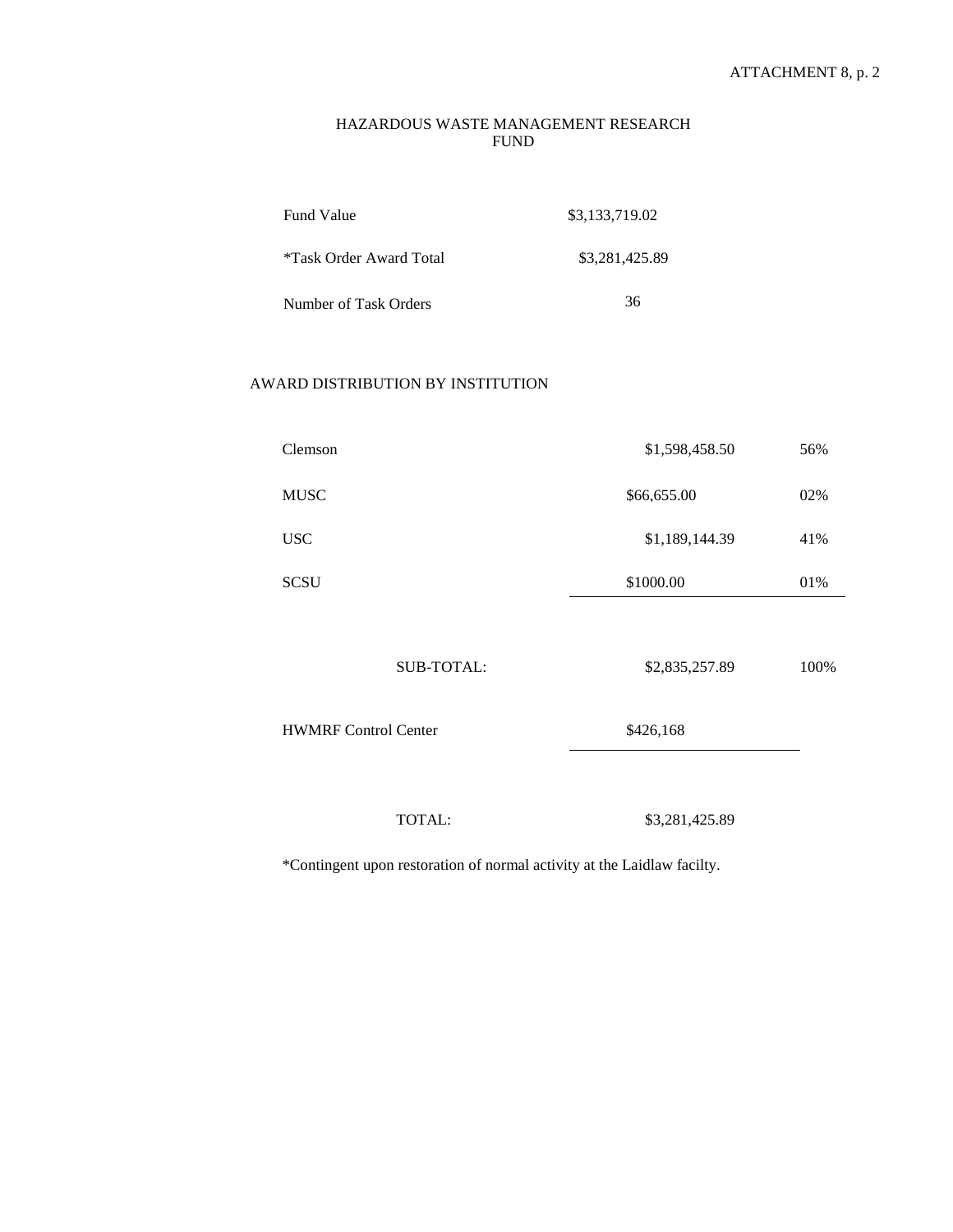# SCUREF/DOE CO-OPERATIVE AGREEMENT PROJECTS

1993 - 1995

|          | 1990 - 1990                                                                                                   | PI/INSTUTITION                               | Amount       |
|----------|---------------------------------------------------------------------------------------------------------------|----------------------------------------------|--------------|
| Project# | TITLE                                                                                                         | <b>Judith Bostock/SCUREF</b>                 | \$<br>11,517 |
| 01       | Spectrum 1992                                                                                                 | Robert Sncisire/CU                           | 51,936       |
| 02       | Minority Math Excellence Workshop                                                                             | Itauganathan IGuuar/CU                       | 44,450       |
| 03       | Study of Buoyancy Exchange Flow in Horizontal Partitions                                                      |                                              | 553,233      |
| 04       | Scholarship Program for Increasing the Supply of Female and<br>Minority Scientist and Engineers               | S. Rachelson, L. Martin, J.<br>Carpenter/USC |              |
| 05       | Scholarship Program for Improving Secondary Science and<br>Math Teaching                                      | S. Rachelson, L. Martin/USC                  | 125,988      |
| 06       | Scholarship Program for Increasing (lie Supply of Qualified<br>Science and Math Teachers                      | S. Rachelson, L. Marlin/USC                  | 198,945      |
| 07       | <b>CSRA Traveling Demonstration Program</b>                                                                   | Jeffrey Priest/USC-Aiken                     | 35,008       |
| 08       | Remediation of Organics From Soils and Groundwater by<br>Integrated Demonstrations at Arid and Non-Arid Sites | F. Parker, It. Fjeld/CU                      | 258,448      |
| 09       | Summer Internship for SCUREF/Westinghouse Scholars                                                            | W. Cash-o, S. Mcishcimer/CU                  | 111,558      |
| 10       | The Use of Video to Teach Mathematics Modelling the NCTM<br>Curriculum and Evaluation Standards               | John Lucdeman/CU                             | 53,420       |
| 11       | Museum Display and Educational Materials for Tech Integration                                                 |                                              | 41,615       |
| 12       | Natural Resource/Environmental Education Program                                                              | Virgil Quisenbcrry/CU                        |              |
|          |                                                                                                               | Jeffrey Priest/USC-Aiken                     | 250,248      |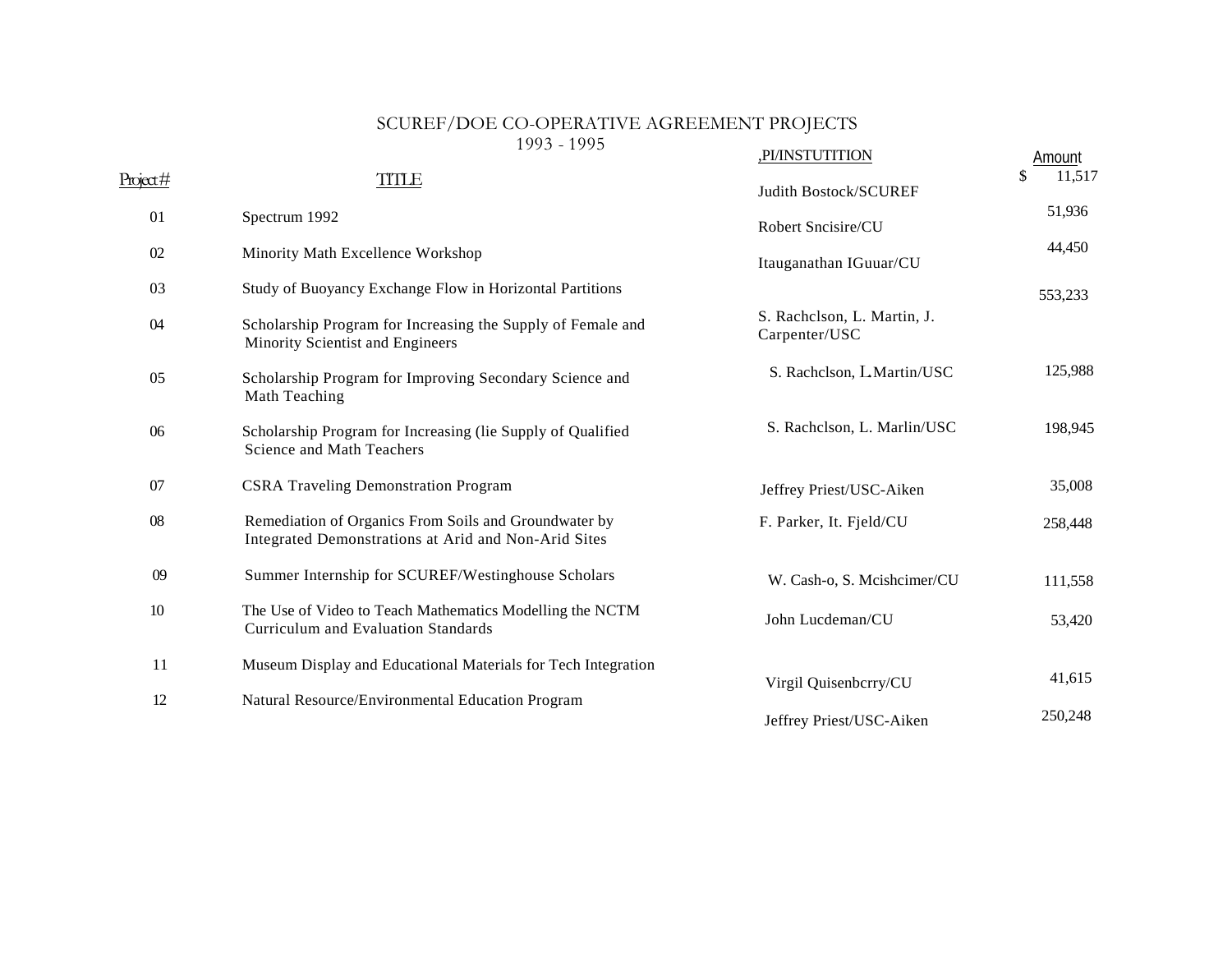|    |                                                                                                                                                                                                  |                                           | SCUREF Co-op Award List-page 2 |
|----|--------------------------------------------------------------------------------------------------------------------------------------------------------------------------------------------------|-------------------------------------------|--------------------------------|
| 13 | South Carolina Forest Environmental Education                                                                                                                                                    | \V. Leonard, 13. Speaiale/CU              | 95,223                         |
| 14 | Technology Today Environmental Science as a Career Path                                                                                                                                          | C. Wise, M. Sclunidt,<br>T. 13assler/MUSC | 272,676                        |
| 15 | Distinguished Scientist/Clemson University                                                                                                                                                       | Frank Parker/CU                           | 250,000                        |
| 16 | Distinguished Scientist/University of South Carolina                                                                                                                                             | Ralph White/USC                           | 250,000                        |
| 17 | Distinguished Scientist/Medical University of South Carolina                                                                                                                                     | David Ilocl/MUSC                          | 250,000                        |
| 18 | Computer Technology for Earth Science Teachers                                                                                                                                                   | Gary Scnn/USC-Aiken                       | 67,158                         |
| 19 | <b>SCUREF Summer Research Scholars Program</b>                                                                                                                                                   | DeWitt Stone/CU                           | 784,385                        |
| 20 | A Program for High School Students and Teachers to Enhance<br>Awareness of "Waste Disposal in Landfills"<br>Through Experimentation                                                              | Nadim Aziz/CU                             | 80,808                         |
| 21 | Preparing Teachers to Teach Kids About the Environment                                                                                                                                           | George Kessler/CU                         | 62,321                         |
| 22 | Middle School Science and Mathematics Early Intervention (EIP)                                                                                                                                   | Judith Sallcy/SCSU                        | 111,673                        |
| 23 | Effectiveness of Science Coaches in Getting Limited Resource<br>Youth "hooked" On Math and Science That Emphasize (lauds-on<br><b>Environmental Restoration and Waste Management Experiences</b> | Kenneth Mosley/scsu                       | 54,000                         |
| 24 | Teacher's Aide Program                                                                                                                                                                           | Frank Shclton/USC-Sall(ehatchic           | 175,478                        |
| 25 | Educational Initiative to Attract Minority Students into Careers<br>in Environmental Health Sciences                                                                                             | David Jollow/MUSC                         | 273,049                        |
| 26 | Enhancing the summer Science Program of the Governor's<br>School for Science and Mathematics                                                                                                     | DeWitt Stone/CU                           | 120,627                        |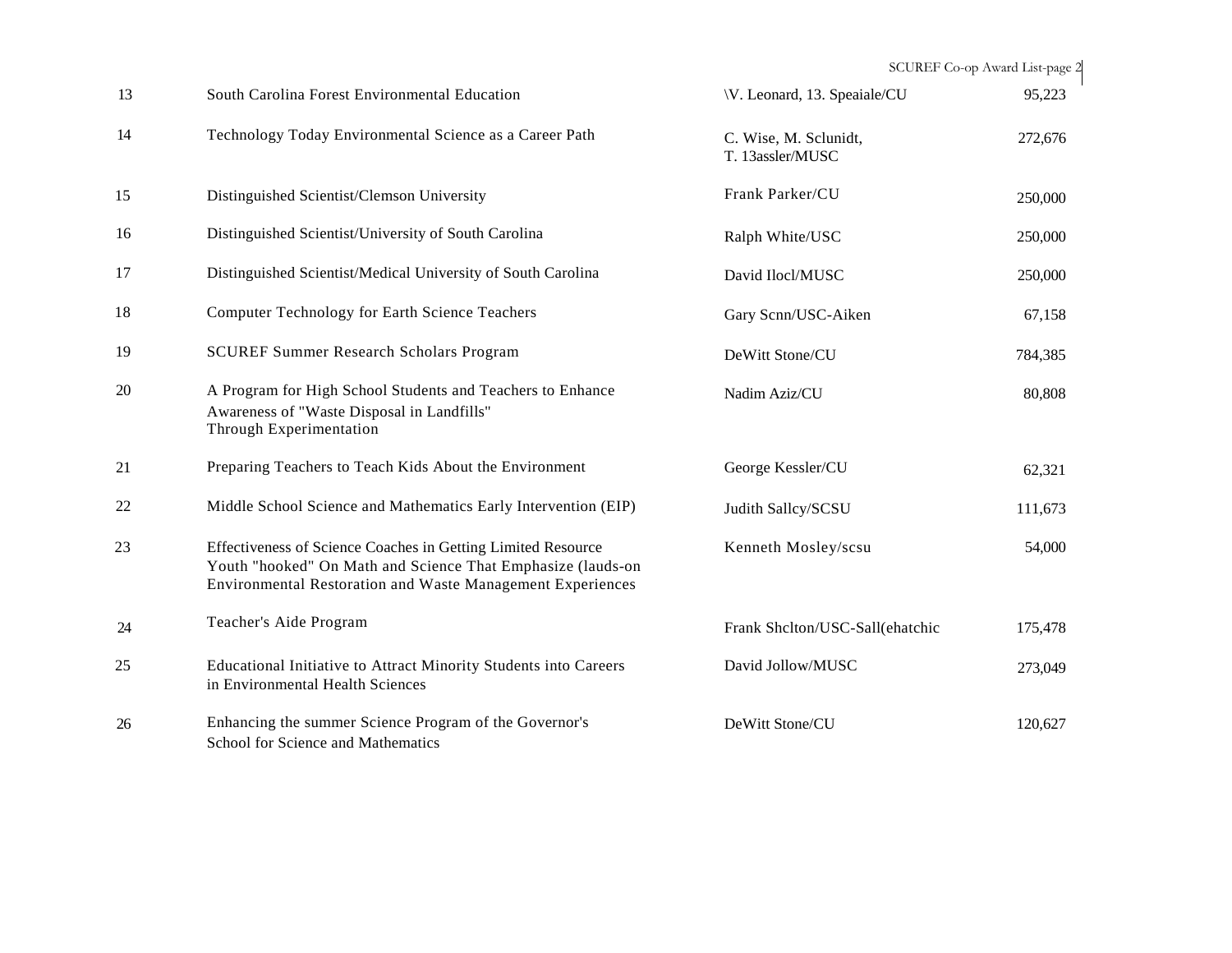| <b>SCUREF Co-op Award List-page</b> |  |  |
|-------------------------------------|--|--|
|                                     |  |  |

|    |                                                                                                                                                                      |                         | SCUREF Co-op Award List-page 3 |
|----|----------------------------------------------------------------------------------------------------------------------------------------------------------------------|-------------------------|--------------------------------|
| 27 | Maturation of the Integrated Membrane BioReactor Technology<br>for Destruction of Dilute Vapor Phase Organics                                                        | Michael Schmidt/MUSC    | 390,353                        |
| 28 | Aiken County HUB Science Teaching and Revitalization<br>Team (STAR-Team)                                                                                             | Given Johnson/USC-Aiken | 35,000                         |
| 29 | Establishment of a Field Geohydrology Experimental Site                                                                                                              | David Snipes/CU         | 442,922                        |
| 30 | Relative Risk Profiles: A Methodology for Assessing Community Risk                                                                                                   | Daniel Wagner/USC       | 55,597                         |
| 31 | COMMUNICATION: The Key to Public Education on Environmental<br>Concerns-A Study of Effective DOE Initiatives and Activities at the<br>Fernald Nuclear Weapons Plaint | Sonya Forte Duhe'/USC   | 29,961                         |
| 32 | Enhancement of Undergraduate Research in Microbial Conversion<br>of Solid Waste                                                                                      | Fred Stutzenberger/CU   | 114,169                        |
| 33 | Creating Public Awareness of ER/WM Issues Through Infusion of<br>Curriculum Modules Within Community/Technical College Curricula                                     | Pamela Mack/CU          | 52,695                         |
| 34 | Making and Testing Immobilized Porphyrins to Make Optical<br>Sensors for Toxic Metals and Gases                                                                      | N. Datta-Gupta/SCSU     | 59,365                         |
| 35 | Development of Computerized Laboratory Course Material for<br>Graduate Students in Environmental Studies                                                             | Zhen Zhang/MUSC         | 46,000                         |
| 36 | A Model for Outdoor Laboratory for Interdisciplinary Study of<br>Environmental Restoration by Middle School Students                                                 | Diana Rice/USC-Aiken    | 51,886                         |
| 37 | Establishing Effective, Multi-University, Student Teams for<br>Addressing Interdisciplinary Projects                                                                 | Marvin Dixon/CU         | 65,295                         |
| 38 | South Carolina State University Summer Engineering Science<br>Institute (SCSU/SES1)                                                                                  | R. Sandrapaty/SCSU      | 30,908                         |

 $\mathbf{I}$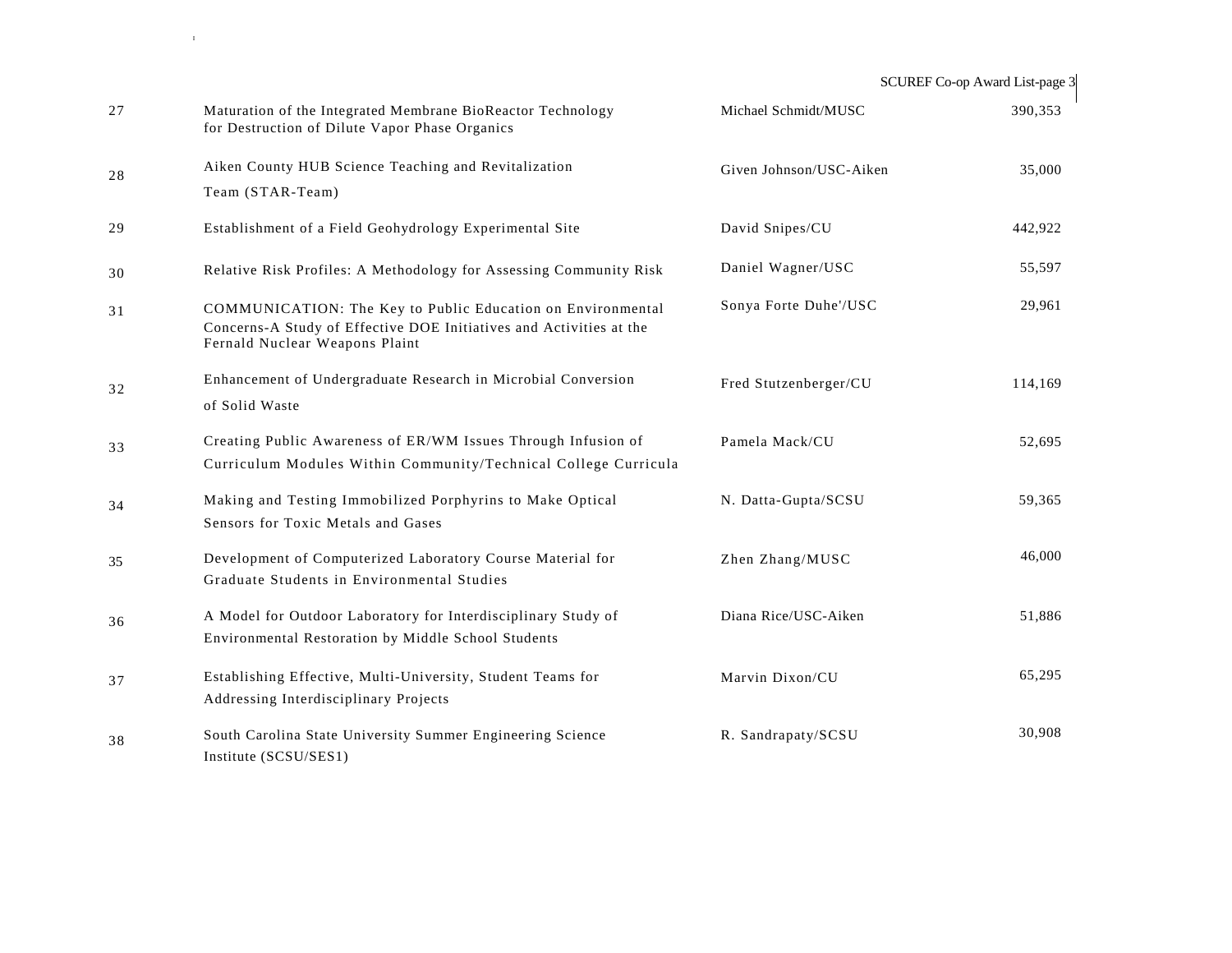SCUREF Co-op Award List-page

| 39 | Summer Undergraduate Research Training Prog. in Environmental<br>Health Sciences: Hands-on Investigations Leading to Life-long<br><b>Commitment</b> to Research | Henry Martin/MUSC                          | 47,400    |
|----|-----------------------------------------------------------------------------------------------------------------------------------------------------------------|--------------------------------------------|-----------|
| 40 | Summer Technical Work Program for Secondary School Science<br>Teachers, Math Teachers and Guidance Counselors                                                   | Jeffrey Priest/USC-Aiken                   | 100,680   |
| 41 | Assess (lie Effectiveness of Westinghouse Savannah River Company/<br>SCUREF/Department of Energy Scholarship Programs                                           | John Carpenter/USC                         | 9,236     |
| 42 | Increased Minority Enrollment in Electromechanical Engineering<br>Technology for the SRS                                                                        | R. Sandrapaty, S. Ihekweazu<br><b>SCSU</b> | 75,022    |
| 43 | Video Lessons in Beginning Algebra for Middle-high School Students                                                                                              | John Luedeman/CU                           | 19,601    |
| 44 | Filtration Technology Demonstration Center (FRED)                                                                                                               | Vincent VanBrunt/USC                       | 1,927,000 |
| 45 | Scholarship Program for Increasing the Supply of Female and<br>Minority ER/WM Scientists and Engineers                                                          | Laurie Marlin/USC                          | 86,573    |
| 46 | Scholarship Program for Improvement of Secondary School<br>Science and Math Teaching                                                                            | Laurie Marlin/USC                          | 27,400    |
| 47 | Scholarship Program for Increasing the Supply of Qualified<br>Secondary School Science & Math Teachers                                                          | Laurie Martin/USC                          | 88,326    |
| 48 | Development and Assessment of Course Modules for Video<br>Presentation                                                                                          | John Gowdy/CU                              | 9,986     |
| 49 | Delineating DNAPLs using 2-1) and 3-D Shallow High-resolution<br><b>Reflection Seismic</b>                                                                      | Mike Waddell/USC                           | 154,517   |
| 50 | Spectrum 1994                                                                                                                                                   | Bud Lewendowski/USC                        | 4,236     |

 $\mathbf{I}$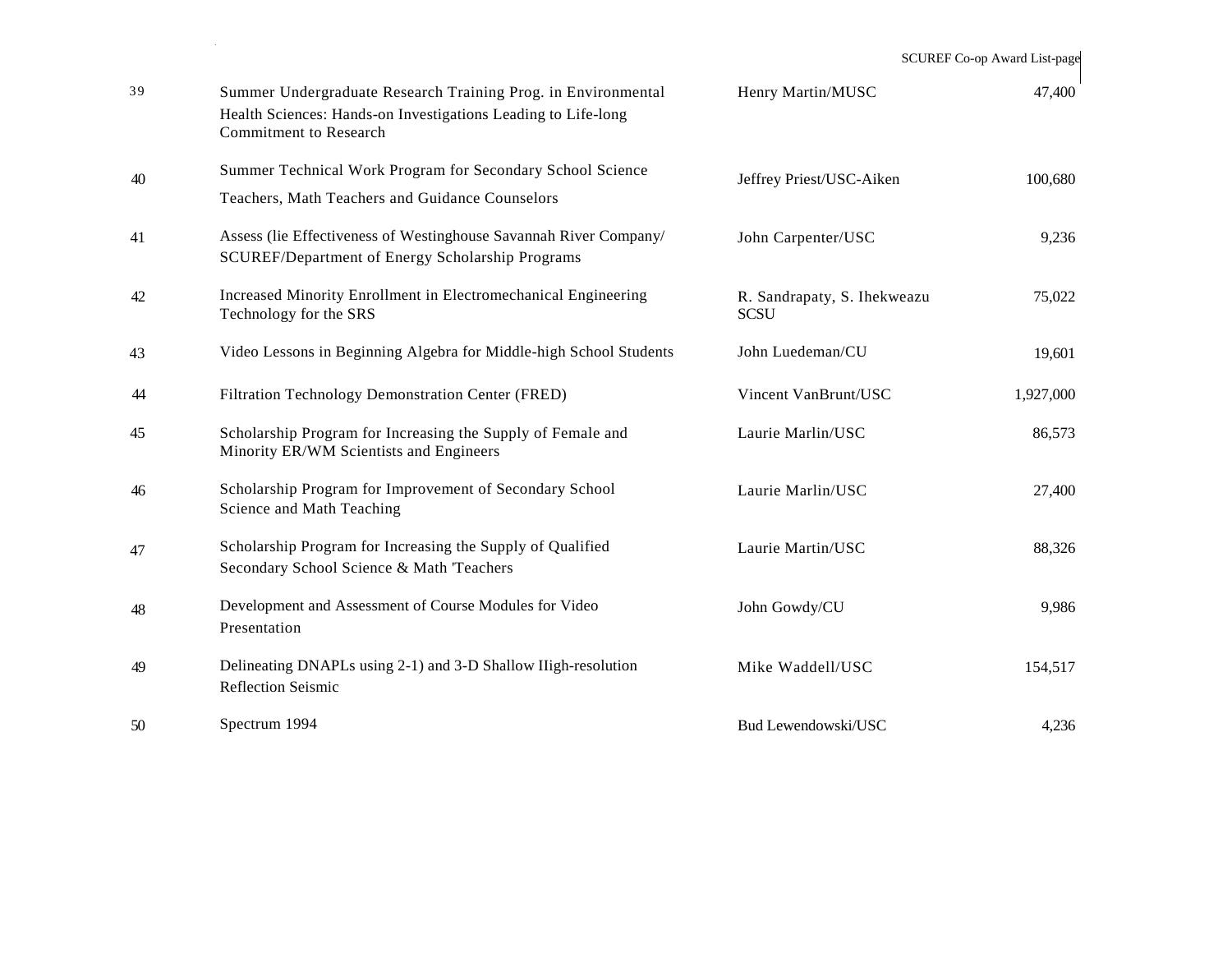|    |                                                                                                                                                                  |                                                | SCUREF Co-op Award List-page 5 |
|----|------------------------------------------------------------------------------------------------------------------------------------------------------------------|------------------------------------------------|--------------------------------|
| 51 | Graduate Courses at SRS, Fall 1994                                                                                                                               | <b>Bob Field/CU</b>                            | 28,000                         |
|    |                                                                                                                                                                  | Dwight Underhill/USC                           |                                |
| 52 | <b>Environmental Education Project</b>                                                                                                                           | .Jeffrey Priest/USC-Aiken                      | 68,616                         |
| 53 | Development of a Method to Determine the Storativity of Confined<br>Uncemented Granular Aquifers Utilizing Geophysical Well Logs                                 | David Snipes/CU                                | 97,481                         |
| 54 | Bench-Scale Treatability Study of the Stabilization of Low-Level<br>and Mixed Waste in a Shale-Like Glass-Ceramic Matrix                                         | James Resee/CU                                 | 200,000                        |
| 55 | Hydraulic Properties of Aquifers                                                                                                                                 | David Snipes/CU                                | 159,927                        |
| 56 | Time Lapse Analysis of Reclaimed Waste Disposal Sites Using<br>GIS/CD-ROM Educational Technology as a Means of Enhancing<br>Rational Decision Making by Students | John carp cuter/USC                            | 56,322                         |
| 57 | Rapid Bio-Assessment to Measure Stream Restoration: An<br>Introduction of Students to the Culture of Scientific Research                                         | John Dcan/USC                                  | 89,646                         |
| 58 | Environmental Student Service of South Carolina                                                                                                                  | Darrell Yardley/CU                             | 32,136                         |
| 59 | A SC Maps Based Approach to Introduce Environmental Restoration<br>and Waste Management Concepts to Undergraduate General<br><b>Education Students</b>           | John Wagner/CU                                 | 56,366                         |
| 60 | Edisto River Environmental Project: Effects of Watershed Land Use<br>On Water Quality                                                                            | Ambrose Anoruo/SCSU                            | 63,803                         |
| 61 | Recycling a Point Source Solid Waste (Yard Waste) to Reduce Ground<br>Water Pollution/Resource Recovery for Environmental Protection                             | Francis Wolak/CU<br><b>Ashok Satpathy/SCSU</b> | 100,000                        |
| 62 | Measuring Environmental Equity in South Carolina                                                                                                                 | Susan Cutter/USC                               | 33,338                         |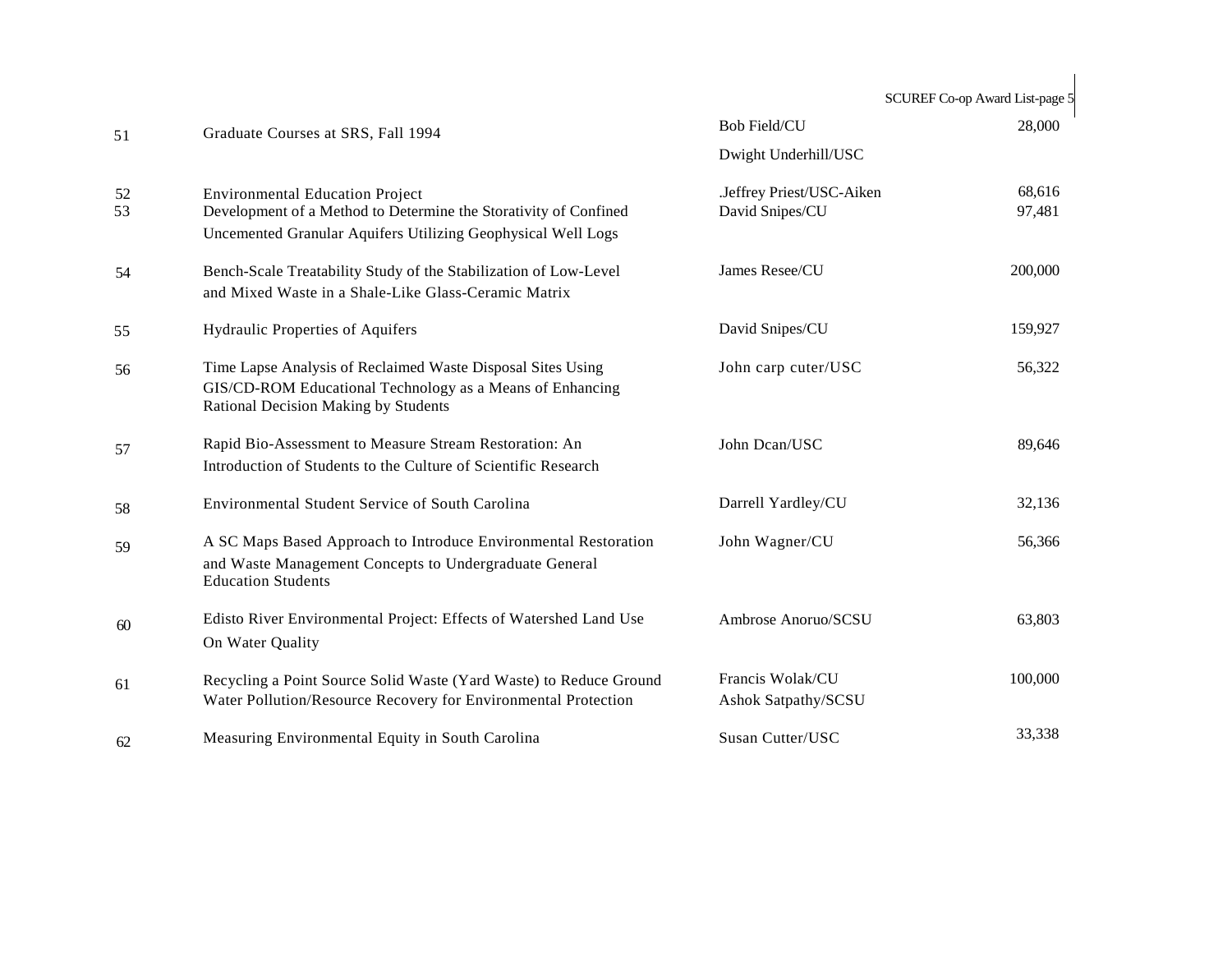SCUREF Co-op Award List-page 6

| 63 | Communicating Environmental Restoration: A Model Plan for<br>Nuclear Weapon Sites                                           | Sonya Duhe'/USC           | 47,827  |
|----|-----------------------------------------------------------------------------------------------------------------------------|---------------------------|---------|
| 64 | Environmental Education and Awareness Forums at the Anierican<br>Chemical society Biennial Conference on Chemical Education | Alan Elzerman/CU          | 8.537   |
| 65 | South Carolina College and University Student Environmental Forums                                                          | Alan Elzerman/CU          | 17,195  |
| 66 | Summer Technical Program for Secondary Science Teachers,<br>Mathematics Teachers, and Guidance Counselors                   | Jeffrey Priest/USC-Aiken  | 78,195  |
| 67 | Improving Science Teachers' Understanding of the Environment                                                                | George Kessler/CU         | 64,468  |
| 68 | The Siting Dilemma in EM: A GIS Based Training Module for<br>College and 6th Through 12th Grade Students                    | Langdon Warner/USC        | 68,244  |
| 69 | Center for Policy Studies Workshop in Environmental Policy for<br>Undergraduate/Graduate Students                           | <b>Bruce Yandle/CU</b>    | 14,600  |
| 70 | Graduate Course at SRS (Spring 1995)                                                                                        | Alan Elzerman/CU          | 14,410  |
| 71 | Cooperative Natural Resources, Science, Mathematics and<br><b>Engineering Education Program</b>                             | Jeffrey Priest/USC-Aiken  | 319,266 |
| 72 | SCUREF/DOE/SRS Joint Faculty Appointments-USC-Aiken                                                                         | William Pirkle/USC-Ailcen | 120,000 |
| 73 | SCUREF/DOE/SRS Joint Faculty Appointments-SCSU                                                                              | Roy Isabel/SCSU           | 120,000 |
| 74 | Graduate Research Internships                                                                                               | Robert Field/CU           | 310,933 |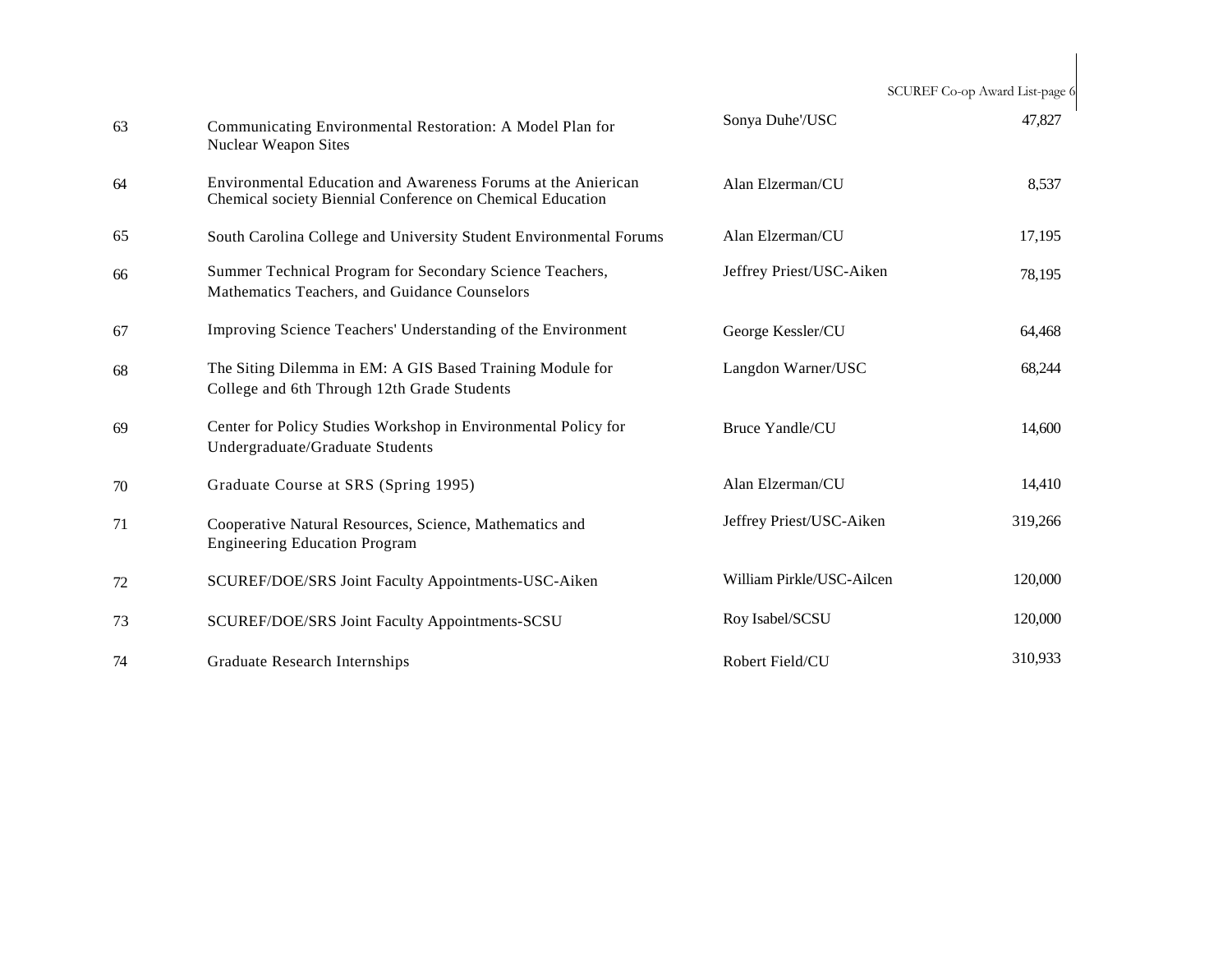#### **HAZARDOUS WASTE MANAGEMENT FILES**

(HWM90-0001-USC to I-IWM95-MOO1-USC)

|                  | <b>FILE NUMBER</b> | PROJECT TITLE                                                                                                                                | P.I.        | <b>INST</b> |
|------------------|--------------------|----------------------------------------------------------------------------------------------------------------------------------------------|-------------|-------------|
| <b>ZGOI</b>      | IIWM90-GOOI-USC    | Hazardous Waste Management Research Control Center Continuation<br>Request                                                                   | D. Dobson   | <b>USC</b>  |
| ZH01             | FIWM9I-11001-USC   | Continuous Monitoring of Incinerator EMI                                                                                                     | J. Morse    | <b>USC</b>  |
| ZH <sub>02</sub> | I-IWM91-11002-USC  | Hazardous Waste Reduction Through Technology Transfer I, A Unit<br>Operations                                                                | R. Smith    | <b>USC</b>  |
| ZH03             | IIWM9I-11003-USC   | Waste Minimization Industrial Assistance Project - Renewal                                                                                   | J. Morse    | <b>USC</b>  |
| ZH04             | 1IWM91-11004-CU    | Develop and Conduct Workshops & Specialty Programs in Waste<br>Minimization                                                                  | E. Snider   | CU          |
| ZH05             | HWM9I-11005-CU     | Emission of Heavy Metals from Hazardous Waste Incinerators                                                                                   | T. Overcamp | CU          |
| <b>ZH06</b>      | I-IWM9I-11006-MUSC | Establishment of a Council on Medical Waste                                                                                                  | J. Temple   | MUSC        |
| ZH07             | IIWM91-1-1007-USC  | Waste Management Reduction                                                                                                                   | H. Hornsby  | <b>USC</b>  |
| ZH <sub>08</sub> | HWM91-11008-CU     | Remediation of Hydrocarbon-Contaminated Groundwater by Alcohol<br>Flooding                                                                   | K. Farley   | CU          |
| ZH09             | IIWM91-11009-CU    | Chemically and Biochemically Facilitated Removal of Organic Pollutants<br>Sorbed to Soils                                                    | C. Grady    | CU          |
| ZHIO             | IIWM9I-11010-USC   | Field Demonstration in In-Situ Bioremediation of Subsurface Jet Fuel<br>Contamination: Microbial Processes and Contaminant Fate              | C. Aelion   | <b>USC</b>  |
| ZH11             | 11WM9I-1-1011-USC  | Assess the Feasibility of Developing a Proposal to Study the Health Effect<br>Associated with Hazardous Waste Incineration in South Carolina | C. Feigley  | <b>USC</b>  |
| ZH12             | IIWM91-11012-USC   | Waste Reduction in the Electroplating Industry: a Collaborative Project<br>with MECO, Inc.                                                   | D. Dobson   | <b>USC</b>  |
| ZH13             | 1-IWM91-1-1013-USC | Hazardous Waste Management Research Fund                                                                                                     | D. Dobson   | <b>USC</b>  |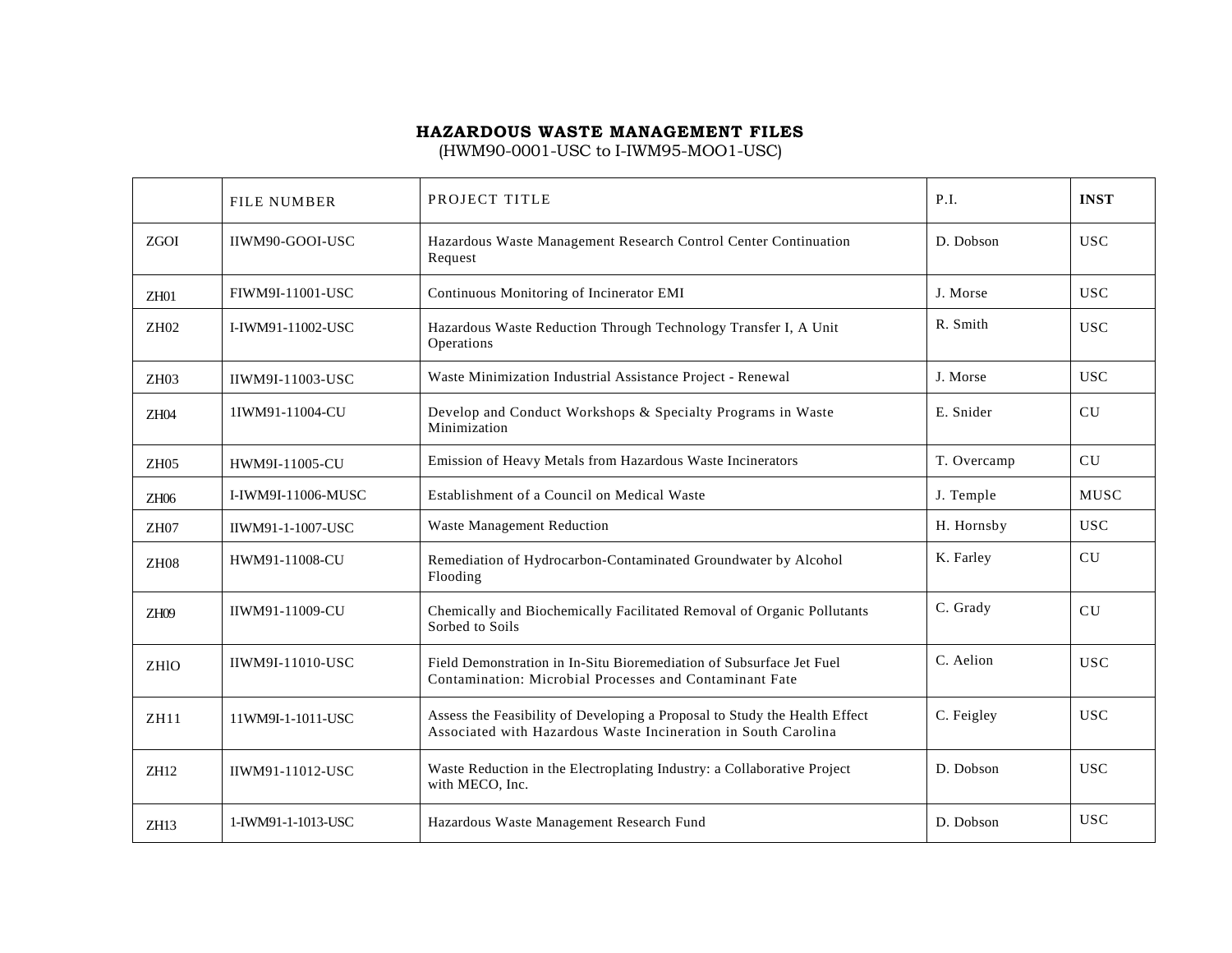| <b>ZJOI</b>      | HWM92-1001-CU          | Destruction of PCB's and Chlorinated Dibenzodioxins in Waste Sites and<br>Soil by Microwave Energy                   | R. Abramovitch | CU          |
|------------------|------------------------|----------------------------------------------------------------------------------------------------------------------|----------------|-------------|
| ZJ02             | HWM92-J002-CU          | Technical Training in Pollution Prevention for SC Industry                                                           | E. Snider      | CU          |
| ZJ03             | HWM92-JO03-CU          | Elimination of 1,4-Dioxane from Polyester Fiber Manufacturing<br>Wastewater Through Point-of-Generation Pretreatment | L. Grady       | CU          |
| $Z$ J $04$       | HWM92-JO04-CU          | Recrystallization of Incinerator Residuals to Produce Environmentally<br>Safe<br>Construction Materials              | D. Brosnan     | CU          |
| ZJ05             | <b>HWM92-JO05-CU</b>   | Bioavailability: A New Approach for Ranking Environmental Hazards at<br><b>Waste Sites</b>                           | G. Cobb        | CU          |
| ZJO6             | <b>HWM92-JO06-USC</b>  | Community Health Effects of a Hazardous Waste Incinerator                                                            | C. Feigley     | <b>USC</b>  |
| ZJ07             | HWM92-JO07-MUSC        | Waste Management Health Information System for SC, Beginning a<br>Morbidity, Mortality-Based Component               | D. Lackland    | <b>MUSC</b> |
| ZJO8             | HWM92-JO08-USC         | In-Situ Stripping and Remediation of Petroleum-Derived Contamination in<br>Soil and Groundwater                      | M. Widdowson   | <b>USC</b>  |
| ZJ09             | <b>HWM92-JO09-MUSC</b> | Faculty and Staff Support for Professional Development at MUSC                                                       | J. Edwards     | <b>MUSC</b> |
| ZJ 10            | <b>HWM92-J010-SCSU</b> | Faculty and Staff Support for Professional Development at SCSU                                                       | T. Whitney     | SCSU        |
| ZJI I            | HWM92-J01 I-CU         | Faculty and Staff Support for Professional Development at CU                                                         | T. Keinath     | <b>CU</b>   |
| ZJ12             | HWM92-J012-USC         | P2SC: Pollution Prevention in South Carolina                                                                         | D. Dobson      | <b>USC</b>  |
| ZJ13             | HWM92-JO13-USC         | Hazardous Waste Management Research Control Center Continuation<br>Request                                           | D. Dobson      | <b>USC</b>  |
| ZKOI             | HWM93-K00I-USC         | Pollution Prevention Reducation of EPA-17                                                                            | R. Smith       | <b>USC</b>  |
| <b>ZK02</b>      | HWM93-KO02-USC         | A New Approach to hazardous Waste Management                                                                         | R. Smith       | <b>USC</b>  |
| <b>ZK03</b>      | HWM93-KO03-USC         | State Superfund Management in South Carolina                                                                         | J. Dean        | <b>USC</b>  |
| <b>ZK04</b>      | HWM93-KO04-CU          | Extended Education and Hazardous Waste Reduction Tech Transfer for<br>South Carolina Hazardous Waste Generators      | E. Snider      | CU          |
| ZKO <sub>5</sub> | HWM93-KO05-USC         | Electrochemical Removal of Chromium and Zinc                                                                         | A. Farell      | <b>USC</b>  |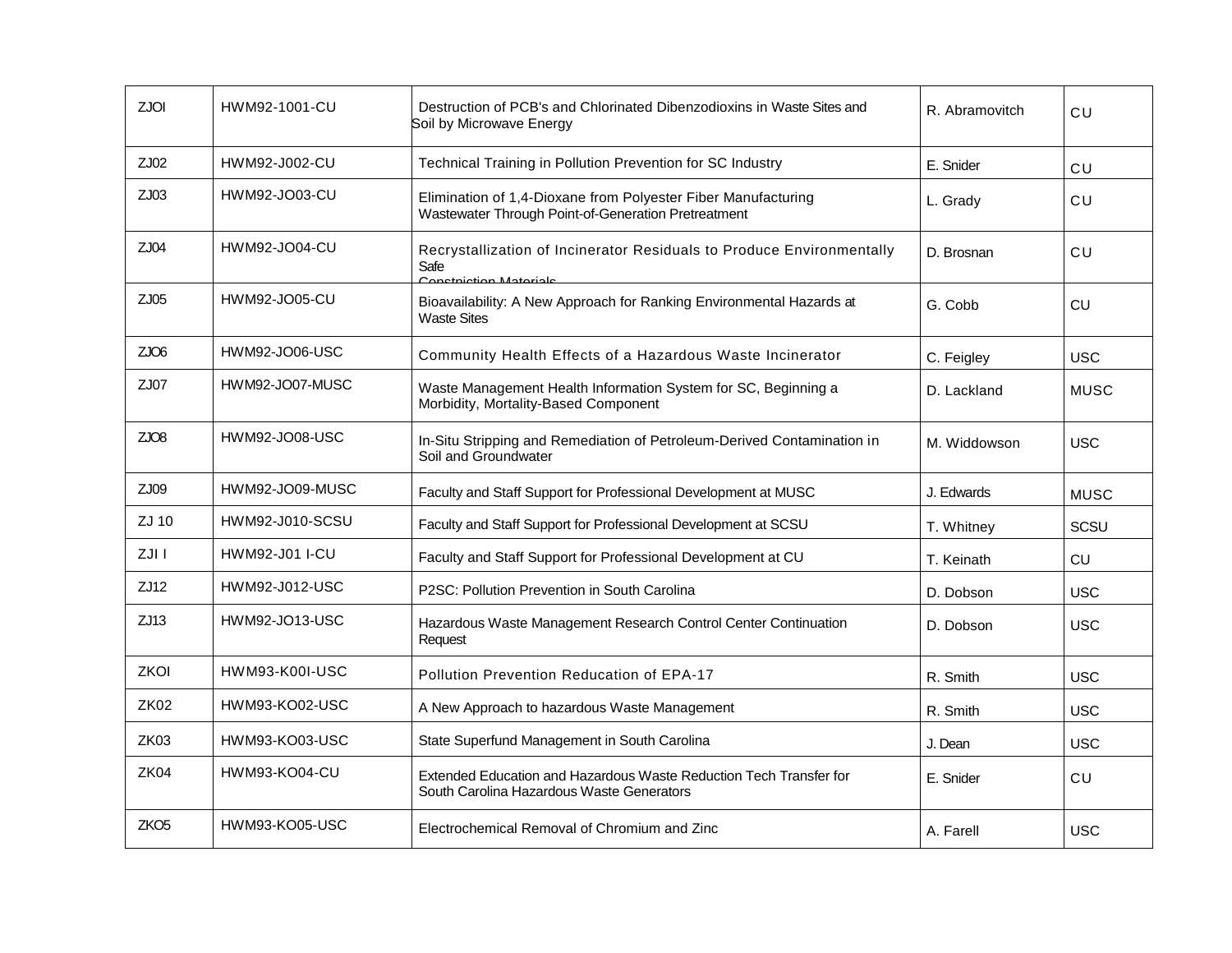| ZKO <sub>6</sub> | HWM93-KO06-CU  | State Policy and Program Development for Handling Household Hazardous<br>Waste | R. White  | CU         |
|------------------|----------------|--------------------------------------------------------------------------------|-----------|------------|
| <b>ZMOI</b>      | HWM95-MOO1-USC | 1994 Annual Conference                                                         | D. Dobson | <b>USC</b> |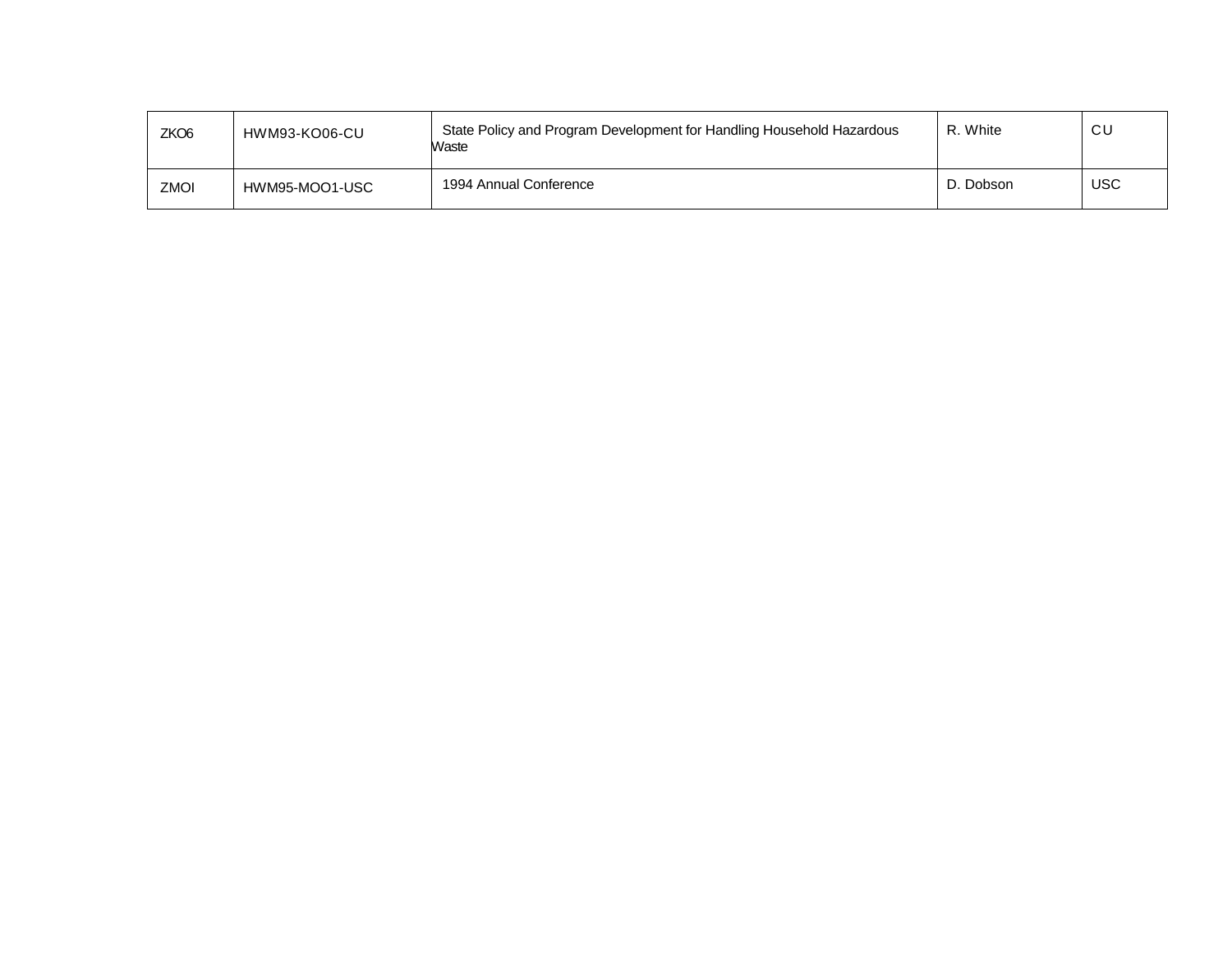### TASK ORDERS ISSUED MARCH 1989 - FEBRUARY 1995

| TO #        | TITLE                                                                                         | $\mathtt{PI}$ / <code>INSTITUTION</code> | <b>AMOUNT</b> |
|-------------|-----------------------------------------------------------------------------------------------|------------------------------------------|---------------|
| $\mathbf 1$ | On-Board Computer Systems for Mobile Robots                                                   | Joseph S. Byrd/USC                       | \$68,650      |
| 2           | Mobile Robot Dispatcher Program                                                               | Joseph S. Byrd/USC                       | 77,644        |
| 3           | Software Environment for Mobile Robots                                                        | Joseph S. Byrd/USC                       | 49,462        |
| 4           | A Radiation-Hardened Microcomputer for Robotics                                               | Fred Sias/CU                             | 77,273        |
| 5           | A Study of Existing Technology for Underground Object<br>Recognition                          | Joseph S. Byrd/USC                       | 21,474        |
| 6           | Navigation and Positioning Studies                                                            | Etan Bourkoff/USC                        | 87,922        |
| 7           | Summer Institute for Technology Transfer 1990                                                 | D. Rogern/USC-Aiken                      | 225,712       |
| 8           | Experimental Bioreactor for Treatment of TCE and<br>PCE-Contaminated SRS GroundWater          | John Morse/USC                           | 25,014        |
| 9           | Demonstration of a Computer Base for Understanding<br>Environmental Concerns of Radioactivity | Larry Stephens/USC                       | 36,600        |
| 10          | Development of Functional Group Probes: Acetogens,<br>N-Fixers, & Aromatic Degraders          | Charles Lovell/USC                       | 92,627        |
| 11          | Predictive Geographic Information System Study                                                | John Jensen/USC                          | 218,394       |
| 12          | Development of Procedures for Identification of                                               | J. Yates/USC-Aiken                       | 31,941        |
|             | Organism Capable of Degrading Trichloroethylene<br>in the Environment                         |                                          |               |
| 13          | Field Tests to Investigate Ground Water Flow &<br>Transport in the TNX Area                   | M. A. Widdowson/USC                      | 124,080       |
| 14          | Compilation of Regional Geology                                                               | A. Dennis/USC-Aiken                      | 197,594       |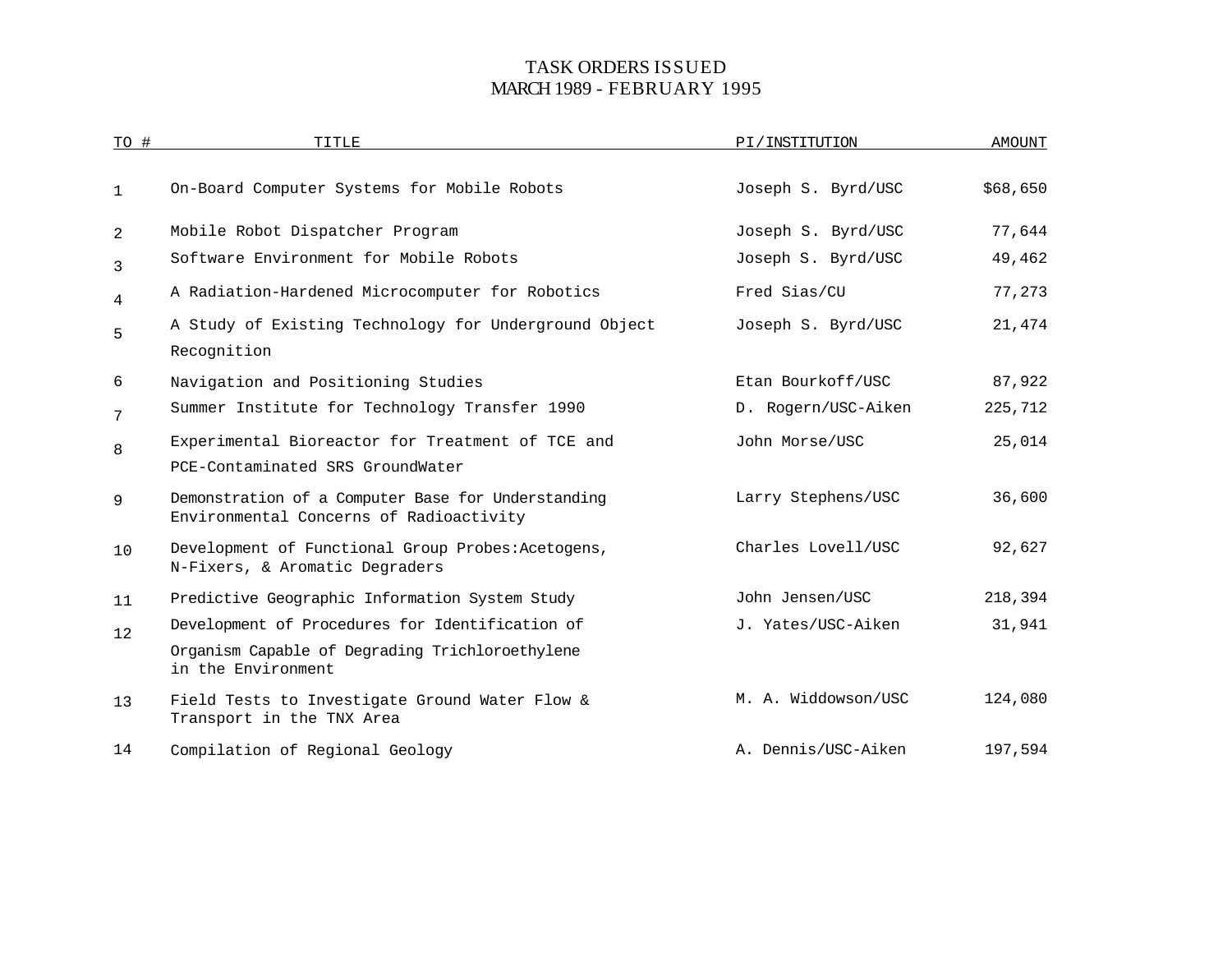| 15 | lueous Detritiation Technology Evaluati<br>and Demonstration                           | V. VanBrunt/USC                 | 30,000    |
|----|----------------------------------------------------------------------------------------|---------------------------------|-----------|
| 16 | Study of Ceramic Crucibles for Carbon Analysis                                         | Eric Markel/USC                 | 300,057   |
| 17 | Computer Simulation Methodology for Waste Glass<br>Technology                          | John R. Ray/CU                  | 150,905   |
| 18 | Synthesis & Evaluation of Sodium Tetrakis Borate<br>Salt as a Precipitant for Cesium   | J. C. Fanning/CU                | 49,676    |
| 19 | An Evaluation of "PERALS" & Liquid-Liquid<br>Extraction (LLE)                          | Bob Field/CU                    | 272,360   |
| 20 | Statewide Computer Network for Secondary School<br>Science and Math Education          | Bob Snelsire/CU                 | 107,296   |
| 21 | Development & Administration of a Mentor Training<br>Program                           | J. Priest/USC-Aiken             | 58,966    |
| 22 | The Effects of Heterogeneity Diffusion on the<br>Performance of a Recovery Well        | Chris Cox/CU                    | 207,151   |
| 23 | An Experimental Study of Water Flow & Contaminant<br>Transport in the Unsaturated Zone | Mike Meadows/USC                | 370,806   |
| 24 | Porphyrin Compounds as Spectroscopic Indicators<br>of Trace Metals                     | N. DattaGupta/SCSU              | 95,000    |
| 25 | In-situ Gamma-ray Spectrometer System                                                  | Ron Williams/CU                 | 80,342    |
| 26 | Establishment of a Field Geohydrology<br>Experimental Site                             | David Snipes/CU                 | 1,098,481 |
| 27 | Video Lessons in Beginning Algebra for Middle and<br>High School Students              | J. Luedeman/CU<br>E. Dickey/USC | 281,354   |
| 28 | Establish a SCUREF Technology Transfer Council                                         | Tom Higerd/MUSC                 | 134,989   |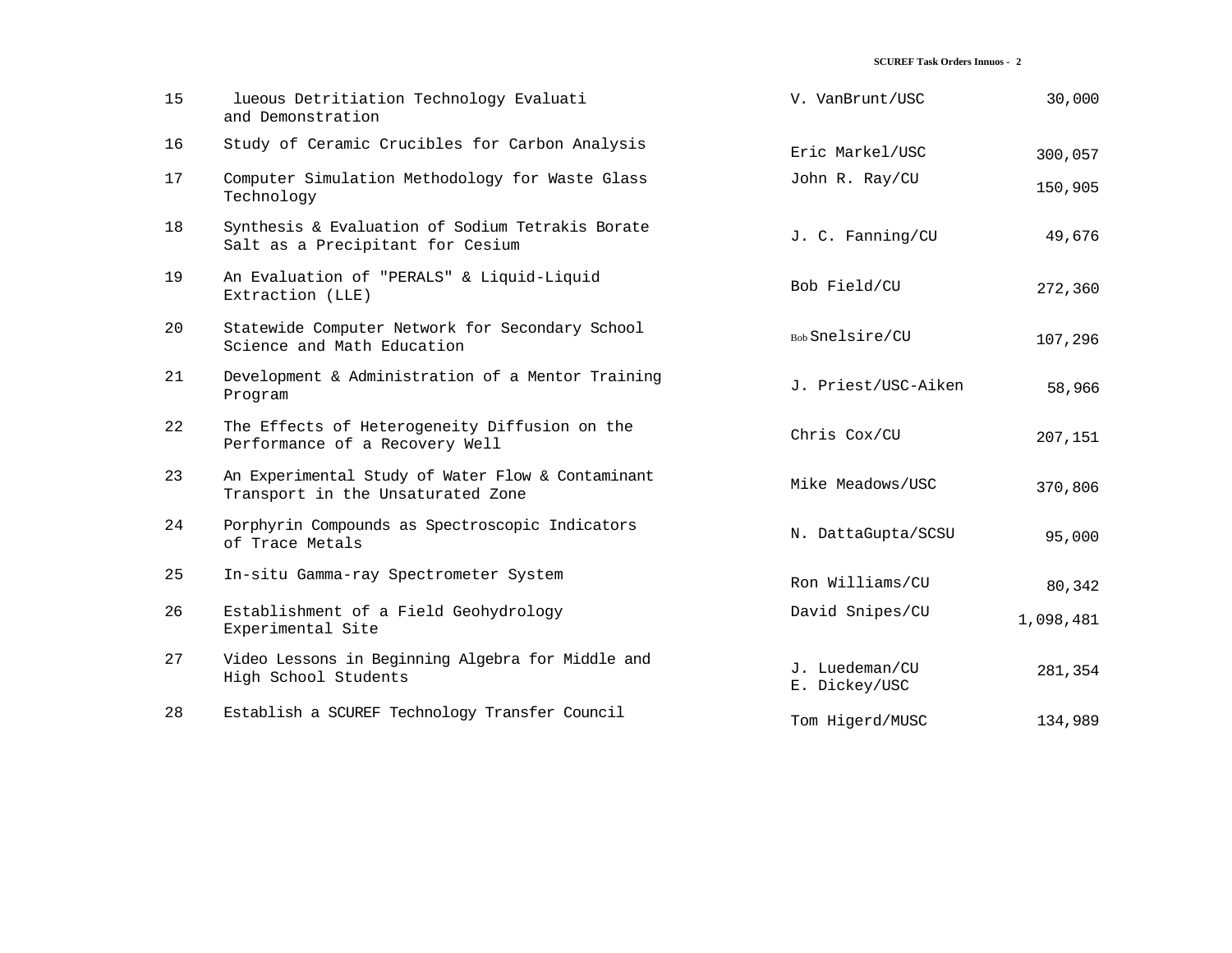29 Sealing of Soil Pores Around Waste in Low Level Radioactive Lysimeters by In -situ Development of Mineral Depositing Bacteria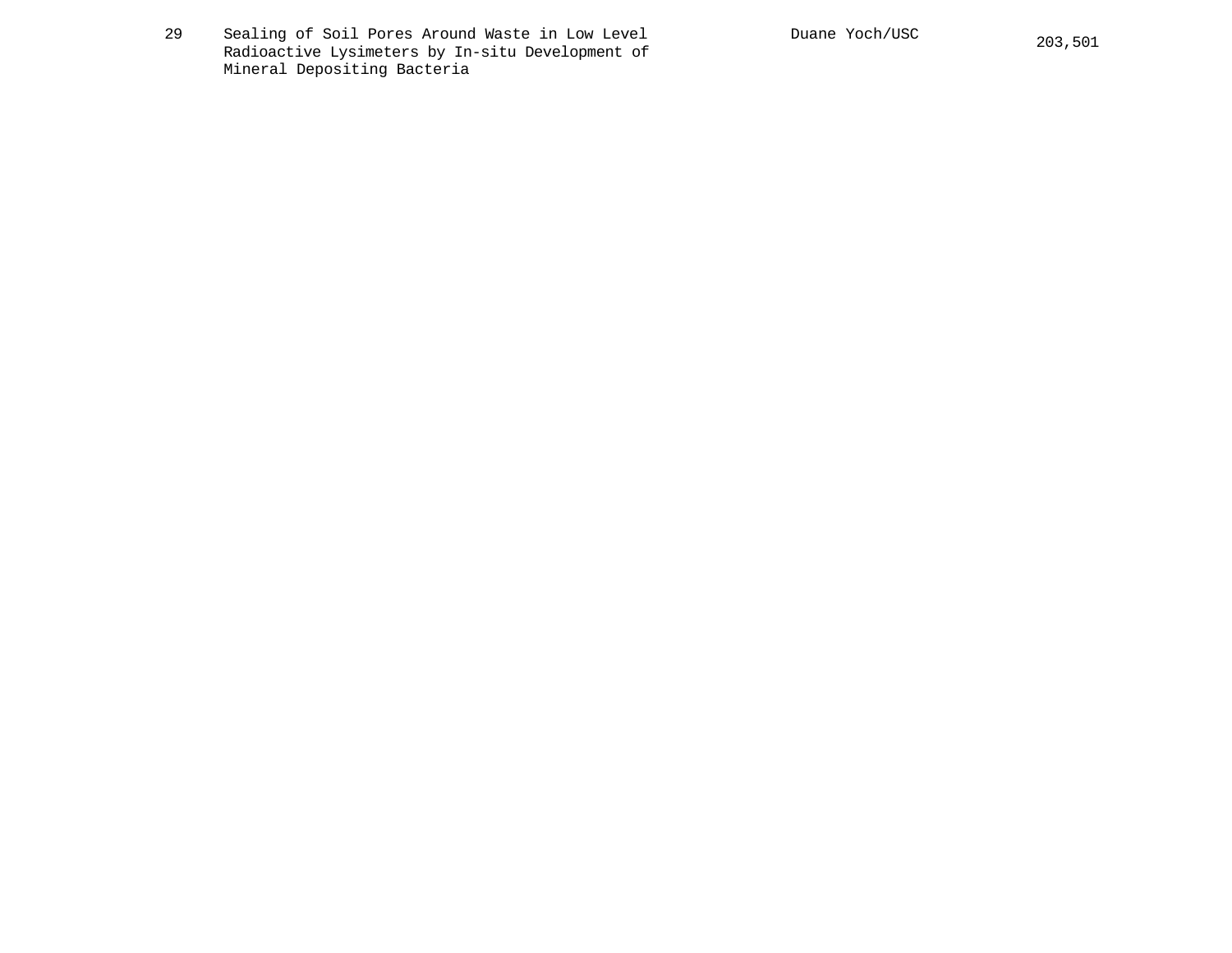| 30 | Transuranic (TRU) Waste Drum Study                                                             | J. E. Payne/SCSU<br>(Rice University) | 128,822 |
|----|------------------------------------------------------------------------------------------------|---------------------------------------|---------|
| 31 | Distinguished Scientists for Clemson University                                                | T. M. Keinath/CU                      | 150,000 |
| 32 | Assistance in Interfacing with Small Business                                                  | W. Littlejohn/USC                     | 01,077  |
| 33 | Outreach Activities for Technology Transfer Initiatives                                        | T. Higerd/MUSC                        | 30,000  |
| 34 | An Expert System in Performing FMEA's                                                          | J. Bowles/USC                         | 419,496 |
| 35 | Enhancement of Removal of Radio-nuclides from<br>Lysimeters Using Low Impact Complexing Agents | A. Elzerman/CU                        | 488,682 |
| 36 | Technology Transfer Curriculum for ER/WM                                                       | John Logan/USC                        | 187,733 |
| 37 | Reimbursement of Administrative Costs for SCUREF                                               | J. Bostock/SCUREF                     | 345,982 |
| 38 | Implementation of a Mesoscale Atmospheric Model for                                            | Shun Der Ko/USC/                      | 584,944 |
|    | Emergency Response at SRS                                                                      | (Colorado State)                      |         |
| 39 | Determine Rate of Release of C-14 by Bacteria from<br>Ion Exchange Resin in Lysimeters         | J. Yates/USC-Aiken                    | 146,103 |
| 40 | Distinguished Scientists for the University of South<br>Carolina                               | Paul Huray/USC                        | 150,000 |
| 41 | Seismic Potential of the Bluff ton/Hilton Head Area                                            | P. Talwani/USC                        | 199,996 |
| 42 | Distinguished Scientists for the Medical University<br>of South Carolina                       | P. Fischinger/MUSC                    | 150,000 |
| 43 | Demonstration of a Computer Base for Understanding<br>Environmental Concerns of Radioactivity  | L. Stephens/USC                       | 215,716 |
| 44 | Radioactive Waste Transport Inside Buildings Driven<br>by Natural Circulation Gas Flow         | R. Kumar/CU                           | 162,008 |
| 45 | Sensors for Waste Glass Quality Monitoring and Control                                         | H. D. Leigh/CU                        | 99,460  |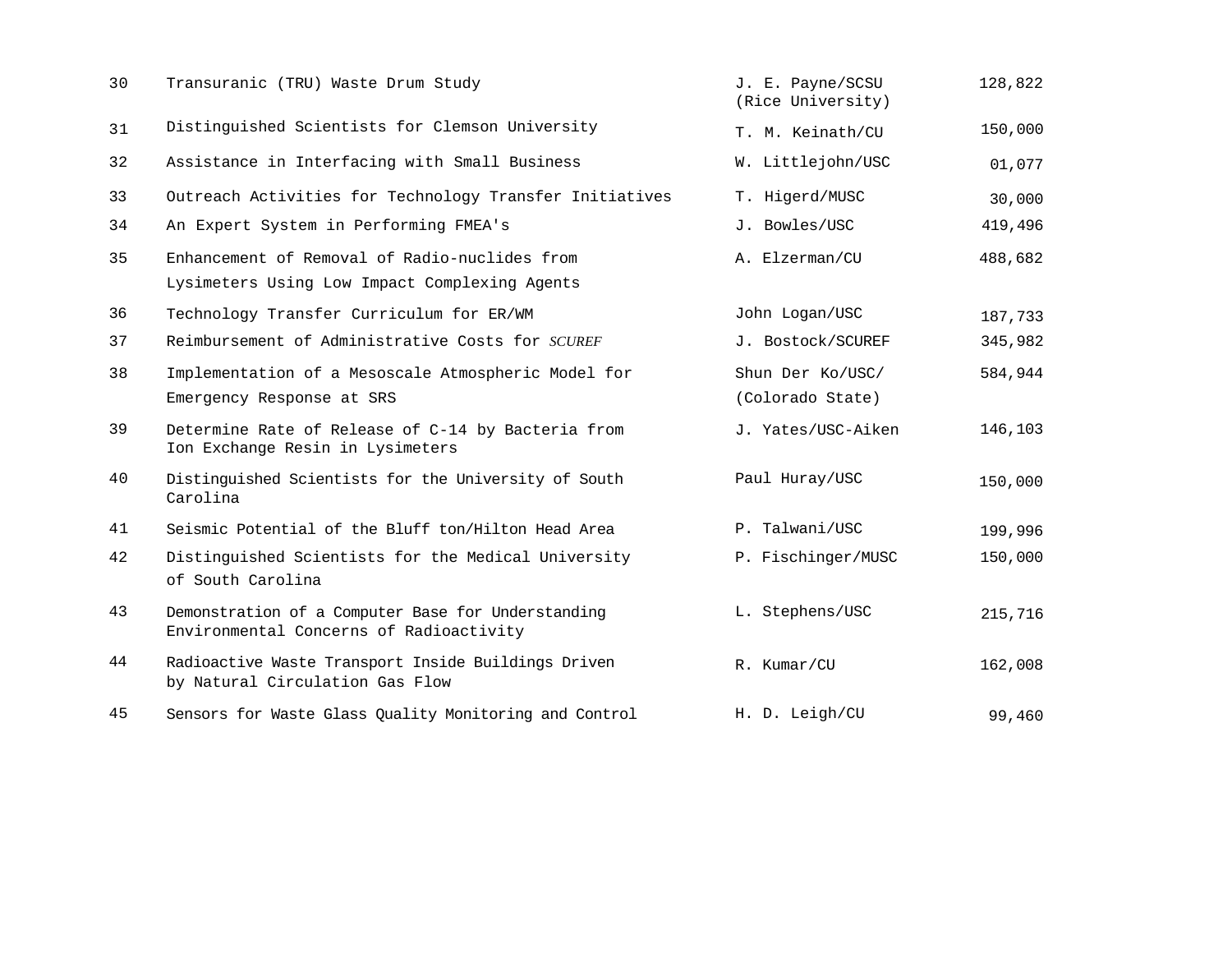| 46 | Transfer of Technology to Small Business                                                                      | JGadson, Sr./SCSU                      | 224,988 |
|----|---------------------------------------------------------------------------------------------------------------|----------------------------------------|---------|
| 47 | Summer Institute for Technology Transfer 1991                                                                 | D. Rogers/USC-Aiken                    | 193,639 |
| 48 | Field Studies in Technology Transfer                                                                          | Kurt Karwan/USC                        | 24,365  |
| 49 | Summer Technical Work Program for Secondary School<br>Science Teachers, Math Teachers and Guidance Counselors | John Carpenter/USC                     | 50,269  |
| 50 | Summer Work Program for Promising Minority and Female<br>High School Students                                 | J. Priest/USC-Aiken                    | 25,541  |
| 51 | Educate Health Care Professionals in Factual<br>Perception of Risk                                            | W. Allen Smith/MUSC                    | 98,280  |
| 52 | Development of a Strategic Plan for the Improvement<br>of Pre-College Science and Math Education in SC        | Paul G. Huray/USC                      | 100,000 |
| 53 | Sedimentology and Stratigraphy of the Upland Unit                                                             | Don Colquhoun/USC                      | 454,675 |
| 54 | SCUREF/WSRC Joint Faculty Appointments                                                                        | Roy Isabel/SCSU<br>Wm Pirkle/USC-Aiken | 240,000 |
| 55 | Soil-Structure-Interaction Analysis of SRS High<br>Level Radioactive Waste Storage Tanks                      | D. Karabalia/USC                       | 199,933 |
| 56 | Interdigitated Combination Microelectrode Array<br>Electrode                                                  | Kelvin F. Pool/CU<br>J. Van Zee/USC    | 162,515 |
| 57 | Increased Minority Enrollment in Electro-mechanical<br>Engineering Technology for SRSR.                       | S. N. Ihekweazu,<br>Sandrapaty/SCSU    | 294,542 |
| 58 | Surface Characterization of Aluminum in Mercury<br>Containing Nitric Acid Solutions                           | Richard Rice/CU<br>J. Van Zee/USC      | 299,960 |
| 59 | Automated Data Analysis for DWPF Final Canister                                                               | R. Jannarone/USC                       | 69,999  |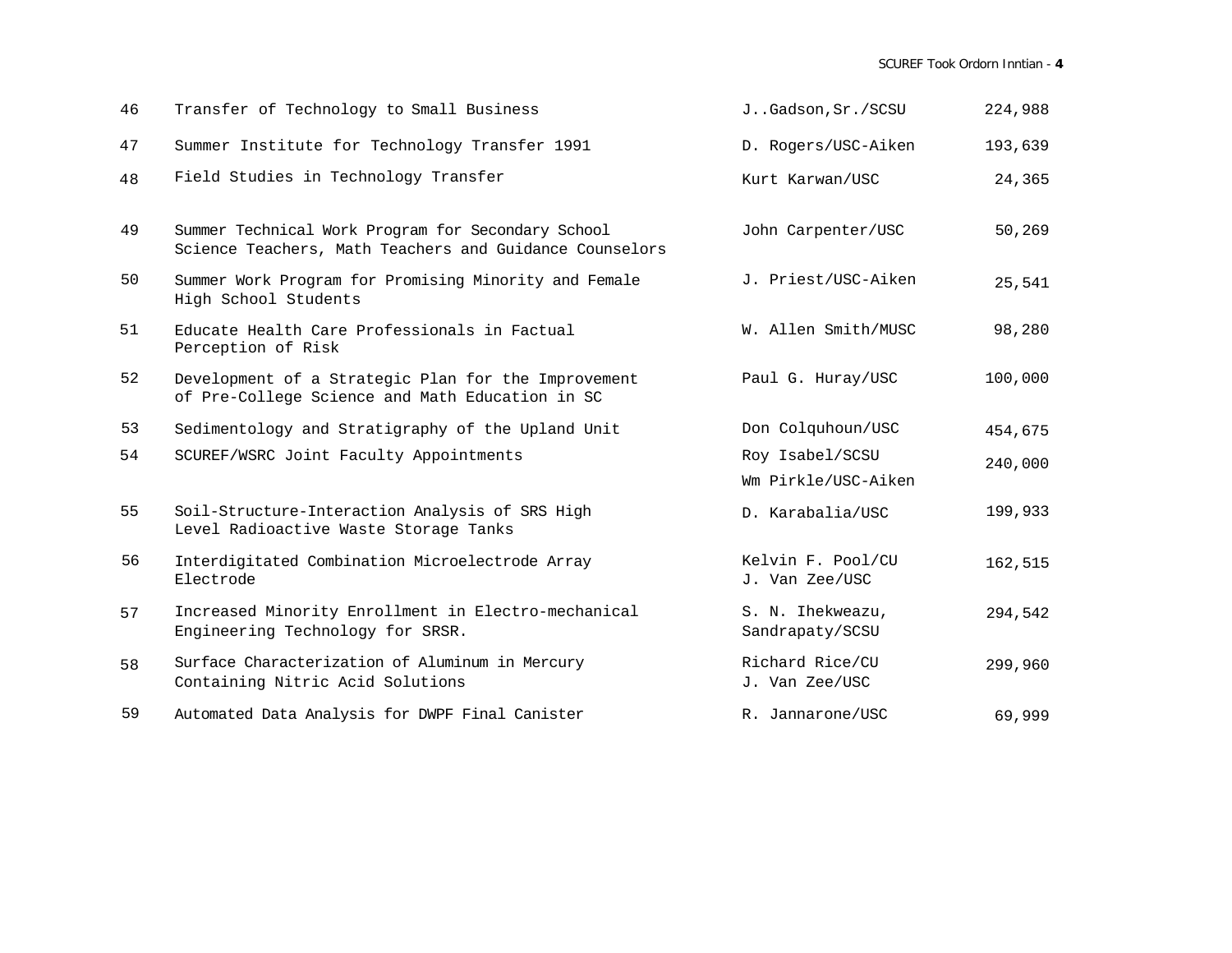Weld Closure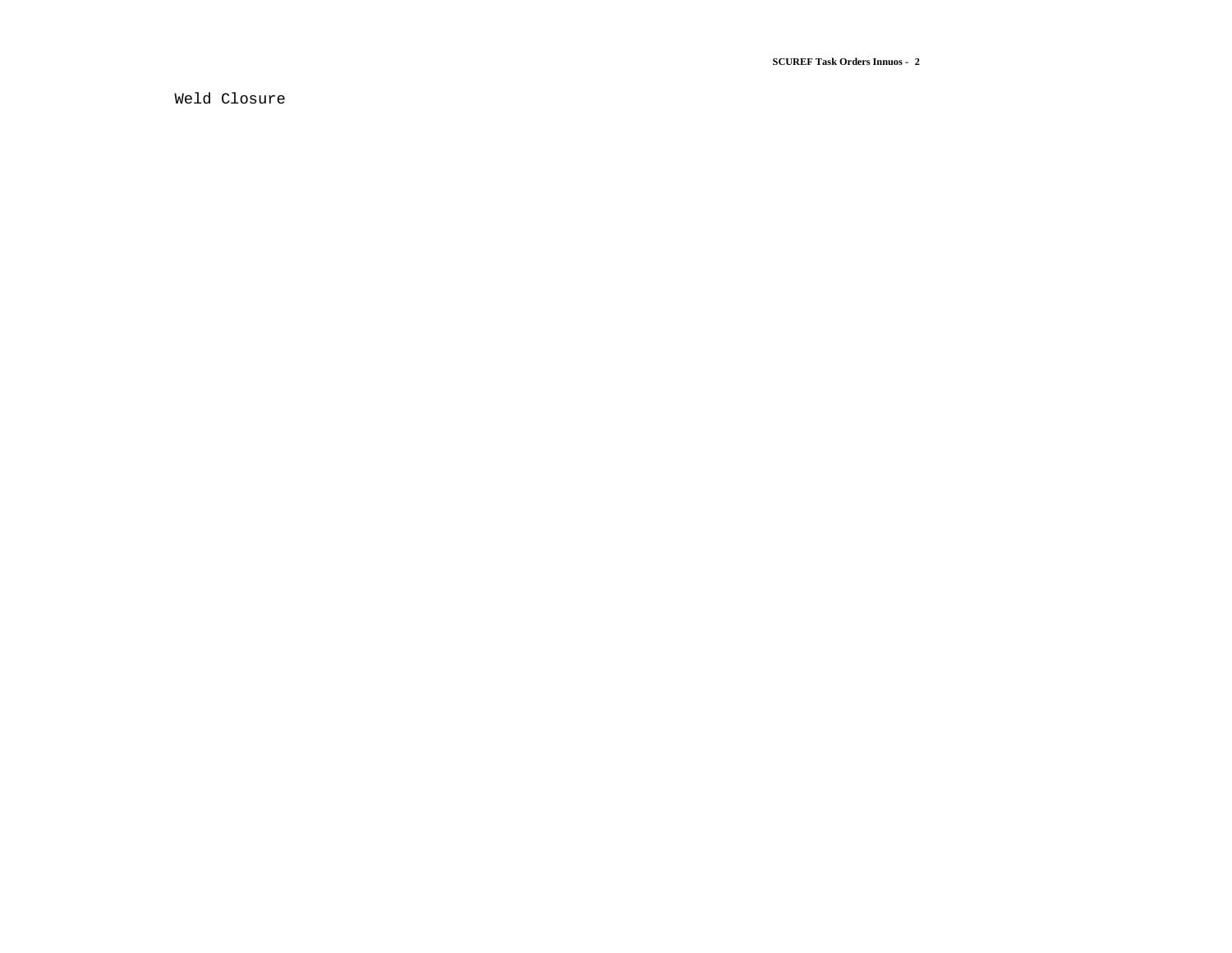| 60 | "Technology Today" A Television Program for                                                                                | Jerry Mallard/MUSC                        | 249,000 |
|----|----------------------------------------------------------------------------------------------------------------------------|-------------------------------------------|---------|
|    | Educational TV                                                                                                             | Jerry Keiter/USC                          |         |
| 61 | Enhance Science and Engineering Programs with ER/WM                                                                        | J. Bostock/SCUREF<br>(CU, USC, USC-Aiken) | 29,797  |
| 62 | Scholarship Program for Increasing the Supply of Female<br>Female and Minority ER/WM Scientists Engineers                  | S. Rachelson/USC                          | 229,120 |
| 63 | Scholarship Program for Improvement of Secondary<br>School Science and Math Teaching                                       | S. Rachelson/USC                          | 161,695 |
| 64 | Scholarship Program for Increasing the Supply of<br>Qualified Secondary School Sc. and Math Teachers                       | S. Rachelson/USC                          | 229,120 |
| 65 | Improved Computational Methods for Ground-Water<br>Modeling                                                                | R. Sharpley/USC                           | 475,000 |
| 66 | Develop Strategy for Demo. of New Waste Management<br>Technology by Industry at the SRS Engineering Test<br>Facility (TNX) | Zinunerer/CU                              | 14,863  |
| 67 | QA Program for Universities Performing R&D Activities<br>for DOE                                                           | Catherine Bens/CU                         | 119,999 |
| 68 | Advanced Fracture mechanics to Assess Complicated<br>Piping Flaws                                                          | Yuh J. Chao/USC                           | 50,000  |
| 69 | Development of a Biotreatment System for Destruction<br>of a Multi-Component Waste                                         | M. Schmidt/MUSC<br>C. Gooding/CU          | 199,947 |
| 70 | Telerobot Control Software                                                                                                 | D. M. Dawson/CU                           | 54,100  |
| 71 | Total Quality Methods and Systems Technology<br>Partnership                                                                | W.G Ferrel/CU                             | 30,212  |
| 72 | Test of Electron-Beam Tech. on SRL Low-Activity Waste<br>for Destruction of Benzene, Benzene Derivatives,<br>and Bacteria  | R. A. Dougal/USC                          | 325,980 |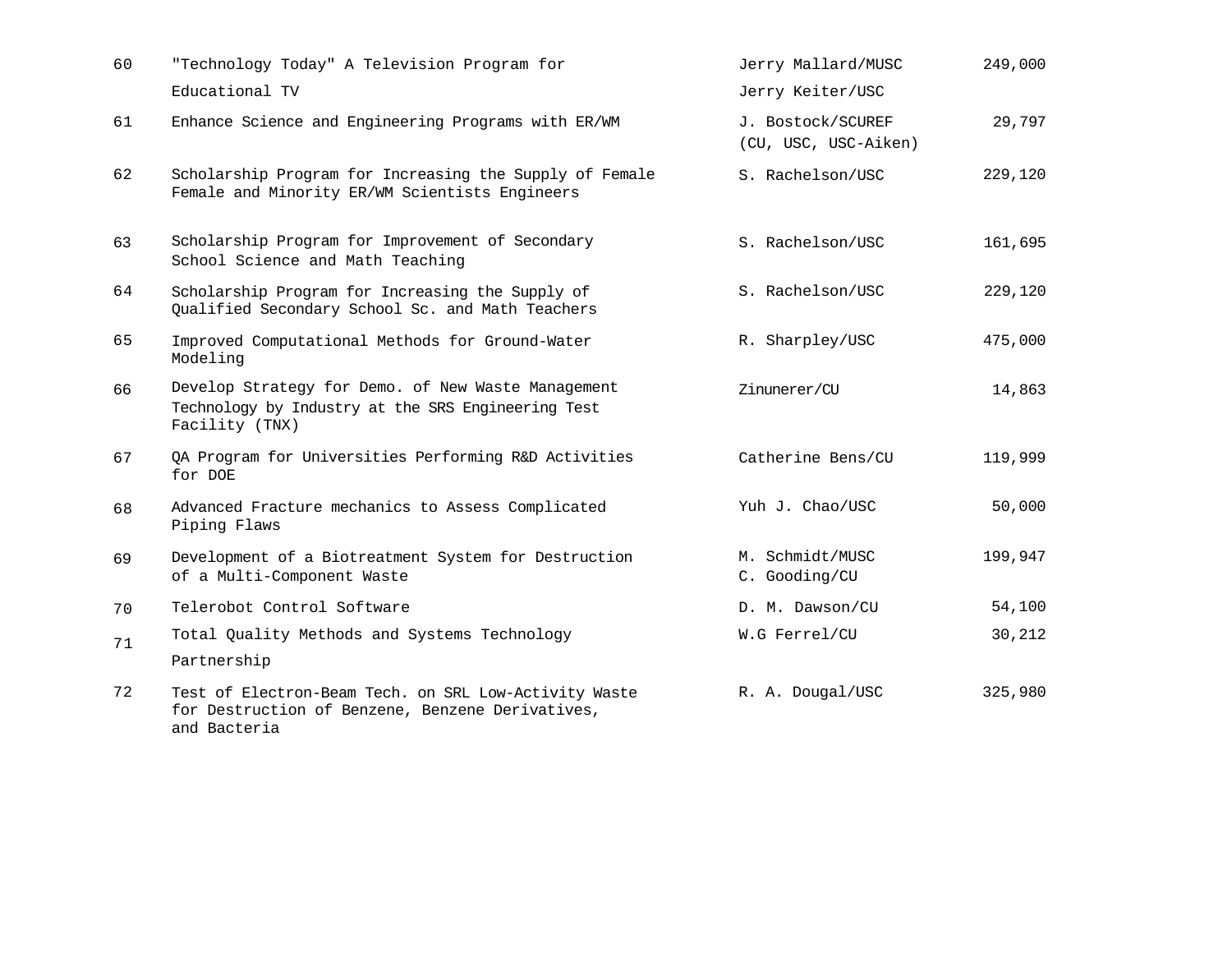| 73 | Earth Science Institute for Elementary School Teachers                                                                                                | J.-Priest/USC-Aiken | 50,021  |
|----|-------------------------------------------------------------------------------------------------------------------------------------------------------|---------------------|---------|
| 74 | Experimental Project to Remove Chloro-carbon<br>Contaminants from Groundwater                                                                         | T. M. Keinath/CU    | 13,007  |
| 75 | Parallel and Distributed Processing for Environmental<br>Applications at SRS                                                                          | R. Sharpley/USC     | 120,000 |
| 76 | Assist WSRC Technical Personnel on a Scoping Study<br>of Pretreatment of Transuranic Waste for Disposal<br>by Vitrification                           | T. M. Keinath/CU    | 13,007  |
| 77 | Development of Procedures for Indent. of Organisms<br>Capable of Degrading Trichloroethylene in<br>the Environment                                    | J. Yates/USC-Aiken  | 232,000 |
| 78 | Experimental Bioreactor for Treatment of TCE and PCE<br>Contaminated SRS GroundWater                                                                  | John Morse/USC      | 130,523 |
| 79 | Development of Functional Group Probes: Acetogens,<br>N-Fixers, & Aromatic Degrades                                                                   | Charles Lovell/USC  | 261,415 |
| 80 | Radio Frequency Glow Discharge Fourier Transforms<br>Mass Spectrometer                                                                                | Kenneth Marcus/CU   | 214,697 |
| 81 | Summer Technical Work Program for HIGH SCHOOL Science<br>/Math Teachers, and Guidance Counselors                                                      | J. Priest/USC-Aiken | 216,744 |
| 82 | Savannah River Swamp Restoration and Mitigation Mapping                                                                                               | John R. Jenson/USC  | 119,677 |
| 83 | High Resolution Seismic Interactive Workstation<br>Reprocessing. Well Integration, Geological and<br>Geophysical Mapping of F & H Seismic Study Areas | Mike Waddell/USC    | 59,306  |
| 84 | Synthesis and Evaluation of Sodium Borate Salt as a<br>Precipitant for Cesium in Alkaline Media                                                       | J. Fanning/CU       | 73,000  |
| 85 | Bound Porphyrin Compounds as Spectroscopic Sensors for<br>Trace Metals (Task 24 spin)                                                                 | N. DattaGupta/SCSU  | 146,814 |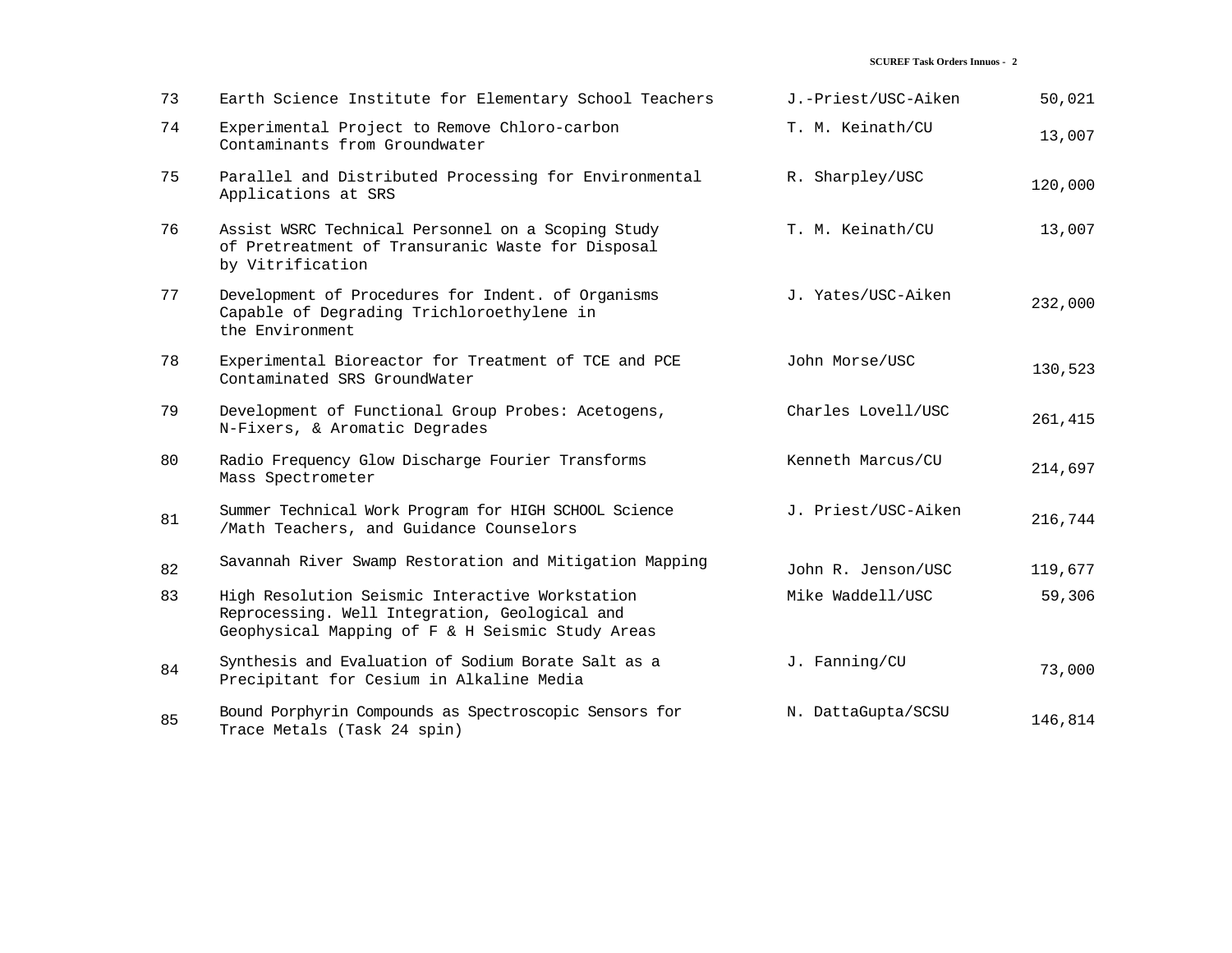**SCUREF Task orders Ioauoo - 6**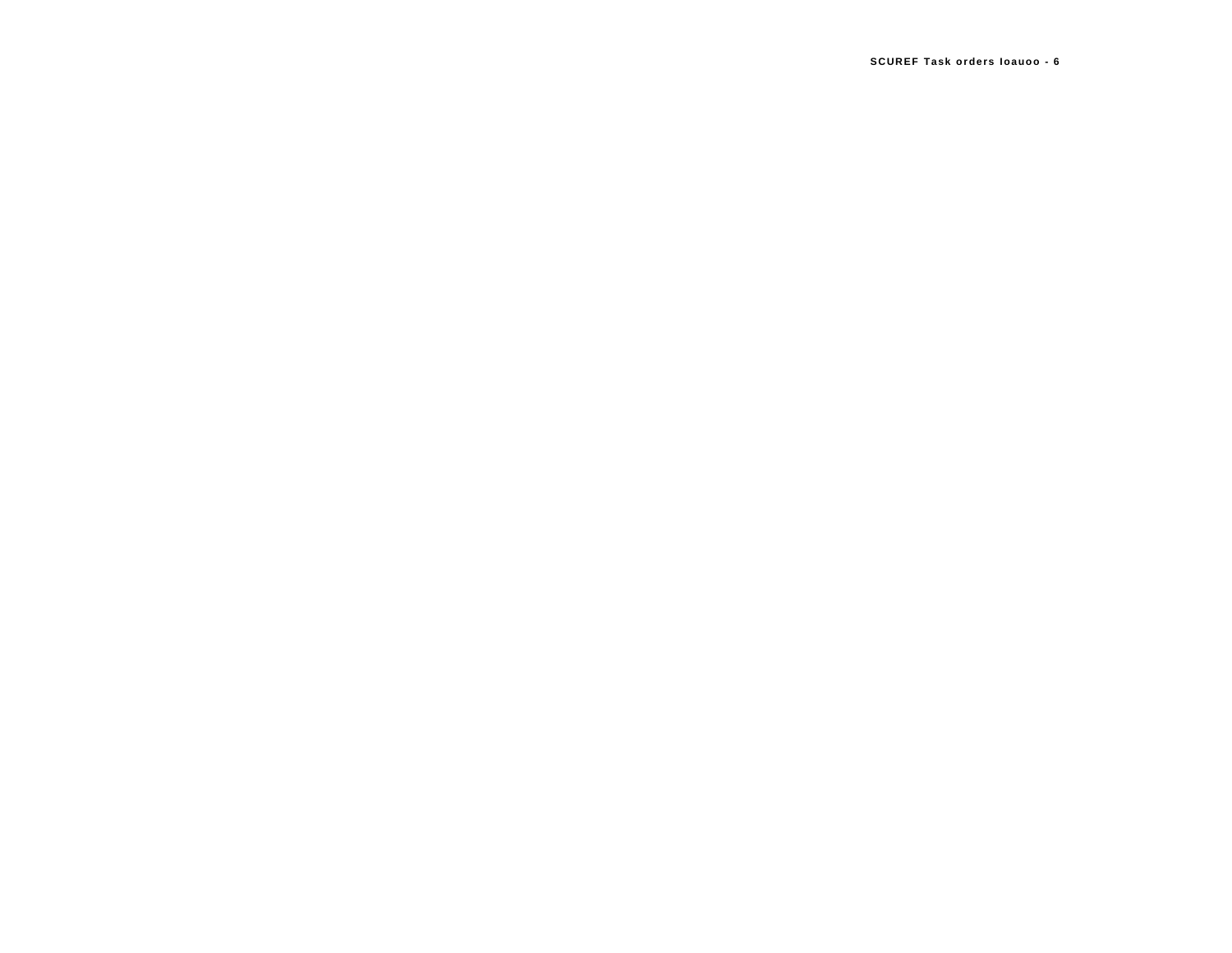| 86  | Summer. Institute for Technology Transfer 1992                                                                       | D. Rogers/USC-Aiken | 225,250  |
|-----|----------------------------------------------------------------------------------------------------------------------|---------------------|----------|
| 87  | Technology Transfer to Small Business (Task 46 Contin.)                                                              | J. W. Gasdon/SCSU   | 224,754  |
| 88  | Flow Characterization of Materials                                                                                   | Henry Rack/CU       | 69,706   |
| 89  | Subsurface Flow and Parameter Identification Via<br>Inverse Simulation                                               | Jim Brannan/CU      | 109,061  |
| 90  | Thermodynamics of Sensors for Waste Glass Redox Species<br>Monitoring and Control                                    | Theodore Taylor/CU  | 100,000  |
| 91  | Creep Resistance if INCONEL (TM) 690                                                                                 | Henry Rack/CU       | 72,303   |
| 92  | Flow Characterization of Material                                                                                    | Jed S. Lyons/USC    | 68,942   |
| 93  | Earthquake Potential Analysis for Waste Facilities                                                                   | P. Talwani/USC      | 272,693  |
| 94  | Determination of Hydraulic Properties of Aquifers                                                                    | David S. Snipes/CU  | 375,150  |
| 95  | Establishment of DOE/Industrial Center for<br>Vitrification Research                                                 | T. J. Overcamp/CU   | 435, 417 |
| 96  | Determination of Cation Concentration Via Statistical<br>Analysis of Complexed Cation Ultraviolet<br>Visible Spectra | Ron Williams/CU     | 19,990   |
| 97  | Automated Data Analysis Defense Waste Processing<br>Facility Final Canister Weld Closure(Part II - 1159)             | R. Jannarone/USC    | 92,622   |
| 98  | Lost Lake Restoration and Wetlands Mitigation<br>Monitoring                                                          | H. Ornes/USC-Aiken  | 42,635   |
| 99  | Environmental Monitoring Fiber Optics Sensor System                                                                  | Wm Pirkle/USC-Aiken | 550,000  |
| 100 | Telerobot Torch Cutting                                                                                              | D. M. Dawson/CU     | 66,581   |
| 101 | Quality Improvement Initiatives for Environmental<br>Restoration and Waste Management Processes                      | Wm. G. Ferrell/CU   | 63,512   |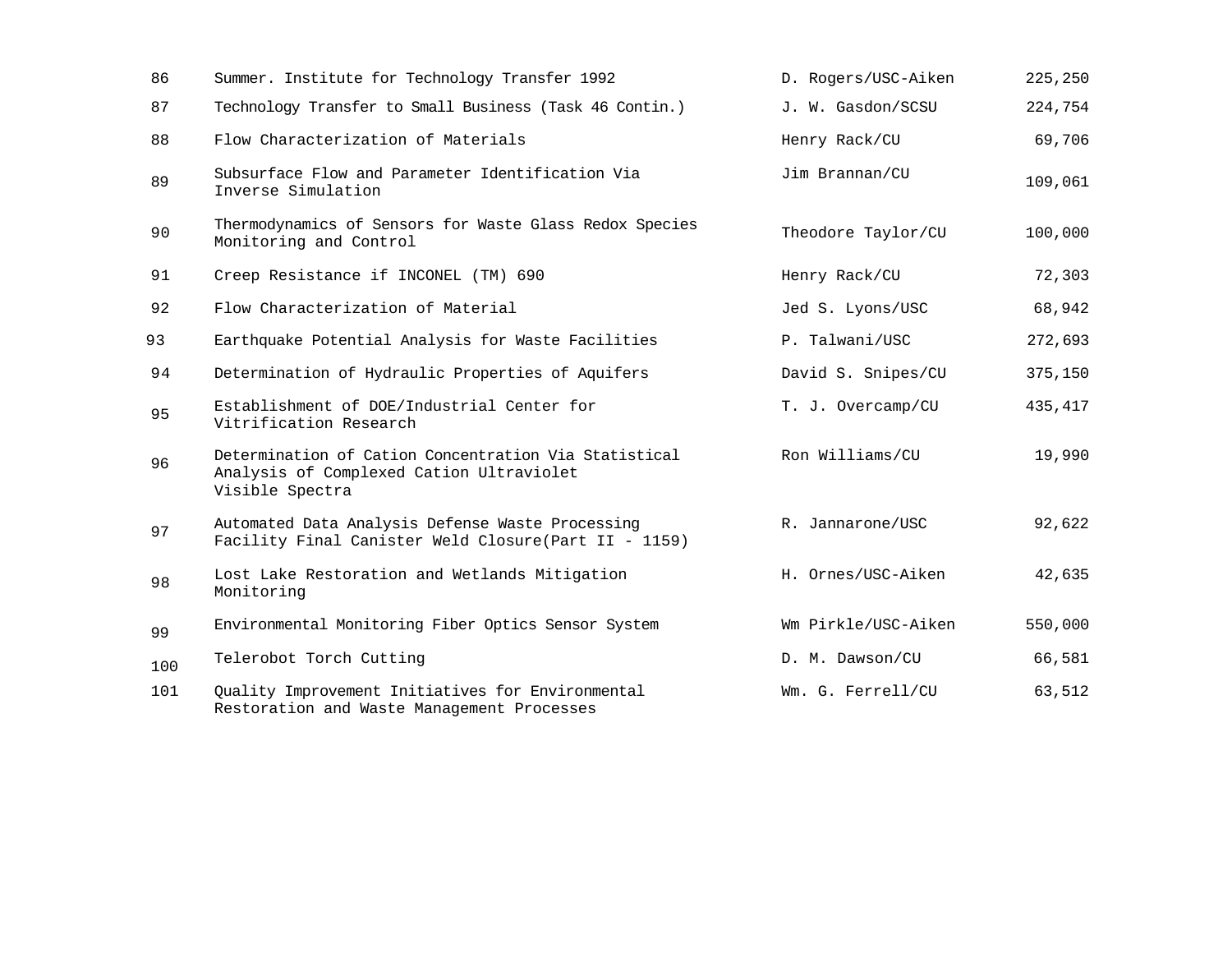**SCUREF Tank Ordern Innunn - 8**

| 102 | Geographic Information System (GIS) Development                                     | David J. Cowen/USC                       | 05,808  |
|-----|-------------------------------------------------------------------------------------|------------------------------------------|---------|
|     | for Environmental Assessment, Mitigation and<br>Emergency Response                  |                                          |         |
| 103 | Drum Inspection Robot On-Board Computers                                            | L. M. Stevens/USC                        | 119,396 |
| 104 | D-Area Oil Seepage Basin Study                                                      | George P. Cobb/CU                        | 475,809 |
| 105 | Analysis of DWPF Explosion Hazards                                                  | Vince VanBrunt/USC                       | 67,268  |
| 106 | SCUREF Assistance with SRS Environmental Forums                                     | G.D. Frey/MUSC                           | 16,577  |
| 107 | Summer Institute for Technology Transfer 1993                                       | D. Rogers/USC-Aiken                      | 240,055 |
| 108 | Assessment of Sediment Toxicity & Bioaccumulation of                                | S. J. Klaine/CU                          | 100,739 |
|     | Metals by Selected Plant Species-Tim's Branch, SRS                                  |                                          |         |
| 109 | Wildlife Toxicology Support                                                         | K.R. Dixon/CU                            | 227,729 |
| 110 | Reptile and Amphibian Recolonization of Lost Lake                                   | H. Hanlin/USC-Aiken                      | 55,800  |
|     | Lake Wetlands Restoration 1993                                                      |                                          |         |
| 111 | Environmental Impact Data Analysis and Retrieval<br>System Development              | David J. Cowen/USC<br>John R. Jenson/USC | 387,108 |
| 112 | Electrochemical Treatment of Liquid Radioactive Wastes                              | Ralph E. White/USC                       | 704,700 |
| 113 | Synthesis and Exam of Cobalt (III) Dicarbollide Anion                               | J.C. Fanning/CU                          | 284,881 |
|     | and Related Compounds as Precipitation Reagents for<br>Cesium in Alkaline Solutions |                                          |         |
| 114 | Atomistic Simulation Strategies and Simulations for<br>Waste Management and Storage | John R. Ray/CU                           | 137,641 |
| 115 | Demonstration of Fabrication Facilities                                             | W. Ranson/USC                            | 15,895  |
| 116 | Sensitivity Analysis Methodology for SRS Waste                                      | A.E. Farell/USC                          | 50,959  |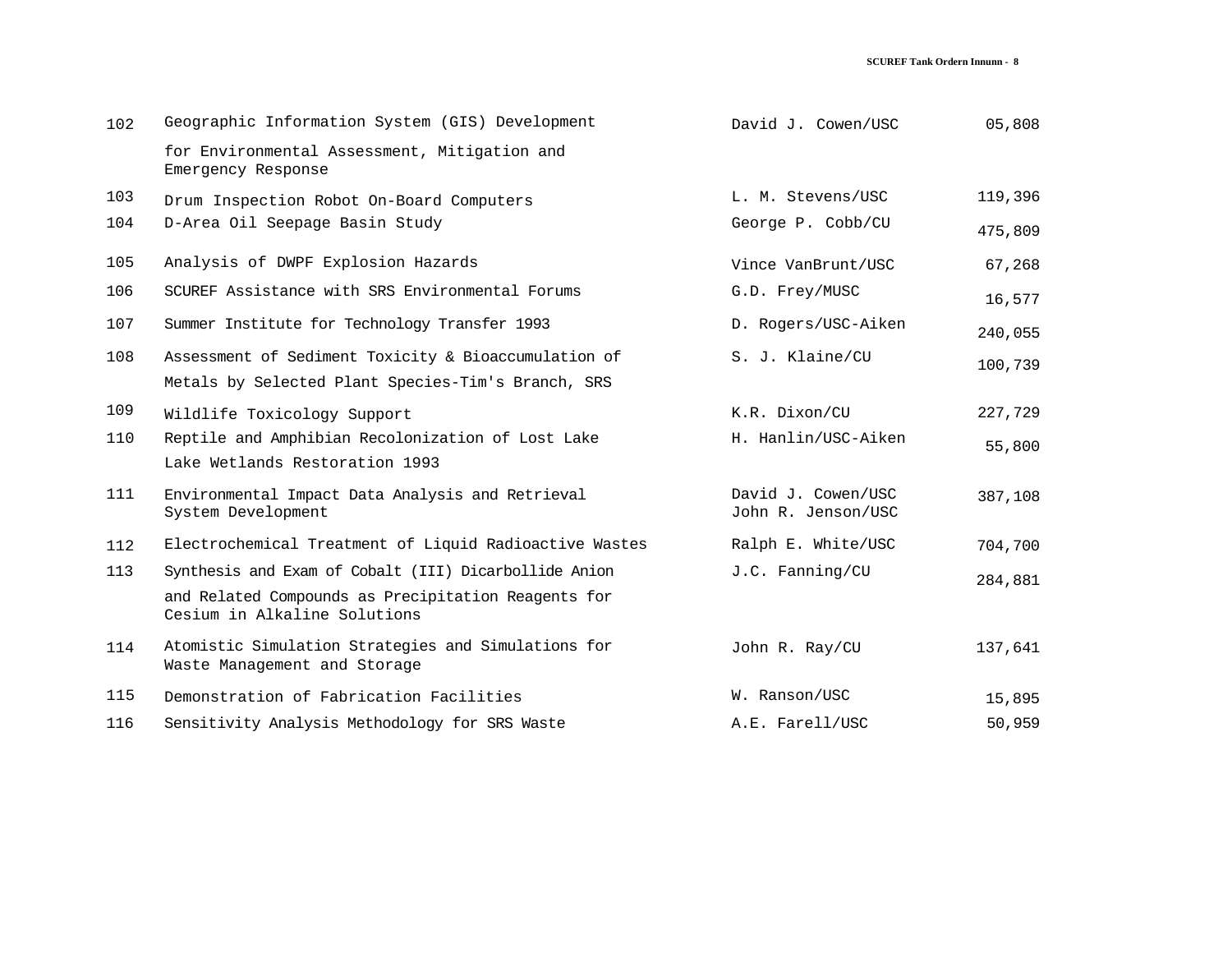Management Simulation Model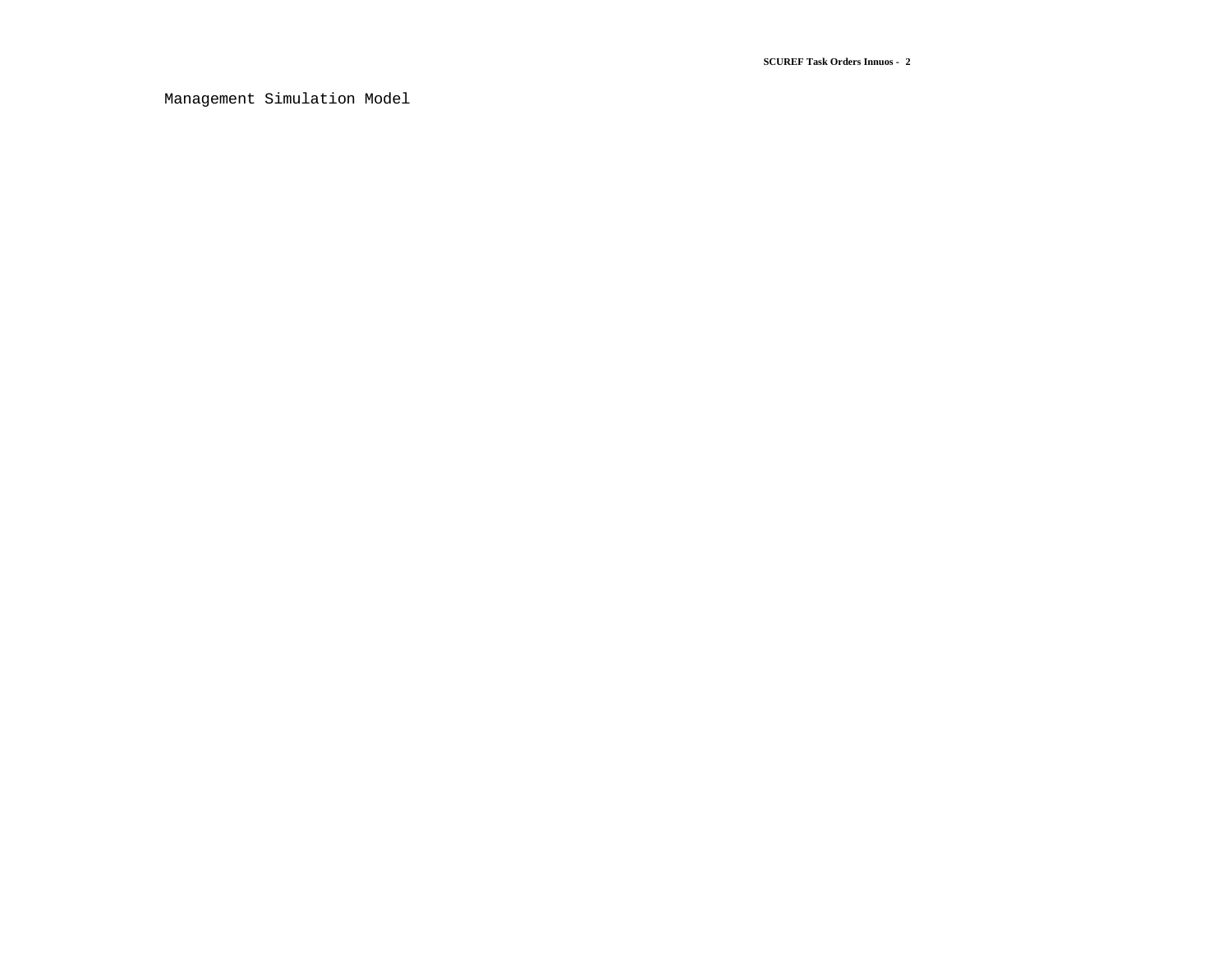| 119        | Soil-Structure Interaction Analysis of SRS Waste<br>Management Facilities                                     | L. Karabalis/USC   | 528,931   |
|------------|---------------------------------------------------------------------------------------------------------------|--------------------|-----------|
| 120        | Development and Evaluation of Remediation Alternatives<br>for Subsurface NAPL Contamination                   | R.W. Falta/CU      | 270,936   |
| 121        | Sedimentology and Stratigraphy of the Upland Unit<br>Phase III                                                | D. Colquhoun/USC   | 290,000   |
| 122        | High Resolution Reflection Seismology-Phase III                                                               | M.G. Waddell/USC   | 291,076   |
| 123<br>124 | Demonstration of Vitrification on Surrogate Wasteforms in<br>Support of DOE Process Based Delisting Petitions | T.J. Overcamp/CU   | 2,204,075 |
| 125        | Late Wash Demonstration                                                                                       | V. VanBrunt/USC    | 530,541   |
|            |                                                                                                               | T.B. Higerd/USC    | 140,903   |
| 126        | SCUREF Technology Transfer Council                                                                            | V.VanBrunt/USC     | 38,553    |
|            | Evaluation of Explosion-General Aerosols                                                                      | R.E. White/USC     | 104,400   |
| 127        | Modeling of Electrokinetic Migration of Charmote Ion in                                                       |                    |           |
| 128        | SRS Soil                                                                                                      | T.C. Hulsey/MUSC   | 820,376   |
| 129        | Health Risk Assessments/Continued Health Surveillance of                                                      |                    |           |
|            | SRS Workers                                                                                                   | H.J. Rack/CU       | 176,833   |
| 130        | Creep Resistance of Inconel 690 (TM)                                                                          | K.R. Karwan/USC    | 39,896    |
| 131        | Field Studies in Technology Transfer                                                                          | H. Ornes/USC-Aiken | 42,520    |
|            | Lost Lake Restoration and Wetlands Mitigation<br>Monitoring, Year II                                          | R.J. Schalkoff/CU  | 77,123    |
|            | Advance Process Control Programs (Fuzzy Logic<br>Programs and Associated Equipment) )                         | J.A. Ritter/USC    | 171,216   |
|            | Waste Minimization Methods and Equipment Development for<br>Analytical Instrumentation Effluents              |                    |           |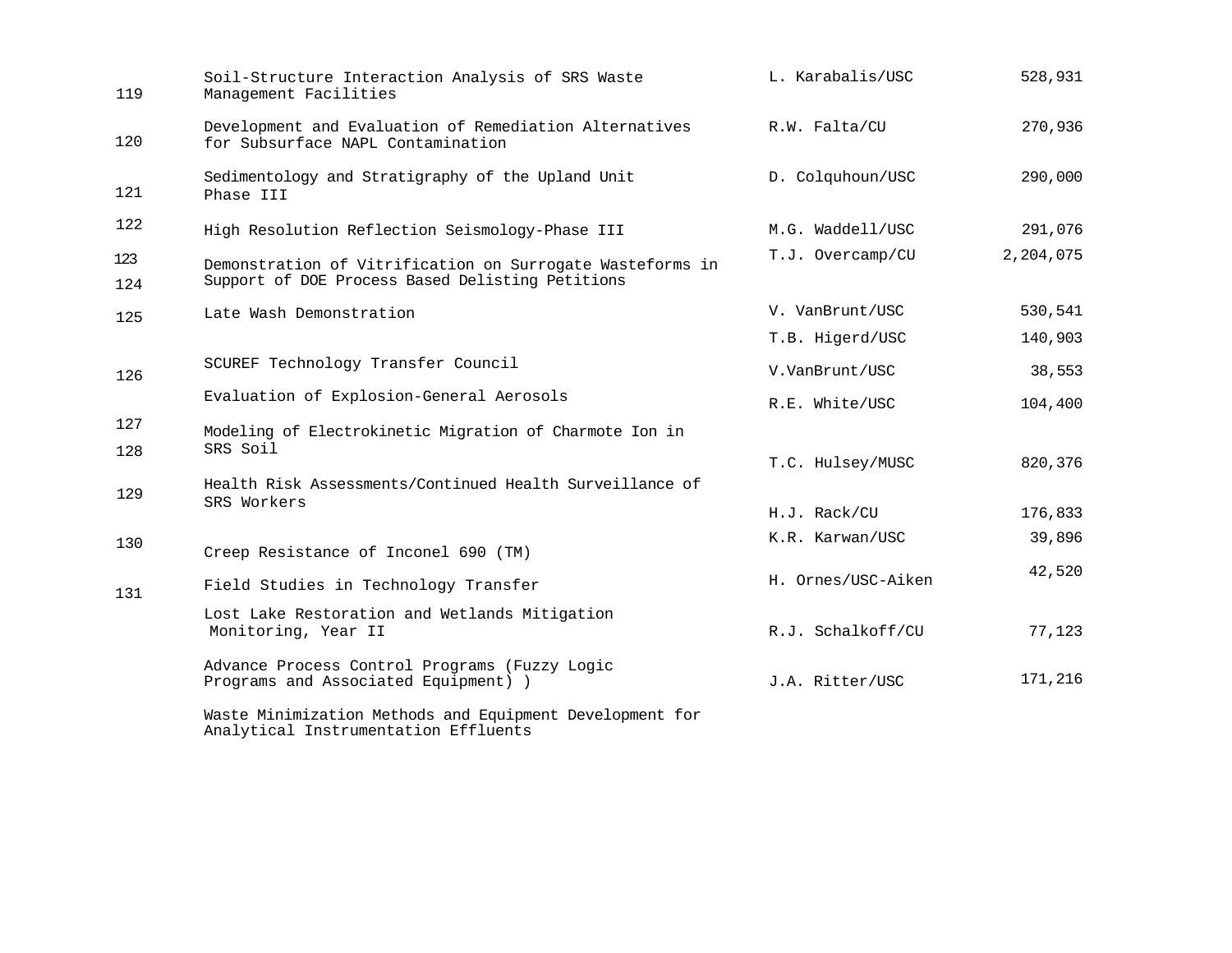| 132 | On-Line Monitoring for Defense Waste Processing<br>Closure Weld and Holledge Gauge Failures                                           | R. Jannarone/USC    | 156,590 |
|-----|---------------------------------------------------------------------------------------------------------------------------------------|---------------------|---------|
| 133 | Waste Curie Balance Review                                                                                                            | V. VanBrunt/USC     | 41,760  |
| 134 | Obtain and Evaluate ALGOL Strains for use in a<br>Bioremediation Process Being Developed at SRS                                       | R. Zingmark/USC     | 34,019  |
| 135 | Fate and the Effect of Metals in the Sediments<br>and Flood Plain of Tim's Branch/Steed's Pond, SRS                                   | S. Klaine/CU        | 116,745 |
| 136 | Productivity improvement at Savannah River                                                                                            | B. Ferrell/CU       | 21,419  |
| 137 | Summer Institute for Technology Transfer                                                                                              | D. Rogers/USC-Aiken | 322,363 |
| 138 | Dissolution of Contaminated Fiberglass Filters                                                                                        | J.A. Ritter/USC     | 140,940 |
| 139 | Motif GUI Application Builder for Genisas Control<br>Software                                                                         | L. Stephens/USC     | 99,813  |
| 140 | Crown Ethers and Porphyrins as Complexants for<br>Trace Radionuclides                                                                 | N. DattaGupta/SCSU  | 18,996  |
| 141 | Reptile and Amphibian Recolonization of Lost Lake<br>Wetlands Restoration 1994                                                        | H. Hanlin/USC-Aiken | 58,210  |
| 142 | Evaluation of Fiber Optic Probe Technologies<br>Raman Spectroscopy                                                                    | Mike Angel/USC      | 104,989 |
| 143 | Commercial Application of TNX Facilities and<br>Capabilities                                                                          | Charles Duke/CU     | 92,782  |
| 144 | Assessment of Technology Needs for Small Manufacturing<br>Firms in South Carolina                                                     | Kirk Karwan/USC     | 50,000  |
| 145 | South Carolina Seismic Monitoring Network                                                                                             | P. Talwani/USC      | 107,897 |
| 146 | Feasibility Study for Transfer of Radioactive Scrap<br>Metal Recycling Technologies in Support of the SRS<br>Beneficial Reuse Program | Glen Harrison/USC   | 78,329  |

SCUREF Task Orders Issues - 10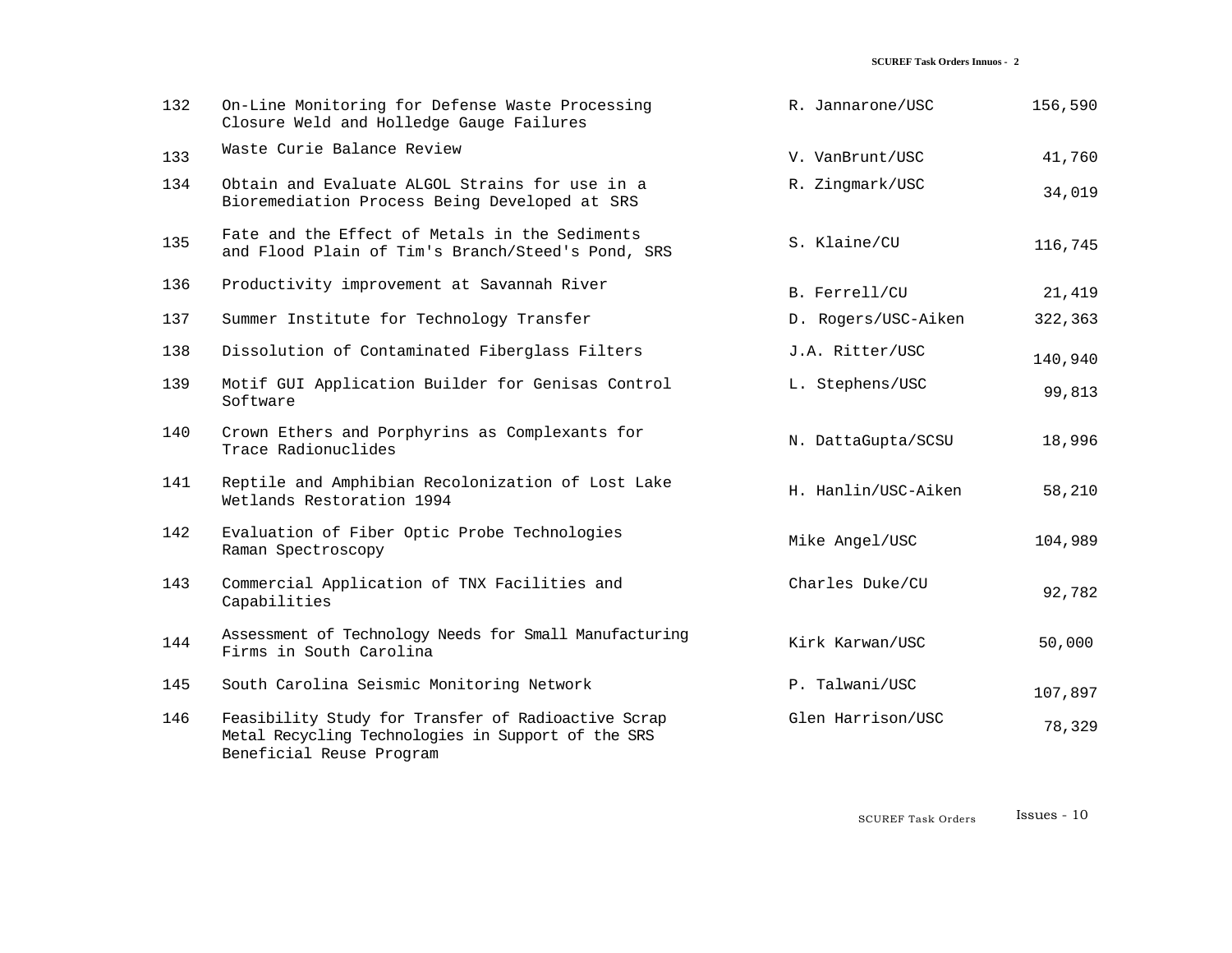| 147 | Evaluation of Rock as a Replacement for CYC                                                      | L. Stephens/USC      | 77,111  |
|-----|--------------------------------------------------------------------------------------------------|----------------------|---------|
| 148 | Rapid Bioasnessment Methods: Vegetation Studies                                                  | Stephen Klaine/CU    | 168,599 |
| 149 | Toxicity Testing of Indigenous Species of Zooplankton                                            | Tom Lapoint/CU       | 70,299  |
| 150 | Insitu Monitoring                                                                                | Wm Pirkle/USC-Aiken  | 197,790 |
| 151 | Development of a Portable Fiber Optic Spectrometer for<br>Remote Analyses                        | Ronald Williams/CU   | 159,732 |
| 152 | SCUREF Industrial Assistance Support                                                             | Doug Dobson/USC      | 310,651 |
| 153 | Reptile and Amphibian Characterization of Pen Branch<br>Corridor at the Beginning of Restoration | H. Hanlin/USC-Aiken  | 158,850 |
| 154 | In-Tank Precipitation Grout Injection Tent Area<br>Soil Analysis                                 | Don Colquhoun/USG    | 21,697  |
| 155 | SRTC Environmental Technology Field Tent Platform<br>Liaison                                     | Tom Higerd/MUSC      | 93,734  |
| 156 | Task Management                                                                                  | Wm Pirkle/USC-Aiken  | 104,668 |
| 157 | GIS/Data Entry Subtask                                                                           | Carl Horton/USC      | 466,023 |
| 158 | Geographical Support                                                                             | David Cowen/USC      | 5,948   |
| 159 | QA/QC Verification                                                                               | Wm Pirkle/USC-Aiken  | 5,001   |
| 160 | Data Review and Acquisition                                                                      | Win Pirkle/USC-Aiken | 2,610   |
| 161 | Soils, Groundwater and Contaminant Mapping                                                       | John M. Shafer/USC   | 4,316   |
| 162 | Landmark Interpretation-Visualization                                                            | M. O. Waddell/USC    | 300,000 |
| 163 | Upland Study Continuation                                                                        | D. Colquhoun/USC     | 17,786  |
| 164 | Type Well                                                                                        | Wallace Fallaw/CU    | 60,000  |
| 165 | Sea Level Curve Derivation                                                                       | C. J. Kendall/USC    | 17,492  |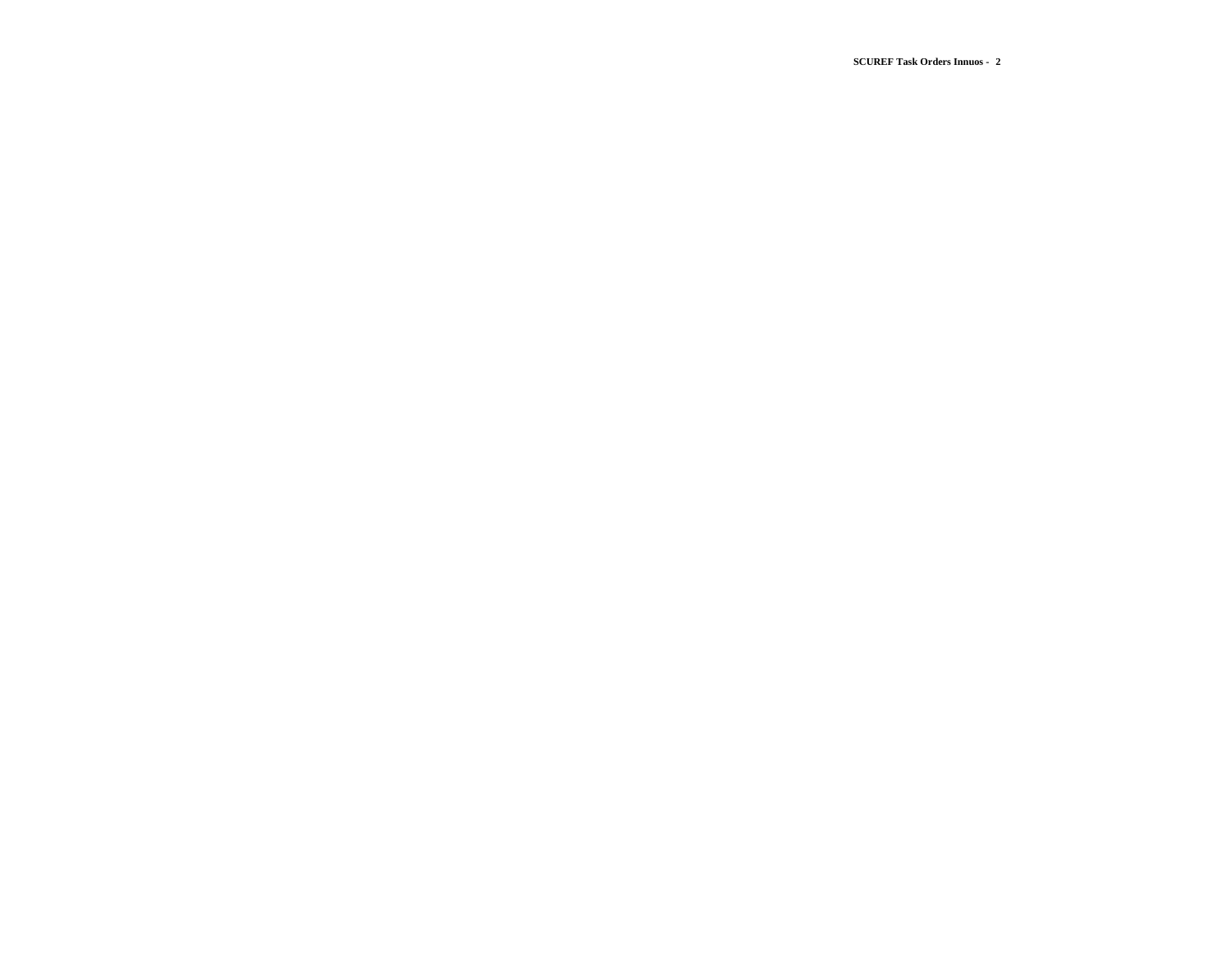| 166 | Seismic Reflection-Refraction                                                                           | M. G. Waddell/USC   | 27,274  |
|-----|---------------------------------------------------------------------------------------------------------|---------------------|---------|
| 167 | Ground Penetration Radar                                                                                | M. G. Waddell/USC   | 15,859  |
| 168 | Bald Head Compilation and Meeting                                                                       | D. J. Colquhoun/USC | 9,515   |
| 169 | Regional Structural Controls                                                                            | M. Bartholomew/USC  | 12,794  |
| 170 | Compilation of Regional Geology                                                                         | A. Dennis/USC-Aiken | 11,625  |
| 171 | Charleston Seismogenic Features                                                                         | P. Talwani/USC      | 63,269  |
| 172 | Camden Fault Mapping Project                                                                            | Don J. Secor/USC    | 10,552  |
| 173 | Neotectonism in the Atlantic Coastal Plain                                                              | D. Colquohoun/USC   | 20,325  |
| 174 | Glow Discharge Optical Emission of Plutonium<br>and Plutonium Waste                                     | Ken Marcus/CU       | 66,802  |
| 175 | Technical Assistance to Business Enterprises in the<br>Utilization of Technologies Developed at the SRS | John Gadson/SCSU    | 185,527 |
| 176 | Index of Biotic Integrity                                                                               | John Mark Dean/USC  | 72,053  |
| 177 | Macroinvertebrate Characterization of Pen Branch                                                        | John Morse/CU       | 51,961  |
|     | Corridor at the Beginning of Restoration                                                                |                     |         |
| 178 | Extension of the Optimization Method for the SRS                                                        | A.E. Farell/USC     | 53,902  |
|     | Waste Management Simulation Model                                                                       |                     |         |
| 179 | Hydride Electrodes for Hydride Battery Applications                                                     | Ralph E. White/USC  | 79,866  |
| 180 | Interatomic Potentials for Atomistic Simulation<br>of Glasses                                           | Murray Daw/CU       | 77,628  |
| 181 | Aquatic Macroinvertebrate Surveys in Upper Three Runs<br>and Pen Branch                                 | John C. Morse/CU    | 88,289  |

SCUREF Task Orders Issues - 12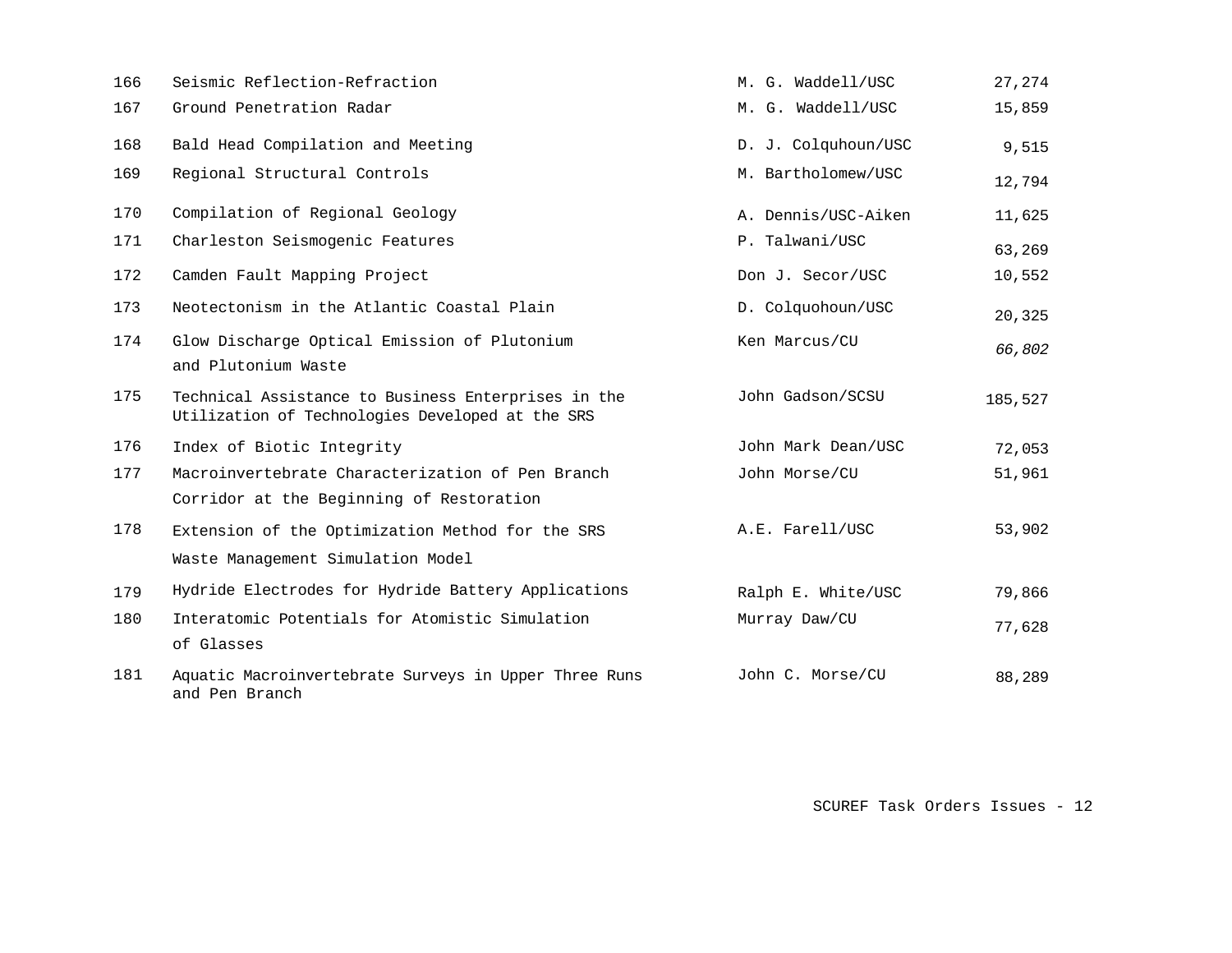D95-07

# SAMPLE

ATTACHMENT 8, p. 24

# **USC**

# OFFICE OF **SPONSORED PROGRAMS AND RESEARCH (SPAR)**

September 16, 1994

#### SCUREF CALL FOR CONCEPT DEVELOPMENT PAPERS (CDP)

SCUREF and the Department of Energy (DOE) have entered into a cooperative agreement to support DOE's activities in the area of environmental restoration and waste management. Concept Development Papers of one to two pages are solicited in the following areas:

- Undergraduate and graduate education and research
- Technology transfer programs (including job creation and retention, regional economic development, small business development and worker retraining)
- Technical training programs and 2-year to 4-year college transition programs
- Public literacy/public awareness of environmental issues
- Projects related to assessment of environmental risks

Proposals will be evaluated by the SCUREF Educational Council on technical merit and the benefit to the target group per dollar spent. The following will be considered essential components for successful projects: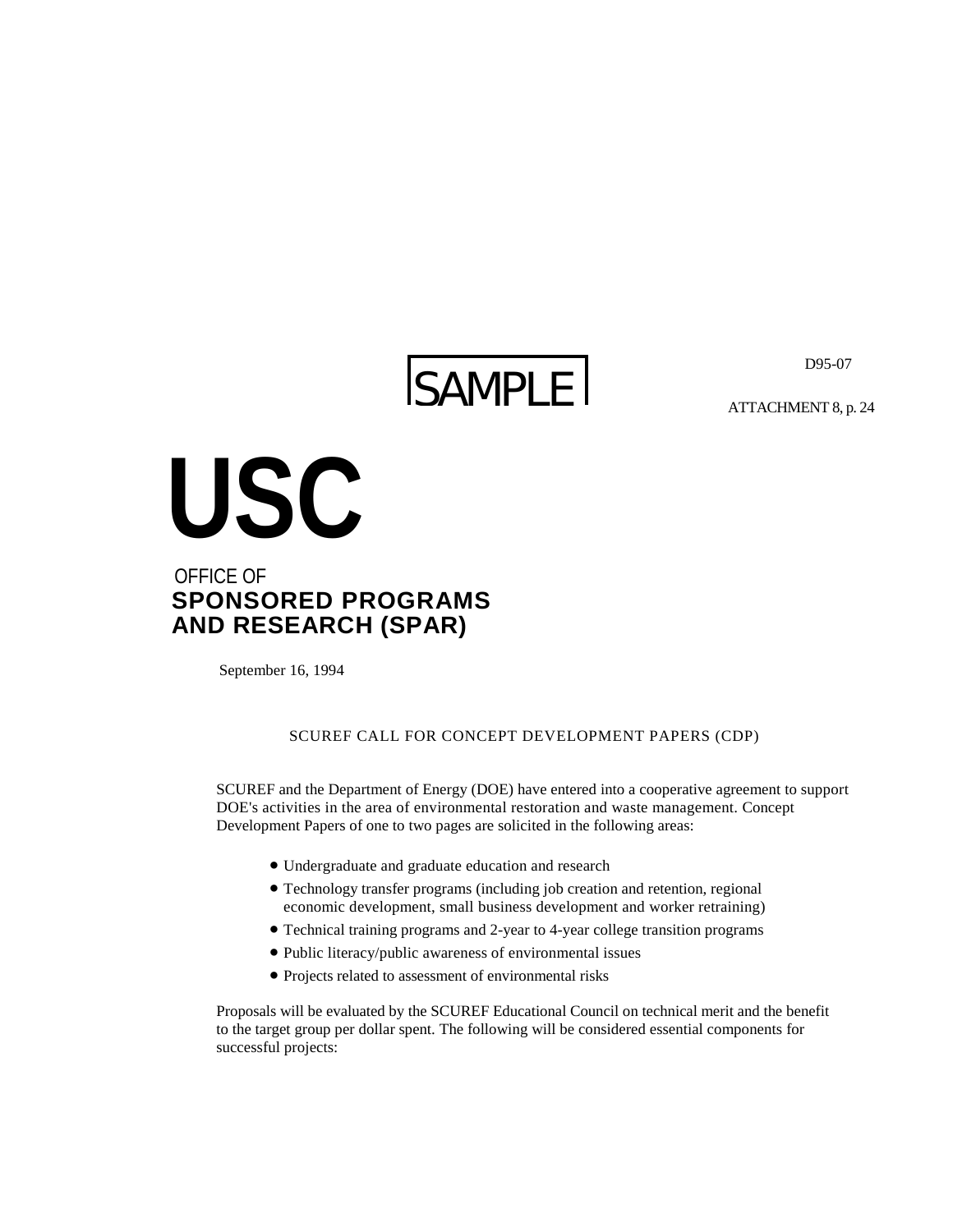- Must be related to environmental restoration/waste management
- Must impact the State of South Carolina
- Must contain plans, methods, and funding estimates for program evaluation

Projects may be funded for one or more years. Currently, the funded projects average about \$60,000 and include some cost-sharing.

For copies of the application and budget forms, contact Kay McCoy at 7-7093. Four (4) copies of the proposal must be received in SPAR no later than Friday, October 7, 1994.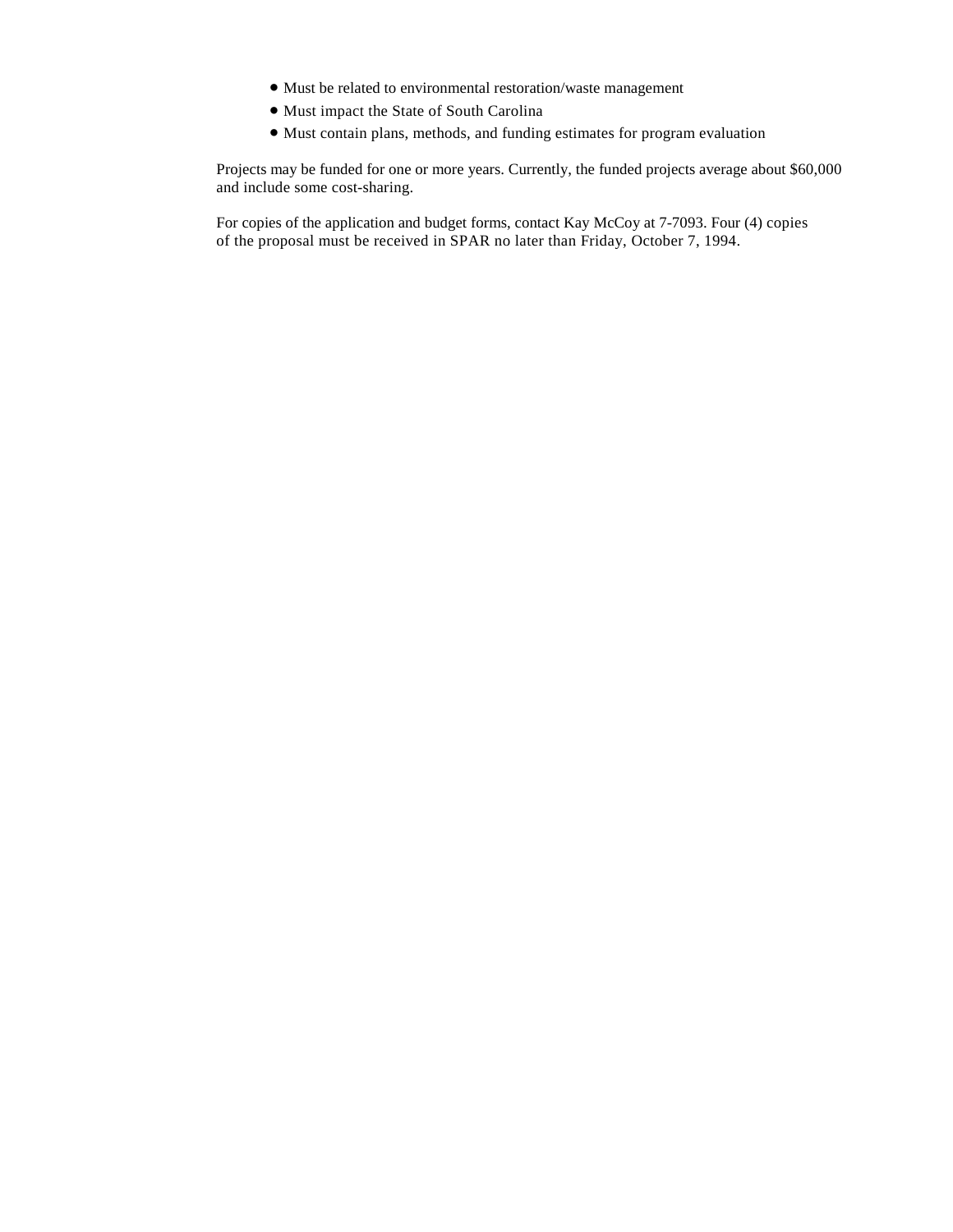#### **INSURANCE AND ANNUITIES COMMITTEE MEETING**

#### **SUMMARY OF MINUTES**

April 4, 1995

| <b>MEMBERS PRESENT:</b> Michael Smith, Russ Putnam, Travis Pritchett, Bill Higgins, Carey |  |
|-------------------------------------------------------------------------------------------|--|
| Huffman, James Kaufman, Jeff Cargile, Carol Bonnette                                      |  |

**MEMBERS** ABSENT: Gerald Goings, John Freeman, Helen Doerpinghaus, Jerry Dockery,

Approval of Minutes

The minutes for January 17, 1995 were approved.

#### Review of Aegon Cancer Plan submitted by the Palmetto Marketing Group

The Committee reviewed a proposal submitted by the Palmetto Marketing Group, for the Aegon Cancer Plan.

Travis Pritchett noted that although the proposed plan offers broader benefits than the current USC plan, the additional benefits duplicate coverage currently available under the health plan, while the premiums are significantly higher than the current plan. Jeff Cargile reminded that USC designed the current plan specifically to offer a basic plan with low costs. The Committee agreed that we will not pursue this plan at this time.

#### Chairs Report on Recent Invitation for Bids for State Supplemental LTD Plan

The Chair briefed the Committee on an Invitation for Bids for a State Supplemental LTD Plan recently initiated by the State Division of Insurance Services. The proposed plan would offer a higher monthly benefit than the Paul Revere plan; it would have a 3 month rather than 6 month "lookback" period, and it would have cost of living increases. However, the guaranteed minimum benefit would be \$100 rather than 15%, as is offered under the Paul Revere Plan. Chairman Bonnette reported that comments from prospective bidders in the pre-bid conference indicated that not many companies will bid on the plan since the State LTD (employer paid) plan will not be included. Bidders also expressed concern that the proposed benefit (65% of salary) is too rich. She is of the opinion that rates quoted may be higher than for the Paul Revere Plan. USC will have an option as to whether to participate in the State supplemental plan. The Committee will be kept informed on the results of the bid process.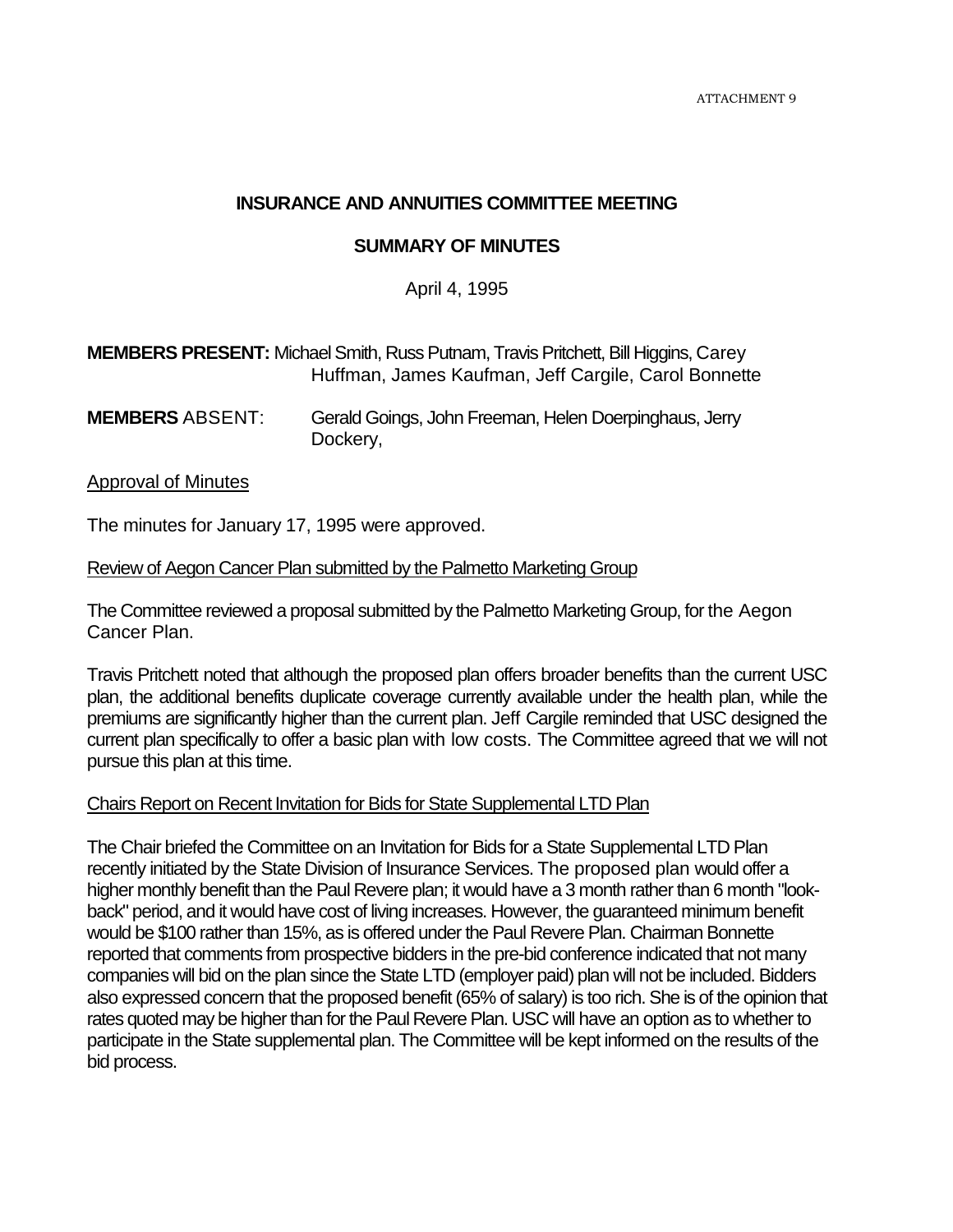#### Status of Auto and Homeowners Insurance Plan

The Chair provided a report on the Administrative Council's decision concerning the recommendation to approve the Merastar Automobile and Homeowners Insurance plan for payroll deduction. The Council expressed overriding concern about the possible negative impact this would have on the outside business community, and the undesirability of setting a precedence for the inclusion of "noncore" type benefits in the benefits package. The Administrative Council therefore declined approval for this plan. Merastar and MetLife will be so informed.

#### Update on Prudential Plan

The Chair reported that the Prudential amendments approved in the last meeting have been incorporated. New booklets and brochures, including the amendments, will soon be ready for distribution.

The new brochures will be sent to all permanent employees, and the Booklet/Certificates will be sent to all current Prudential members. An article about Prudential will also be included in a Benefits Newsletter which will soon be sent to all permanent employees. It is hopeful that this informational effort will result in new subscribers to this plan.

#### Report on Paul Revere Plan

The Chair reported that relatively few administrative problems have occurred during implementation of the Paul Revere plan. She commended the plan's Service Representative, Robbie Bowers for his timely and effective resolution of the few problems which have occurred.

She informed the Committee of the recent death of Robbie's father, Ed Bowers, who developed the original USC Pilot Life disability income plan. The Committee remembers Mr. Bowers with fondness and wishes to extend our sincere condolences to Robbie.

As a follow-up to the last meeting, Travis Pritchett provided an evaluation of the two options offered by Paul Revere to amend the pre-existing exclusion currently provided under the plan. The reason for the desired amendment and the options proposed are summarized in the January 17, 1995 minutes.

Travis feels that option two is the most desirable of the two options. However concern was expressed as to the legality of changing the "look-back" period from 6 to 12 months for current members. Russ Putnam is of the opinion that this could present liability. An alternative was suggested to amend the policy for all new members and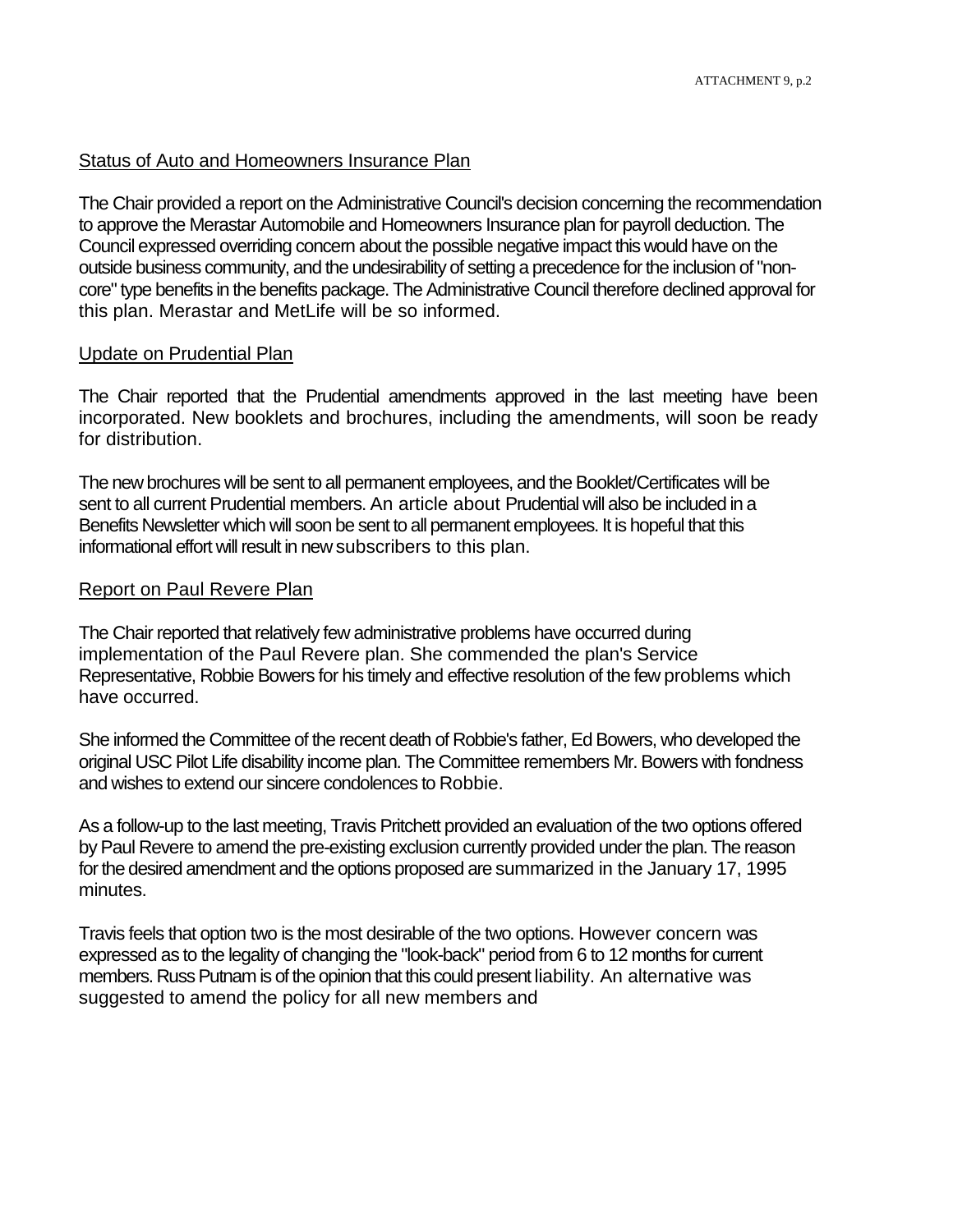offer current members a one-time opportunity to make a written election, choosing between the old and new pre-existing provisions. Russ felt this alternative would be acceptable. Chairman Bonnette will present this proposal to Paul Revere.

#### Meeting Adjourned

Post-script: The following information not discussed in the meeting, is provided for inclusion in the minutes:

According to the Paul Revere contract, May first is the plan anniversary date April is the month designated for information about the plan to be sent out to all employees. The contract provides that all employees who were hired after May 1, 1994 will have a new one-time opportunity to enroll with guaranteed issue. Because of the lateness in sending this information out, Carol Bonnette has requested that Paul Revere extend the enrollment opportunity to May 15th, with a May 1 effective date of coverage.

date for the next meeting is set for August 30, 1995, from 2:00 to 4:00 p.m. in the lower level training room. Members are asked to call Felecia Paxton, 777-6650 is you cannot attend on this date.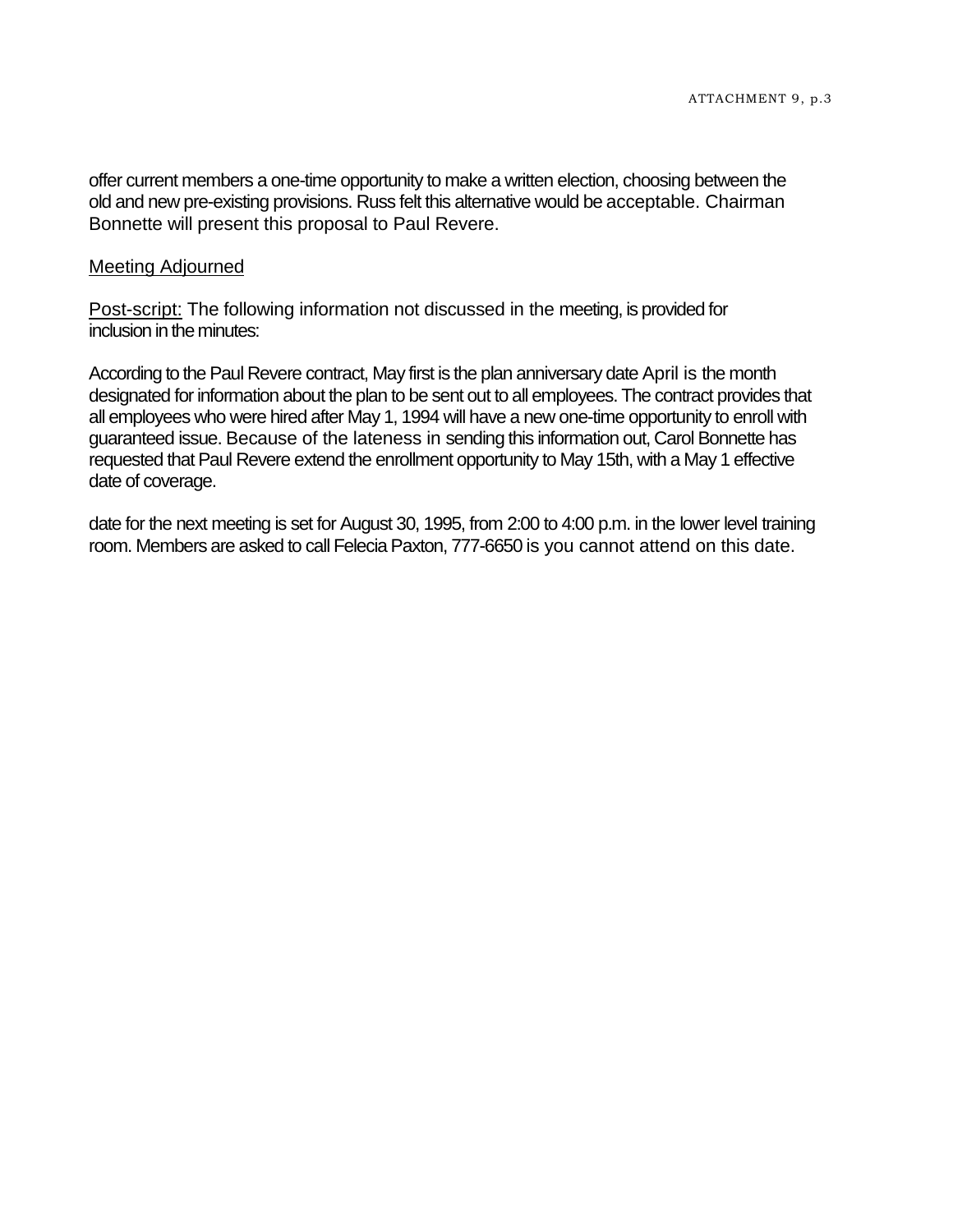Attachment 10

#### CONFLICT OF INTEREST COMMITTEE REPORT

#### April 21, 1995

#### Tandy Willis, USC-Union

Since the last Senate meeting, the Committee has met three times: February 27, March 22, and April 11.

During these meetings, the primary task has been to review both original and revised outside professional activities policies from various tenure and promotion units throughout the University.

As of now, the committee has received all 45 policies. It has recommended for approval and sent forward twenty policies to the Provost. The committee recommended the Regional Campuses policy as it was approved by the Senate at USC-Union on February 17, 1995. By the end of the semester, the committee has every hope of recommending for approval the remaining 25 policies.

The next meeting will be May 16, 1995. In addition to finishing up the remaining policies, the committee will discuss the Provost's policy for facuty who report to the Provost (i.e. deans, vice provosts, etc.) and will consider three revisions to the University Conflict of Interest Policy (ACAF 1.50).

One key issue raised by these revisions is the addition of language to the policy in order to address enforcement and penalties for non-compliance.

Another issue directly related to the Regional Campuses concerns membership on the committee. Suggested revisions include requiring that representatives from USC-Aiken, USC-Spartanburg, and the Regional Campuses be permanent members of the committee and also allowing each of these units to select its representatives.

Last, the chair of the committee, Ardis Savory (SPAR), has asked me to emphasize to you that faculty members should view the Conflict of Interest committee as "a panel of peers," and should not be seen as an administrative reviewing board.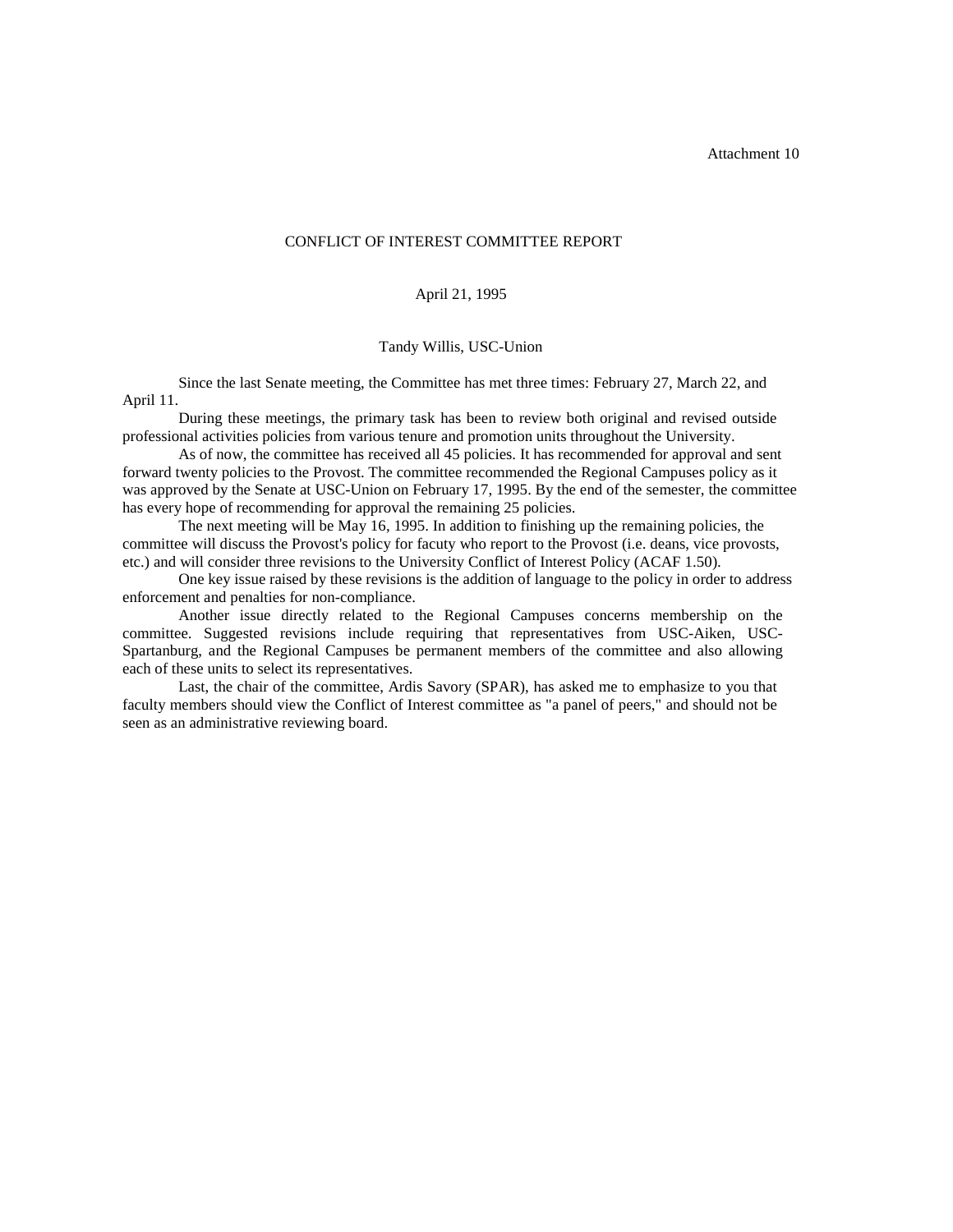#### UNIVERSITY OF SOUTH CAROLINA REGIONAL CAMPUSES FACULTY SENATE

#### *Resolution*

**WHEREAS,** DR. JOHN J. DUFFY, *through his foresight and leadership, was instrumental in the establishment of the University of South Carolina Regional Campuses Faculty Senate in order to provide a system of faculty g o vernance, a forum for the free exchange of ideas, and a sense o f community among geographically--dispersed colleagues, and*

**WHEREAS,** *in the intervening years,* DR. JOHN J. DUFFY *has continued to nurture the growth and empowerment o f the University o f South Carolina Regional Campus Faculty Senate, and through his wisdom, support, generosity, and advice has stead/ast4 encouraged that boo to develop a high sense of purpose, to develop a deep concern for maintaining professional integrity, and to develop a true collegial relationship among its faculty and administrative members, and*

 **WHEREAS,** *the unwavering loyalty of* DR.JOHN J. DUFFY *to the highest principles governing fairness, tolerance, and cooperation has led the Regional Campuses Faculty Senate to become an organization dedicated to fulfilling its obligations and responsibilities in a deliberate and judicious manner,*

**THEREFORE BE IT RESOLVED,** *that the U/niversittyof South Carolina Regional Campuses Faculty Senate hereby wishes to acknowledge pubicly the great debt all faculty, staff and administrators in the Regional Campus System owe to the enlightened leadership of* DR. JOHN J. DUFFY, *and, further, that the*

*university of South Carolina Regional Campuses Faculty Senate hereby wishes, with great affection, to thank* DR. JOHN J. DUFFY *for his longstanding support and advocacy o f the University of South Carolina Regional Campuses and looks forward to the continued benefit of his guidance and support.*

#### **PRESENTED THIS TWENTY-FIRST DAY OF APRIL, NINETEEN HUNDRED NINETY-FIVE**

John Catalano

**Chair** 

Regional Campuses Faculty Senate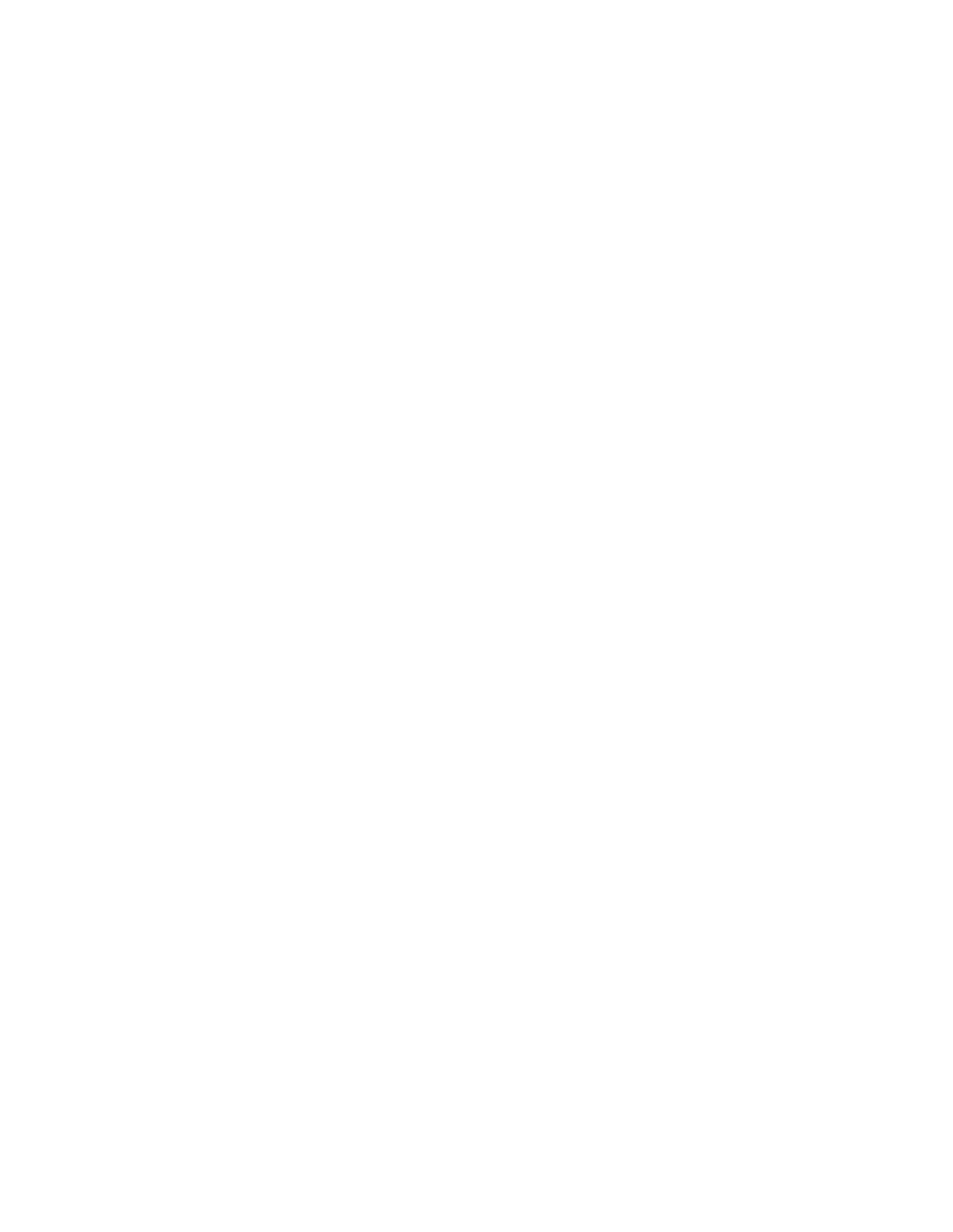# **REPORT OF THE ASSOCIATE VICE PROVOST REGIONAL CAMPUSES AND CONTINUING EDUCATION** *John N. Gardner* **TO THE REGIONAL CAMPUSES FACULTY SENATE** *April 21, 1995*

As I trust, most of you are aware, the April meeting of the Regional Campuses Faculty Senate is being held on the same day as the University's Board of Trustees Meeting, which is also being held at a Regional Campus location, USC Salkehatchie. At the Request of Vice Provost Duffy, I will be representing our office and campuses at the Board meeting at Salkehatchie. Hence, I can not be with you and I did want you to know I regret this. I look forward each year to the wonderful hospitality that is offered by my friends at USC Beaufort. I also miss having the opportunity to interact with many of you and to support the productive business proceedings of the day.

# **OFFICE ADMINISTRATION CURRICULUM REVISION**

Our office strongly supports the request from USC Salkehatchie and USC Lancaster on the revision of several courses which we previously offered under the Office Administration course designator. This will be presented to you as a matter of action at today's meeting. This is necessary because the Provost's office has requested that changes be made in the Office Administration curriculum in The College of Applied Professional Sciences. In turn, this is causing a necessary adjustment on the Regional Campuses. We have a long history of meeting local community, business, and student needs

for courses in Office Administration. These courses and the Associate Degree Program at USC Lancaster contribute to the campus, the community, and to revenue generation. We have had excellent collegial communication from our faculty colleagues in Applied Professional Sciences in trying to effect these changes so as not to have any negative impact on the Regional Campuses. On behalf of our office we request support from the Senate for the changes which will be introduced as per the actions of the faculties at USC Lancaster and USC Salkehatchie.

# **CHANGE OF NAME FOR LIFELONG LEARNING**

As will be explained from representatives from Lifelong Learning, we are taking steps to change the name, for administrative and publicity purposes of the Lifelong Learning academic programs in The Division of Continuing Education to Academic Credit Programs. We will also continue to offer noncredit programs through The Division of Continuing Education. This perhaps can be better explained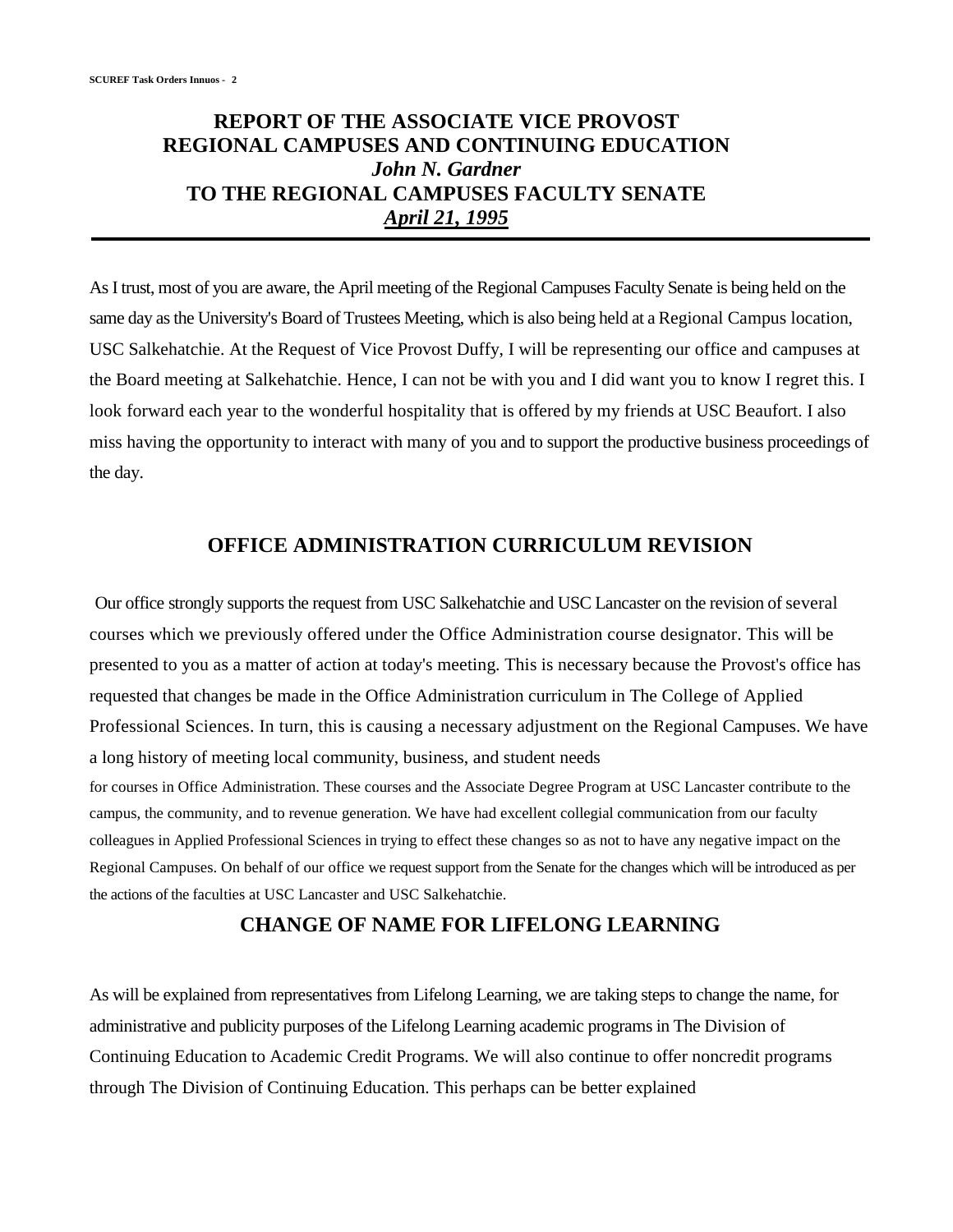by representatives from this unit; let it just suffice here to say that the previous term of Lifelong Learning is, at best, ambiguous. We did not feel that it accurately conveyed the academic credit program mission of this unit. We hope and believe that the general public will be better able to understand and identify the academic credit program mission given this new name. However, for the sake of continuity, we will continue to refer to the faculty organization involved in the academic credit programs as Lifelong Learning.

#### **TENURE AND PROMOTION REVIEW PROCESS**

I have received preliminary feedback from several of the Associate Provosts as to the continuation of the significant increasing professionalism of the appearance and substance of our tenure and promotion files. I want to thank all of you on the faculty who have worked with me on this important matter over the past several years.

# **MAY 1995 UNIVERSITY 101 FACULTY TRAINING WORKSHOP**

This is to invite any of my faculty colleagues on the Regional Campuses who either have not been a past participant or who might wish to participate again in the above referenced activity. The workshop will be held May 15-19 in Columbia. If you would like further information, please contact either myself or Professor Dan Berman at University 101 / 777-6029. The workshop looks at a variety of strategies to improve undergraduate teaching, especially in the first year and, of course, especially in freshman seminars. Participation in the workshop does not obligate you to teach University 101. It is possible for special sections on UNIV 101 to be developed for specific majors / disciplines and professional fields. This also a way to enhance faculty participation in the teaching of our freshman seminar.

#### **TENURE BILL**

Attached to this report is a copy of a bill introduced in the House in this session of the General Assembly, which if adopted would alter the current practice of awarding tenure to professors at state colleges and universities. Unfortunately, as of the time of writing this report, I do not have more information on the status of this bill other than to say that it is currently in the House Education and Works Committee. Naturally, the University is following this matter very closely.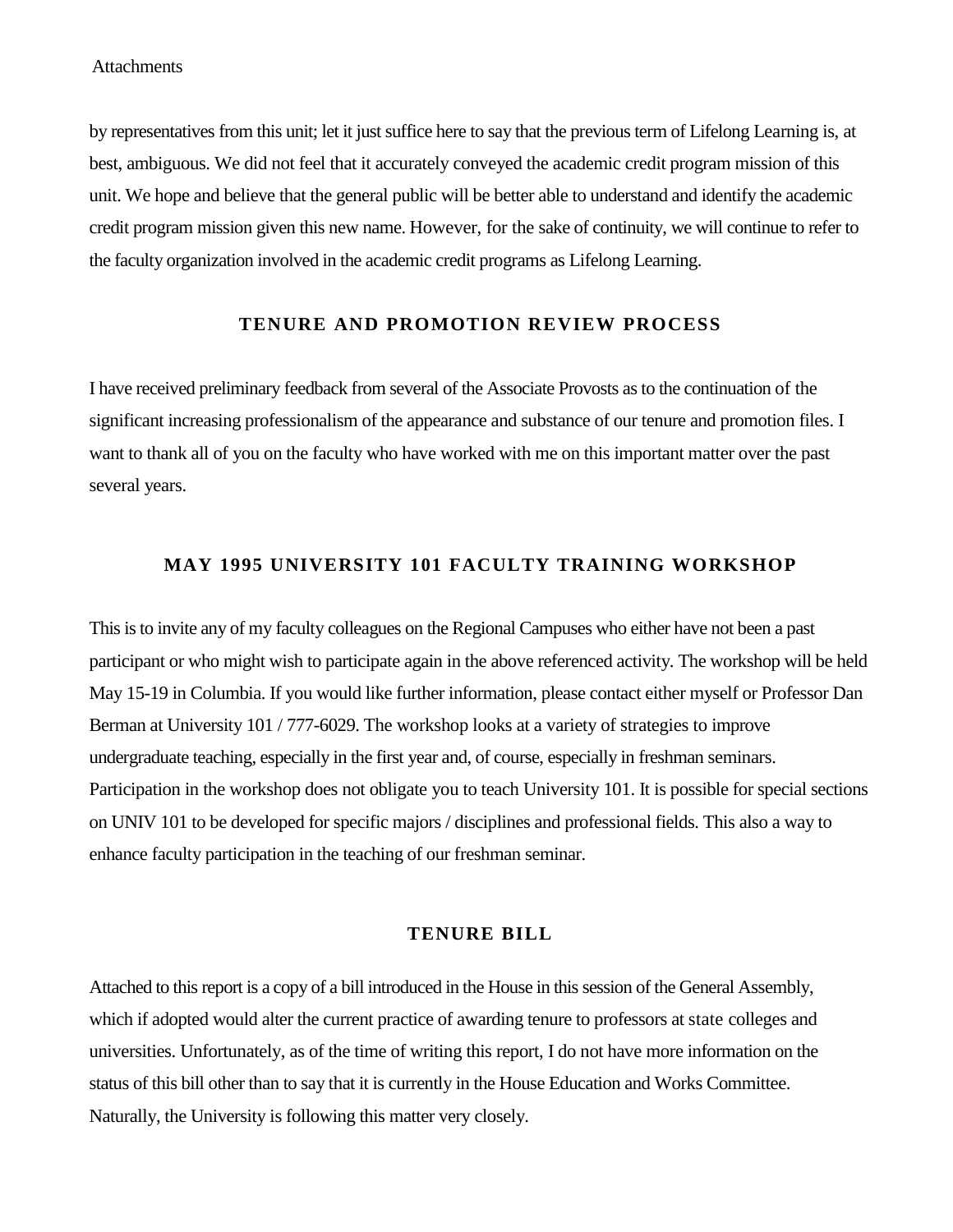**Post-It"** brand fax transmittal memo 7671 # **of** pages 1 John Gardner Shirley Mills **Dept.** hone #

**Fax** #

### A BILL

TO AMEND THE CODE OF LAWS OF SOUTH CAROLINA, 1976, BY ADDING SECTION 59-101-365 SO AS TO PROVIDE THAT NO TENURE TO NONTENURED FACULTY AT ANY STATE PUBLIC COLLEGE OR UNIVERSITY MAY BE GRANTED, AND TO PROVIDE THAT THE GOVERNING BOARD OF EACH PUBLIC COLLEGE OR UNIVERSITY HAVING TENURED FACULTY WITHIN TWO YEARS SHALL DEVELOP A NEW EMPLOYMENT RELATIONSHIP ACCEPTABLE TO THE INSTITUTION AND TO THE TENURED FACULTY WHICH AS ONE COMPONENT WILL ELIMINATE TENURE AS A PART OF THE EMPLOYMENT RELATIONSHIP.

Be it enacted by the General Assembly of the State of South Carolina:

SECTION 1. The 1976 Code is amended by adding:

"Section 59-101-365.No tenure to nontenured faculty at any state public college or university may be granted after the effective date of this section. The governing board of each public college or university

having tenured faculty, within two years after the effective date of this section, shall develop a new employment relationship acceptable to the institution and to the tenured faculty which as one component will eliminate tenure as a part of the employment relationship."

SECTION 2. This act takes effect upon approval by the Governor.

xx- --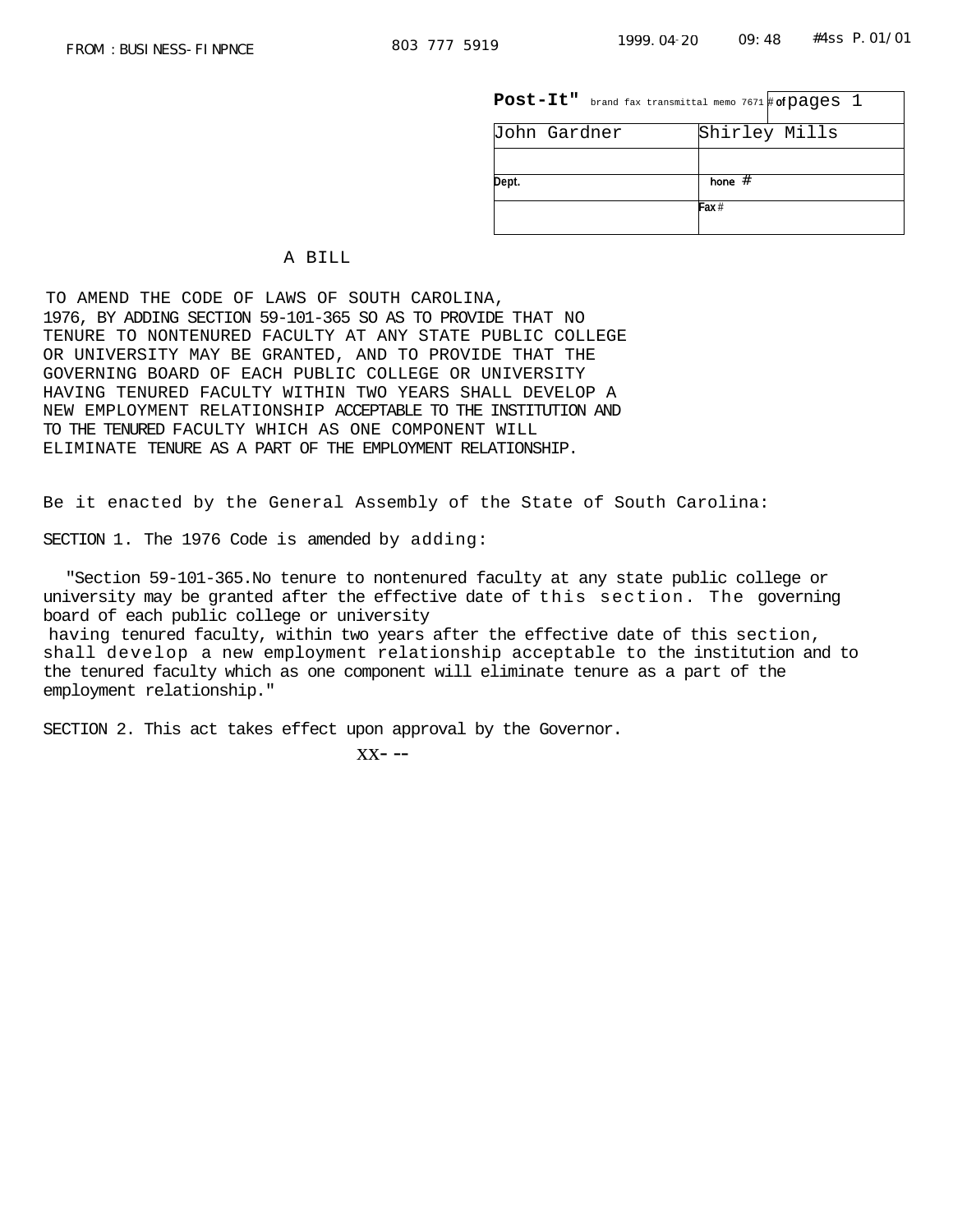vk  $\mathfrak o$ *0 L*

0

| BIL:              | 3767                                                                                                                                                                                                                                             |
|-------------------|--------------------------------------------------------------------------------------------------------------------------------------------------------------------------------------------------------------------------------------------------|
| INS:              | House                                                                                                                                                                                                                                            |
| IND.              | 19950308                                                                                                                                                                                                                                         |
| "SP:              | Witherspoon,                                                                                                                                                                                                                                     |
| $\overline{PQ}$ : | Witherspoon, A. Young, Fleming, Kinon, Lanford, Hallman, Koon, Sharpe,<br>Littlejohn, Chamblee, Fair, Allison, Wofford, Bailey, Vaughn,                                                                                                          |
|                   | Cato, Kirsh, Meacham, Whatley, Knotts, Richardson, H. Brown, Fulmer, Cooper,<br>Rice, Robinson, Cotty, T. Brown, Stille, McKay, Dantzler, Law, Davenport,<br>Klauber, Simrill, Seithel, Tripp and Easterday DDN: GJK\21346SD.95<br>House<br>Ray: |
| COM:              | Education and Public Works Committee 21 HEPW                                                                                                                                                                                                     |
| HST:              | 3767                                                                                                                                                                                                                                             |
| Body              | Action Description<br>Date<br>Leg Involved<br>Com                                                                                                                                                                                                |
|                   | House 1.9950308 Introduced, read first time,<br>21 HEPW<br>referred to Committee                                                                                                                                                                 |

TXT:

#### A BILL

--TO AMEND THE CODE OF LAWS OF SOUTH CAROLINA, **X976, BY ADDING SECTION 59-101-365** SO AS TO PROVIDE THAT NO TENURE TO NONTENURED FACULTY AT **ANY** STATE PUBLIC COLLEGE OR UNIVERSITY MAY BE GRANTED, AND TO PROVIDE THAT THE GOVERNING BOARD OF EACH PUBLIC COLLEGE OR UNIVERSITY HAVING TENURED FACULTY WITHIN TWO YEARS SHALL DEVELOP A NEW EMPLOYMENT RELATIONSHIP ACCEPTABLE TO THE INSTITUTION AND TO THE TENURED FACULTY WHICH AS ONE COMPONENT WILL ELIMINATE TENURE AS A PART OF THE EMPLOYMENT RELATIONSHIP.

Be it enacted by the **General** Assembly of the State of South Carolina:

SECTION 1. The 1976 Code is amended by adding;

"Section 59-101-365.No tenure to nontenured faculty at any state public college or university may be granted after the effective date of this section. The governing board of each public college or university having tenured faculty, within two years after the effective date of this section, shall develop a new employment relationship acceptable to the institution and to the tenured faculty which as one component will eliminate tenure an a part of the employment relationship."

SECTION 2. This act takes effect upon approval by the Governor.

-----*xx*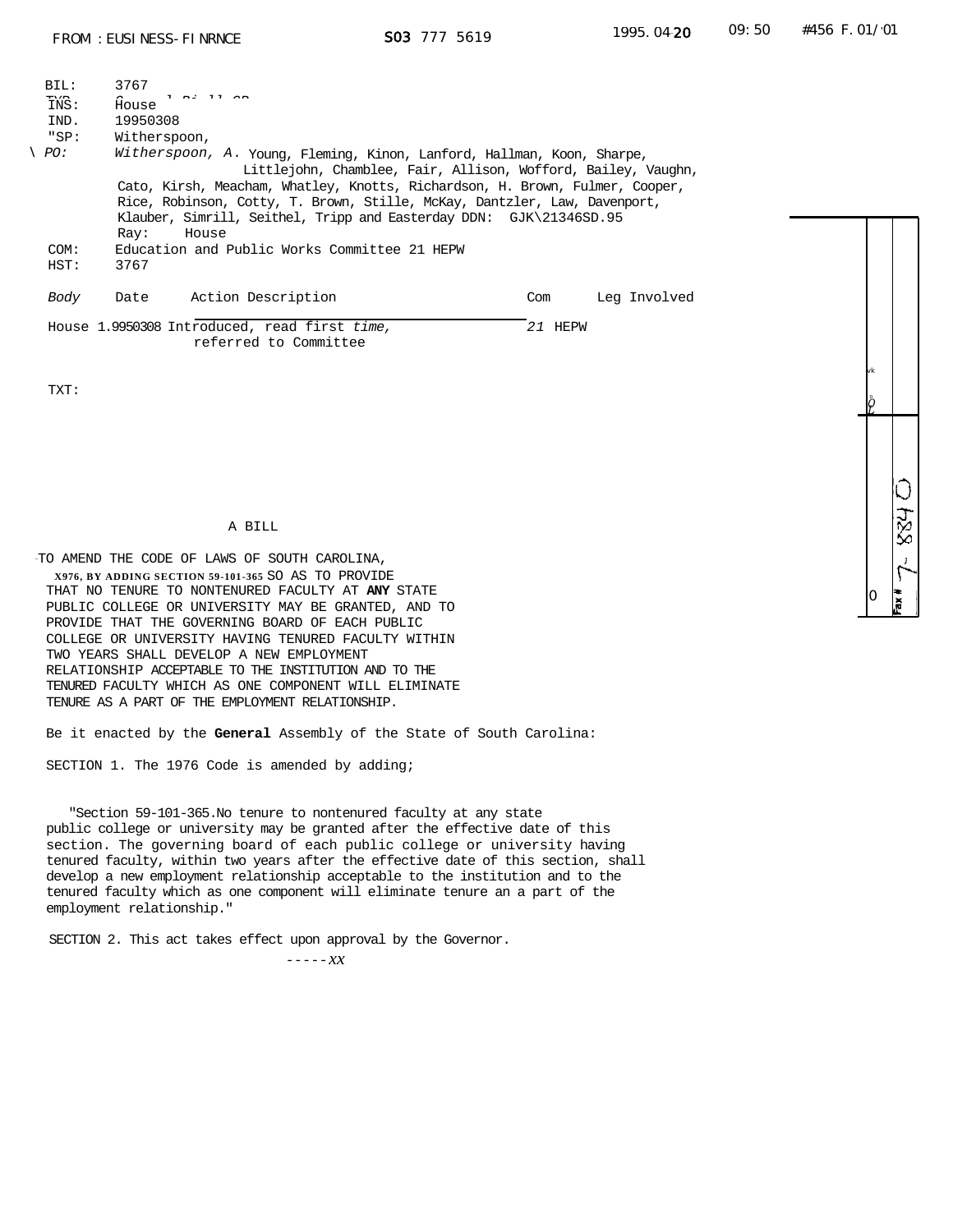# Friday. April 21, 1995 Coffee -------------------------------------------- 9:30-10:00 a.m. Library Morning Session ------------------------------------ 10:00-10:30 a.m. Library Welcome Deans' Reports Nominating Commitee Report Standing Committees ------------------------------- 10.30-12.15 p.m. I. Rights and Responsibilities Room 403 II. Welfare Room 402 III. System Affairs Room 401 Executive Committee ------------------------------- 10:30-12:15 p.m. Room 404 Deans'Meeting ----------------------------------- 10:30-12:15 p.m. First Floor Conference Room Luncheon ------------------------------------------12:30- 1:45 p. m. Charlie's, L'Etoile Verte Afternoon Session--------------------------------- 2:00- 4:00 p.m. Library Reception ---------------------------------------- 4.30- 6.00 p.m. Home of Tom and Jane Upshaw 54 Saw Timber Drive, Moss Creek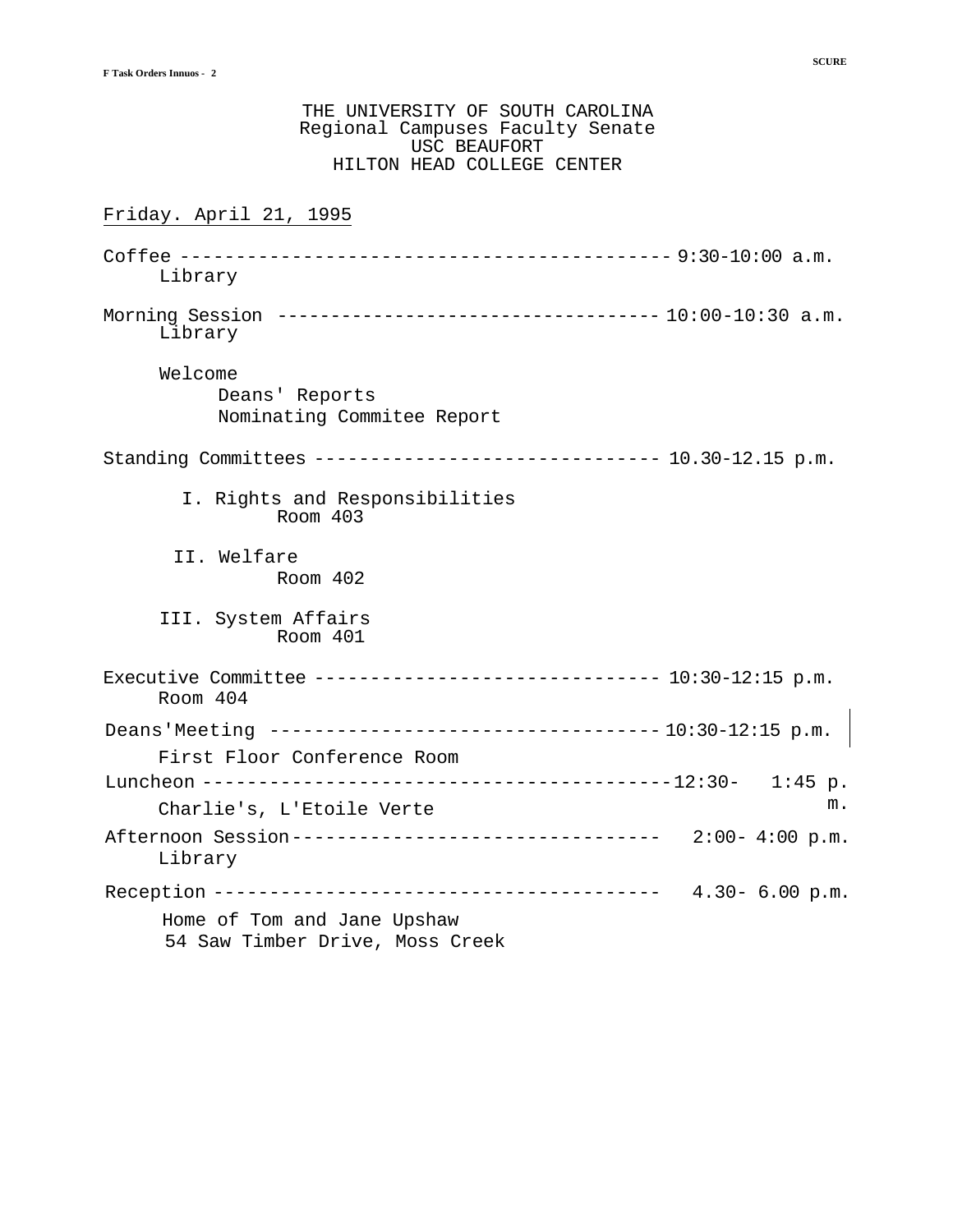### AGENDA

- I. Call To Order
- II. Correction/Approval of Minutes: February 17, 1995

USC Union Union, SC

- III. Reports from University Officers
	- A. Dr. John J. Duffy, Vice Provost<br>B. Professor John N. Gardner, Assoc
	- Professor John N. Gardner, Associate Vice Provost
	- IV. Reports from Standing Committees
		- A. Rights and Responsibilities Professor Danny Faulkner B. Welfare - Professor Nora Schukei
		- C. System Affairs Professor Stephen Bishoff
	- V. Executive Committee
		- **A.** Professor Mike Schoen
		- B. Professor Wayne Chilcote
- Vi. Reports from Special Committees

A. University Library Committee - Professor Bruce Nims B. University Committee on Curricula and Courses - Professor Robert B. Castleberry

- C. University Committee on Faculty Welfare Professor Roy Darby
- D. Faculty/Board of Trustees Liaison Committee Professor Deborah Cureton

E. Academic Advisory Committee - Professor John Catalano F. Research and Productive Scholarship Committee

- Professor David Heisser
- G. Savannah River Site Committee Professor Dan Ruff H. Insurance and Annuities Committee - Professor Jerry Dockery
- I. Other Committees
	- Conflict of Interest Committee Professor Tandy Willis
	- Ad Hoc Committee on Teaching Effectiveness Professor Susan Pauly
	- Ad Hoc Committee on Manual Changes Professor Wayne Chilcote
- VII. Special Orders Elections
- VIII. Unfinished Business
	- A. Substantive Motions from February 17,
	- 1995 IX. New Business
	- X. Announcements
	- XI. Adjournment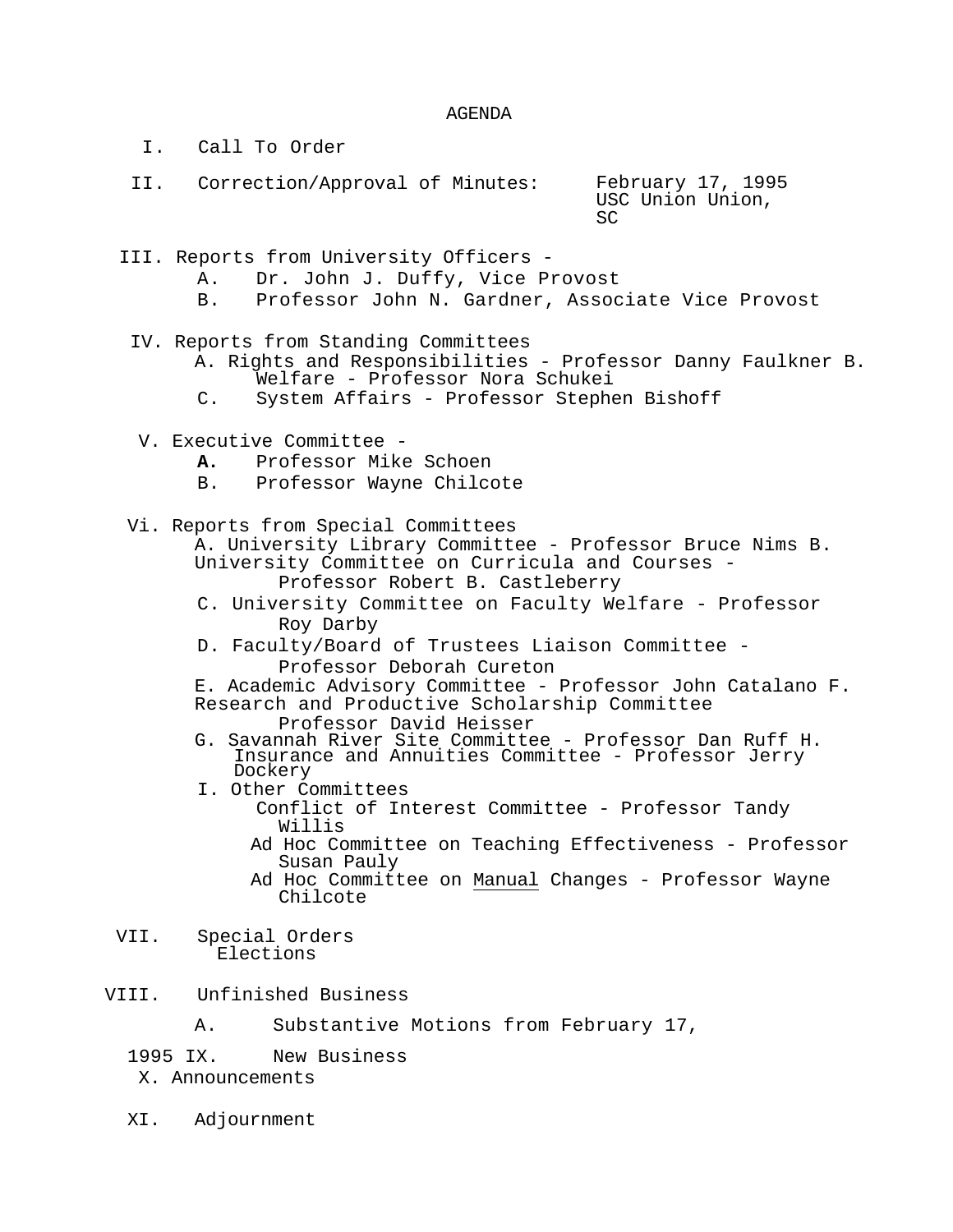Report to the Provost on the Use of Student Evaluations in Evaluating Faculty Performance

## The Ad Hoc Committee on Teaching Effectiveness of the Regional Campuses Faculty Senate

The research literature clearly affirms the value of student ratings in evaluating the teaching effectiveness of faculty (Arreola, 1994; Cohen, 1980; Cashin, 1988; Seldin, 1980; Seldin, 1984) Carefully designed, properly administered and judiciously interpreted, student evaluations constitute one of the most reliable and valid measures of several areas of instructor performance in the classroom. Studies examining the relationship between student evaluations of instructors and courses and student learning outcome measures generally obtain higher correlations than any other single measure of teaching effectiveness. According to Arreola (1994), in order to generate the same degree of reliability as student evaluations, an instructor would have to be observed in the classroom by at least 3-4 trained peer observers on at least 8-9 occasions by each one.

Curiously, while there is extensive research literature concerning the use of student evaluations over the last seventy years, there remain widely held myths among even the most rigorous and tough-minded faculty scholars. Some of the more common misconceptions include:

1. Student ratings are nothing more than popularity contests.

In reviewing studies of both written student comments and objective ratings, Aleamoni (1976) found that students did praise instructors for friendly and humorous behavior. However, if the course itself was poorly run or the methods used to stimulate students were ineffective, students equally strongly criticized them in those areas.

2. Peers, not students, are the only ones qualified to evaluate the quality of instruction. Students cannot make consistent judgments about the instructor and instruction because of their immaturity, lack of experience and capriciousness.

Evidence dating back to 1924 suggests that this is simply not true. Student ratings tend to remain stable from one year to the next obtaining correlation coefficients ranging from .70 to .87 (Arreola, 1994).

The widely held belief that good instruction and good research and good teaching are closely related is challenged by objective research. While some studies (e.g., McDaniel and Feldhusen, (1970) show weak positive correlations, others (e.g., Aleamoni and Yimer, 1973) show no significant relationship between research productivity and colleagues' ratings of their effectiveness.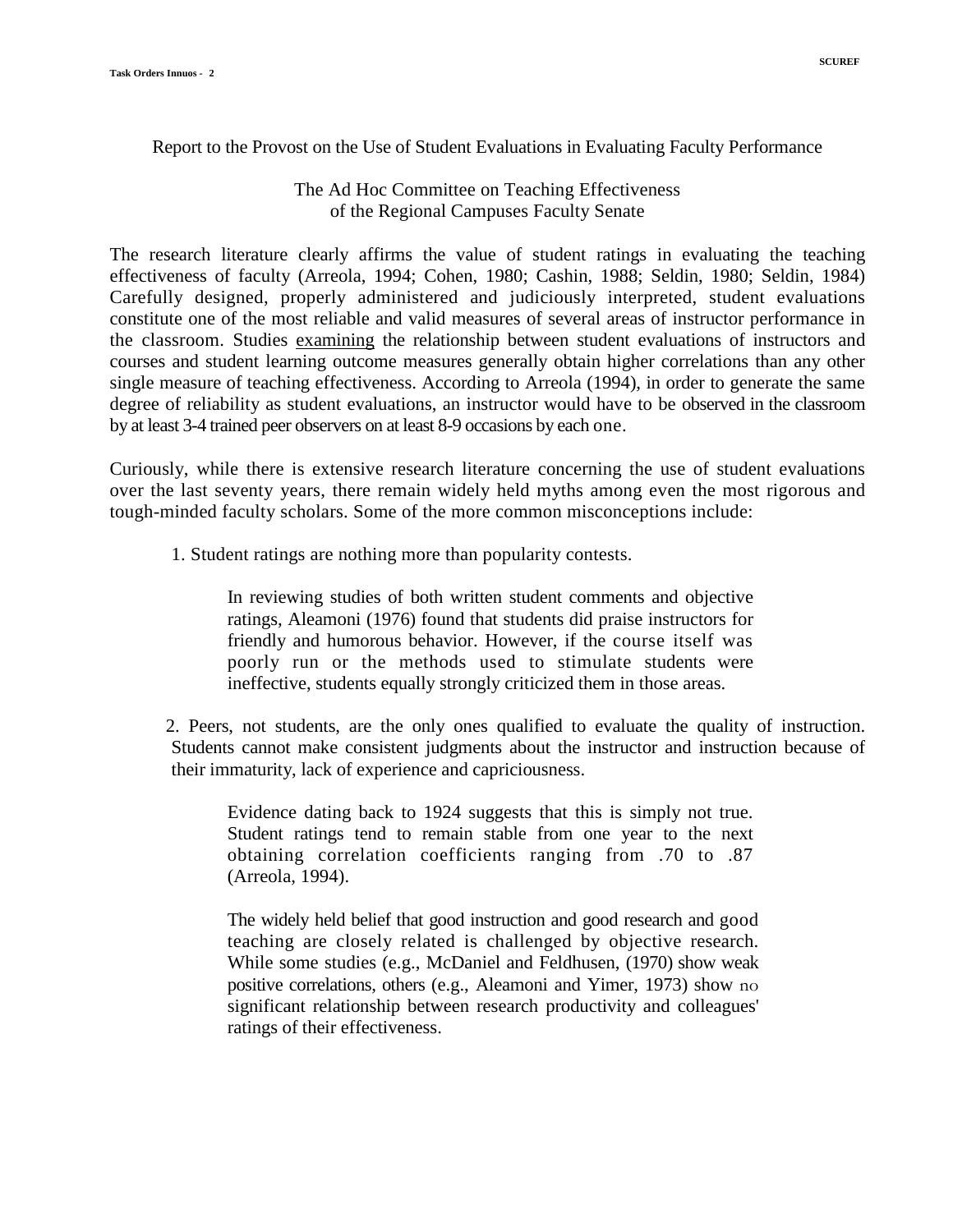## Page 3

3. Instructors who grade more liberally or require less of students obtain higher ratings than those who grade more stringently or require more work.

Arreola (1994) cites 22 studies in which there was zero relationship between the grades received and ratings of course and instructor and 28 in which the correlation was positive but weak. The mean correlation of these latter studies was .18 with a standard deviation of .16. In all there are over 400 studies which have addressed this question and the results clearly do not support the belief that student ratings are highly correlated with grades either anticipated or actually received.

Cashin (1988) notes that there is a correlation between workload and student evaluations; however, it is positive! Students give higher ratings in difficult courses in which they have had to work hard.

4. Students tend to evaluate instructors more favorably after completion of the course, after graduation and after being out of school for several years, i.e., when they have had time to recognize the value of their instructors.

This popular belief is largely supported through anecdotal evidence passed from instructor to instructor. However, studies of alumni, five to ten years after they were enrolled tend to show that the alumni tend to rate instructors much the same as students currently enrolled (e.g., Marsh and Overall, 1979).

5. Student ratings are both unreliable and invalid.

While this may be true for most of the student rating forms in use today, in those studies in which professional, well-developed student rating forms were used, reliabilities averaged from .81 to .98 (Costin et al., 1971; Aleamoni, 1978)

Fourteen studies cited by Aleamoni and Hexner (1980) comparing student ratings to (1) colleague rating, (2) expert judges' ratings, (3) graduating seniors' and alumni ratings and (4) student learning measures, indicated moderate to high positive correlations.

While these myths do not withstand the challenge of scientific inquiry, these same studies do reveal features of student evaluation data which have significant impact on their interpretation.

1. Some disciplines do\_ tend - to obtain statistically lower ratings than others. Cashin (1988) cites studies which suggest that humanities and arts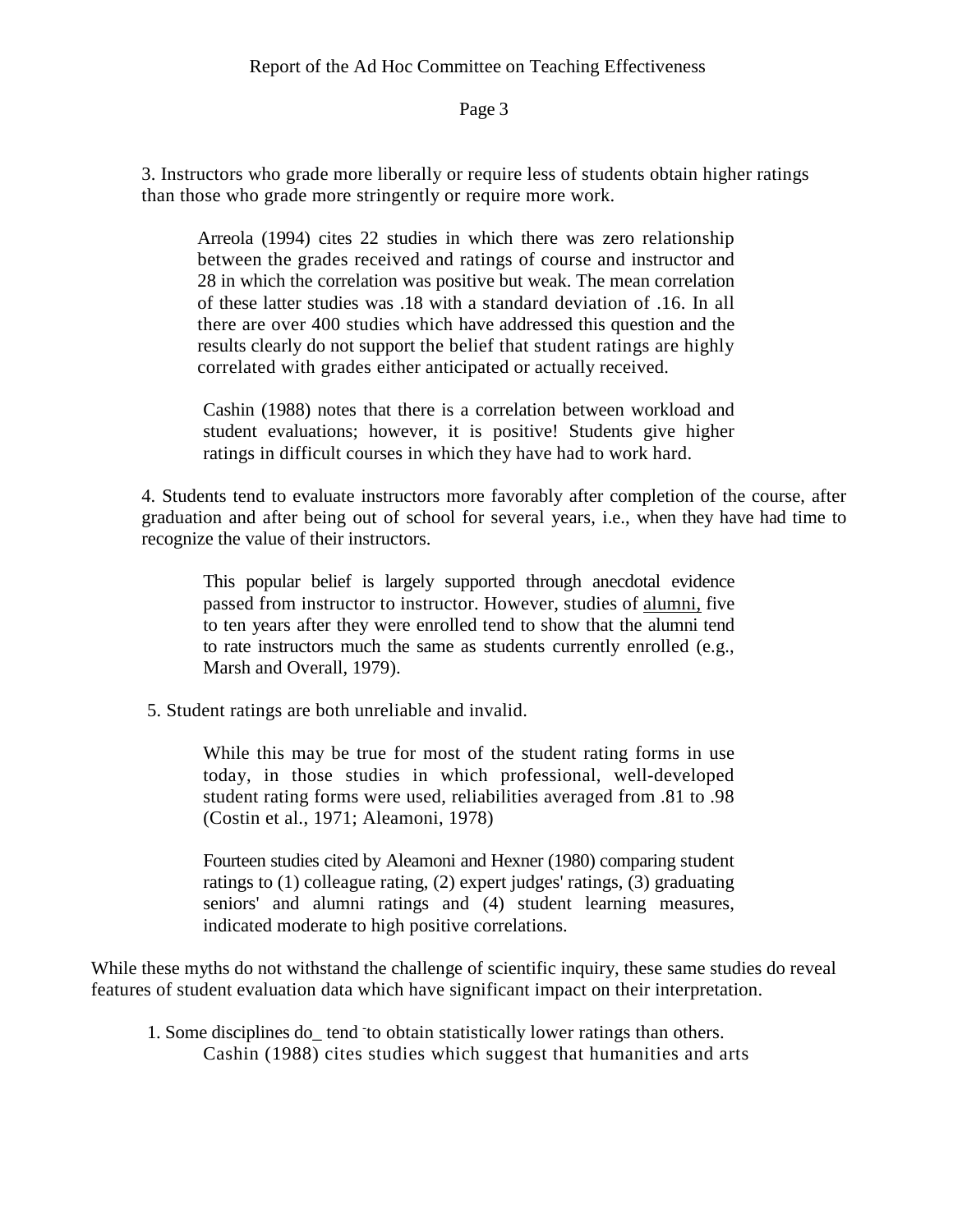type courses receive higher ratings than social science type courses which in turn receive higher ratings than math-science type courses. This has been found for 44 academic fields using a reliable and valid instrument (the iDEA). The reason for these differences is not clear.

2. Required courses obtain overall lower ratings than elective course.

Higher ratings were received from students who took a course because of general interest or were taking the course for elective credit rather than because it was required (e.g., Pohlmannn, 1975; Marsh, 1984; Marsh, 1987).

3. The level of the course (e.g., freshman, sophomore, junior, senior, graduate) affects the rating of a course.

Aleamoni and Hexner (1980) found eighteen studies reporting higher ratings for graduate and/or upper division course and only eight which showed no significant relationship.

4. While students may legitimately and accurately evaluate instructional delivery skills and, perhaps, instructional design skills, there are aspects of teaching effectiveness that students cannot reliably evaluate, e.g., content expertise of instructor, appropriateness and comprehensiveness of specific course objectives, and course management (e.g., bureaucratic skills such as making arrangements for facilities and resources required in the teaching of a course).

The total teaching act requires a number of component skills. No one person or group can have a sufficiently detailed and comprehensive view of the entire process of teaching, nor the expertise to properly evaluate these skills.

5. Most importantly, student evaluations should never be the sole measure of teaching effectiveness. Rather, they should be part of a battery of measures derived from students, peers and administrators (e.g., department heads) (Seldin, 1980; Cashin, 1988; Arreola, 1994).

**Underlying the extensive body of research on student evaluations is the important assumption that the evaluative instrument being used has been systematically and scientifically designed and has demonstrated high statistical reliability and validity.** These two statistical measures, reliability and validity directly affect the confidence with which conclusions regarding a faculty member's classroom performance may be made. When the conclusions are to be used for "summative" purposes, those which determine tenure, retention, promotion, pay raises, teaching assignments, etc., the necessity of accurate measurement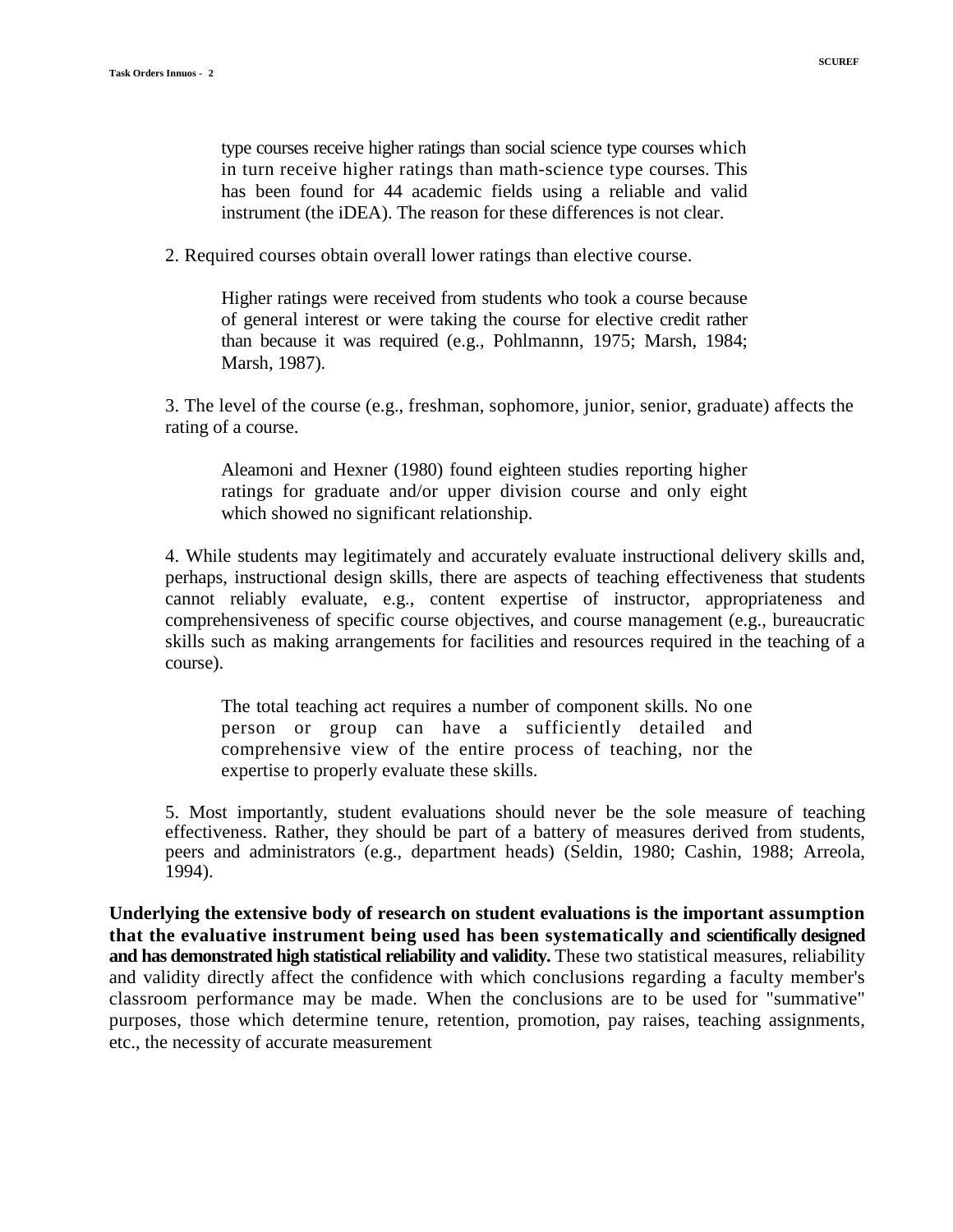becomes even more critical. Nationally, an increasing number of legal actions are being brought by faculty based on the premise that there was a lack of due process and an absence of objective evaluative procedures used by administrators in the decision-making process. Increasingly, administrators are being compelled to justify their decisions based on "objective" data, inevitably raising the reliability-validity question (Seldin, 1984).

Reliability refers to the statistical consistency of measurement. A student evaluation instrument which obtains widely varying scores from student to student, between items of similar design or between different sections of the same class, seriously limits the confidence with which conclusions regarding the attribute being measured may be made. When items are ambiguous, (subject to varying interpretations) reliability is poor. For example, "the instructor allows ample time for expressing myself and asking questions and respects my opinions" is a multi-part question subject to several interpretations. What is the meaning of a number of "Disagree" responses on the numerical summary on this question? Is it that the instructor does not allow time for expressing opinions? Does he/she not allow time for questions? Or, does the instructor not respect student opinions? Similarly, what would be the meaning of a low (strongly disagree rating on the item "the instructor meets class for the scheduled time." Does this mean the instructor was seldom there or does it mean that he kept the class well beyond the scheduled length. These question would likely have large variability and low reliability. Some researchers recommend that student comments not be revealed to evaluators because they tend to be weighted more heavily while lacking any objective reliability (Arreola, 1994).

Validity refers to how well an instrument actually measures what it purports to measure, the truthfulness of the measure. Thus, "construct validity" represents the extent to which the instrument actually reflects the theoretical construct it is intended to measure. For example, the questions "the instructor has a pretty smile, and "the instructor always begins class on time," may have high reliability (most students strongly agree or strongly disagree) and yet have little to do with teaching effectiveness.

If the results of student evaluations are to be truly useful, the results must be viewed in context, i.e., the scores must be compared to some reference group. Such comparisons may be made with all faculty at an institution, only with faculty of the same rank, only faculty in the same discipline at the institution, only faculty teaching the same course at the institution or comparisons may be made with a much broader group, e.g., other 2 or 4 year institutions or all institutions of higher education. The larger and more specific the comparison group upon which norms are base, the more meaningful the comparisons become. Ratings of an instructor by a freshman level chemistry class are much more meaningful if they are compared nationally to a large number of other instructors in their freshman chemistry classes. Many well-researched instruments present such comparative data using a decile format to aid in interpretation. This method is used because it has been found that numerical data obtained from faculty evaluations tend not to be distributed normally, but rather are positively skewed.

The foregoing review suggests that obtaining accurate and meaningful data regarding teaching effectiveness based on student evaluations is necessarily a difficult and painstaking process.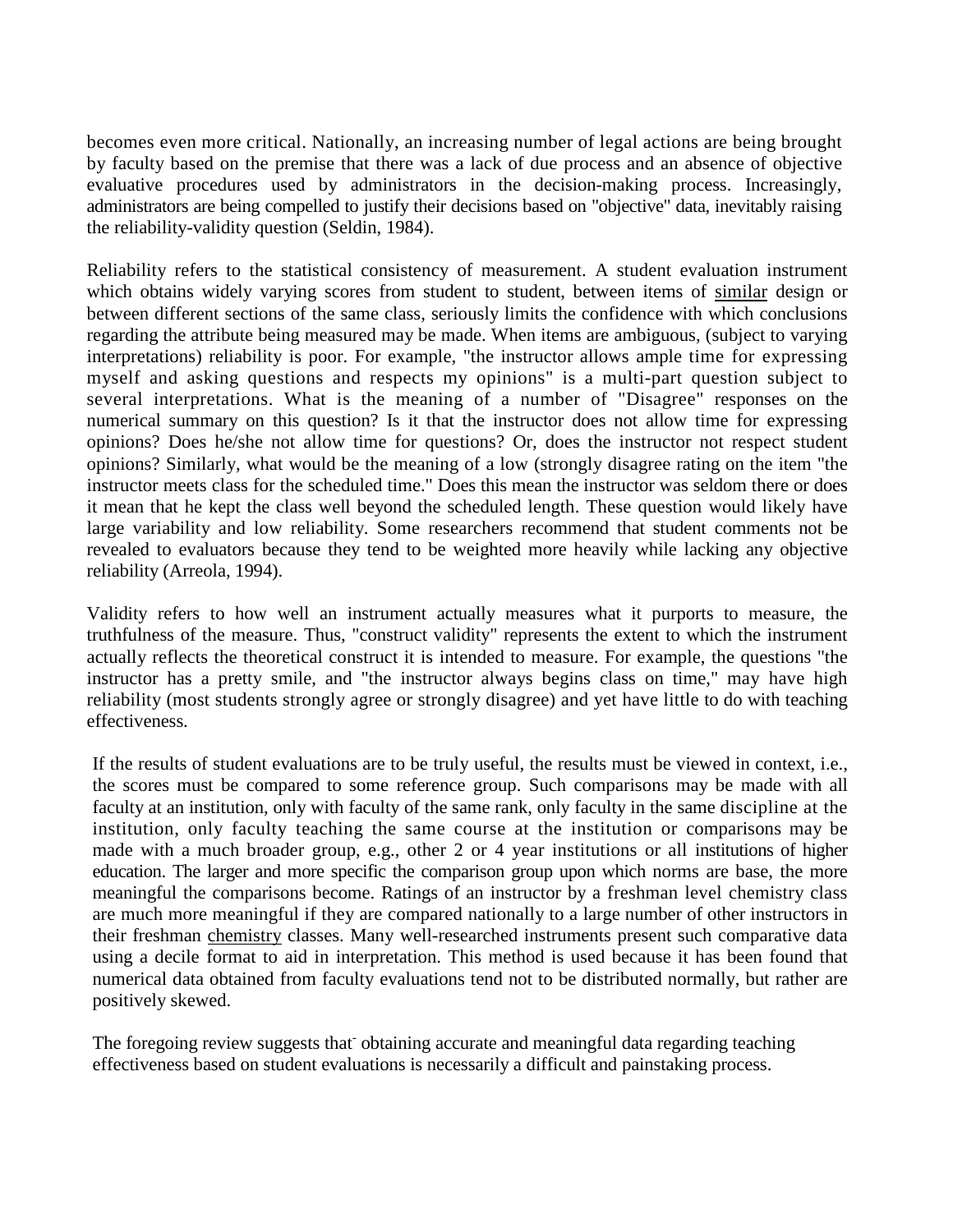**There is no single evaluative instrument or common set of procedures currently in use on the Regional Campuses.** None of the instruments have been produced or validated following rigorous psychometric and statistical procedures required to produce a professional, welldeveloped student rating form with established validity and reliability. The most common procedure has been for a committee of experienced faculty to generate questions that they believe intuitively would yield useful information. The data collected in this fashion, especially the comments by students, may well provide interesting feedback which an instructor may use to improve his classroom performance, . However, to claim that data collected from these instruments is representative of a faculty member's teaching effectiveness does not appear to be empirically justified.

Several commercial forms (e.g., Student Instructional Report (SIR), Course Instructor Evaluation Questionnaire (CIEQ), and the Instructional Development and Effectiveness Assessment (IDEA)) with high reliability and validity are available. These instruments in addition to their statistical soundness have a substantial research base and extensive normative data upon which summary reports may be generated. Most of the commercial forms allow considerable flexibility in providing additional data to an instructor by allowing the inclusion of additional items generated by the instructor or the institution.

An alternative approach to remedying the current lack of an acceptable student evaluation form is to generate one from within the system. Professional estimates (e.g., Arreola, 1994) project at least a two-year process and one which involves the collection of items, construction of the test, pilot studies, revisions, and the construction of a data base upon which to generate norms. It also requires the skills of persons trained in psychometrics and test design. It would take several additional years to have enough experience with the instrument to comfortably make interpretations based on local norms.

It would be more convenient if all campuses use the same student evaluation form since proper interpretation of summary reports is based on familiarity with the instrument being used for the assessment. Thus, if six different forms are being used on the Regional Campuses, it would prove more difficult for the system tenure and promotion committee members as well as administrators to interpret six different presentations of data.

CONCLUSIONS: The Ad Hoc Committee on Teaching Effectiveness concludes that:

1. Student evaluations of instructors have a legitimate role in the overall evaluation of teaching effectiveness.

2. It is essential that student evaluations not constitute the sole basis upon which administrative decisions regarding faculty members (e.g., tenure, promotion, merit salary increases and teaching assignments) are made. Multiple measures from multiple sources, including the faculty member, students, peers and administrators provide the most comprehensive and valid view of faculty performance.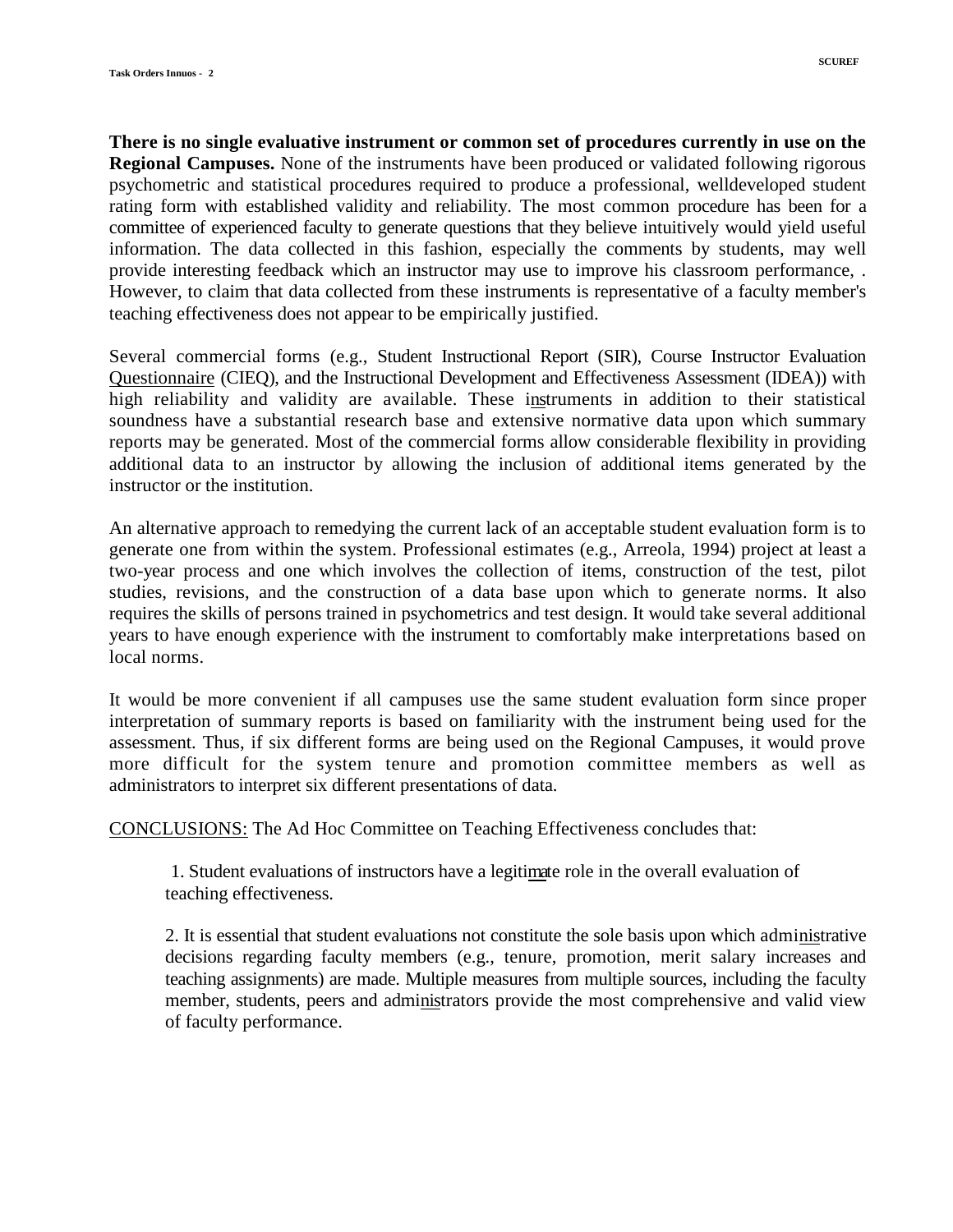3. If student evaluations are to be used for decision making, such evaluations must have adequate, documented reliability and validity.

4. Administrators and other persons using student evaluation data must be knowledgeable regarding the capabilities and limitations of the instrument.

5. Numerical summaries of student evaluations should be accompanied by reliable normative data and the group used for comparison purposes clearly identified.

6. There are no student evaluation instruments currently in use on the Regional Campuses which meet the requirements for providing reliable and valid data upon which to base personnel decisions regarding faculty members.

7. There is a need on the Regional Campuses for a valid and reliable student evaluation instrument. The options available are to purchase commercially available instruments or to generate one from within.

8. Standard procedures need to be established for the administration and handling of student evaluations.

RECOMMENDATIONS: The Committee recommends that:

1. Student evaluations should never be used as the sole basis upon which to evaluate a faculty member's teaching effectiveness.

2. A standard commercial evaluation form selected by the Regional Campuses Faculty Senate be used on all the Regional Campuses.

3. A standard set of guidelines for the administration and handling of student evaluation forms be established for the Regional Campuses.

4. In the interim, data from student evaluations should be viewed with caution and with an awareness of the specific deficiencies in the evaluation form upon which the data is based.

5. The portfolio method be used in compiling tenure and promotion files. The provost and local tenure and promotion units should specify which elements are required in the portfolio.

6. Numerical summaries should be based on appropriate norms which have been developed through sound statistical procedures. Such normative data should accompany any summary of student evaluations of faculty.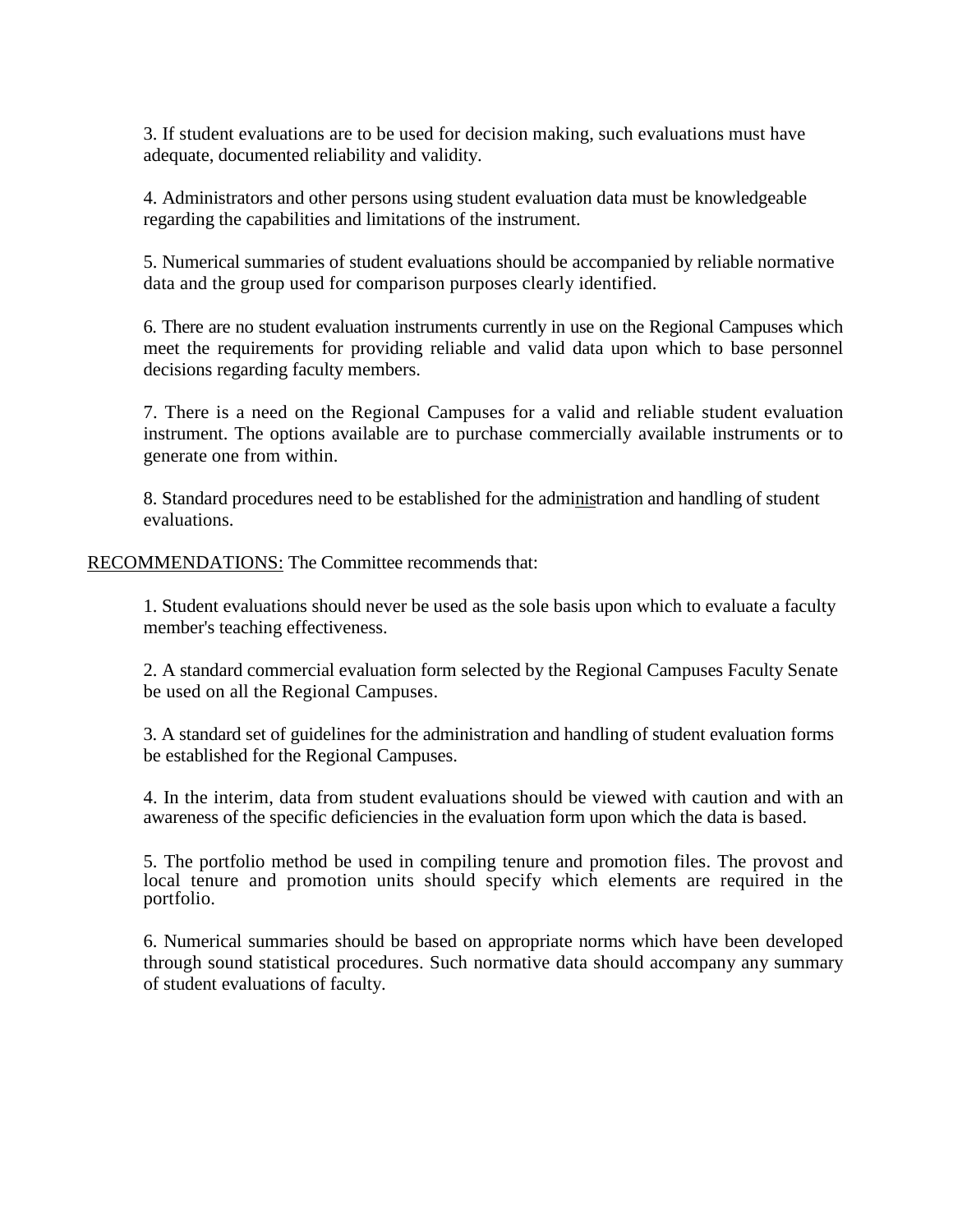## References

- Aleamoni, L. (1976). Typical faculty concerns about student evaluation of instruction. National Association of Colleges and Teachers of Agriculture Journal, 38, 1063-1067.
- Aleamoni, L.M. and Yimer, M. (1973). An investigation of the relationship between colleague rating, student rating, research productivity and academic rank in rating instructional effectiveness. Journal of Educational Psychology, 64, 274-277.
- Aleamoni, L.M. and Hexner, P.Z. (1980). A review of the research on student evaluation and a report on the effect of different sets of instructions on student course and instructor evaluation. Instructional Science 9, 67-84.
- Arreola, R.A. (1994). Developing a comprehensive faculty evaluation system. Memphis, TN: Center for Educational Development and Assessment.
- Cashin, W.E. (1988). "Student ratings of teaching: A summary of the research." IDEA Paper No. 20., Manhattan, KS: Center for Faculty Evaluation and Development.
- Cohen, P. (1980). "Effectiveness of student-rating feedback for improving college instruction: A meta-analysis of findings. Research in Higher Education, 13, 321-341.
- Costin, F., Greenough, W.T. and Menges, R.J. (1971). Student ratings of college teaching: Reliability, validity and usefulness. Review of Educational Research, 41, 511-535.
- Marsh, H.W. (1984). Students' evaluations of university teaching: Dimensionality, reliability, validity, potential biases, and utility. Journal of Educational Psychology, 76, 707-754.
- Marsh, H.W. (1987). Students' evaluations of university teaching: Research findings, methodological issues, and directions for future research. International Journal of Educational Research, 11, 253-388.
- Marsh, H.W. and Overall, J.U. (1979) Long-term students' evaluations: A note on Feldman's consistency and variability among college students in rating their teachers and course. Research in Higher Education, 10, 139-147.
- McDaniel, E.D., and Feldhusen, J.F. (1970). Relationships between faculty ratings and indexes of service and scholarship. Proceedings of the 78th Annual Convention of the American Psychological Association.. 5, 185-189.
- Pohlman, J.T. (1975). A multivariate analysis of selected class characteristics and student ratings of instruction. Multivariate Behavioral Research, 100), 81-91.
- Seldin, P. (1980). Successful faculty evaluation programs: A practical guide to improve faculty performance and promotion/tenure decisions. Crugers, NY: Coventry Press.
- Seldin, P (1984). "Court challenges to tenure, promotion and retention decisions." iDea Paper No. 12. Manhattan, KS: Center for Faculty Evaluation and Development.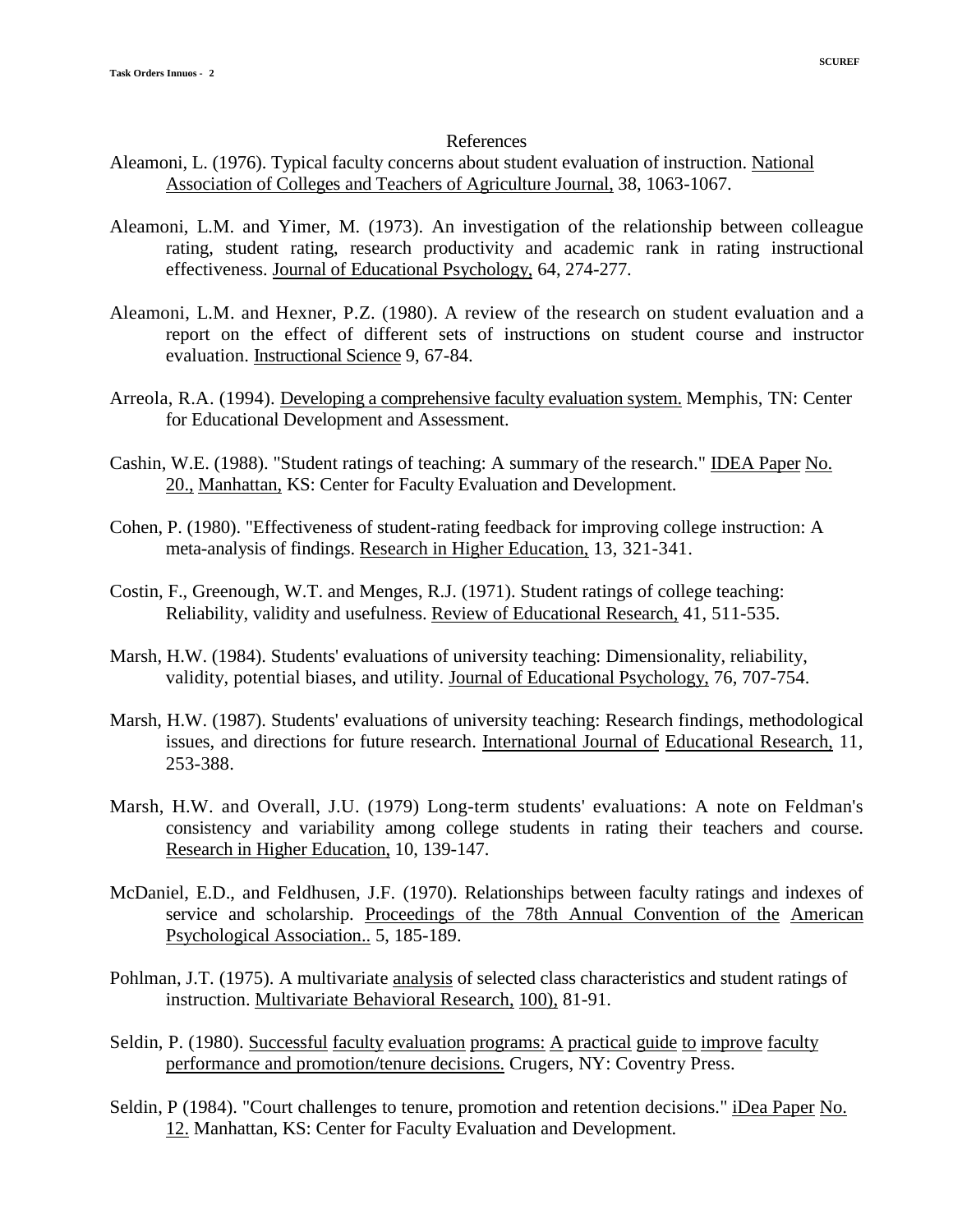

To: John Catalano, Chair From: Wayne Chilcote, Vice-Chair Date: March 17, 1995 Re: Nominating Committee report

The Nominating Committee of the RCFS met on March 10 and reports the following nominees to the Executive and Special Committees.

Executive Committee Chair: Prof. Wayne Chilcote (Salkchatchie) Vice -Chair/Chair Elect: Prof Jerry Dockeiy (Lifelong Learning) Secretary: Prof. Jane Upshaw (Beaufort) At Large: Prof. Robert Costello (Sumter) At Large: Prof Mary Barton (Union)

Special Committees University Committee on Curricula and Courses: Prof. Robert Castleberry (Sumter) Faculty/Boar-d of Trustees Liason Committee: Prof. Carolyn West (Sumter) Research and Productive Scholarship Committee: Prof. David Heiser (Salkehatchie)

c: Mike Schoen, Secretary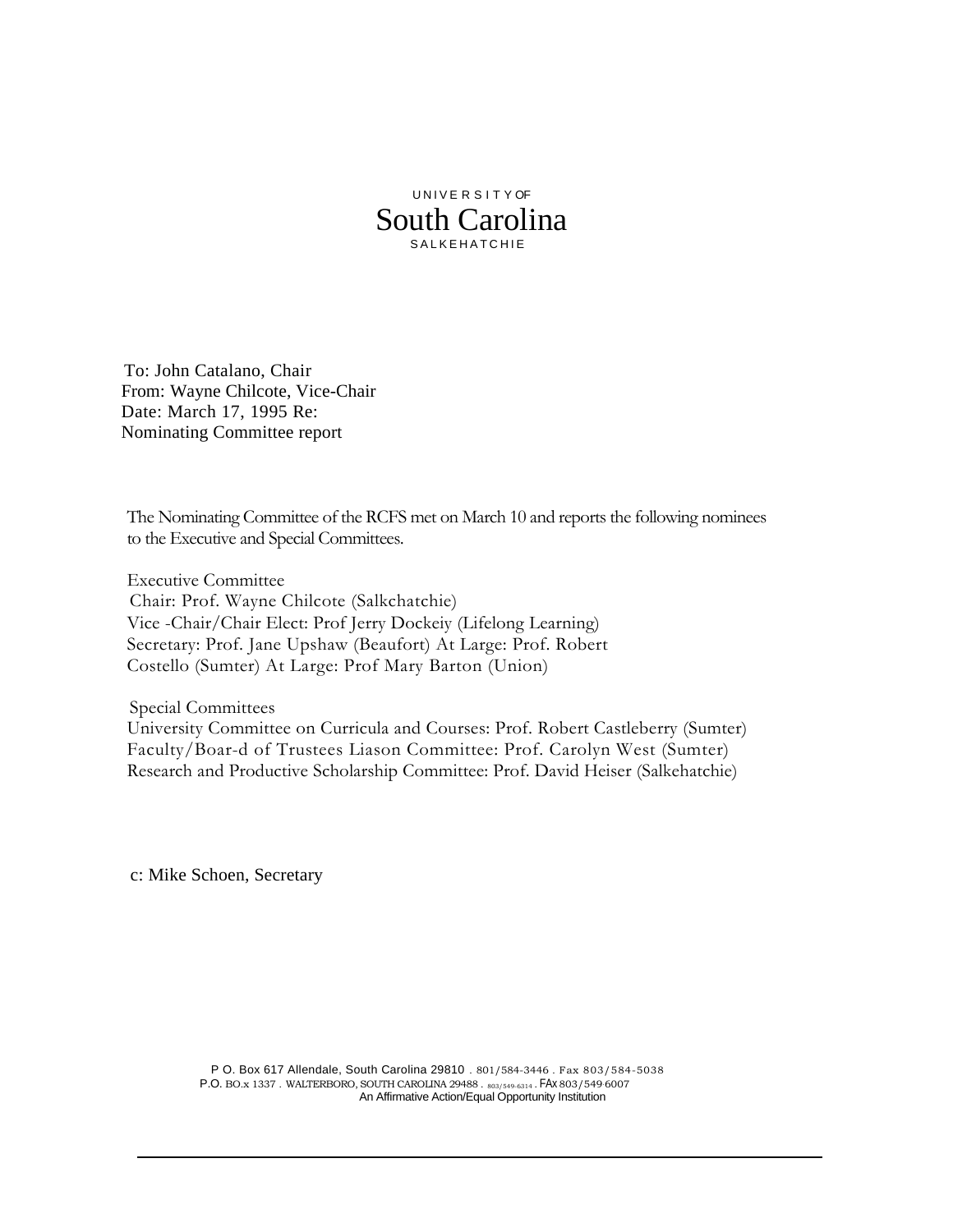ATTACHMENT 6b

#### \*\* DRAFT \*\*

USC INSTITUTIONAL FACULTY GOVERNANCE REORGANIZATION PROPOSAL Submitted by Ellen Chamberlain, M.L.S. and Roy *Darby,* Ph.D. Regional Campuses Faculty Senate Subcommittee on System Reorganization

#### INSTITUTION-WIDE ISSUES

The first step is to identify and mutually agree upon those issues that extend beyond individual campus boundaries to affect students, faculty, and staff at other campuses of the institution. Examples of possible issues are as follows:

Institutional Curricula Course designations Course descriptions Core requirements Role of distance education Role of developmental education Library & technical support

Institutional Policies Transferability/acceptance of courses Sexual harassment, etc. Benefits Salary equity compression Welfare inter-campus degree-delivery agreements Jurisdiction/authority/duplication

Faculty Development/Scholarship Institution-wide departmental credential approval Sanctioning experimental courses Faculty exchange Allocation of laboratory/office space on main campus

#### BASIC ASSUMPTIONS

In order for any reorganization to succeed, we believe it must build upon structures currently in place. These structures have developed over many years and serve a useful [function in](http://function.in/) formulating our plan, we accepted the following basic assumptions:

> 1. it is unlikely that the system of faculty governance currently in place at all USC campuses will be changed or dramatically altered in cur lifetimes. Any plan that tampers with this organization in a substantive way will fail. We must work within the present structure.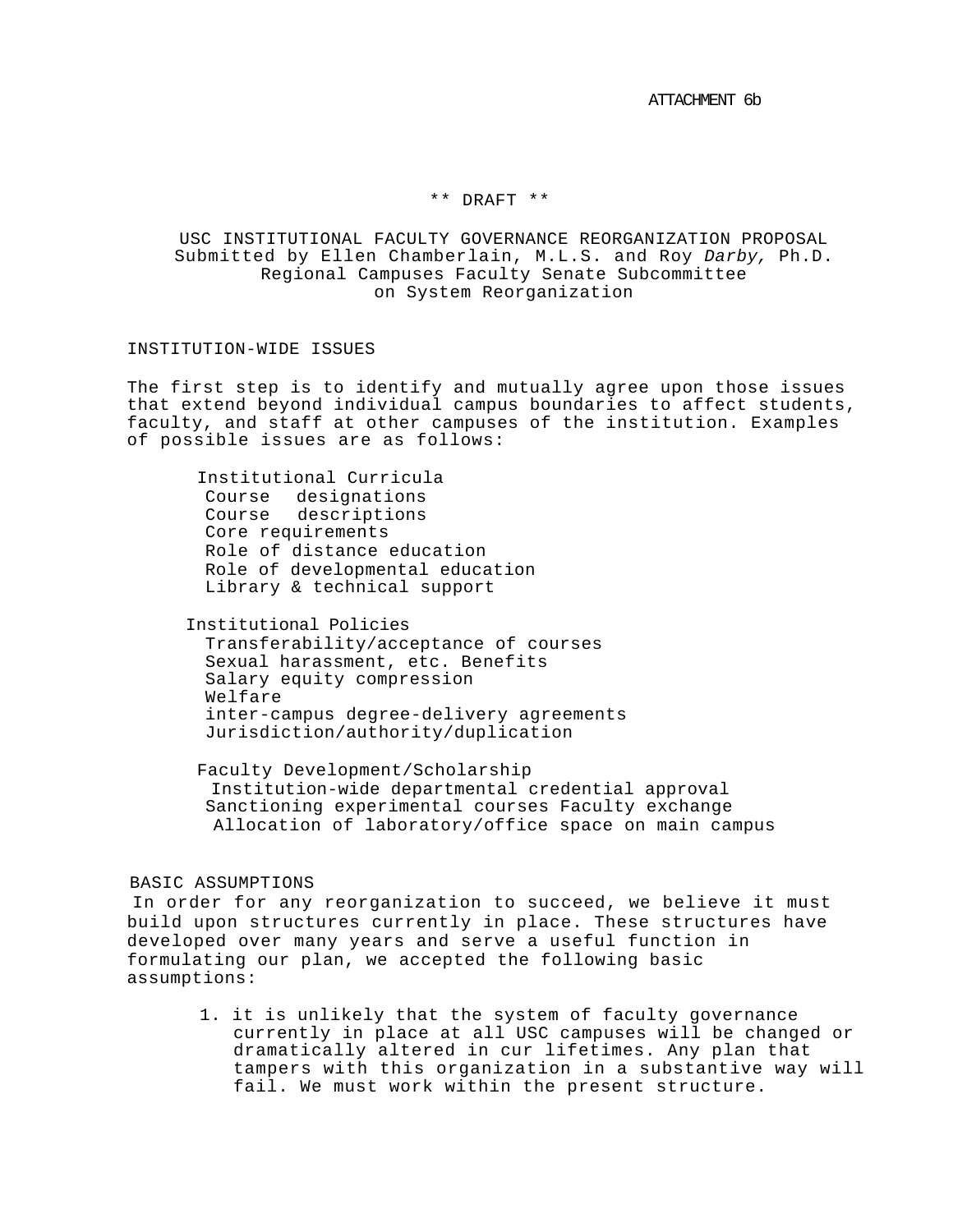individual faculty senates and organizations are responsible for their own internal governance and the RCFS is responsible for decision-making on issues pertaining to its member institutions.

Currently, there are no established lines of communication 3. between the four-year faculty senates and the Columbia faculty senate or the four-year faculty senates and the RCFS. For the benefit of the University as a whole, there is a real and pressing need for greater coordination and collaboration at the faculty leadership level among the campuses.

4. Representatives from the RCFS who sit on USC Columbia faculty committees have little or no voice in the decision-making process. While their attendance may expedite the flow of information from the Columbia campus<br>outward, there is no corresponding fl in the other outward, there is no corresponding fl direction. This situation needs to be rectified.

#### INCREASED OPPORTUNITIES

By creatin~6 the Collegium, a door is opened to increased opportunities institution-wide for cooperation and for support of faculty development, research and scholarship activities. As we begin to work together and know each other better, mutual respect and understanding grow. Some examples follow:

> 1. If Columbia campus academic department chairs were given the opportunity to sign-off on all new regional campus faculty hires, they would have a greater: proprietary interest in these people and accept them none readily as peers and as departmental colleagues.

2. Avenues could be created for the approval of experimental courses developed on regional dam uses as regular course offerings within the University on campuses.

- 3. Regional campus faculty may arrange for exchange of teaching assignments with other USC faculty on the Columbia campus or on a four-year or other regional campus.
- 4 A regional campus might arrange teaching schedules to give faculty members useful blocks of time to work away from the home campus and the sister campus might allocate laboratory and/or office space to them so that they could pursue research and scholarship activities.
- 5 The institution may call an annual meeting of faculty members from all campuses to be addressed by the President and by the Provost.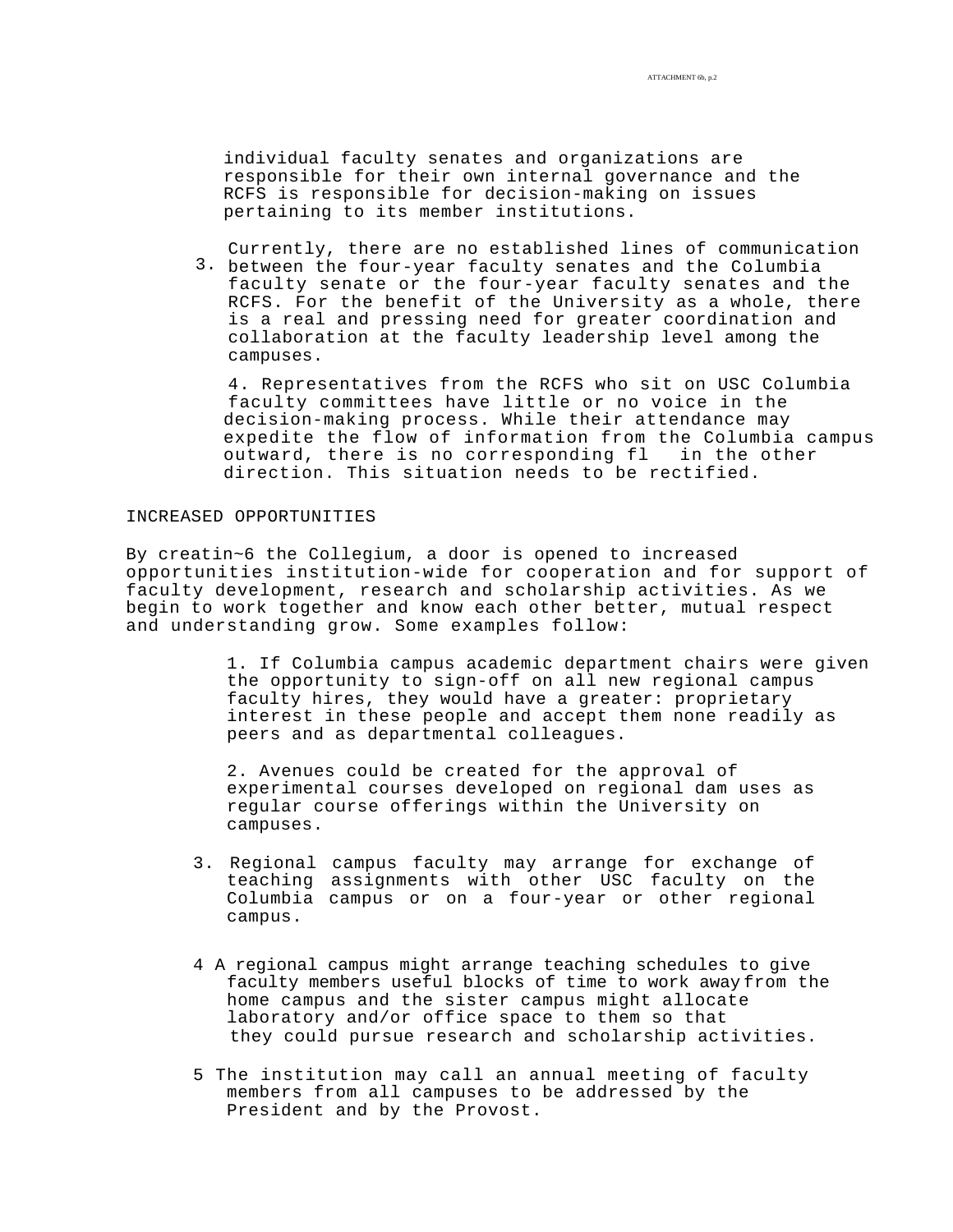## \*\* DRAFT \*\* REORGANIZATION PLAN

USC COLLEGIUM

Description

The USC Collegium is a unicameral body of faculty representatives drawn from all segments of the institution for the purpose of addressing institution-wide faculty governance issues in order to advise the Provost and to alert individual \_faculty senates on the impact of their actions upon other campuses and administrative offices of the institution. The Collegium will meet quarterly.

#### Procedure

The Provost, Columbia campus faculty senate, either four year campus faculty senate, or the Regional Campuses Faculty Senate (RCFS) may determine that an issue, policy or decision exceeds individual campus boundaries and is an appropriate subject for review by the Collegium. At this point in time, they shall submit it to the Collegium.

When an issue, policy or decision is brought before the Collegium, the Collegium shall create an Ad Hoc Committee to address the problem. Members appointed by the Collegium to the Ad Hoc Committee shall come from all areas of the institution, some neutral and some having a stake in outcome. The Ad Hoc Committee shall look into the problem an prepare a report Of its findings and recommendations. This report shall first to sent to the Columbia faculty senate, to the four-year campus faculty senates and to the Regional Campus Faculty Senate(RCFS) for comment and\_input. The RCFS, in turn, shall send the report to its campus faculty organizations for comment and input. Any of these groups may append additional information or comments to the report as they see fit. The report of the Ad Hoc Committee, with addenda, shall then be sent back to the Collegium for its final recommendation. The Collegium shall decide the issue on the basis of the information put before it.

It should be understood from the outset, however, that the extent of the authority of the Collegium is advisory to the Provost who makes the final decisions. In addition, each representative should not forget that he/she is still accountable to his/her own senate or constituency.